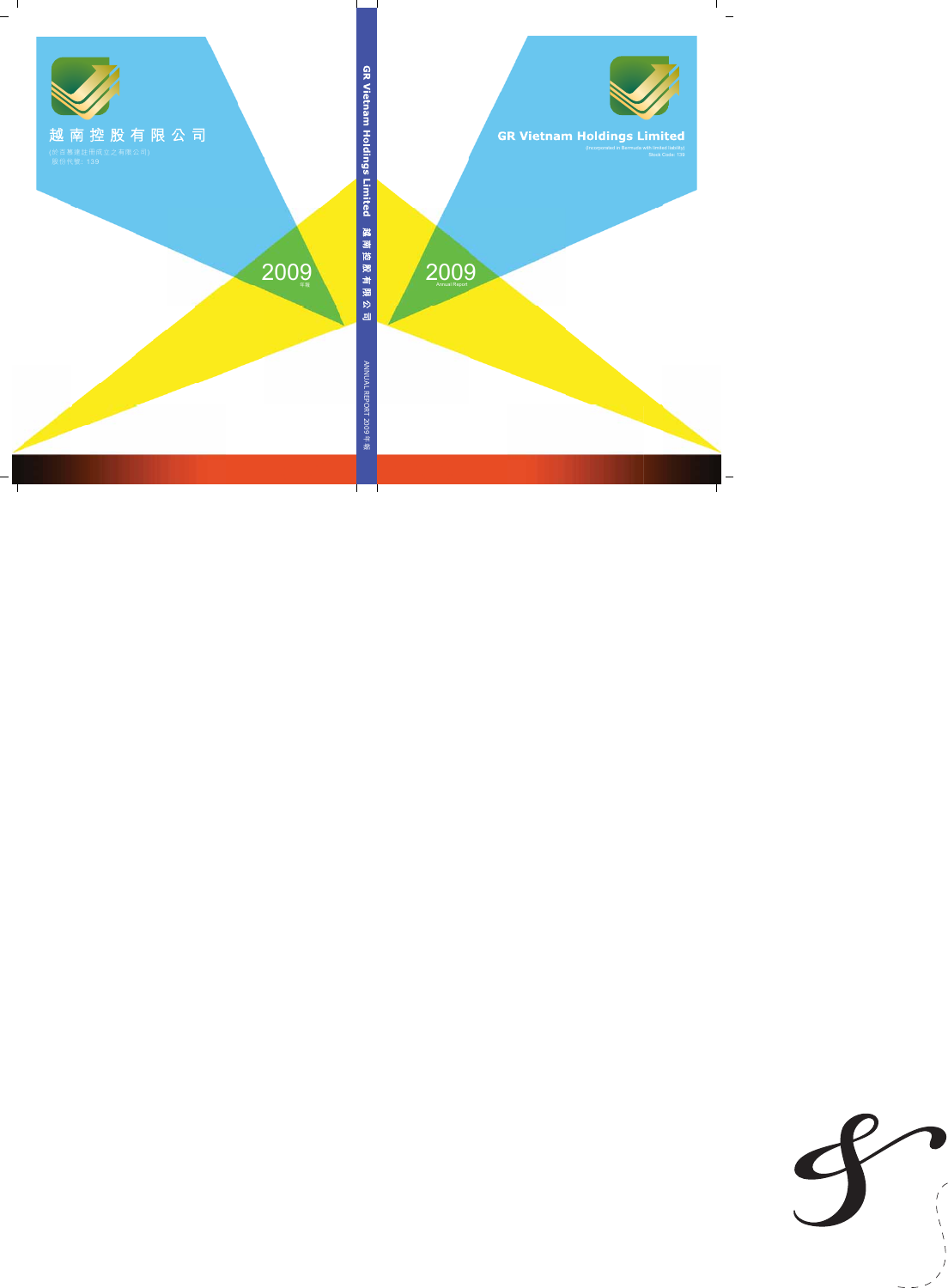# **Contents**

|                                                             | Pages        |
|-------------------------------------------------------------|--------------|
| CORPORATE INFORMATION                                       | $\mathbf{2}$ |
| CHAIRMAN'S STATEMENT AND MANAGEMENT DISCUSSION AND ANALYSIS | $3 - 7$      |
| DIRECTORS AND SENIOR MANAGEMENT PROFILE                     | $8 - 9$      |
| REPORT OF THE DIRECTORS                                     | $10 - 19$    |
| CORPORATE GOVERNANCE REPORT                                 | $20 - 30$    |
| INDEPENDENT AUDITORS' REPORT                                | $31 - 32$    |
| AUDITED FINANCIAL STATEMENTS                                |              |
| Consolidated:                                               |              |
| Income statement                                            | 33           |
| <b>Balance sheet</b>                                        | $34 - 35$    |
| Statement of changes in equity                              | $36 - 37$    |
| Cash flow statement                                         | $38 - 39$    |
| Company:                                                    |              |
| <b>Balance sheet</b>                                        | 40           |
| Notes to the financial statements                           | $41 - 102$   |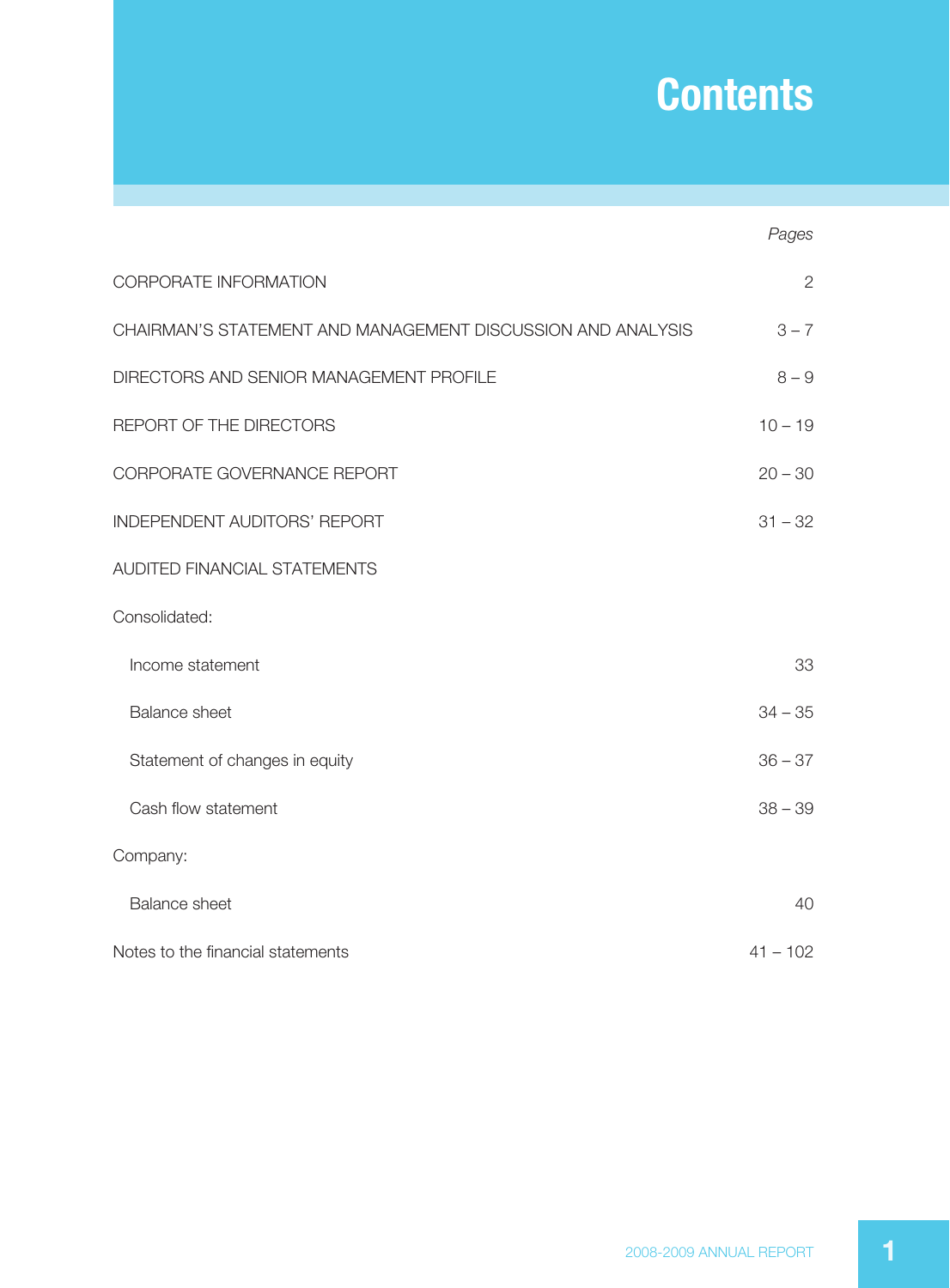## **Corporate Information**

#### EXECUTIVE DIRECTORS

Wong Howard *(Chairman & Chief Executive Officer)* Wong Yat Fai Lam Sai Ho, Anthony

#### INDEPENDENT NON-EXECUTIVE **DIRECTORS**

Tung Tat Chiu, Michael Li Chi Ming Wan Ngar Yin, David

#### AUDIT COMMITTEE

Tung Tat Chiu, Michael *(Chairman)* Li Chi Ming Wan Ngar Yin, David

#### REMUNERATION COMMITTEE

Li Chi Ming *(Chairman)* Tung Tat Chiu, Michael Wan Ngar Yin, David

#### COMPANY SECRETARY AND QUALIFIED ACCOUNTANT

Szeto Pui Tong, Patrick

#### AUDITORS

Ernst & Young

#### PRINCIPAL BANKERS

The Hongkong and Shanghai Banking Corporation Limited Hang Seng Bank Limited

#### REGISTERED OFFICE

Clarendon House 2 Church Street Hamilton HM 11 Bermuda

### HEAD OFFICE AND PRINCIPAL PLACE OF BUSINESS

Room 1603-05 Harcourt House 39 Gloucester Road Wanchai, Hong Kong

#### PRINCIPAL SHARE REGISTRAR

Butterfield Fund Services (Bermuda) Limited Rosebank Centre 11 Bermudiana Road Pembroke HM08 **Bermuda** 

#### HONG KONG BRANCH SHARE REGISTRAR AND TRANSFER **OFFICE**

Tricor Tengis Limited 26th Floor Tesbury Centre 28 Queen's Road East Wanchai Hong Kong

#### COMPANY'S WEBSITE

www.grvietnam.com

#### STOCK CODE

139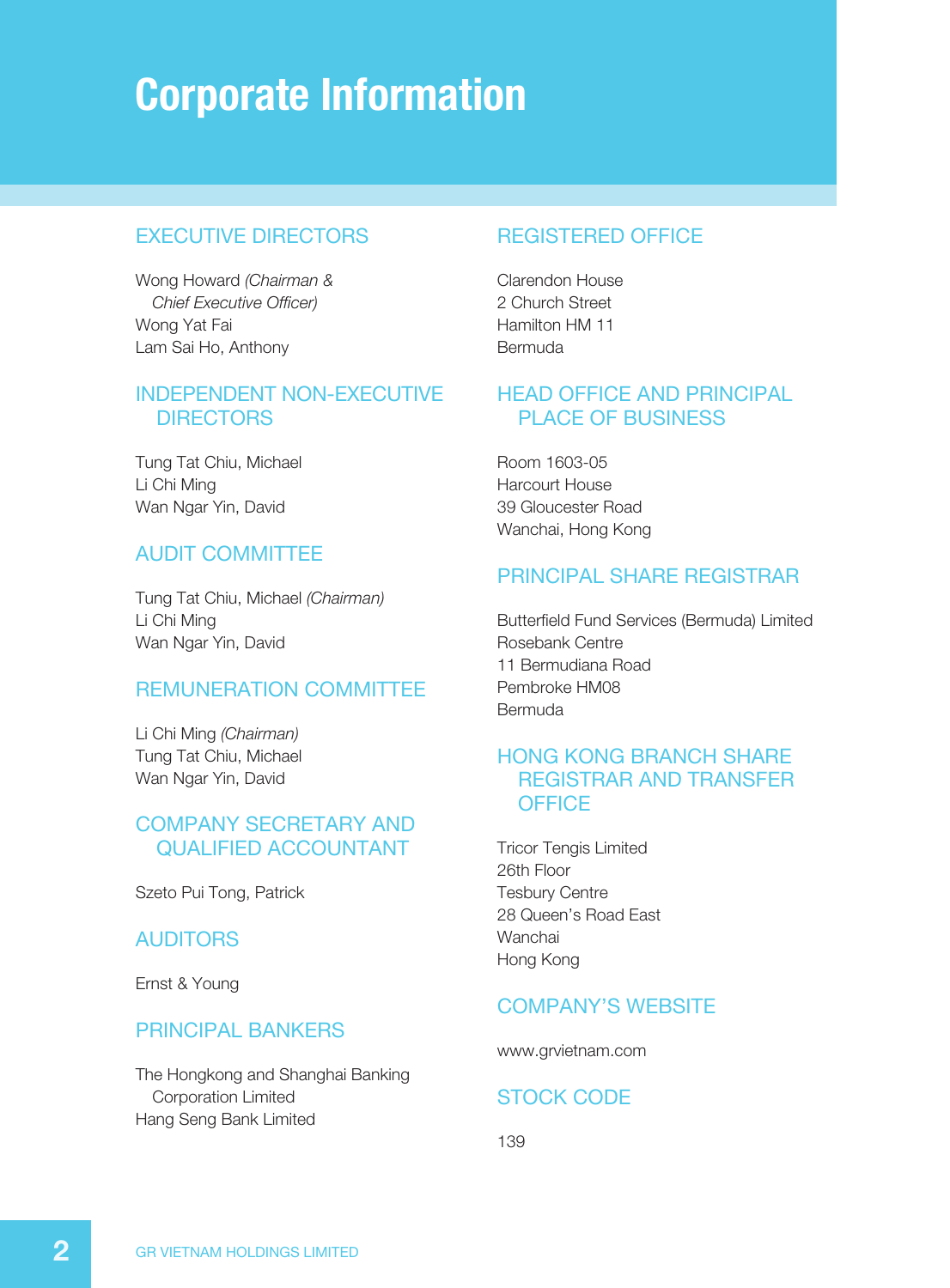#### BUSINESS REVIEW

The Group's revenue for the year ended 31 March 2009 (the "Year") was HK\$28.0 million, representing an increase of HK\$0.7 million or 2.5% compared with last year. The net loss for the Year was HK\$280.7 million, compared to the loss of HK\$222.9 million last year. Loss per share for the Year decreased to HK9.94 cents (2008: HK11.02 cents). The Group's net loss for the Year was primarily attributable to a net loss of HK\$239.8 million in treasury investment.

During the Year, the global financial crisis continued to adversely affect economies and financial markets around the world. In September 2008, the abrupt collapse of Lehman Brothers further aggravated investor fears of the instability of the financial system in the United States, and triggered a further meltdown of global financial markets. Global stock markets and the local Hang Seng Index accelerated their nosedive. Commodity prices and consumer demand in the electronic products market also declined rapidly. As a result, the Group's performance in treasury investments and the electronic products trading segment for the Year was seriously affected.

Economy in Vietnam likewise suffered from this downturn. In the first half of the Year, financial turmoil in Vietnam was manifested in the form of a high inflation rate, a significant currency devaluation and a huge trading deficit. The deteriorating economic fundamentals dampened investor optimism and confidence in Vietnam and raised concerns about the stability of the financial system, particularly if conditions should continue to worsen. Since the Group's projects in Vietnam are at start-up stage and most of the investment costs for these projects have not yet been committed, the financial turmoil in Vietnam had insignificant adverse financial impact on the Group.

In the second half of the Year, in order to react to the adverse changes in the economic and financial environments in Vietnam, the Group decided to reduce the total invested capital of the Joint Venture Company. As for its convenience store operations in Vietnam, the Group undertook a cautious initiative to revise downward the target number of store openings for the Year and established five convenience stores in high traffic locations in commercial and tourist areas targeting customers in teenager, office worker and tourist groups.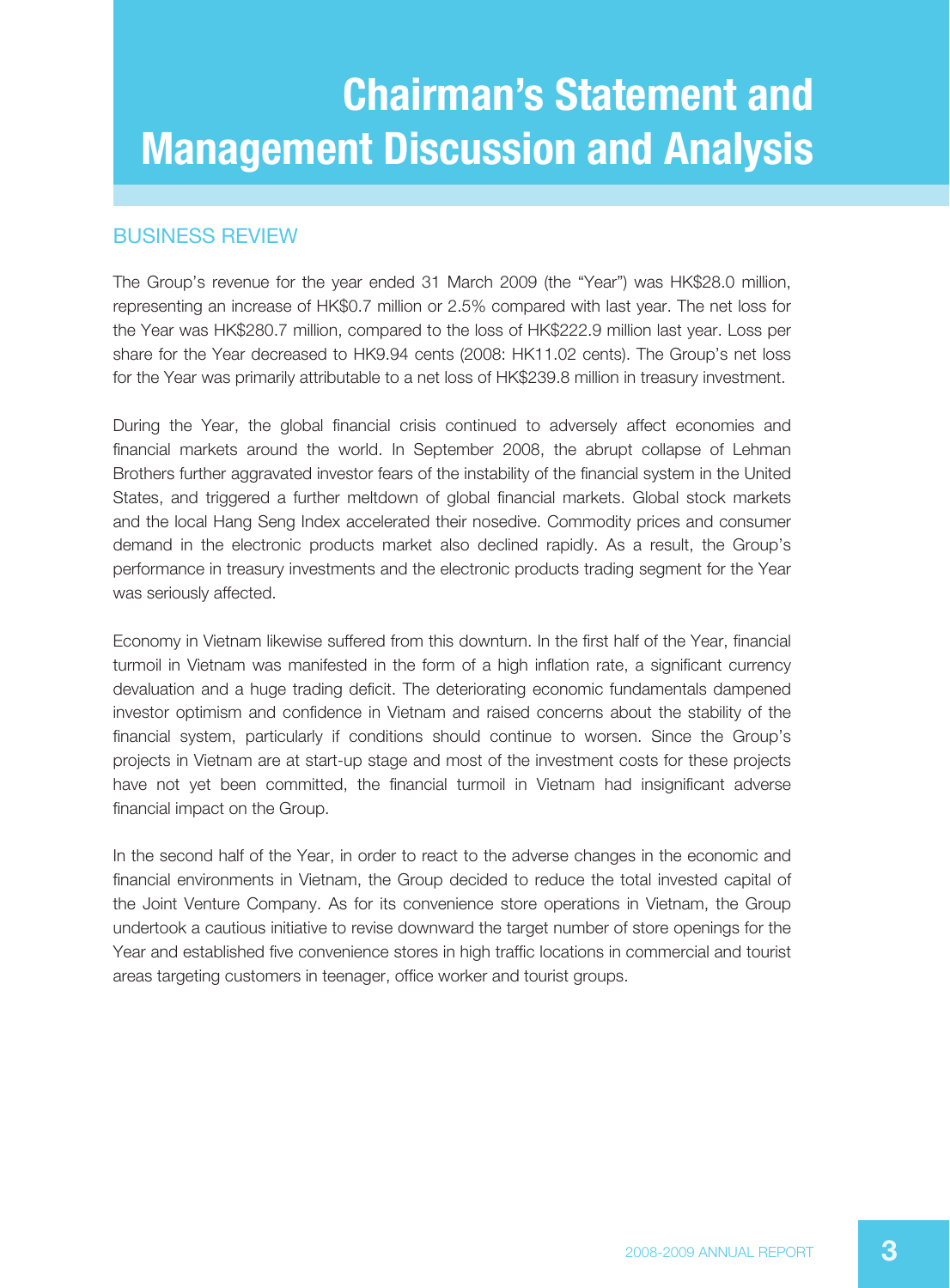During the Year, sales of electronic products decreased by HK\$107.6 million or 93.8% to HK\$7.1 million. The marked decrease in revenue was mainly due to sluggish demand for the whole range of electronic trading products and the winding up of a major trading supplier. In the second half of the Year, the collapse of Lehman Brothers put local banks under pressure to tighten or withdraw banking facilities for many operators in the local market. This gave rise to financial difficulties for a large number of electronic products trading operations and assembly facilities with some operations having to close down. With the dramatic contraction in demand and a stock provision for the defective returned goods to the wound-up supplier, the operating loss for the electronic products segment increased by HK\$8.9 million to HK\$9.3 million for the Year.

The Group continued to utilise its available funds in treasury investment during the Year. However, under the effects of the financial tsunami, the local stock market became very volatile and highly vulnerable to any adverse change in market conditions. The Hang Seng Index fell by approximately 11,000 points from its highest point of approximately 23,000 in April 2008 to the lowest point of approximately 12,000 in March 2009. The continual local stock market turbulence negatively impacted the performance of the Group's treasury investment segment. Consequently, this segment for the Year incurred a net loss of HK\$239.8 million.

#### **PROSPECTS**

Following a series of stimulus measures taken by the Vietnamese Government to restore and maintain the economy and the financial market, it is expected that Vietnam will be one of the fastest developing countries to recover from the global financial turmoil. For the year to come, the Group will continue its efforts to operate existing convenience stores and build up a solid foundation in preparation for another round of new store openings when market conditions improve.

Looking ahead, global economic and financial uncertainties will persist. The Group will adopt a cautious outlook for the year to come and will continue to pursue a prudent strategy in developing its existing and new businesses.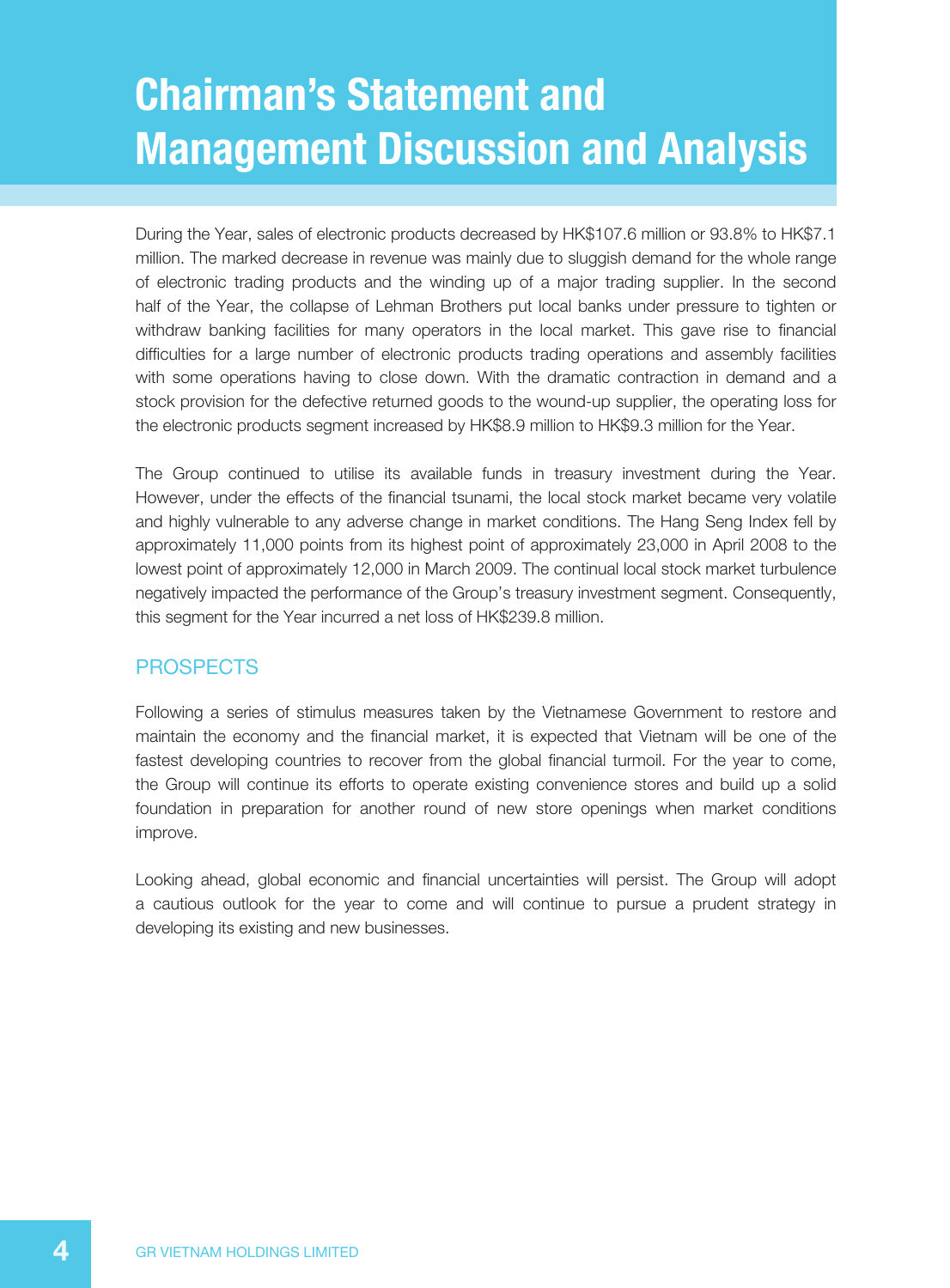#### FINANCIAL REVIEW

The Group's revenue for the Year was HK\$28.0 million, representing an increase of HK\$0.7 million or 2.5% compared with last year. The Group's revenue principally comprised the sales of electronic products of HK\$7.1 million and income and gains of HK\$20.1 million from treasury investment. During the Year, sales revenue from electronic products decreased by HK\$107.6 million or 93.8% to HK\$7.1 million.

Administrative expenses for the Year came to HK\$30.9 million, representing a decrease of HK\$8.3 million or 21.1% compared with last year. Other operating expenses for the Year came to HK\$9.6 million, representing an increase of HK\$9.5 million compared with last year. The increase was mainly due to the impairment of HK\$6.3 million for other receivables during the Year.

Loss for the Year was HK\$280.7 million, compared to the loss of HK\$222.9 million last year. As at 31 March 2009, the Group's net asset value decreased by HK\$281.3 million or 56.7% to HK\$214.5 million. This was mainly due to the loss for the Year attributable to shareholders of HK\$280.7 million. The Group maintained a sound financial position in terms of liquidity.

#### LIQUIDITY AND FINANCIAL RESOURCES

During the Year, the Group financed its operations generally with internally generated cash flow, cash reserve and banking facilities. The Group's bank and short-term deposits as at 31 March 2009 were HK\$161.0 million (31 March 2008: HK\$251.3 million).

As at 31 March 2009, the Group had no bank overdrafts, or short and long term interest-bearing bank borrowings (31 March 2008: Nil).

As at 31 March 2009, the Group's current ratio was 35.3 times (31 March 2008: 25.0 times) based on current assets of HK\$332.2 million (31 March 2008: HK\$602.9 million) and current liabilities of HK\$9.4 million (31 March 2008: HK\$24.1 million).

As at 31 March 2009, the Group had capital commitments for capital contribution to a joint venture company of HK\$15.3 million (2008: HK\$66.9 million). Apart from this, the Group had no other contingent liabilities or material commitments.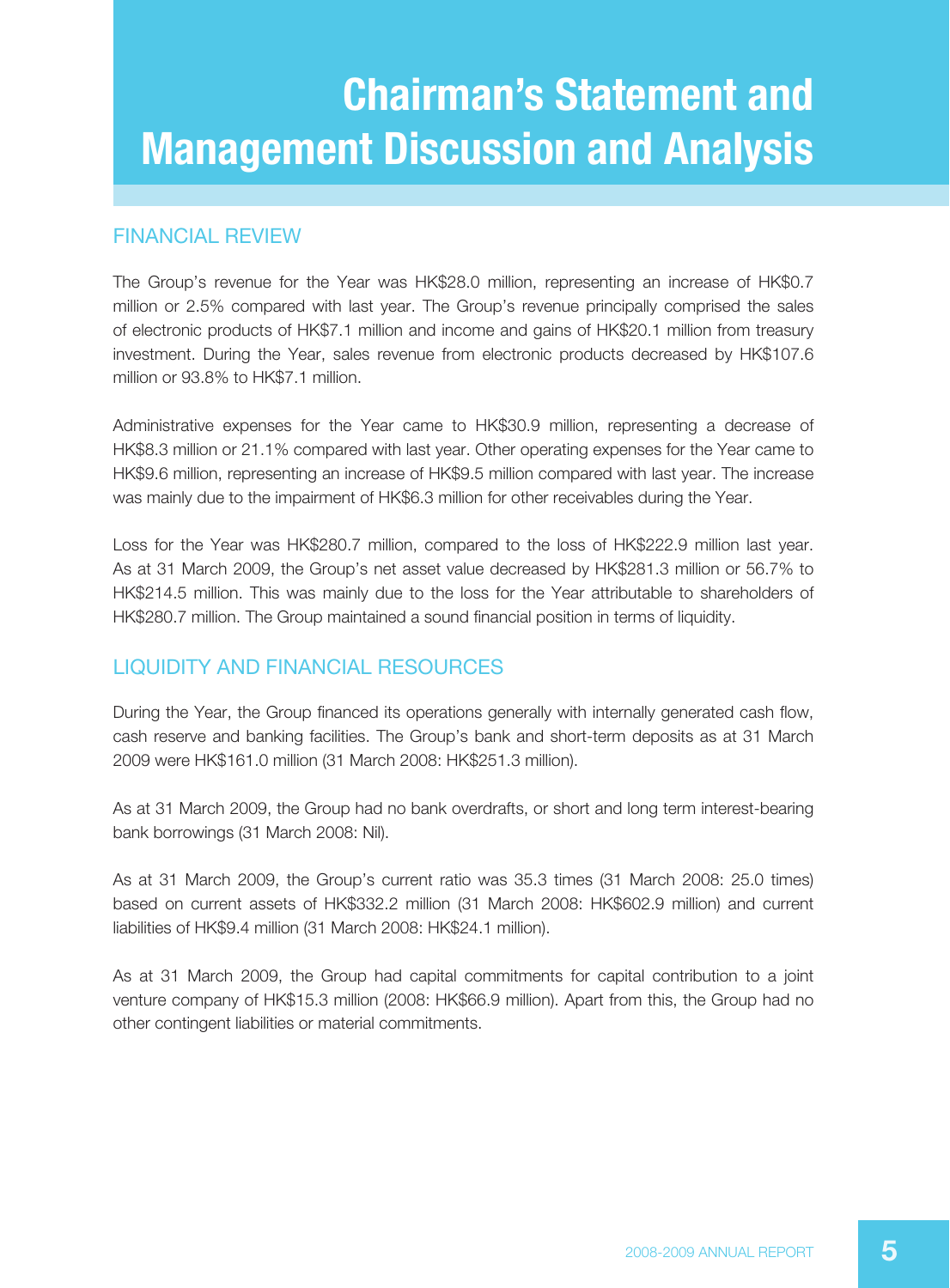#### CAPITAL STRUCTURE

As at 31 March 2009, the Group's gearing ratio, being convertible bonds payable to net worth and the convertible bonds payable was 44.3% (31 March 2008: 23.7%).

The Group's bank deposits and borrowings are mainly denominated in Hong Kong dollars. Most of the Group's sales and purchases are made in United States dollars and Hong Kong dollars. Therefore, the Group's exposure to exchange risks is minimal.

#### POST BALANCE SHEET EVENT

Subsequent to the balance sheet date, on 7 April 2009, the Group entered into a supplemental agreement with Vietnam Southern Food Corporation (a Vietnam stated-owned enterprise) ("VSFC") for acquisition of a 5% equity interest in Saigon Port – Hiep Phuoc Joint Stock Company (the "Saigon Port Company"), whereby additional capital of VND2,500,000,000 (approximately HK\$1,095,000) was made by the Group, to attain its 5% shareholding in Saigon Port Company. On 29 May 2009, an agreement was entered into between the Group and VSFC for termination of all the agreements in relation to the transfer of shares of the Saigon Port Company to the Group. The Group's aggregate capital payment of HK\$3,775,000 was subsequently refunded to the Group by VSFC.

#### SIGNIFICANT INVESTMENTS

As at 31 March 2009, the Group had convertible notes issued by a company listed on The Stock Exchange of Hong Kong Limited (the "Stock Exchange") with fair value amount of the conversion option derivative of HK\$0.5 million and the carrying amount of the loan portion of HK\$46.7 million. The carrying amount of the loan portion is approximated to its fair value. The interest income for the Year was HK\$4.6 million.

As at 31 March 2009, the Group maintained a portfolio of equity investments (including availablefor-sale equity investments and equity investments at fair value through profit or loss) with total carrying amount of HK\$176.8 million. The related dividend income for the Year was HK\$2.9 million.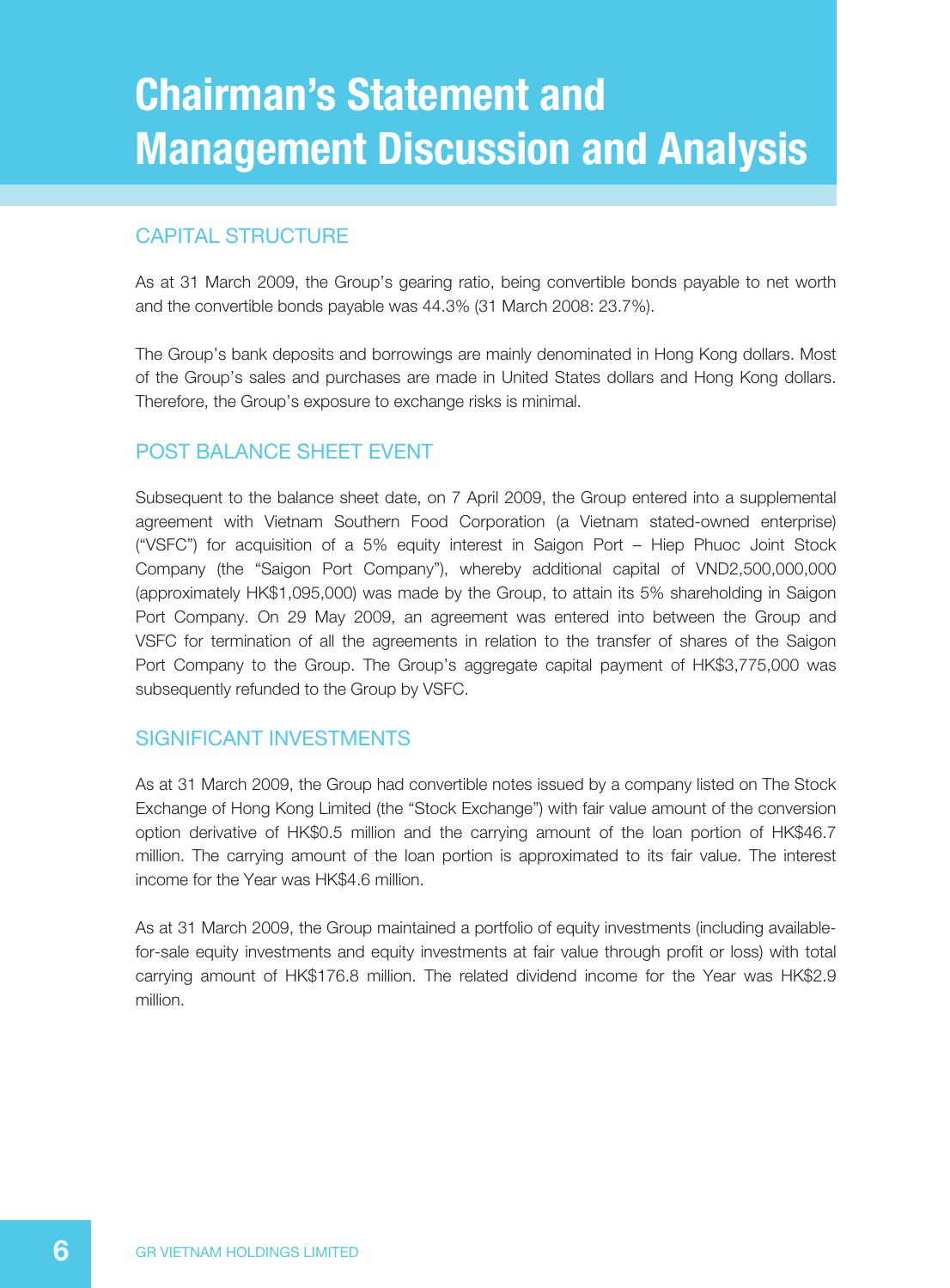### DETAILS OF CHARGES ON ASSETS

As at 31 March 2009, a fixed deposit of HK\$7.3 million (2008: HK\$7.3 million) was pledged to secure banking facilities granted to the Group.

### MATERIAL ACQUISITIONS AND DISPOSALS

During the Year, the Company had no material acquisitions or disposals of subsidiaries and associates.

### EMPLOYMENT, TRAINING AND DEVELOPMENT

As at 31 March 2009, the Group had a total of 97 employees, of which 21 were based in Hong Kong, 24 based in Mainland China and 52 based in Vietnam. The Group is committed to staff training and development and structured training programs for all employees.

Remuneration packages are maintained at a competitive level and reviewed on a periodic basis. Bonuses and share options are awarded to employees according to individual performance and industry practice.

### APPRECIATION

On behalf of the board of directors (the "Board"), I would like to take this opportunity to express our appreciation to all management and staff members for their contribution during the past year.

On behalf of the Board **Wong Howard** *Chairman of the Board*

Hong Kong, 13 July 2009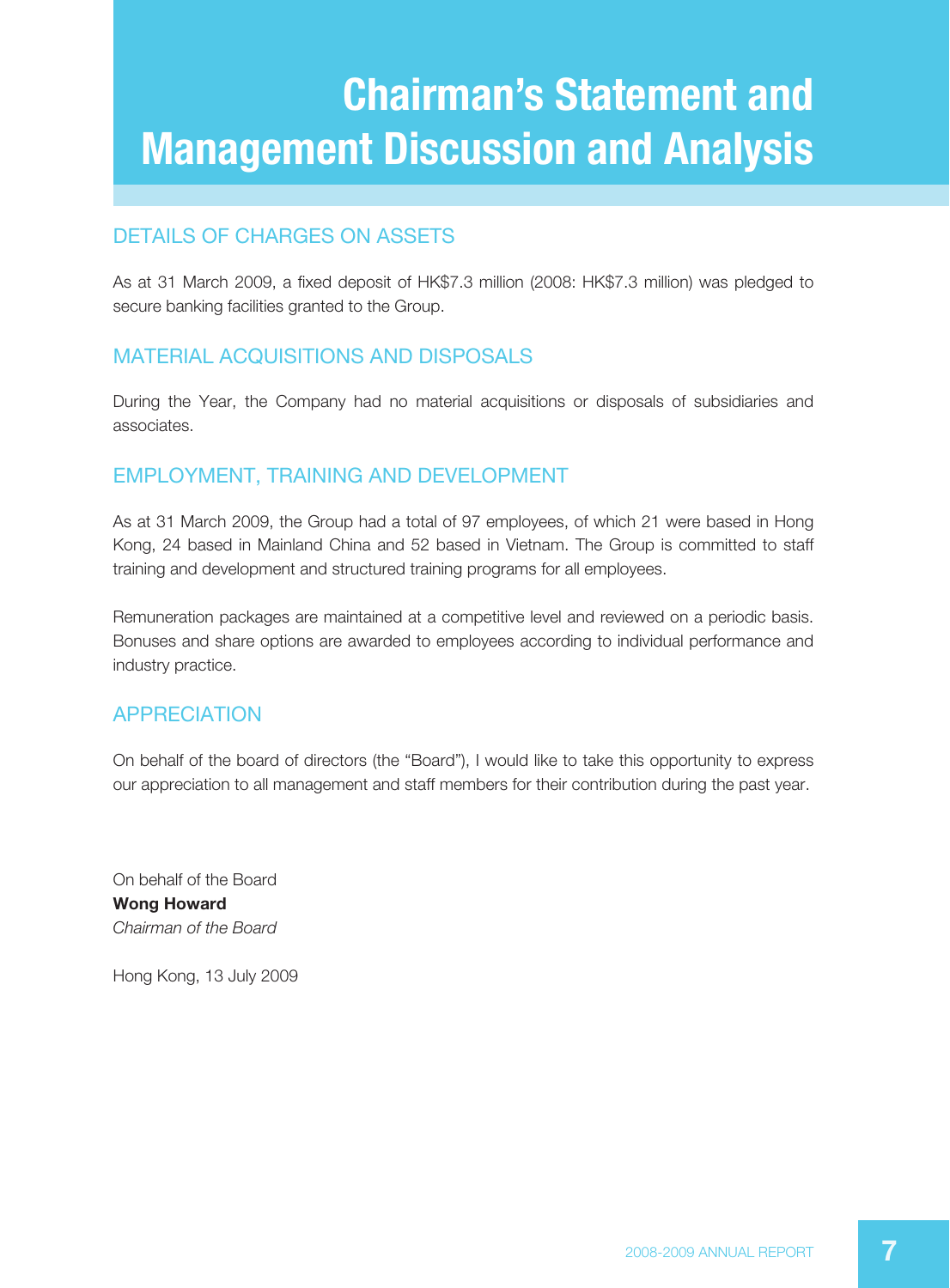# **Directors and Senior Management Profile**

#### EXECUTIVE DIRECTORS

**Wong Howard**, aged 53, is an executive director, the Chairman of the Board, the Chief Executive Officer and the Chairman of the Executive Committee of the Company. He is also a director of certain subsidiaries of the Company. Mr. Wong joined the Group in February 2000. He has over 20 years of senior management experience in overall strategy, business development and retail chain shops establishment. Mr. Wong had been a Managing Director of a listed company in Hong Kong for two years before joining the Group.

**Wong Yat Fai**, aged 49, is an executive director and a member of the Executive Committee of the Company. He is also a director of certain subsidiaries of the Company. Mr. Wong joined the Group in February 2000. He holds a professional diploma in banking from The Hong Kong Polytechnic University. Prior to joining the Group, Mr. Wong had over 13 years of working experience in an international banking group. He is a non-executive director of C C Land Holdings Limited, Yugang International Limited, Y.T. Realty Group Limited and The Cross-Harbour (Holdings) Limited, all being listed on the Main Board of the Stock Exchange.

**Lam Sai Ho, Anthony**, aged 43, is an executive director and a member of the Executive Committee of the Company. He is also a director of certain subsidiaries of the Company. Mr. Lam joined the Group in November 2007. He graduated from the University of Sydney in Australia, majoring in Economics and Psychology. After graduation, Mr. Lam joined the Merchant Banking Division of the State Bank of New South Wales, and had been extensively involved in the corporate financing and the securitization of assets and mortgages. Mr. Lam returned to Hong Kong and joined Golden Resources Group in 1991 and has been appointed in several key senior management positions in Hong Kong and other Asian countries including Vietnam and Thailand. Mr. Lam is currently the Vice Chairman and executive director (appointed on 3 December 2008) of Golden Resources Development International Limited (a company listed on the Main Board of the Stock Exchange), a substantial shareholder of the Company. Besides, Mr. Lam was the Chairman of Prosperity Investment Holdings Limited (formerly known as "GR Investment International Limited"), a company listed on the Main Board of the Stock Exchange and actively involved in the areas of corporate finance and investment management.

Mr. Lam is an Executive Committee Member of the Customer Liaison Group for Rice under the Trade and Industry Department in Hong Kong, and the Executive Committee Member of the Federation of Hong Kong Industries. He had been awarded the Ap Bac Medal from the Vietnam Government in recognition of his contribution to the rice industry in Vietnam. Apart from being active members in different business chambers and associations around the world, Mr. Lam is also a regular speaker in major international conferences.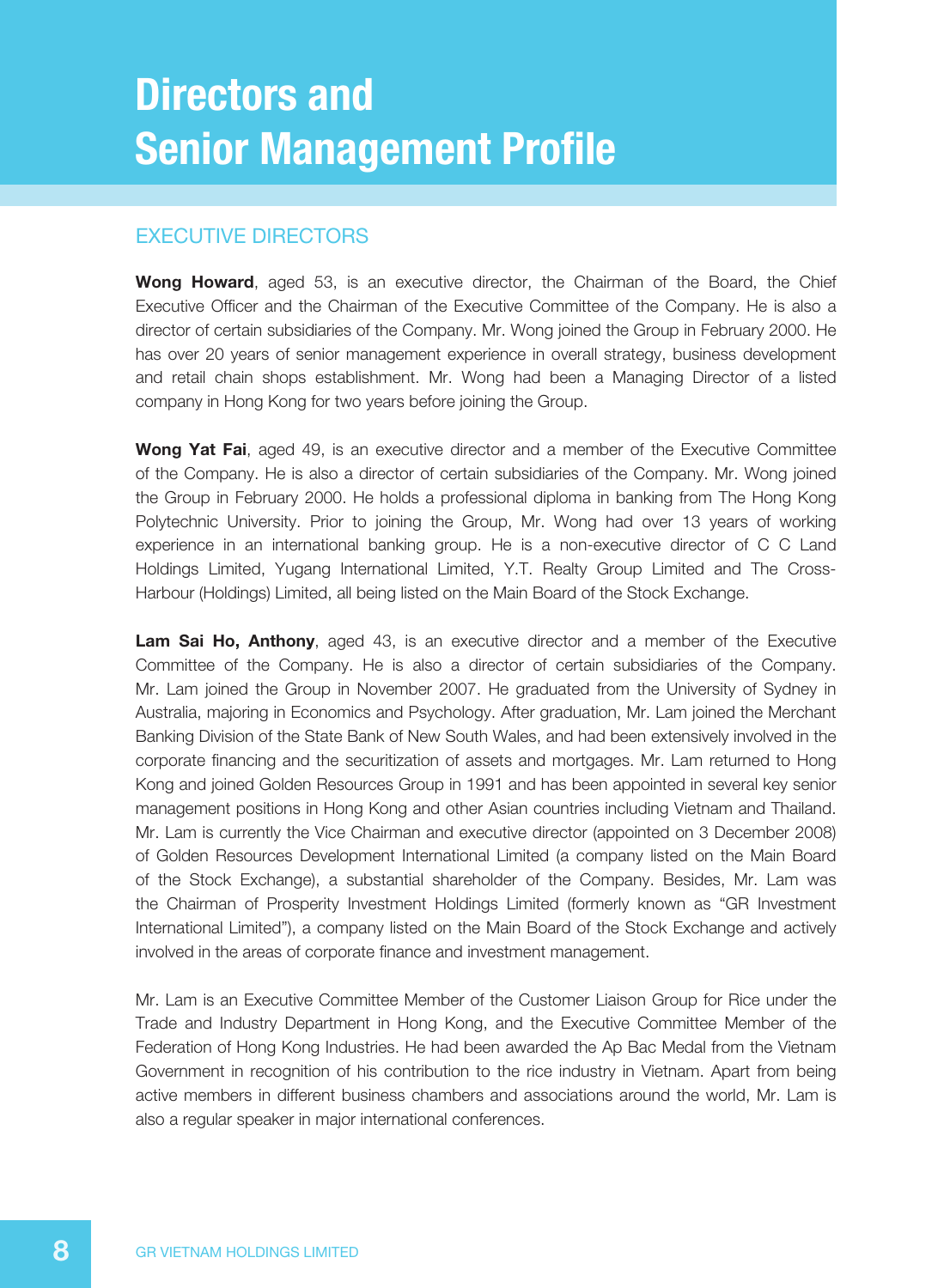# **Directors and Senior Management Profile**

#### INDEPENDENT NON-EXECUTIVE DIRECTORS

**Li Chi Ming**, aged 51, is an independent non-executive director, the Chairman of the Remuneration Committee and a member of the Audit Committee of the Company. He joined the Group in February 2000. Mr. Li holds an Honorary Bachelor of Laws (LLB) and Postgraduate Certificate in Laws (PCLL) from The University of Hong Kong, and Master of Laws (LLM) from City University of Hong Kong. He has been a Partner of Messrs Poon, Yeung & Li, Solicitors over 19 years.

**Tung Tat Chiu, Michael**, aged 47, is an independent non-executive director, the Chairman of the Audit Committee and a member of the Remuneration Committee of the Company. He joined the Group in September 2000. Mr. Tung holds a Bachelor of Arts degree in law and accounting from The University of Manchester in the United Kingdom. Mr. Tung is a practicing solicitor in Hong Kong. He is the company secretary of various listed companies in Hong Kong.

**Wan Ngar Yin, David**, aged 48, is an independent non-executive director and a member of both the Audit Committee and Remuneration Committee of the Company. He joined the Group in September 2004. Mr. Wan holds a bachelor degree in social sciences from The University of Hong Kong and a master degree in business administration from the University of Sydney in Australia. Mr. Wan is a member of the Hong Kong Securities Institute, a member of the CPA Australia, an associate member of Hong Kong Institute of Certified Public Accountants, an associate member of The Taxation Institute of Hong Kong and a fellow member of the Association of Chartered Certified Accountants.

#### COMPANY SECRETARY

**Szeto Pui Tong, Patrick**, aged 49, joined the Group in March 2000, is the Financial Controller, Qualified Accountant and the Company Secretary of the Group. Before joining the Group, Mr. Szeto has over 13 years of experience in finance and accounting field. Mr. Szeto holds a master degree of business in accounting from Monash University in Australia and is an associate member of the Hong Kong Institute of Certified Public Accountants, the Hong Kong Institute of Company Secretaries, the Chartered Institute of Management Accountants and the Institute of Chartered Secretaries and Administrators.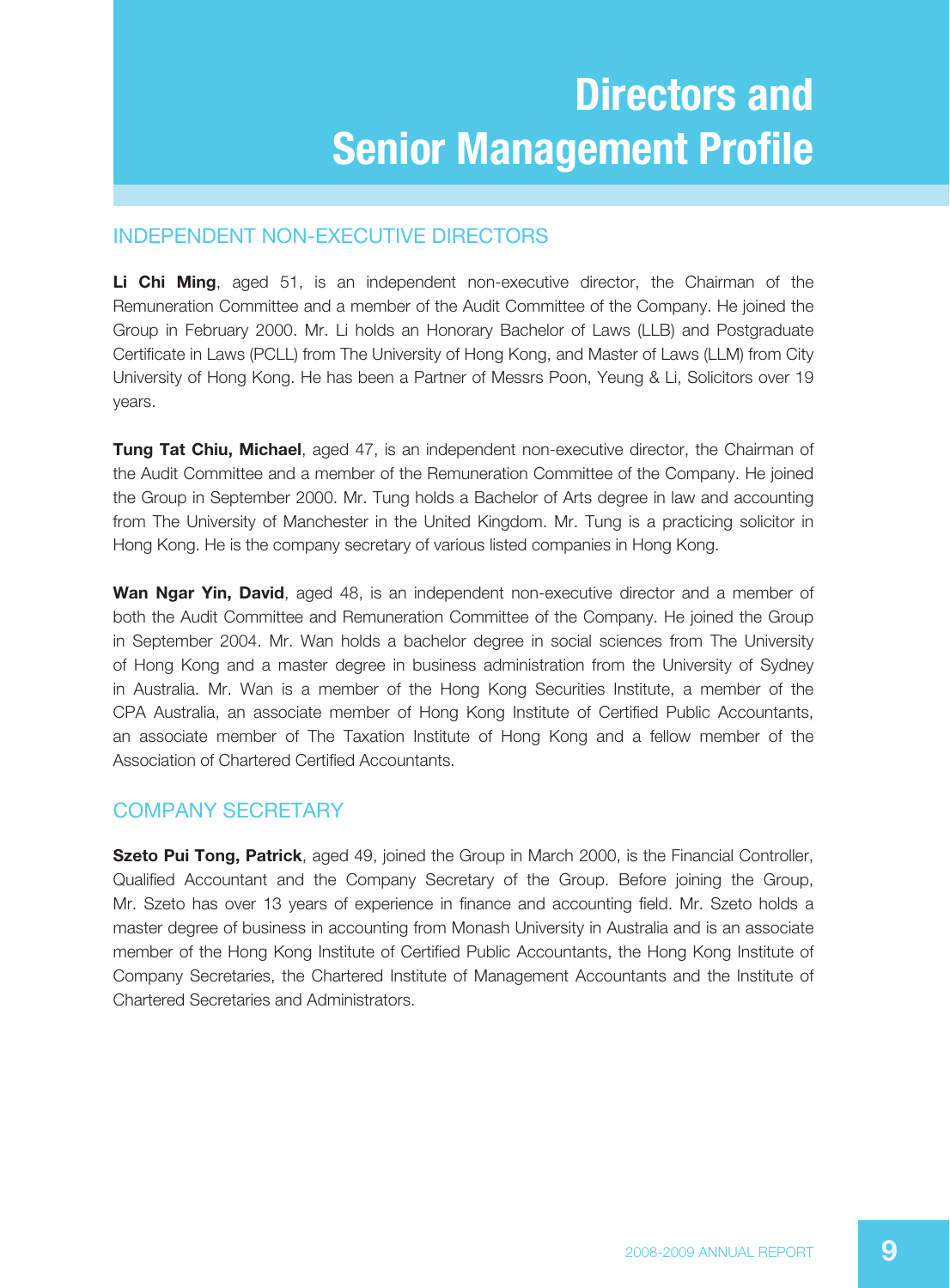The directors present their report and the audited financial statements of the Company and the Group for the year ended 31 March 2009.

#### PRINCIPAL ACTIVITIES

The principal activity of the Company is investment holding. The principal activities of the subsidiaries comprise the trading and distribution of electronic products and other merchandise and securities investment and trading. There were no significant changes in the nature of the Group's principal activities during the year.

#### RESULTS AND DIVIDENDS

The Group's loss for the year ended 31 March 2009 and the state of affairs of the Company and the Group at that date are set out in the financial statements on pages 33 to 102.

The directors do not recommend the payment of any dividend in respect of the year.

### SUMMARY FINANCIAL INFORMATION

A summary of the results and assets and liabilities of the Group for the last five financial years, as extracted from the published audited financial statements, is set out below. This summary does not form part of the audited financial statements.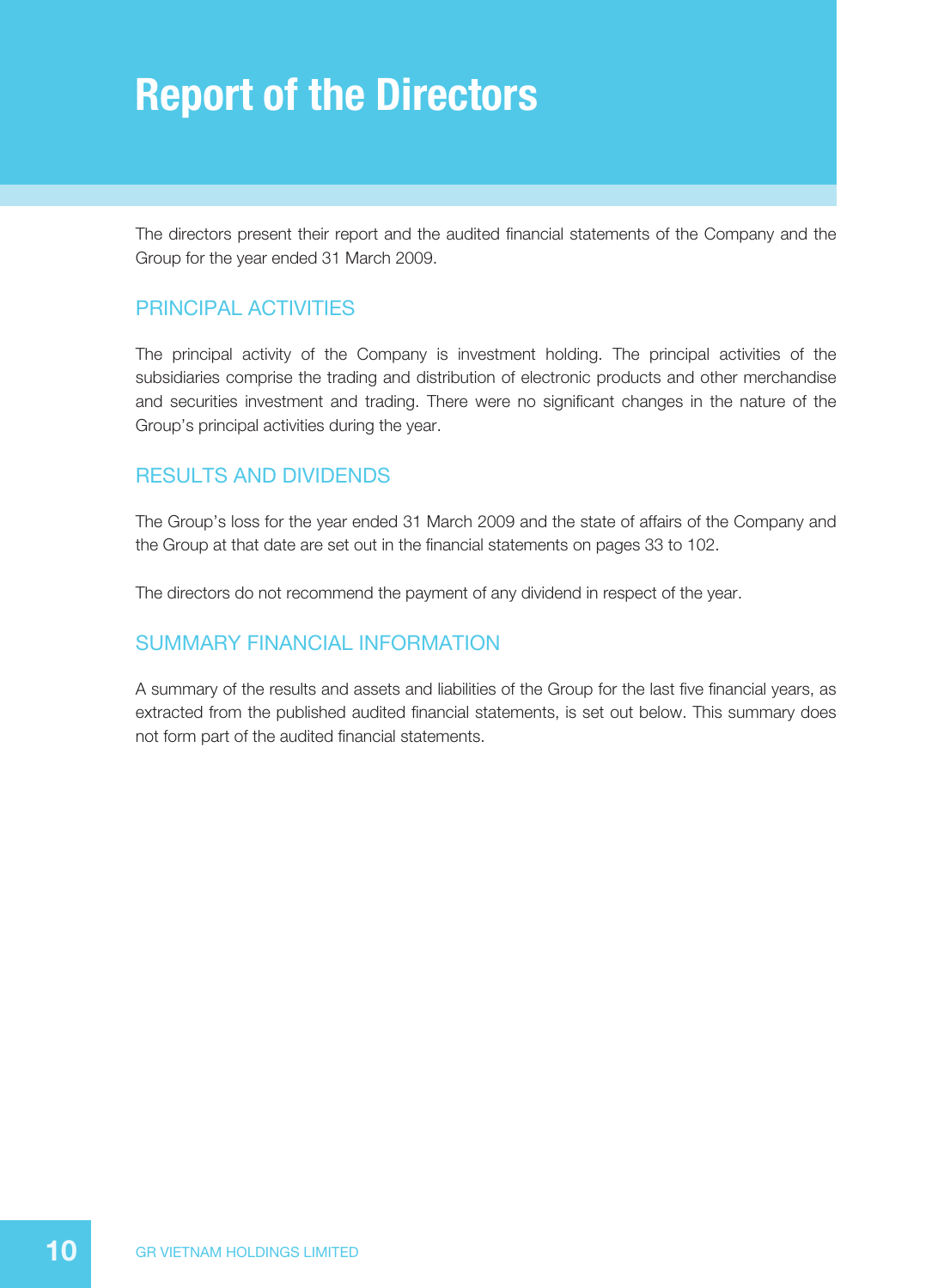### SUMMARY FINANCIAL INFORMATION (continued)

#### **RESULTS**

|                                                                       |                 |            | Year ended 31 March |           |          |
|-----------------------------------------------------------------------|-----------------|------------|---------------------|-----------|----------|
|                                                                       | 2009            | 2008       | 2007                | 2006      | 2005     |
|                                                                       | <b>HK\$'000</b> | HK\$'000   | HK\$'000            | HK\$'000  | HK\$'000 |
| Revenue                                                               | 27,952          | 27,263     | 21,898              | 10,323    | 39,858   |
| Profit/(loss) before tax                                              | (280, 729)      | (238, 340) | (38, 800)           | (46, 482) | 25,125   |
| Tax                                                                   | 22              | 15,428     |                     |           |          |
| Profit/(loss) for the year attributable<br>to ordinary equity holders |                 |            |                     |           |          |
| of the Company                                                        | (280, 707)      | (222, 912) | (38, 800)           | (46, 482) | 25,125   |
| <b>Assets and liabilities</b>                                         |                 |            |                     |           |          |
|                                                                       |                 |            | As at 31 March      |           |          |
|                                                                       | 2009            | 2008       | 2007                | 2006      | 2005     |
|                                                                       | <b>HK\$'000</b> | HK\$'000   | HK\$'000            | HK\$'000  | HK\$'000 |
| <b>Total assets</b>                                                   | 394,237         | 674,272    | 443,240             | 371,921   | 325,003  |
| <b>Total liabilities</b>                                              | 179,701         | 178,450    | 38,607              | 14,401    | 9,093    |
| Net assets                                                            | 214,536         | 495,822    | 404,633             | 357,520   | 315,910  |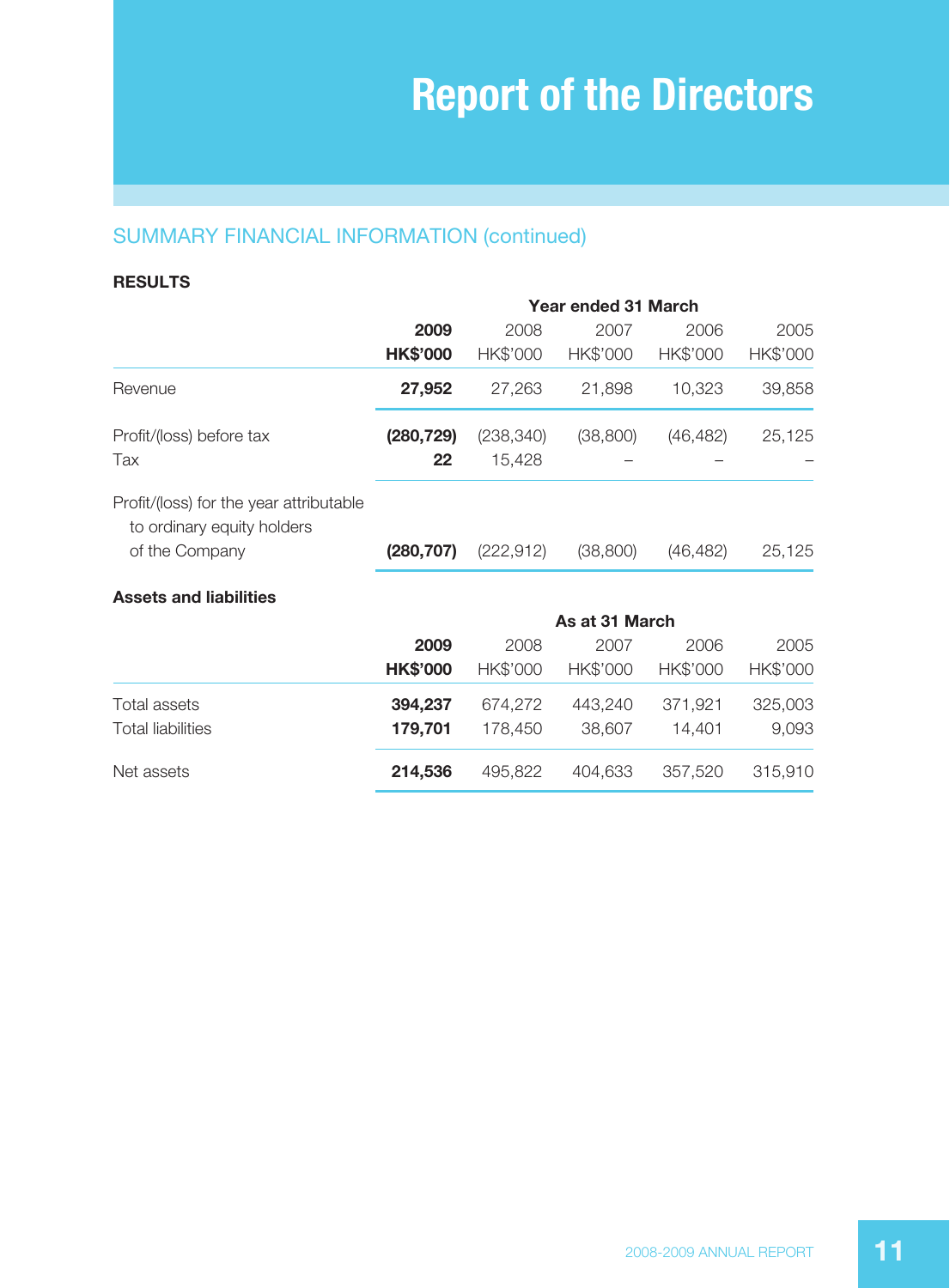### PROPERTY, PLANT AND EQUIPMENT

Details of movements in the property, plant and equipment of the Company and the Group during the year are set out in note 13 to the financial statements.

#### SHARE CAPITAL

There were no movements in either the Company's authorised or issued share capital during the year. Details of the Company's share capital are set out in note 25 to the financial statements.

### CLOSURE OF REGISTER OF MEMBERS

The Register of Members of the Company will be closed from Friday, 21 August 2009 to Tuesday, 25 August 2009, both days inclusive, during which period no transfer of shares of the Company will be registered. In order to qualify for attending and voting at the 2009 annual general meeting of the Company, unregistered holders of shares of the Company should ensure that all share transfer forms accompanied by the relevant share certificates must be lodged with the Company's Branch Share Registrar in Hong Kong, Tricor Tengis Limited, at 26/F, Tesbury Centre, 28 Queen's Road East, Wanchai, Hong Kong, for registration not later than 4:30 p.m. on Thursday, 20 August 2009.

#### PRE-EMPTIVE RIGHTS

There are no provisions for pre-emptive rights under the Company's bye-laws or the Companies Act 1981 of Bermuda which would oblige the Company to offer new shares on a pro rata basis to existing shareholders.

### PURCHASE, REDEMPTION OR SALE OF LISTED SECURITIES OF THE **COMPANY**

Neither the Company, nor any of its subsidiaries purchased, redeemed or sold any of the Company's listed securities during the year.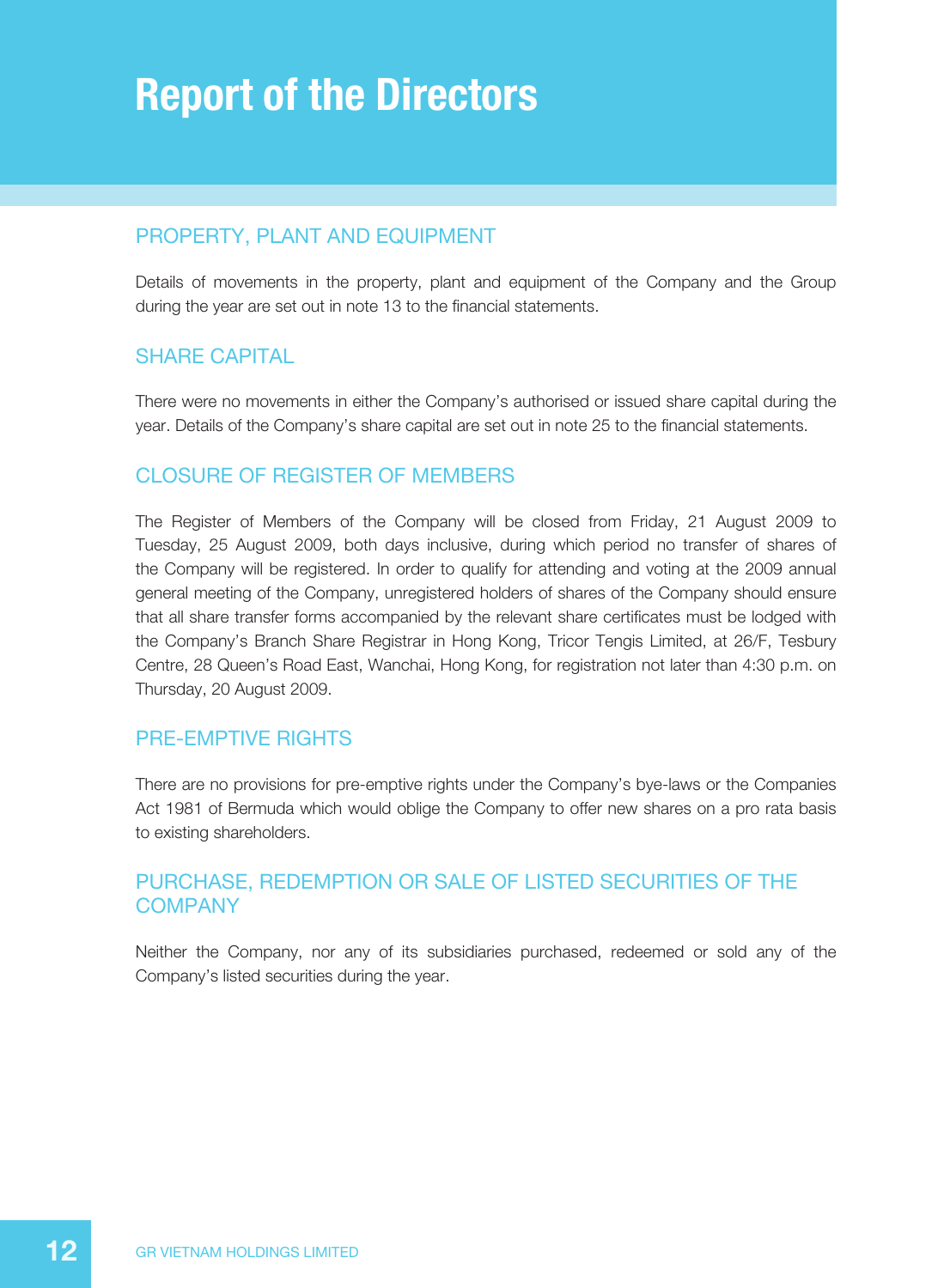#### **RESERVES**

Details of movements in the reserves of the Company and the Group during the year are set out in note 26 to the financial statements and in the consolidated statement of changes in equity, respectively.

#### DISTRIBUTABLE RESERVES

At 31 March 2009, the Company had no reserves available for distribution. The Company's share premium account and capital redemption reserve, with an aggregate balance of HK\$701,611,000, may be distributed in the form of fully paid bonus shares.

#### MAJOR CUSTOMERS AND SUPPLIERS

In the year under review, sales of electronic products to the Group's five largest customers accounted for 99% of the sales from the electronic products segment for the year and sales to the largest customer included therein amounted to 72%. Purchases of electronic products from the Group's five largest suppliers accounted for 99% of the total purchases from the electronic products segment for the year and the largest supplier included therein amounted to 73%.

None of the directors of the Company or any of their associates or any shareholders (which, to the best knowledge of the directors, own more than 5% of the Company's issued share capital) had any beneficial interest in the Group's five largest customers and suppliers.

#### **DIRECTORS**

The directors of the Company during the year were:

*Executive directors:* Mr. Wong Howard Mr. Wong Yat Fai Mr. Lam Sai Ho, Anthony

*Independent non-executive directors:* Mr. Li Chi Ming Mr. Tung Tat Chiu, Michael Mr. Wan Ngar Yin, David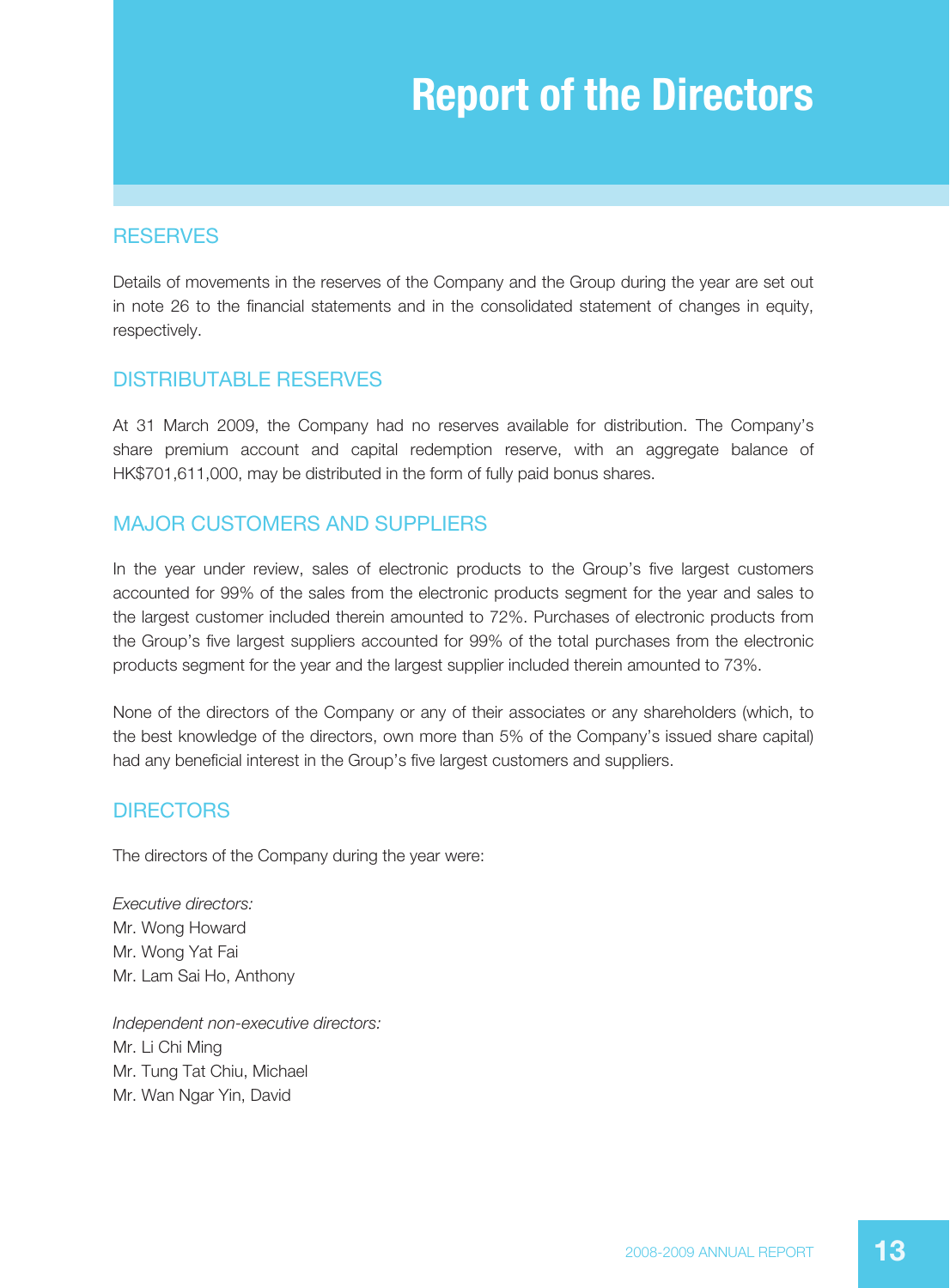#### DIRECTORS (continued)

In accordance with Clause 98 of the bye-laws of the Company, Mr. Wong Yat Fai and Mr. Li Chi Ming, the existing directors of the Company, will retire from office by rotation at the forthcoming annual general meeting and, being eligible, will offer themselves for re-election at the said meeting.

The Company has received annual confirmations of independence from Mr. Li Chi Ming, Mr. Tung Tat Chiu, Michael and Mr. Wan Ngar Yin, David and as at the date of this report still considers them to be independent pursuant to Rule 3.13 of the Rules Governing the Listing of Securities on the Stock Exchange (the "Listing Rules").

#### DIRECTORS' AND SENIOR MANAGEMENT'S BIOGRAPHIES

Biographical details of the directors of the Company and the senior management of the Group are set out on pages 8 and 9 of the annual report.

#### DIRECTORS' SERVICE CONTRACTS

Each of Mr. Wong Howard, Mr. Wong Yat Fai and Mr. Lam Sai Ho, Anthony has a service contract with the Company for a term of two years commencing on 1 February 2009, 1 April 2009 and 21 November 2007 respectively.

All the independent non-executive directors of the Company have been appointed for a fixed term of one year commencing on 27 September 2008.

All directors are subject to retirement by rotation and re-election at the annual general meeting in accordance with the bye-laws of the Company.

Apart from the foregoing, no director proposed for re-election at the forthcoming annual general meeting has a service contract with the Company which is not determinable by the Company within one year without payment, other than statutory compensation.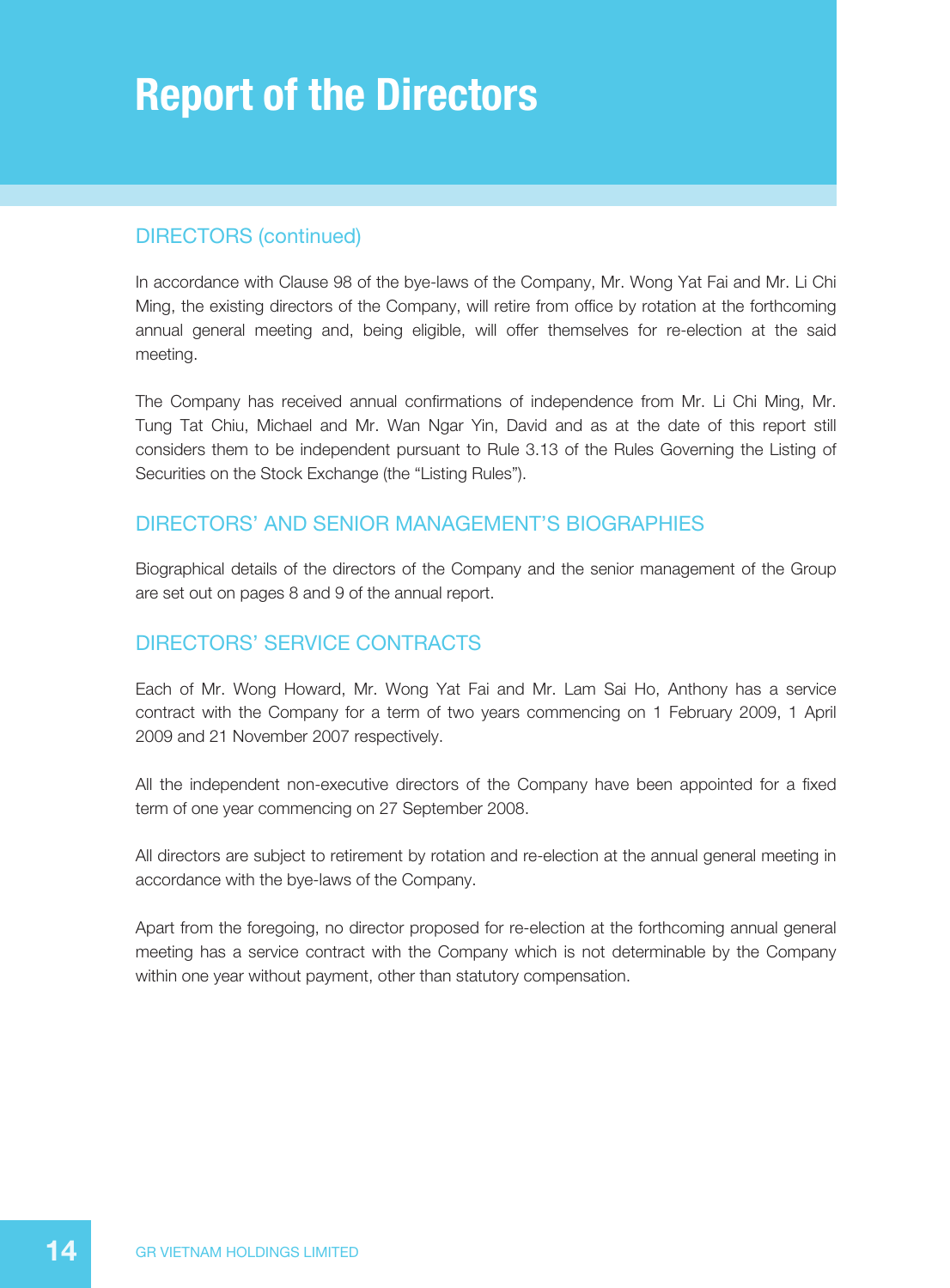#### DIRECTORS' REMUNERATION

The directors' fees are subject to shareholders' approval at general meetings. Other emoluments are determined by the Company's board of directors with reference to directors' duties, responsibilities and performance and the results of the Group.

#### DIRECTORS' INTERESTS IN CONTRACTS

Save as disclosed above, no director had a material interest, either directly or indirectly, in any contract of significance to the business of the Group to which the Company or any of its subsidiaries was a party during the year.

#### SHARE OPTION SCHEME

The Company currently operates a share option scheme (the "Share Option Scheme") adopted on 27 August 2003 for the purpose of providing incentives and rewards to eligible participants (including but not limited to the directors and employees of the Group) who contribute to the success of the Group's operations. Details of the Share Option Scheme are set out in note 27 to the financial statements.

A summary of the movement of the share options granted under the Share Option Scheme during the year ended 31 March 2009 is set out as follows:–

|                   |            | Number of share<br>options granted/<br>exercised/ |             |                  |                           | <b>Exercise price of</b> |
|-------------------|------------|---------------------------------------------------|-------------|------------------|---------------------------|--------------------------|
| Name or category  | At 1 April | cancelled/lapsed                                  | At 31 March | Date of grant    | <b>Exercise period of</b> | share options            |
| of participant    | 2008       | during the year                                   | 2009        | of share options | share options*            | (HK\$ per share)         |
| <b>Director</b>   |            |                                                   |             |                  |                           |                          |
| Mr. Wong Howard   | 16,300,000 | -                                                 | 16,300,000  | 13/8/2007        | 13/8/2007-12/8/2009       | 0.357                    |
| Mr. Wong Yat Fai  | 16,300,000 | $\qquad \qquad -$                                 | 16,300,000  | 13/8/2007        | 13/8/2007-12/8/2009       | 0.357                    |
| Other employees   |            |                                                   |             |                  |                           |                          |
| In aggregate      | 24,430,000 | -                                                 | 24,430,000  | 13/8/2007        | 13/8/2007-12/8/2009       | 0.357                    |
| Other participant | 16,300,000 | -                                                 | 16,300,000  | 13/8/2007        | 13/8/2007-12/8/2009       | 0.357                    |
|                   | 73,330,000 |                                                   | 73,330,000  |                  |                           |                          |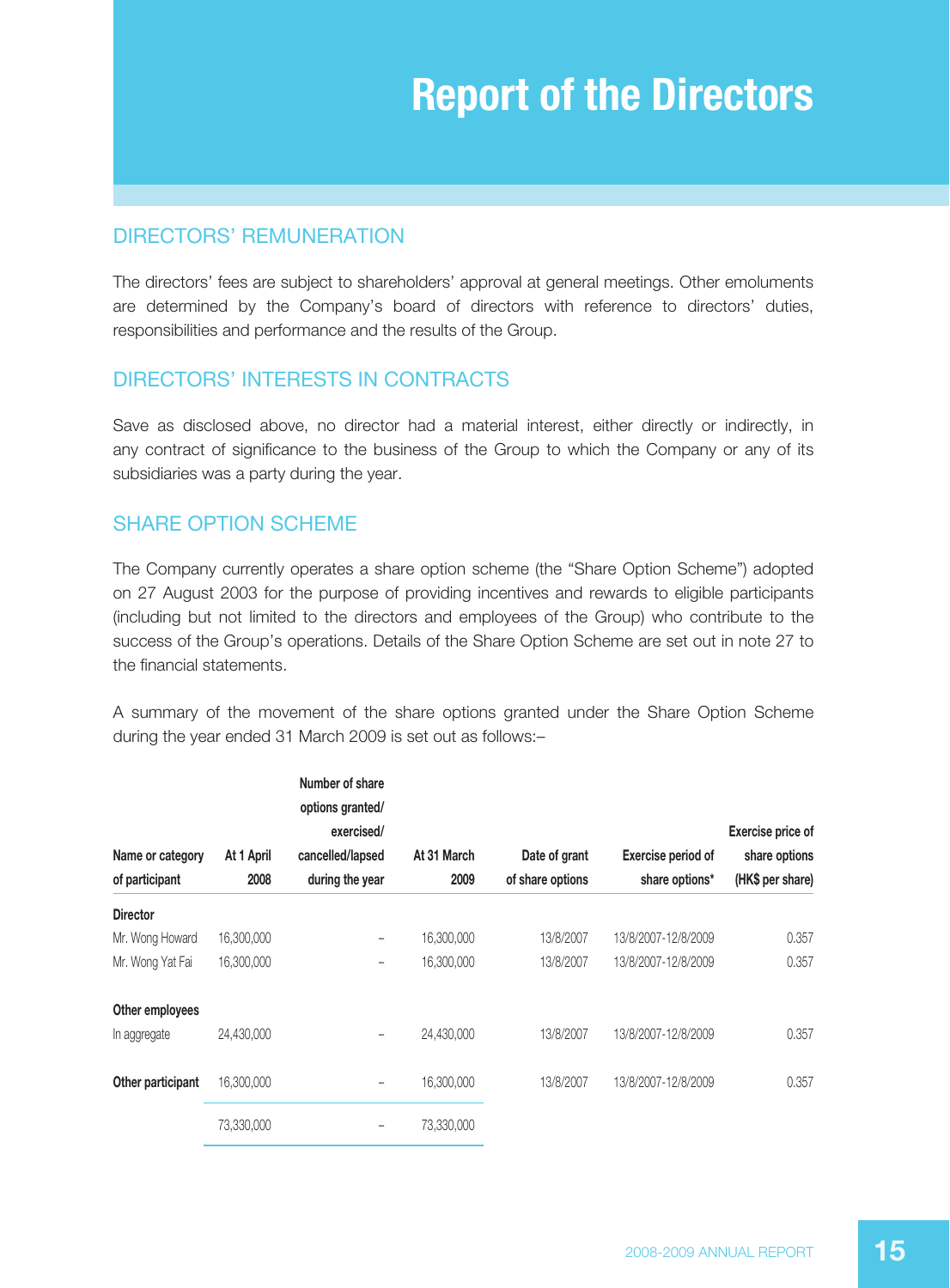### SHARE OPTION SCHEME (continued)

The vesting period of the share options is from the date of grant until the commencement of the exercise period.

### DIRECTORS' INTERESTS IN SHARES AND UNDERLYING SHARES OF THE COMPANY

As at 31 March 2009, the interests of the directors of the Company in the shares and underlying shares of the Company (within the meaning of Part XV of the Securities and Future Ordinance (the "SFO")), as recorded in the register required to be maintained by the Company pursuant to Section 352 of the SFO or as otherwise notified to the Company and the Stock Exchange pursuant to the Model Code for Securities Transactions by Directors of Listed Issuers (the "Model Code"), were as follows:-

#### **(1) Long position in ordinary shares of the Company**

| Name of director | <b>Capacity</b>  | Number of<br>ordinary shares<br>held | Percentage of<br>the Company's<br>issued<br>share capital |
|------------------|------------------|--------------------------------------|-----------------------------------------------------------|
| Mr. Wong Howard  | Beneficial owner | 21,299,000                           | 0.75%                                                     |
| Mr. Wong Yat Fai | Beneficial owner | 21,299,000                           | 0.75%                                                     |

#### **(2) Long position in underlying shares of the Company – physically settled unlisted equity derivatives**

|                                     |                                      | <b>Number of</b><br>underlying shares<br>in respect of the<br>share options | Percentage of the<br>underlying shares<br>over the<br><b>Company's issued</b> |
|-------------------------------------|--------------------------------------|-----------------------------------------------------------------------------|-------------------------------------------------------------------------------|
| Name of director                    | <b>Capacity</b>                      | granted                                                                     | share capital                                                                 |
| Mr. Wong Howard<br>Mr. Wong Yat Fai | Beneficial owner<br>Beneficial owner | 16,300,000<br>16,300,000                                                    | 0.58%<br>0.58%                                                                |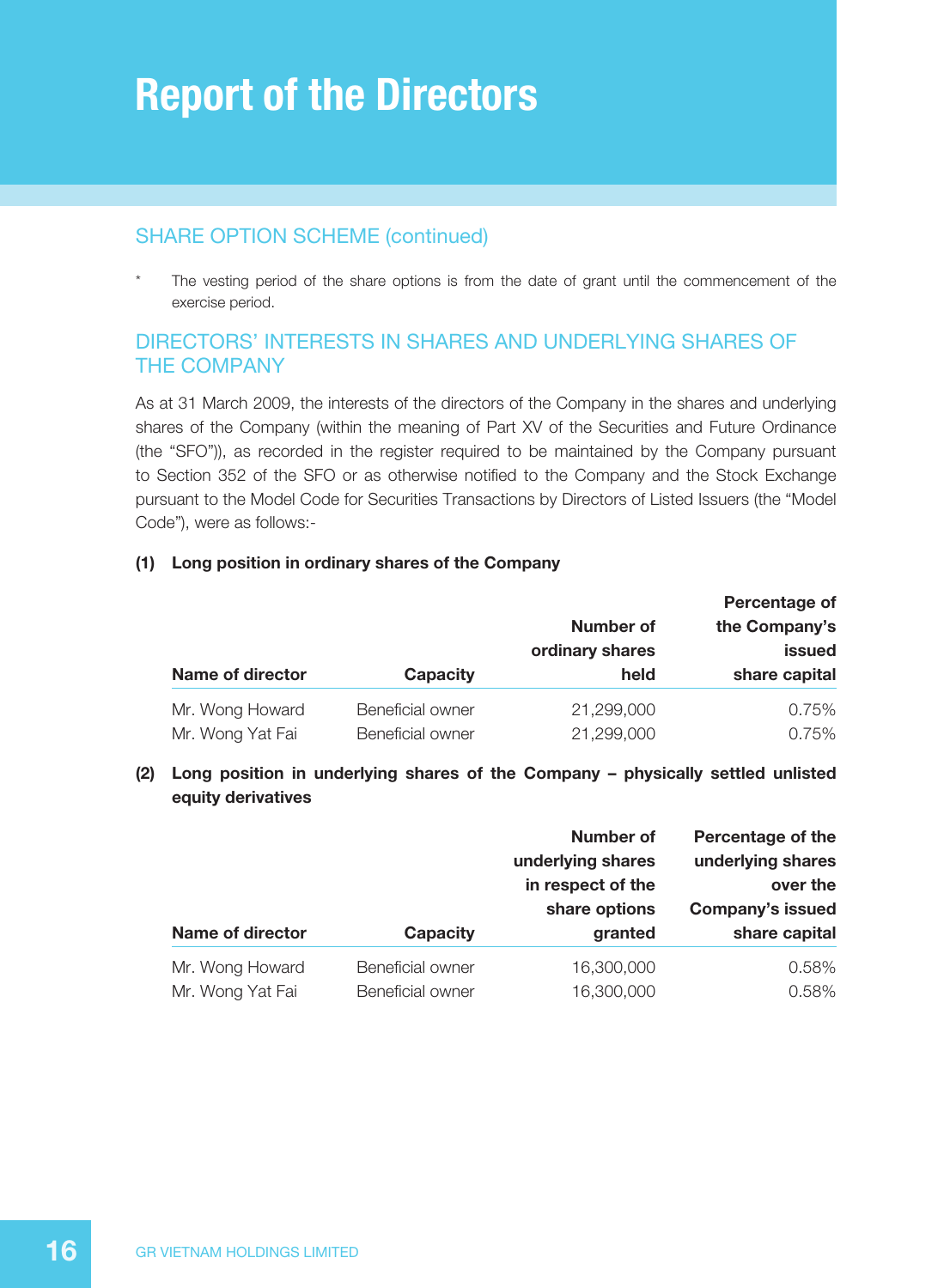### DIRECTORS' INTERESTS IN SHARES AND UNDERLYING SHARES OF THE COMPANY (continued)

Details of the above share options as required to be disclosed by the Listing Rules have been disclosed under the heading "Share Option Scheme" above and note 27 to the financial statements.

In addition to the above, as at 31 March 2009, certain director(s) had non-beneficial personal equity interests in certain subsidiaries held for the benefit of the Company solely for the purpose of complying with the previous requirement of having a minimum of two shareholders.

Save as disclosed above, as at 31 March 2009, none of the directors or chief executive of the Company had any interests or short position in the shares, underlying shares or debentures of the Company or any associated corporations (within the meaning of Part XV of the SFO) which were required to be notified to the Company and the Stock Exchange pursuant to Divisions 7 and 8 of Part XV of the SFO (including interests and short positions which he/she was deemed or taken to have under such provisions of the SFO) or which were required to be entered into the register kept by the Company pursuant to Section 352 of the SFO or which were required to be notified to the Company and the Stock Exchange pursuant to the Model Code.

#### DIRECTORS' RIGHTS TO ACQUIRE SHARES OR DEBENTURES

Save as disclosed under the headings "Directors' interests in shares and underlying shares of the Company" and "Share Option Scheme" above and in the share option scheme disclosures in note 27 to the financial statements, at no time during the year were rights to acquire benefits by means of the acquisition of shares in or debentures of the Company granted to any director or their respective spouses or minor children, or were any such rights exercised by them; or was the Company or any of its subsidiaries a party to any arrangement to enable the directors to acquire such rights in any other body corporate.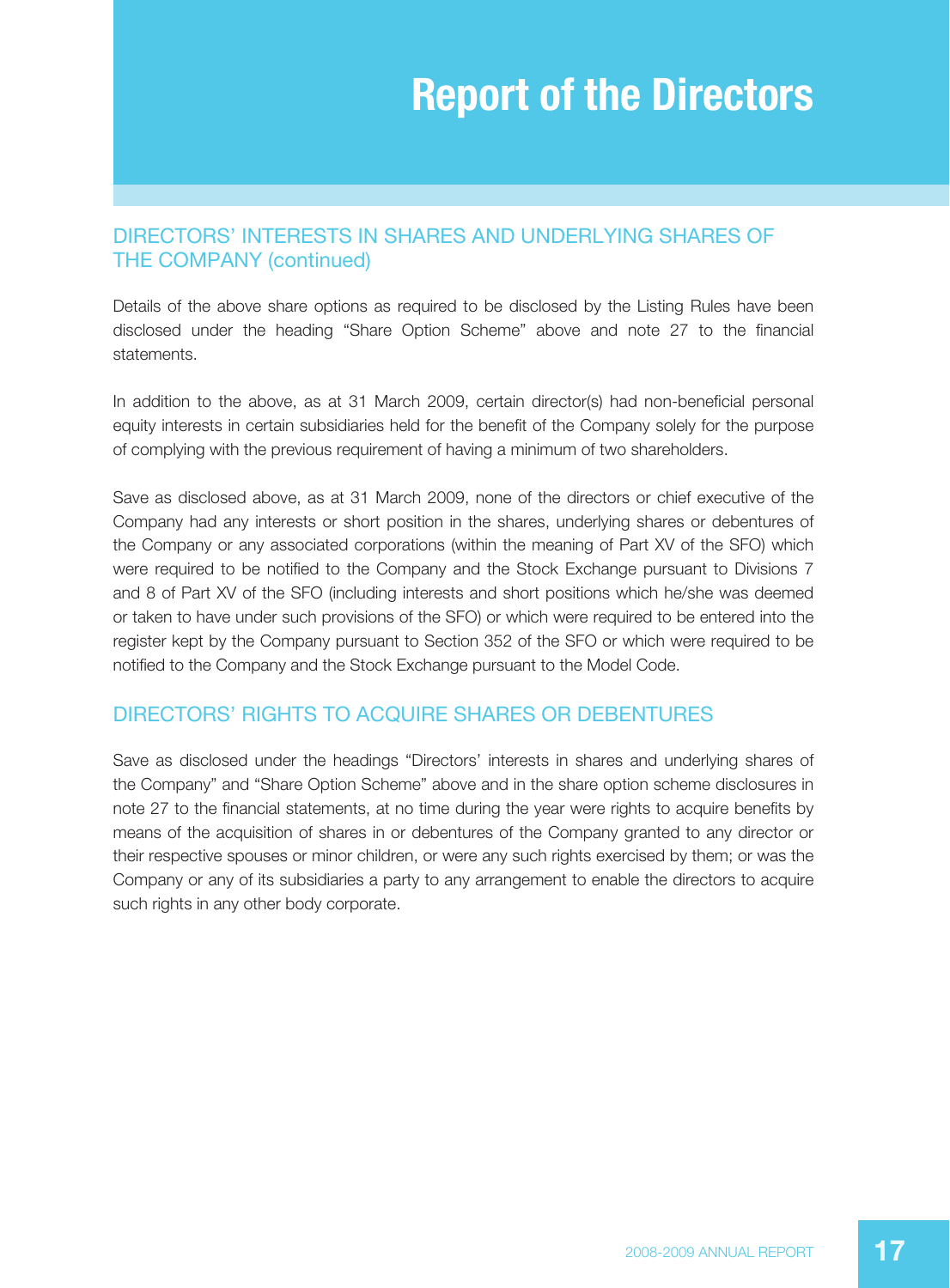### SUBSTANTIAL SHARFHOLDERS' INTERESTS IN SHARES

At 31 March 2009, the following interests of 5% or more of the Company's issued share capital were recorded in the register of interests required to be kept by the Company pursuant to Section 336 of the SFO:

|                                                          |                                          |                                                 |                                 | Percentage<br>of the                        |
|----------------------------------------------------------|------------------------------------------|-------------------------------------------------|---------------------------------|---------------------------------------------|
| Name of<br>substantial<br>shareholder                    | Long/<br><b>Short</b><br><b>Position</b> | <b>Capacity</b>                                 | Number of<br>ordinary<br>shares | Company's<br><b>issued</b><br>share capital |
| Golden Resources<br>Development<br>International Limited | Long                                     | Interests held<br>by controlled<br>corporations | 680,000,000<br>(Note)           | 24.07%                                      |
| <b>High Super Enterprises</b><br>Limited                 | Long                                     | <b>Beneficial Owner</b>                         | 680,000,000<br>(Note)           | 24.07%                                      |

*Note:* Golden Resources Development International Limited was deemed to be interested in 680,000,000 shares of the Company reported by High Super Enterprises Limited, a corporation wholly controlled by Golden Resources Development International Limited indirectly.

Save as disclosed above, as at 31 March 2009, no persons had an interest or a short position in the shares or underlying shares of the Company as recorded in the register required to be kept under Section 336 of the SFO.

### SUFFICIENCY OF PUBLIC FLOAT

Based on information that is publicly available to the Company and within the knowledge of the directors, the directors confirmed that at least 25% of the Company's total issued share capital was held by the public as at the date of this report.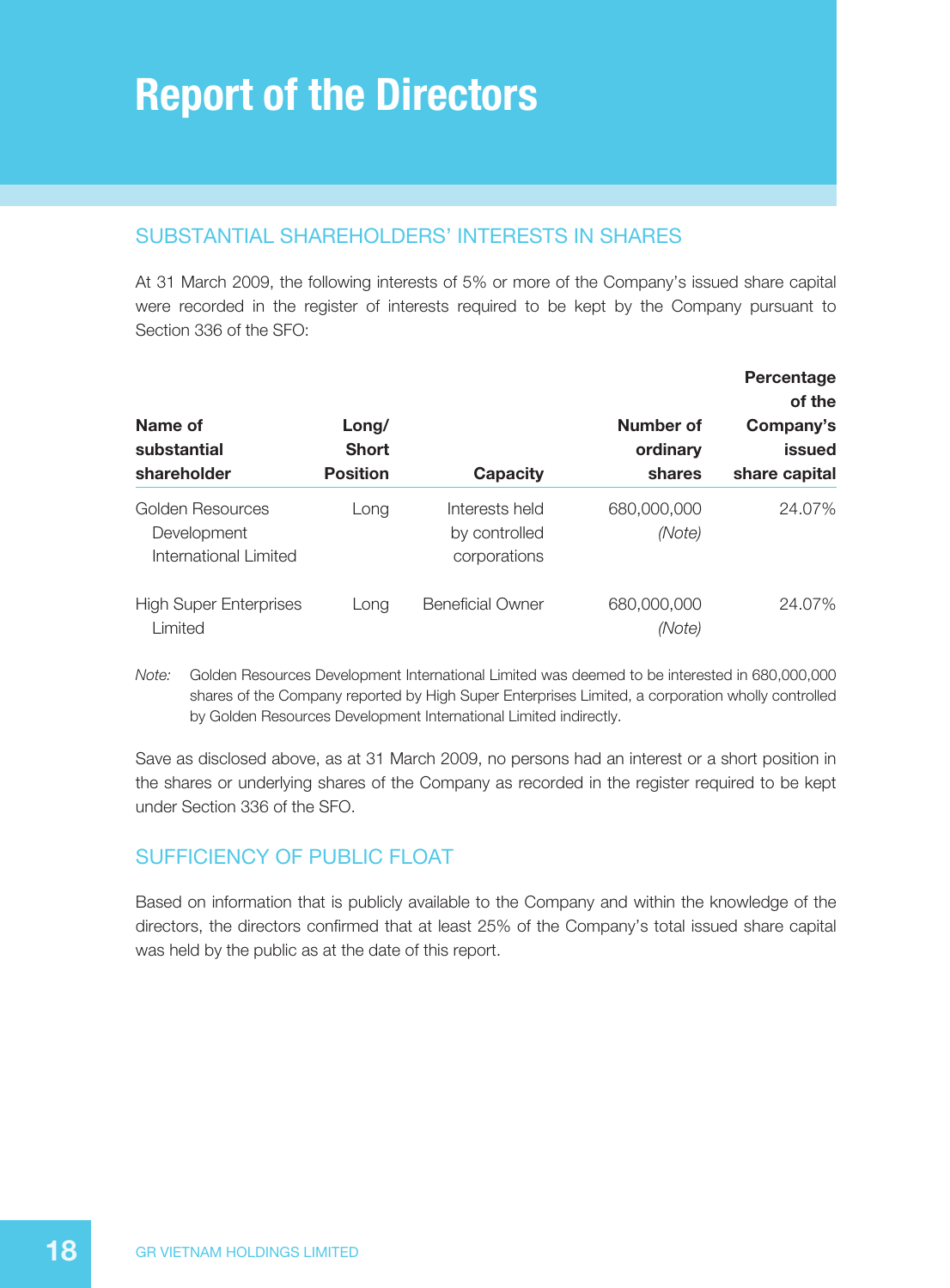### DIRECTORS' INTERESTS IN A COMPETING BUSINESS

During the year and up to the date of this report, no director is considered to have interests in a business which competes or is likely to compete, either directly or indirectly, with the businesses of the Group, as defined in the Listing Rules.

### CORPORATE GOVERNANCE

Details of the corporate governance are set out in the section headed "Corporate Governance Report" in the annual report.

### POST BALANCE SHEET EVENTS

Details of the significant post balance sheet events of the Group are set out in note 34 to the financial statements.

#### AUDITORS

Ernst & Young will retire and a resolution for their reappointment as auditors of the Company will be proposed at the forthcoming annual general meeting of the Company.

On Behalf of the Board

**Wong Howard** *Chairman*

Hong Kong 13 July 2009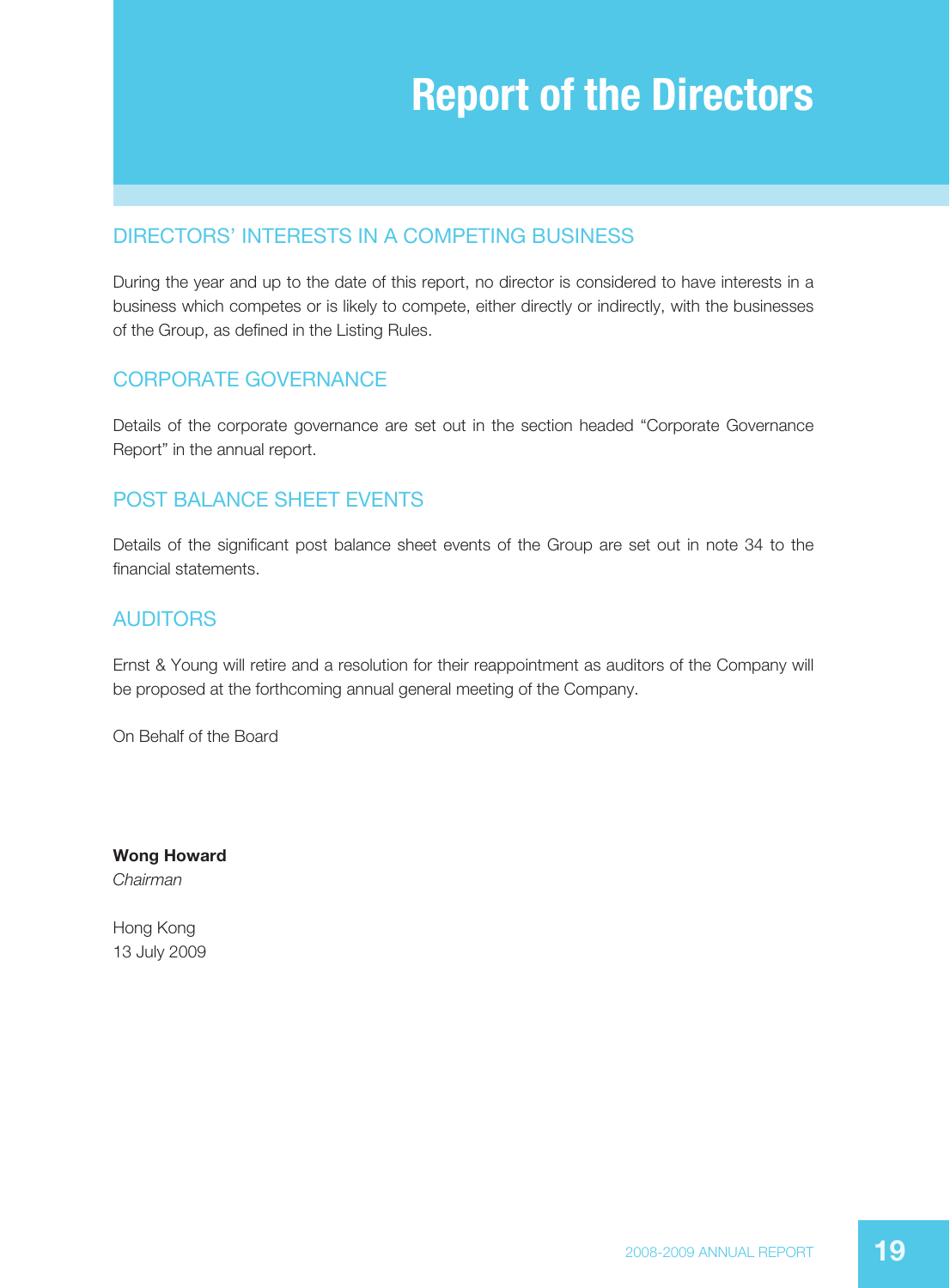The Board is pleased to present this Corporate Governance Report in the Company's annual report for the year ended 31 March 2009.

#### CORPORATE GOVERNANCE PRACTICES

The Board recognises the importance of good corporate governance to the Company's healthy growth and has devoted considerable efforts to identifying and formulating corporate governance practices appropriate to the Company's needs.

The Company has applied the principles set out in the Code on Corporate Governance Practices (the "CG Code") contained in Appendix 14 to the Listing Rules.

Throughout the year under review, the Company has complied with all the code provisions set out in the CG Code with the exception of the code provision A.2.1. Key corporate governance principles and practices of the Company as well as the details of the foregoing deviation are summarized below.

The Board will regularly review and enhance the corporate governance standards and practices of the Company to ensure that they comply with statutory and regulatory updates and align with business developments.

### A. THE BOARD

#### **A.1 RESPONSIBILITIES AND DELEGATION**

Direction and control of the Company's business are vested in its Board. It is the duty of the Board to establish policies, strategies and plans, and to provide leadership in the attainment of the objective of creating value to shareholders. Directors of the Board have carried out their duties in good faith and in compliance with applicable laws and regulations, taking decisions objectively and acting in the interests of the Company and its shareholders at all times.

The Board reserves for its decision all major matters of the Company, including the approval and monitoring of all policy matters, overall strategies and budgets, internal control and risk management systems, material transactions (in particular those that may involve conflict of interests), financial information, appointment of directors and other significant financial and operational matters.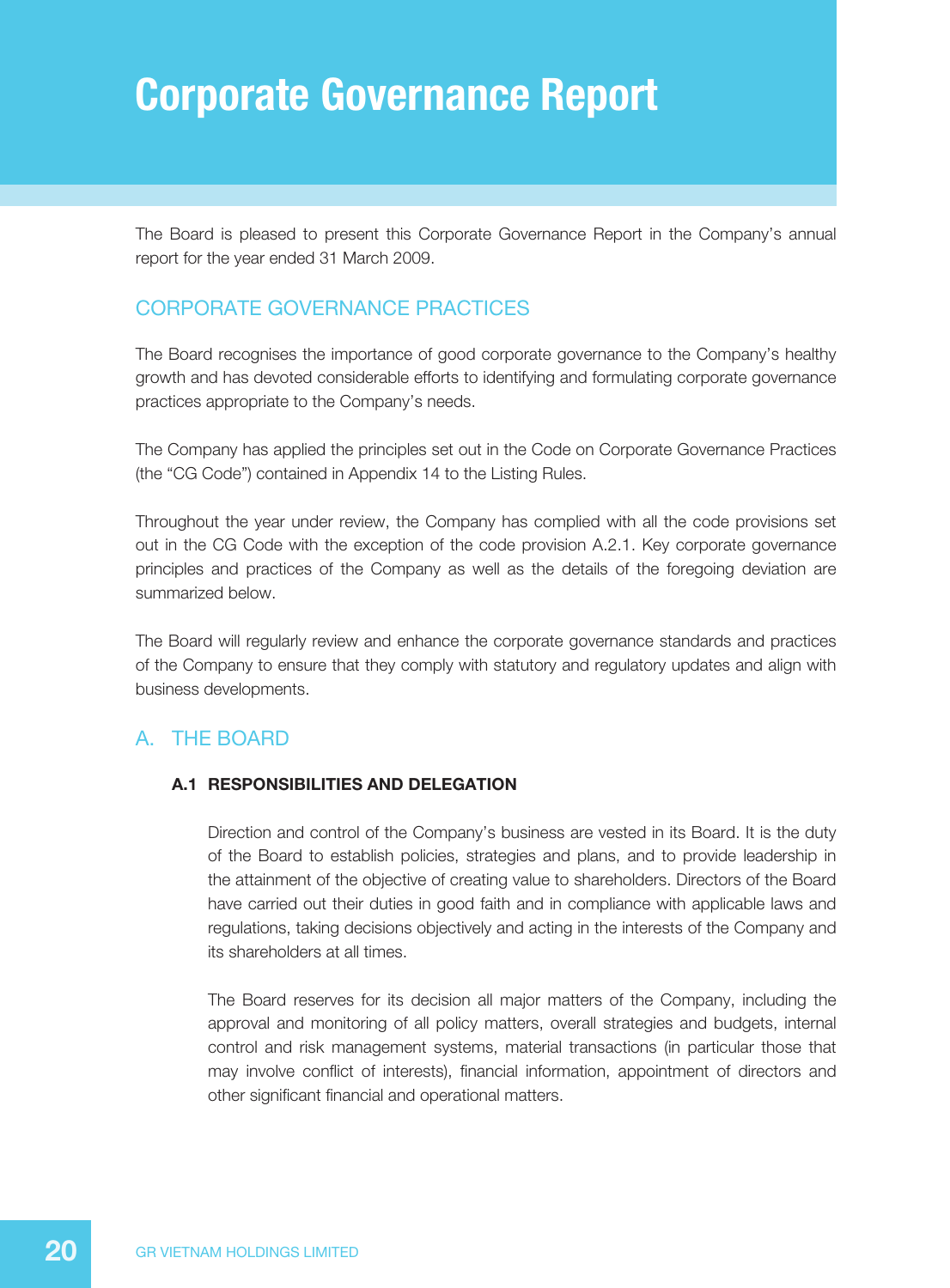All directors have full and timely access to all relevant information as well as the advice and services of the Company Secretary and senior management, with a view to ensuring compliance with Board procedures and all applicable laws and regulations. Each director is normally able to seek independent professional advice in appropriate circumstances at the Company's expense, upon reasonable request made to the **Board** 

The day-to-day management, administration and operation of the Company are led by the executive directors and senior management of the Company. The Board has delegated a schedule of responsibilities to these officers for the implementation of Board decisions. The Board periodically reviews the delegated functions and work tasks. Prior to entering any significant transactions, the aforesaid officers have to obtain Board approval.

#### **A.2 BOARD COMPOSITION**

The following chart illustrates the structure and membership of the Board and the Board Committees:

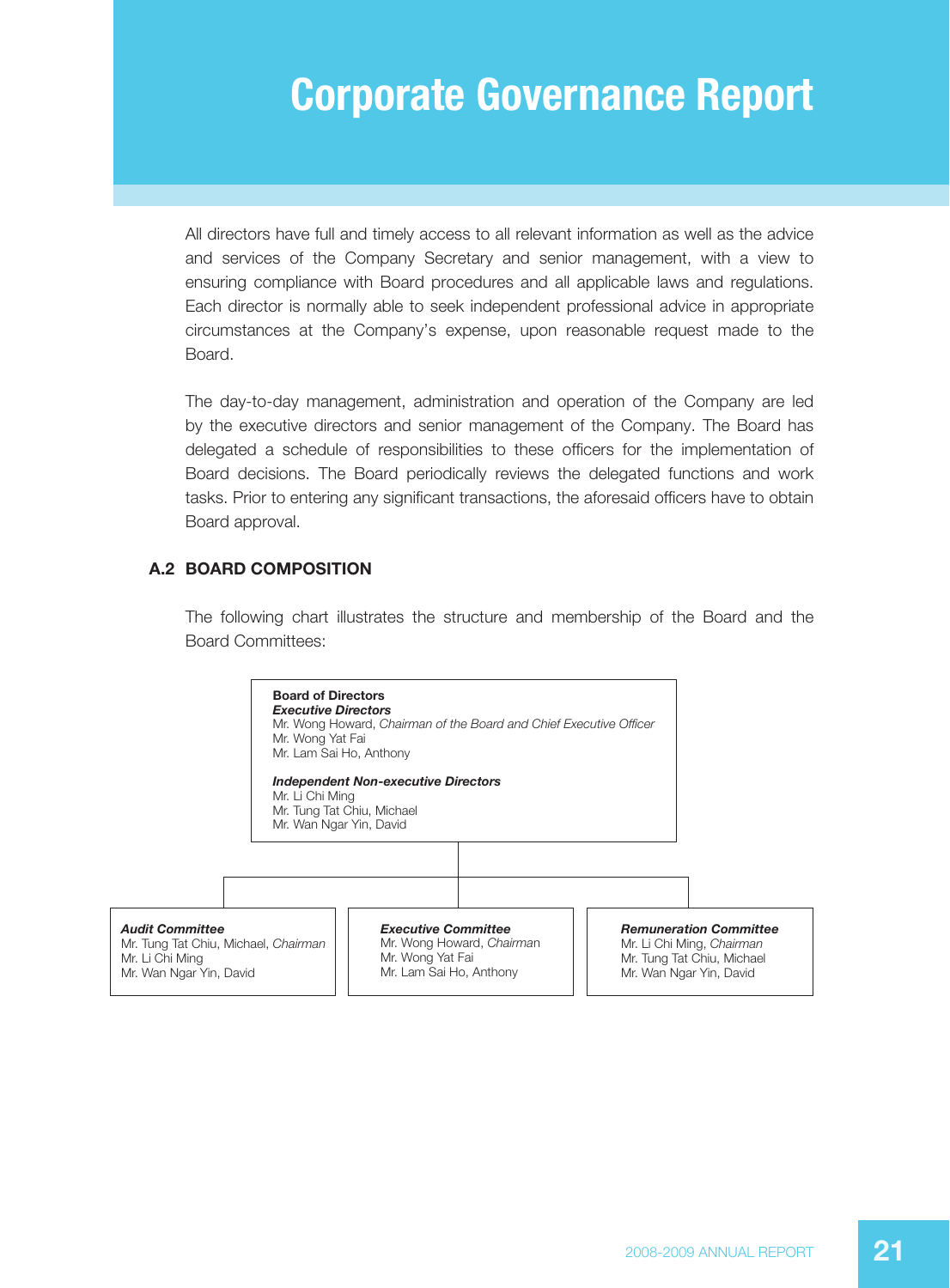During the year ended 31 March 2009, the Board has at all times met the requirements of the Listing Rules relating to the appointment of at least three independent nonexecutive directors with at least one independent non-executive director possessing appropriate professional qualifications and accounting and related financial management expertise. The Company has also adopted the recommended best practice under the CG Code for having at least one-third of its Board members being independent non-executive directors.

The list of directors (by category) is disclosed in all corporate communications issued by the Company from time to time. The biographical details of the directors and the relationships among the members of the Board are disclosed under "Directors and Senior Management Profile" in this annual report.

The composition of the Board reflects the necessary balance of skills and experience appropriate for the requirements of the business of the Group and for the exercise of independent judgement. Each executive director supervises specific areas of the Group's business in accordance with his expertise. The independent non-executive directors are of sufficient calibre and number for their views to carry weight. They bring a wide range of business and financial expertise, experiences and independent judgement to the Board. Through participation at Board meetings, taking the lead in managing issues involving potential conflict of interests, and serving on Board committees, the independent non-executive directors have made various contributions to the effective direction of the Company.

The Company has received written annual confirmation from each independent nonexecutive director of independence pursuant to the requirements of the Listing Rules.

#### **A.3 CHAIRMAN AND CHIEF EXECUTIVE OFFICER**

Code provision A.2.1 stipulates that the roles of Chairman and Chief Executive Officer should be separate and should not be performed by the same individual.

Mr. Wong Howard is the Chairman of the Board and the Chief Executive Officer of the Company. The Board believes that vesting the roles of both Chairman and Chief Executive Officer in the same person provides the Company with strong and consistent leadership and allows for effective and efficient planning and implementation of business decisions and strategies.

The Board considers that the current structure of vesting the roles of Chairman and Chief Executive Officer in the same person will not impair the balance of power and authority between the Board and the management of the Company.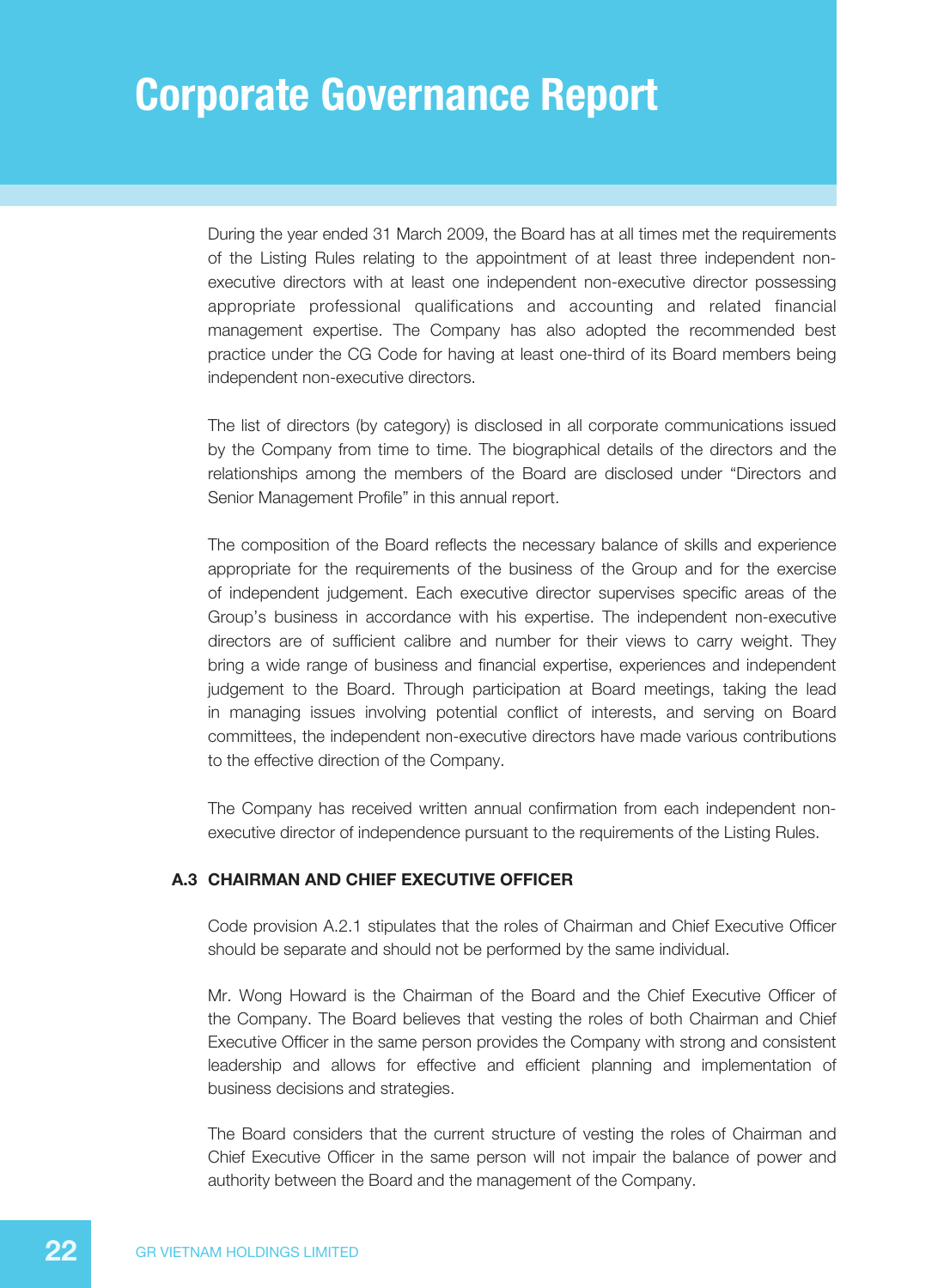#### **A.4 APPOINTMENT AND RE-ELECTION OF DIRECTORS**

All directors of the Company are appointed for a specific term. Each executive director is engaged on a service contract for a term of 2 years. Each independent nonexecutive director is appointed for a term of 1 year.

Though the Company has not set up a nomination committee, the Board as a whole is responsible for reviewing the Board composition, developing and formulating the relevant procedures for nomination and appointment of directors, monitoring the appointment and succession planning of directors and assessing the independence of independent non-executive directors. In addition, the Company has adopted "Directors Nomination Procedures" as written guidelines in providing formal, considered and transparent procedures to the Board for evaluating and selecting candidates for directorships. Where vacancies on the Board exist, the Board will carry out the selection process by making reference to the skills, experience, professional knowledge, personal integrity and time commitments of the proposed candidates, the Company's needs and other relevant statutory requirements and regulations.

In addition, the procedures and process of appointment, re-election and removal of directors are laid down in the Company's Bye-laws (the "Bye-laws"). According to the Bye-laws, all directors of the Company are subject to retirement by rotation at least once every three years and any new director appointed to fill a casual vacancy or as an addition to the Board shall submit himself/herself for re-election by shareholders at the first general meeting after his/her appointment.

Pursuant to the aforesaid, Mr. Wong Yat Fai and Mr. Li Chi Ming shall retire by rotation and, being eligible, offer themselves for re-election at the forthcoming annual general meeting. The Board recommended the re-appointment of both retiring directors standing for re-election at the forthcoming annual general meeting. The Company's circular, sent together with this annual report, contains detailed information of the above directors.

During the year ended 31 March 2009, the Board, through its meeting held on 14 July 2008 (with all the then directors of the Company present at such meeting), has reviewed the Board structure, assessed the independence of the independent nonexecutive directors and recommended the re-election of the retiring directors standing for re-election at the 2008 annual general meeting of the Company.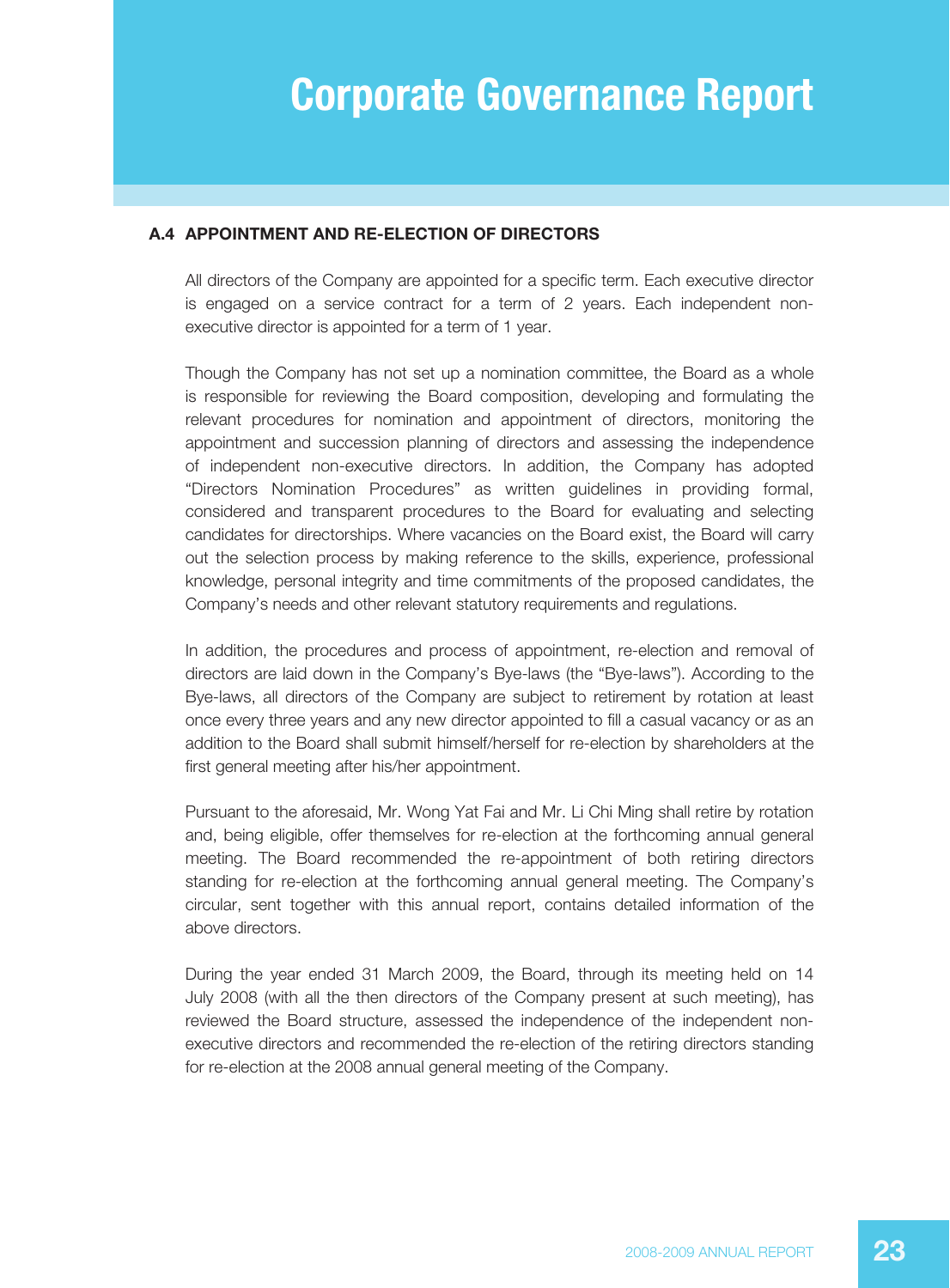#### **A.5 INDUCTION AND CONTINUING DEVELOPMENT OF DIRECTORS**

All directors of the Company receive an induction on appointment to ensure understanding of the operations of the Group and director's responsibilities and obligations under the Listing Rules. Such induction is normally supplemented with visits to the Group's key plant sites and/or meetings with the senior management of the Company.

Directors of the Company are continually updated on legal and regulatory developments and business and market changes to facilitate the discharge of their responsibilities. Additional briefings and professional development for directors will be arranged as necessary.

#### **A.6 BOARD MEETINGS**

#### *A.6.1 Board Practices and Conduct of Meetings*

Schedules for regular Board meetings are normally agreed with directors in advance to facilitate attendance. In addition, notice of at least 14 days is given of a regular Board meeting. For other Board meetings, reasonable notice is generally given.

Draft agenda of each Board meeting is usually sent to directors together with the notice of meeting in order to give them an opportunity to include any other matters for discussion in the meeting.

Board papers together with all appropriate, complete and reliable information are sent to directors at least 3 days before each Board meeting to keep the directors apprised of the latest developments and financial position of the Group and to enable them to make informed decisions. The Board and each director also have separate and independent access to the senior management whenever necessary.

The Chairman, Company Secretary and other relevant senior management normally attend regular Board meetings and, where necessary, other Board and committee meetings to advise on business developments, financial and accounting matters, statutory compliance, corporate governance and other major aspects of the Group.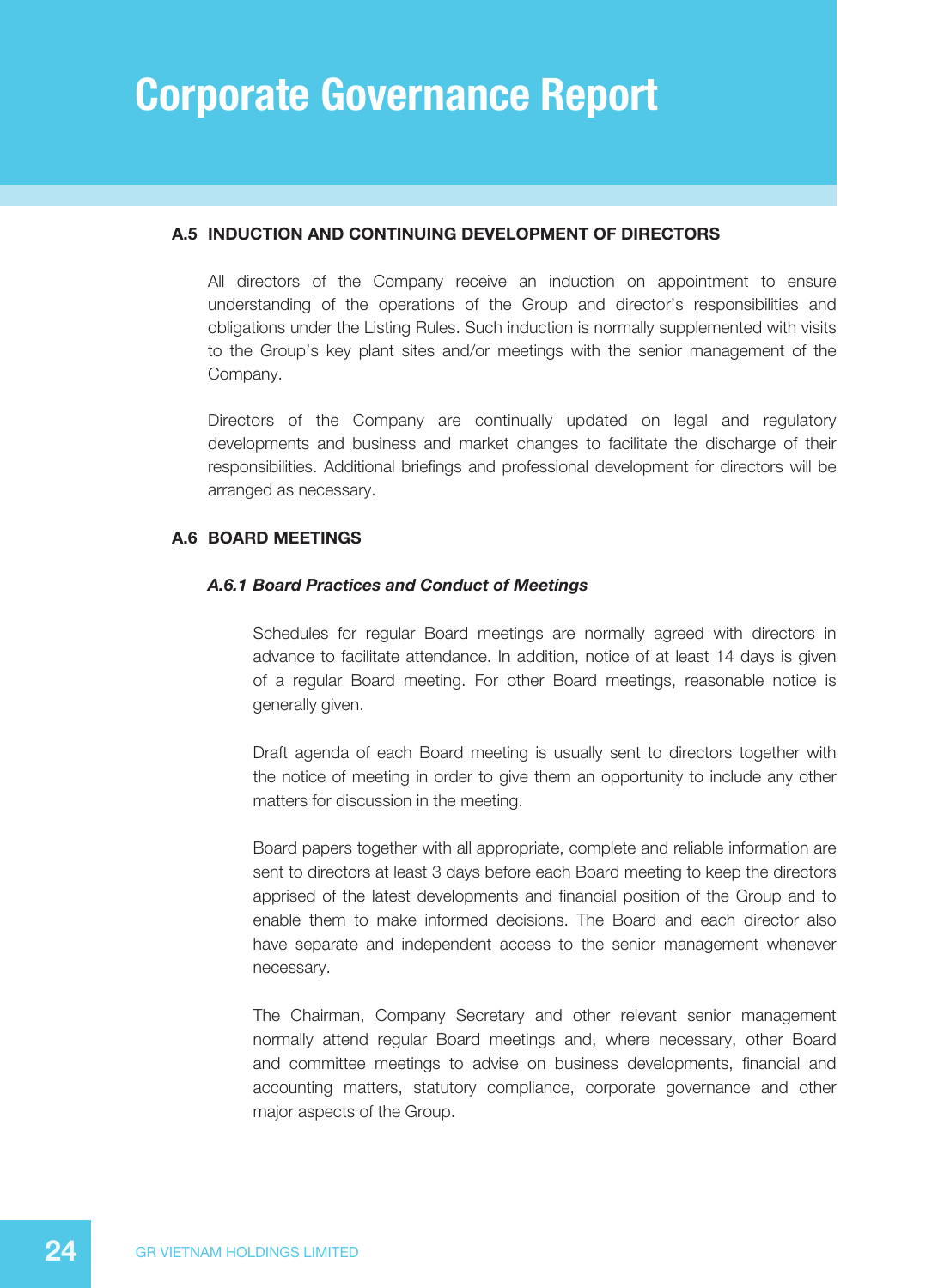The Company Secretary is responsible to keep minutes of all Board and committee meetings. Draft minutes are normally circulated to directors for comment within a reasonable time after each meeting and the final version is open for directors' inspection.

Any material transaction that involves a conflict of interests for a substantial shareholder or a director will be considered and dealt with by the Board at a duly convened Board meeting. The Bye-laws contain provisions requiring directors to abstain from voting and not to be counted in the quorum at meetings for approving transactions in which such directors or any of their associates have a material interest.

#### *A.6.2 Directors' Attendance Records at Board Meetings*

The Board has met regularly during the year ended 31 March 2009 for reviewing and discussing the financial and operating performance and development of the Group, acquisitions and investments and other related matters. Attendance records of directors at these four Board meetings are set out below:-

| <b>Name of Director</b>                    | <b>Attendance/Number of Board Meetings</b> |
|--------------------------------------------|--------------------------------------------|
| <b>Executive Directors</b>                 |                                            |
| Mr. Wong Howard                            | 4/4                                        |
| Mr. Wong Yat Fai                           | 4/4                                        |
| Mr. Lam Sai Ho, Anthony                    | 4/4                                        |
| <b>Independent Non-executive Directors</b> |                                            |
| Mr. Li Chi Ming                            | 4/4                                        |
| Mr. Tung Tat Chiu, Michael                 | 4/4                                        |
| Mr. Wan Ngar Yin, David                    | 4/4                                        |

#### **A.7 MODEL CODE FOR SECURITIES TRANSACTIONS**

The Company has adopted its own code of conduct regarding directors' dealings in the Company's securities (the "Own Code") on terms no less exacting than the Model Code as set out in Appendix 10 to the Listing Rules. Specific enquiry has been made of the Company's directors and all of them have confirmed that they have complied with the required standards as set out in the Model Code and the Own Code throughout the period from 1 April 2008 to the date of this report.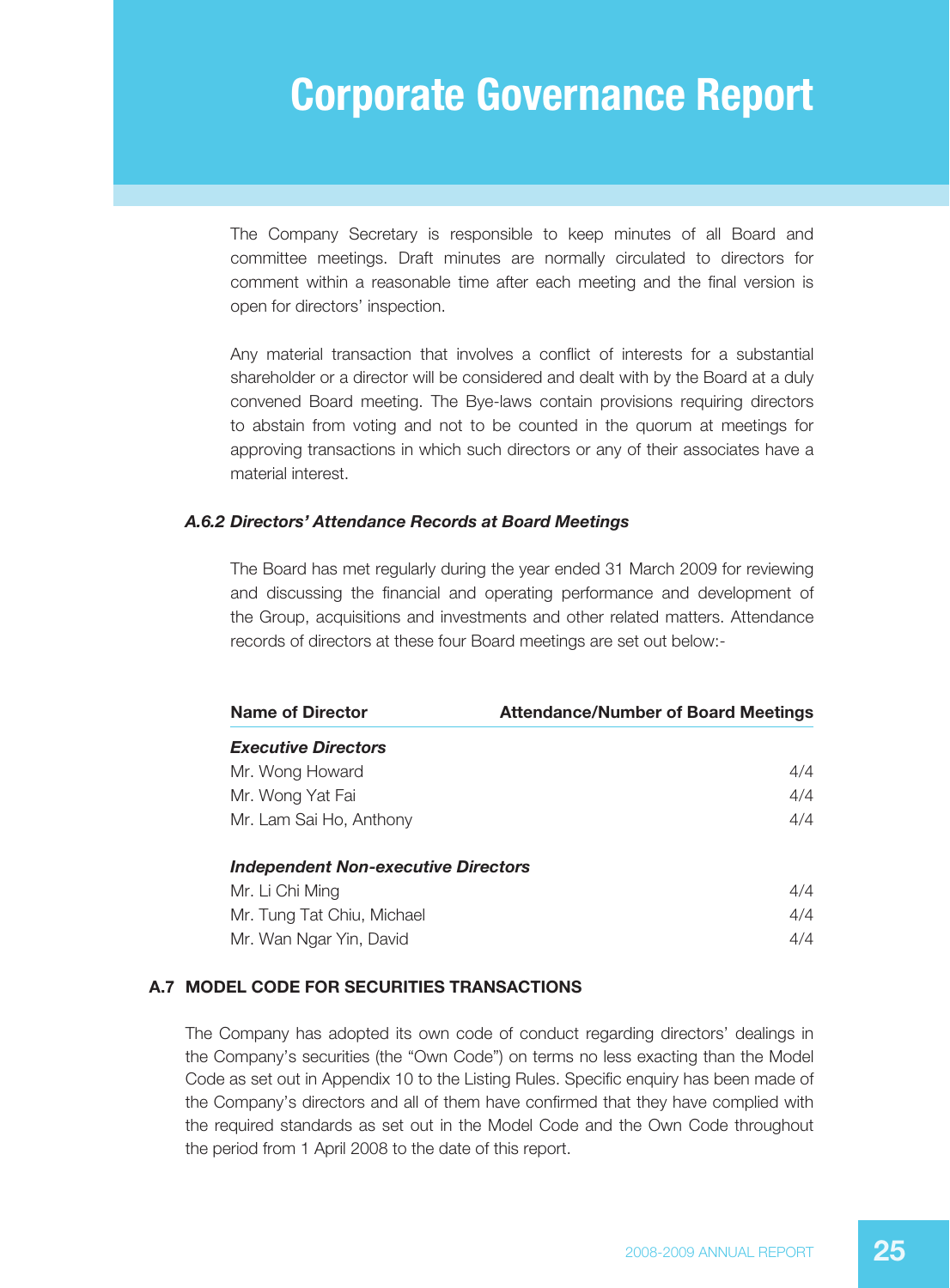The Company has also established written guidelines on no less exacting terms than the Model Code (the "Employees Written Guidelines") for securities transactions by employees who are likely to be in possession of unpublished price-sensitive information of the Company. No incident of non-compliance of the Employees Written Guidelines by the employees has been noted by the Company.

#### B. BOARD COMMITTEES

The Board has established three Board committees, namely, the Remuneration Committee, the Audit Committee and the Executive Committee, for overseeing particular aspects of the Company's affairs. All Board committees have been established with defined written terms of reference and are available to shareholders upon request. All the Board committees should report to the Board on their decisions or recommendations made.

All Board committees are provided with sufficient resources to discharge their duties and, upon reasonable request, are able to seek independent professional advice in appropriate circumstances, at the Company's expense.

#### **B.1 REMUNERATION COMMITTEE**

The Remuneration Committee comprises a total of three members, namely Mr. Li Chi Ming (Chairman), Mr. Tung Tat Chiu, Michael and Mr. Wan Ngar Yin, David. All of them are independent non-executive directors of the Company.

The duties of the Remuneration Committee are mainly to (i) make recommendations on the establishment of procedures for developing remuneration policy and structure of the executive directors and the senior management, such policy shall ensure that no director or any of his/her associates will participate in deciding his/her own remuneration; (ii) make recommendations on the remuneration packages of the executive directors and the senior management; and (iii) review and approve the remuneration packages of the executive directors and the senior management by reference to the performance of the individual and the Company as well as market practice and conditions.

The Human Resources Department is responsible for collection and administration of the human resources data and making recommendations to the Remuneration Committee for consideration. The Remuneration Committee consults with the Chairman of the Board/Chief Executive Officer of the Company about these recommendations on remuneration policy and structure and remuneration packages.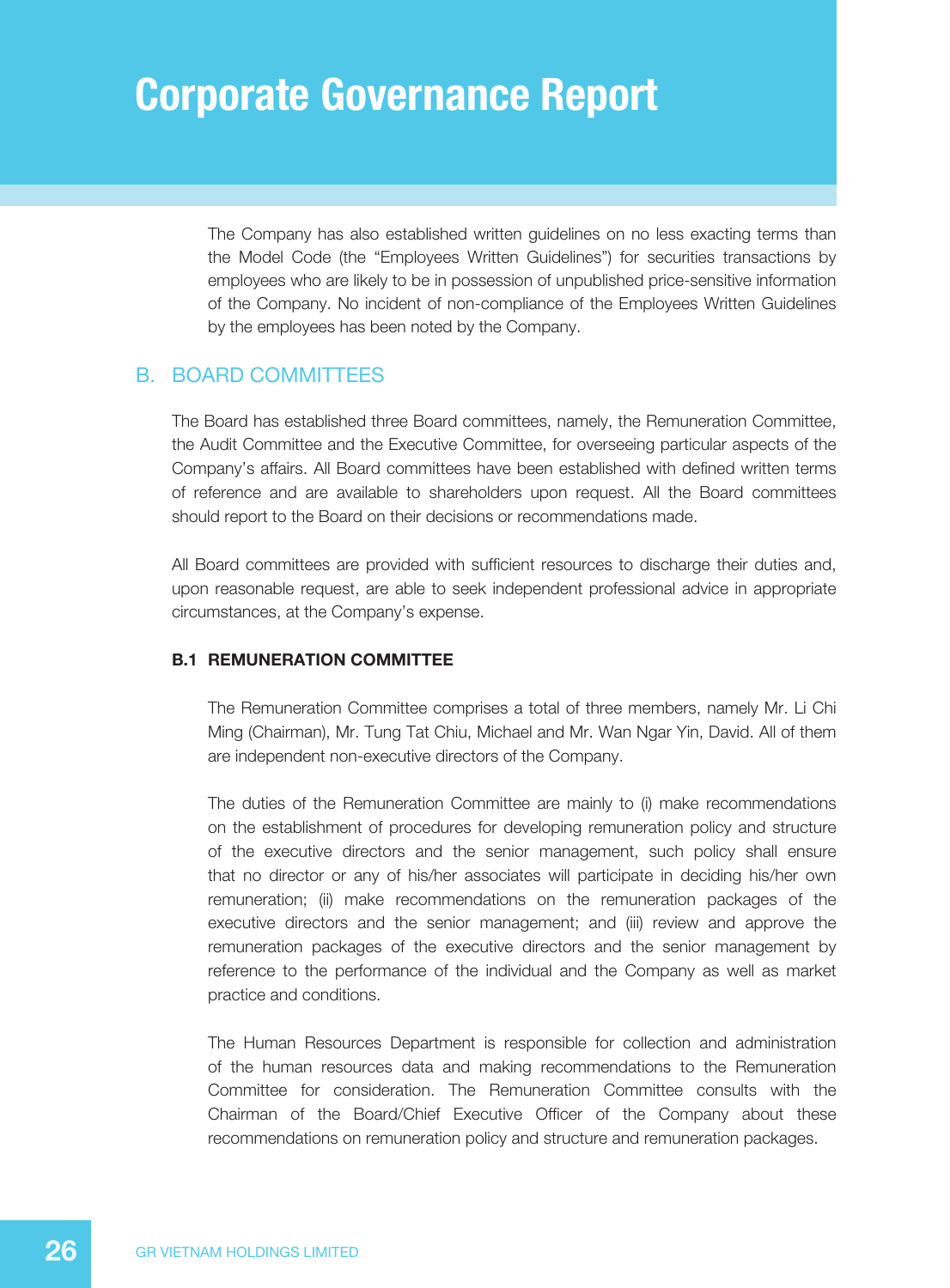During the year ended 31 March 2009, the Remuneration Committee has met once with the presence of all the committee members. The members in that meeting had generally review the remuneration policy and structure of the Group, the current remuneration packages of the directors and senior management of the Group.

Details of the remuneration of each director of the Company for the year ended 31 March 2009 are set out in note 8 to the financial statements contained in this annual report.

#### **B.2 AUDIT COMMITTEE**

The Audit Committee comprises a total of three members, namely, Mr. Tung Tat Chiu, Michael, Mr. Li Chi Ming and Mr. Wan Ngar Yin, David, all of whom are independent non-executive directors. Mr. Tung Tat Chiu, Michael is the Chairman of the Audit Committee whilst Mr. Wan Ngar Yin, David possesses the appropriate accounting and financial management expertise as required under Rule 3.10(2) of the Listing Rules. None of the members of the Audit Committee is a former partner of the Company's existing external auditors.

The duties of the Audit Committee are mainly to (i) review the financial statements and reports and consider any significant or unusual items raised by the Company's staff responsible for the accounting and financial reporting function, compliance officer or external auditors before submission to the Board; (ii) review the relationship with the external auditors by reference to the work performed by the auditors, their fees and terms of engagement, and make recommendation to the Board on the appointment, re-appointment and removal of external auditors; and (iii) review the adequacy and effectiveness of the Company's financial reporting system, internal control system and risk management system and associated procedures.

During the year ended 31 March 2009, the Audit Committee has met twice (with all the members present at both meetings) and has reviewed the financial statements, results announcements and reports for the year ended 31 March 2008 and for the six months ended 30 September 2008, the financial reporting and compliance procedures, and the report from the senior management on the Company's internal control and risk management; and considered the re-appointment of external auditors. The external auditors were invited to attend one of the meetings without the presence of executive directors to discuss with the Audit Committee on issues arising from the audit and financial reporting matters.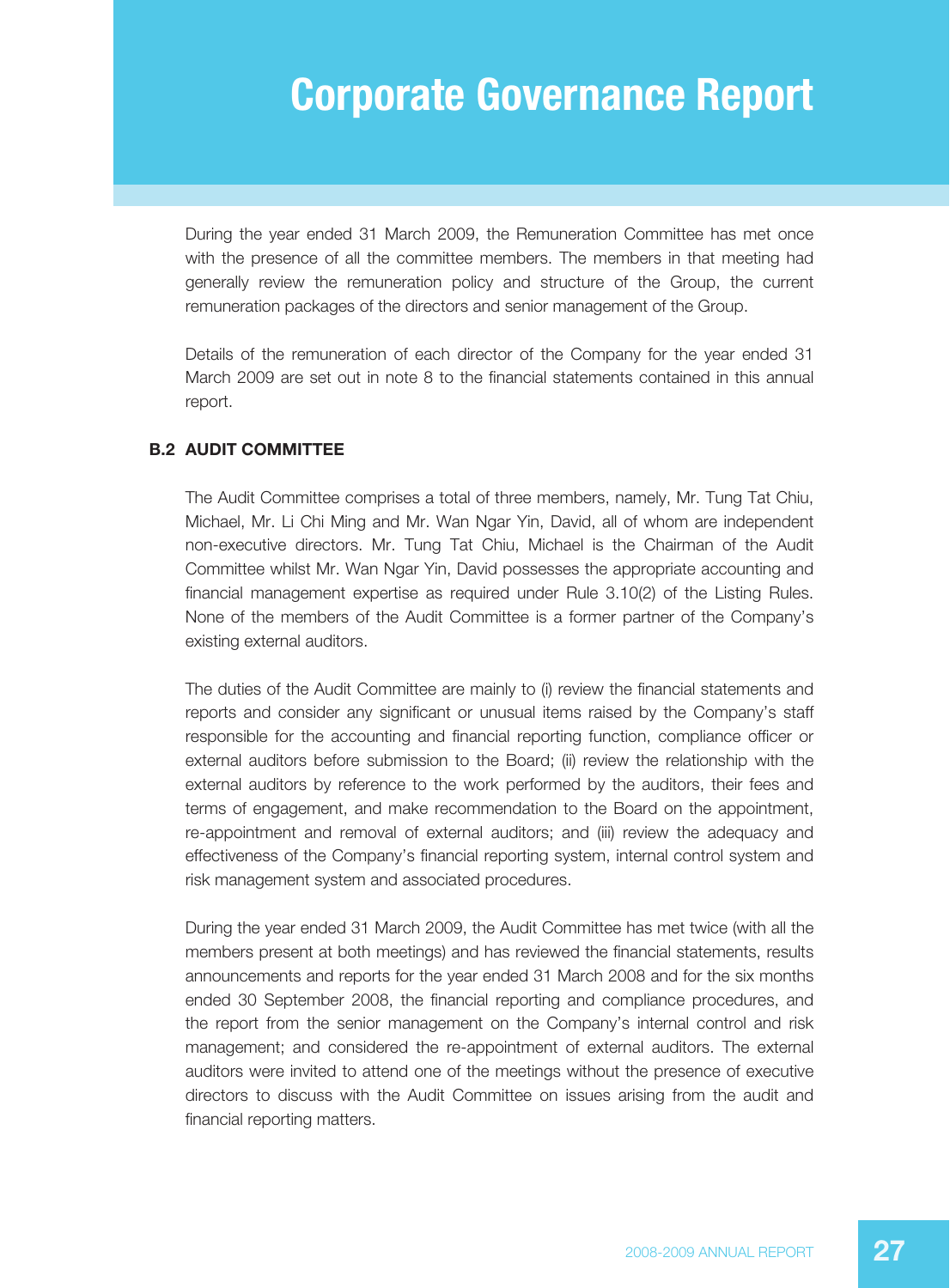There are no material uncertainties relating to events or conditions that may cast significant doubt on the Company's ability to continue as a going concern. There is no disagreement between the Board and the Audit Committee regarding the reappointment of external auditors.

#### **B.3 EXECUTIVE COMMITTEE**

The Executive Committee comprises all the executive directors of the Company with the Chairman of the Board, Mr. Wong Howard, acting as the Chairman of such Committee. The Executive Committee operates as a general management committee under the direct authority of the Board to increase the efficiency for the business decision. It monitors the execution of the Company's strategic plans and operations of all business units of the Group and discusses and makes decisions on matters relating to the management and day-to-day operations of the Group.

#### C. DIRECTORS' RESPONSIBILITIES FOR FINANCIAL REPORTING IN RESPECT OF THE FINANCIAL STATEMENTS

The directors have acknowledged their responsibilities for preparing the financial statements of the Company for the year ended 31 March 2009.

The Board is responsible for presenting a balanced, clear and understandable assessment of annual and interim reports, price sensitive announcements and other disclosures required under the Listing Rules and other regulatory requirements. The management has provided such information and explanation to the Board as necessary to enable the Board to make an informed assessment of the financial information and position of the Group put forward to the Board for approval.

#### D. INTERNAL CONTROLS

The Board has overall responsibility for the internal control system of the Company and for reviewing its effectiveness. The Board maintains an adequate internal control system to safeguard the interests of the shareholders and the assets of the Company. During the year under review, the Board, through the Audit Committee, has conducted a review of the effectiveness of the internal control system of the Group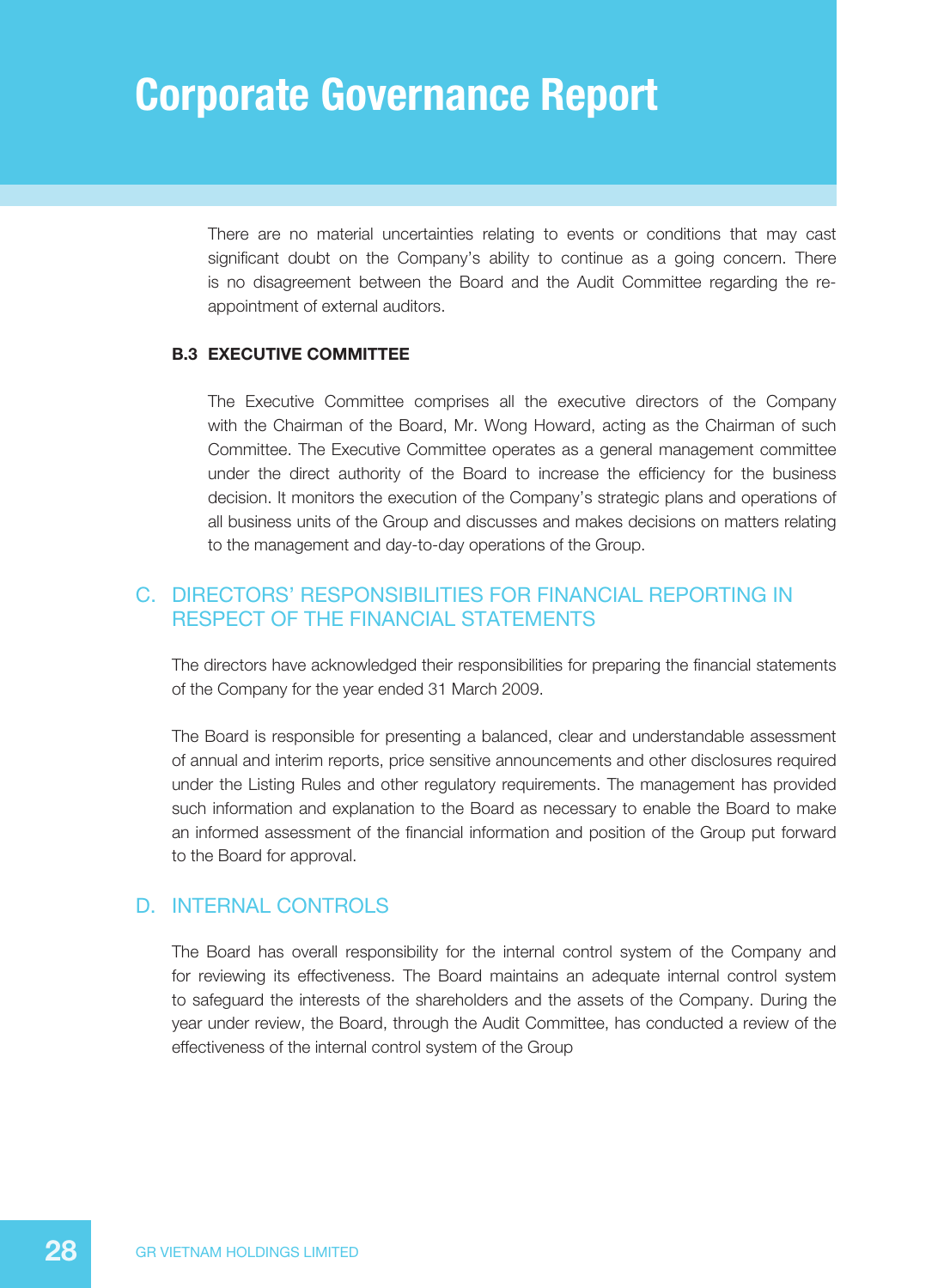### E. EXTERNAL AUDITORS AND AUDITORS' REMUNERATION

The statement of the external auditors of the Company on their reporting responsibilities for the Company's financial statements for the year ended 31 March 2009 is set out in the section headed "Independent Auditors' Report" in this annual report.

A summary of audit and non-audit services provided by the external auditors for the year ended 31 March 2009 and their corresponding remuneration is as follows:

| <b>Nature of Services</b> | <b>Remuneration (HK\$)</b> |
|---------------------------|----------------------------|
| Audit services            | 1.050.000                  |
| Non-audit services (Note) | 143.400                    |

*Note:* It represents tax compliance service fee

#### F. COMMUNICATIONS WITH SHAREHOLDERS AND INVESTORS

The Board believes that effective communication with shareholders is essential for enhancing investor relations and investor understanding of the Group's business performance and strategies. The Company also recognises the importance of transparency and timely disclosure of corporate information, which will enable shareholders and investors to make the best investment decisions.

The Company maintains a website at "www.grvietnam.com" as a communication platform with shareholders and investors, where the Group's corporate information, operations and developments and financial information are available for public access. Shareholders and investors may also write directly to the Company's principal place of business in Hong Kong at Room 1603-05, 16/F, Harcourt House, 39 Gloucester Road, Wanchai, Hong Kong or via email to "info@grvietnam.com" for any enquiries which are dealt with in an informative and timely manner.

The general meetings of the Company provide an important channel for communication between the Board and the shareholders. The Chairman of the Board as well as chairmen of the Audit Committee and Remuneration Committee and, in their absence, other members of the respective committees and, where applicable, the chairman of the independent Board Committee, normally attend the annual general meeting and other relevant shareholder meetings to answer questions raised.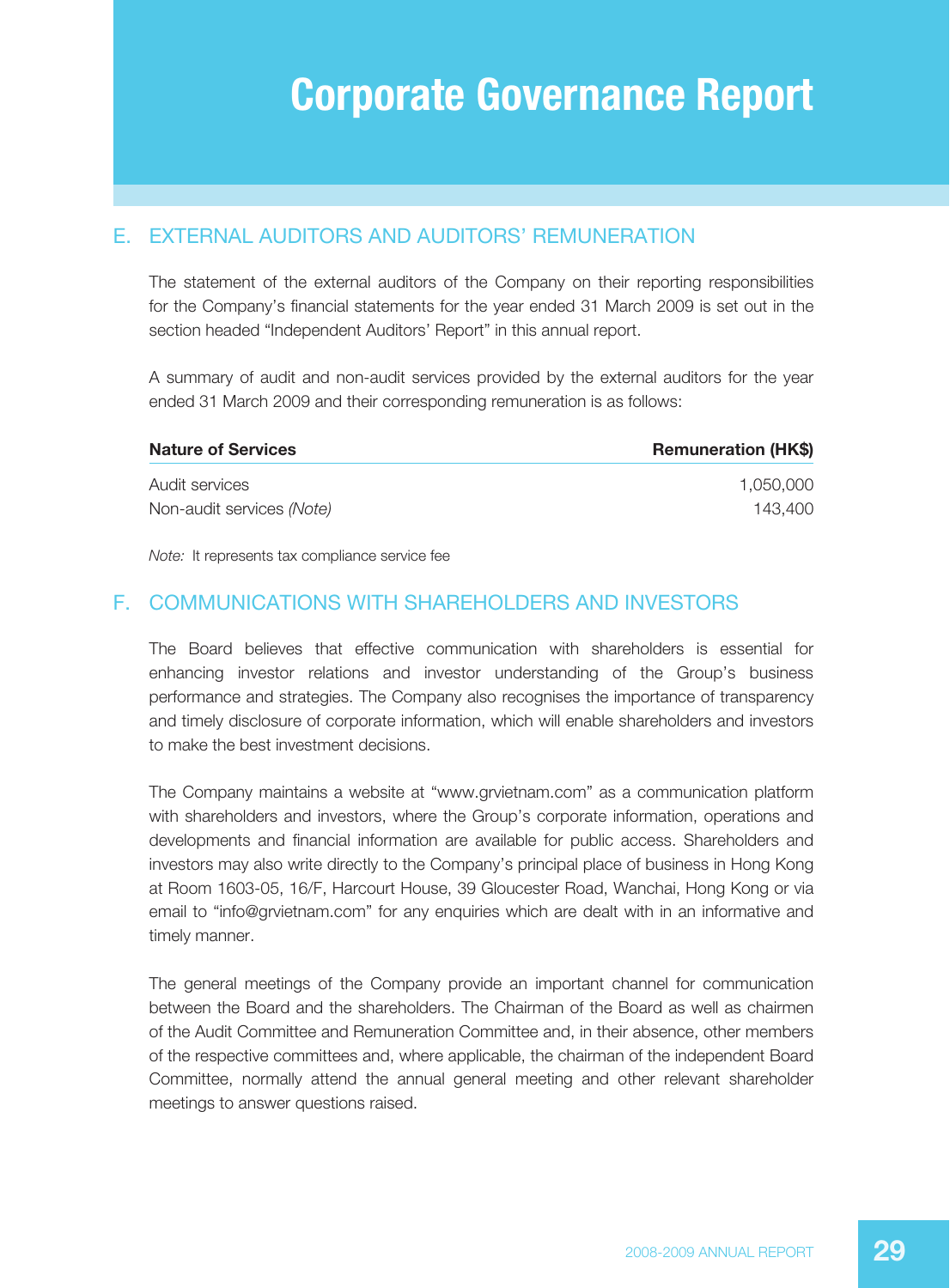The Company continues to enhance communication and relationship with its investors. Designated senior management maintain regular dialogue with institutional investors and analysts to keep them informed of the Group's developments.

### G. SHAREHOLDER RIGHTS

As one of the measures to safeguard shareholder interests and rights, separate resolutions are proposed at shareholder meetings on each substantial issue, including the election of individual directors, for shareholders' consideration and voting.

Upon implementation of amendments in the Listing Rules with effect from 1 January 2009, all resolutions proposed at shareholder meetings will be voted by poll. The poll voting results will be posted on the websites of the Stock Exchange (www.hkexnews.hk) and the Company (www.grvietnam.com) immediately after the relevant general meetings.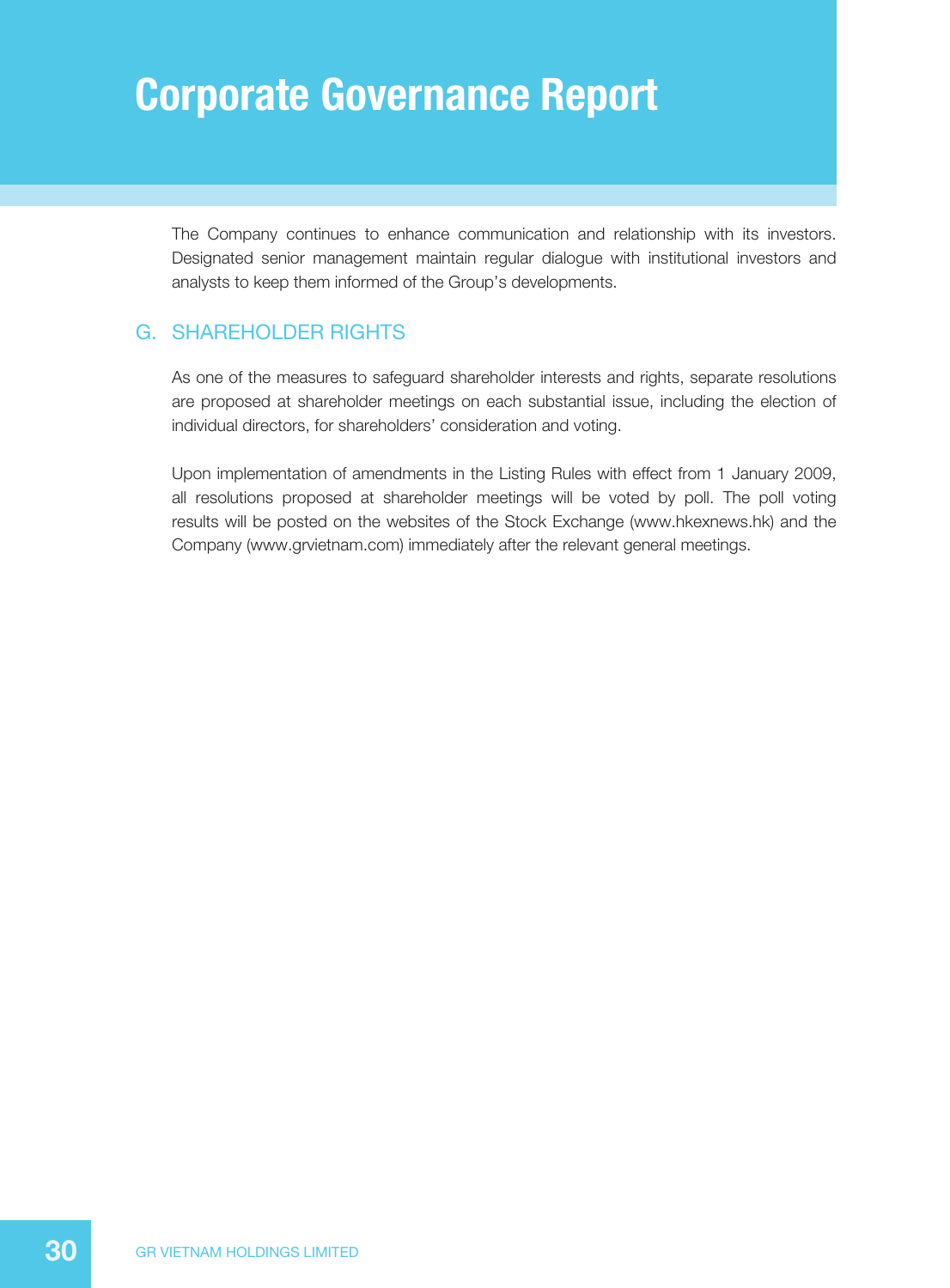## **Independent Auditors' Report**



TO THE SHAREHOLDERS OF GR VIETNAM HOLDINGS LIMITED *(Incorporated in Bermuda with limited liability)*

We have audited the financial statements of GR Vietnam Holdings Limited set out on pages 33 to 102, which comprise the consolidated and company balance sheets as at 31 March 2009, and the consolidated income statement, the consolidated statement of changes in equity and the consolidated cash flow statement for the year then ended, and a summary of significant accounting policies and other explanatory notes.

#### DIRECTORS' RESPONSIBILITY FOR THE FINANCIAL STATEMENTS

The directors of the Company are responsible for the preparation and the true and fair presentation of these financial statements in accordance with Hong Kong Financial Reporting Standards issued by the Hong Kong Institute of Certified Public Accountants and the disclosure requirements of the Hong Kong Companies Ordinance. This responsibility includes designing, implementing and maintaining internal control relevant to the preparation and the true and fair presentation of financial statements that are free from material misstatement, whether due to fraud or error; selecting and applying appropriate accounting policies; and making accounting estimates that are reasonable in the circumstances.

#### AUDITORS' RESPONSIBILITY

Our responsibility is to express an opinion on these financial statements based on our audit. Our report is made solely to you, as a body, in accordance with Section 90 of the Bermuda Companies Act 1981, and for no other purpose. We do not assume responsibility towards or accept liability to any other person for the contents of this report.

We conducted our audit in accordance with Hong Kong Standards on Auditing issued by the Hong Kong Institute of Certified Public Accountants. Those standards require that we comply with ethical requirements and plan and perform the audit to obtain reasonable assurance as to whether the financial statements are free from material misstatement.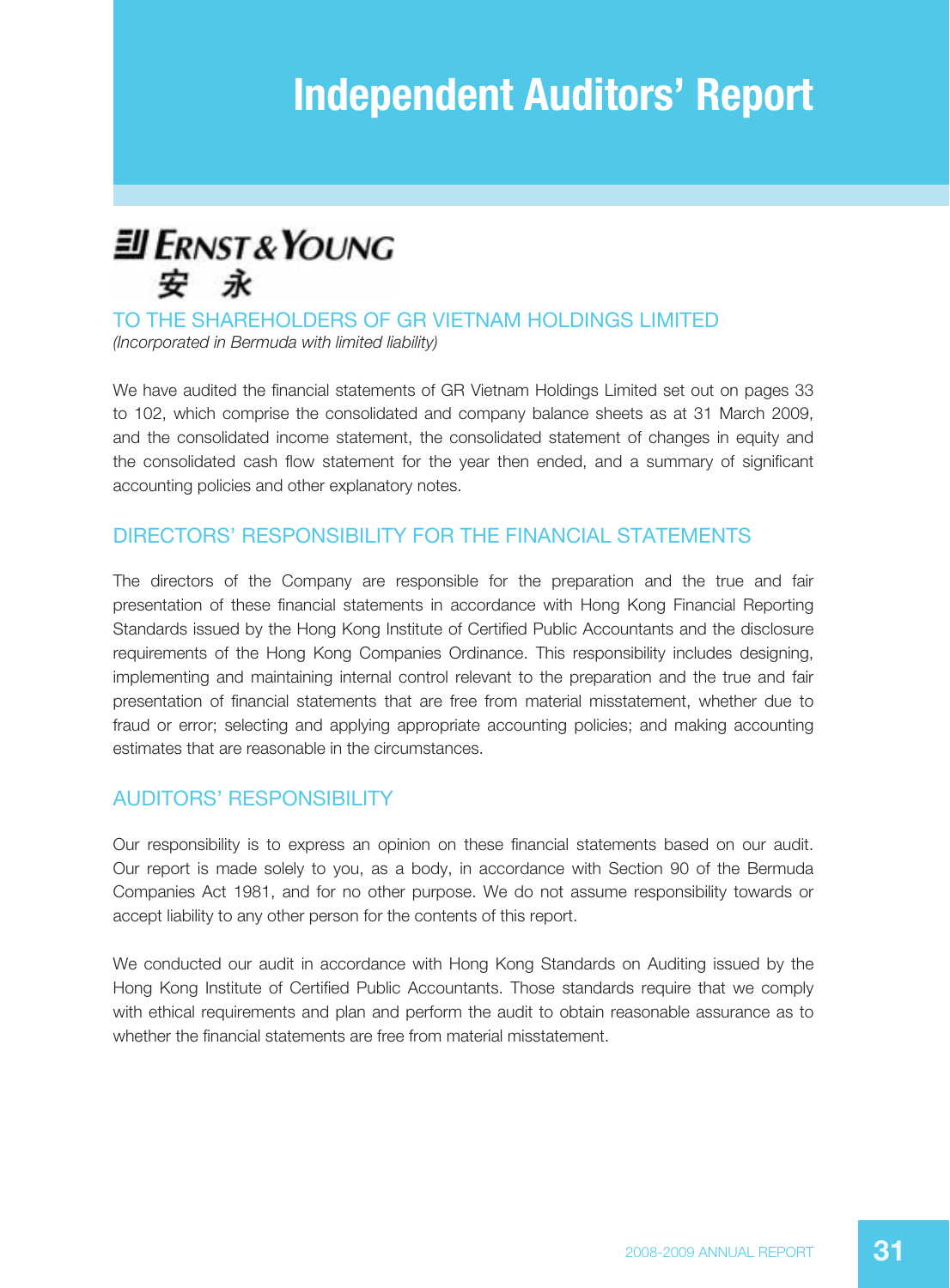# **Independent Auditors' Report**

### TO THE SHAREHOLDERS OF GR VIETNAM HOLDINGS LIMITED

*(Incorporated in Bermuda with limited liability)*

An audit involves performing procedures to obtain audit evidence about the amounts and disclosures in the financial statements. The procedures selected depend on the auditors' judgement, including the assessment of the risks of material misstatement of the financial statements, whether due to fraud or error. In making those risk assessments, the auditors consider internal control relevant to the entity's preparation and true and fair presentation of the financial statements in order to design audit procedures that are appropriate in the circumstances, but not for the purpose of expressing an opinion on the effectiveness of the entity's internal control. An audit also includes evaluating the appropriateness of accounting policies used and the reasonableness of accounting estimates made by the directors, as well as evaluating the overall presentation of the financial statements.

We believe that the audit evidence we have obtained is sufficient and appropriate to provide a basis for our audit opinion.

#### OPINION

In our opinion, the financial statements give a true and fair view of the state of affairs of the Company and of the Group as at 31 March 2009 and of the Group's loss and cash flows for the year then ended in accordance with Hong Kong Financial Reporting Standards and have been properly prepared in accordance with the disclosure requirements of the Hong Kong Companies Ordinance.

**Ernst & Young Certified Public Accountants** 18th Floor Two International Finance Centre 8 Finance Street, Central Hong Kong

13 July 2009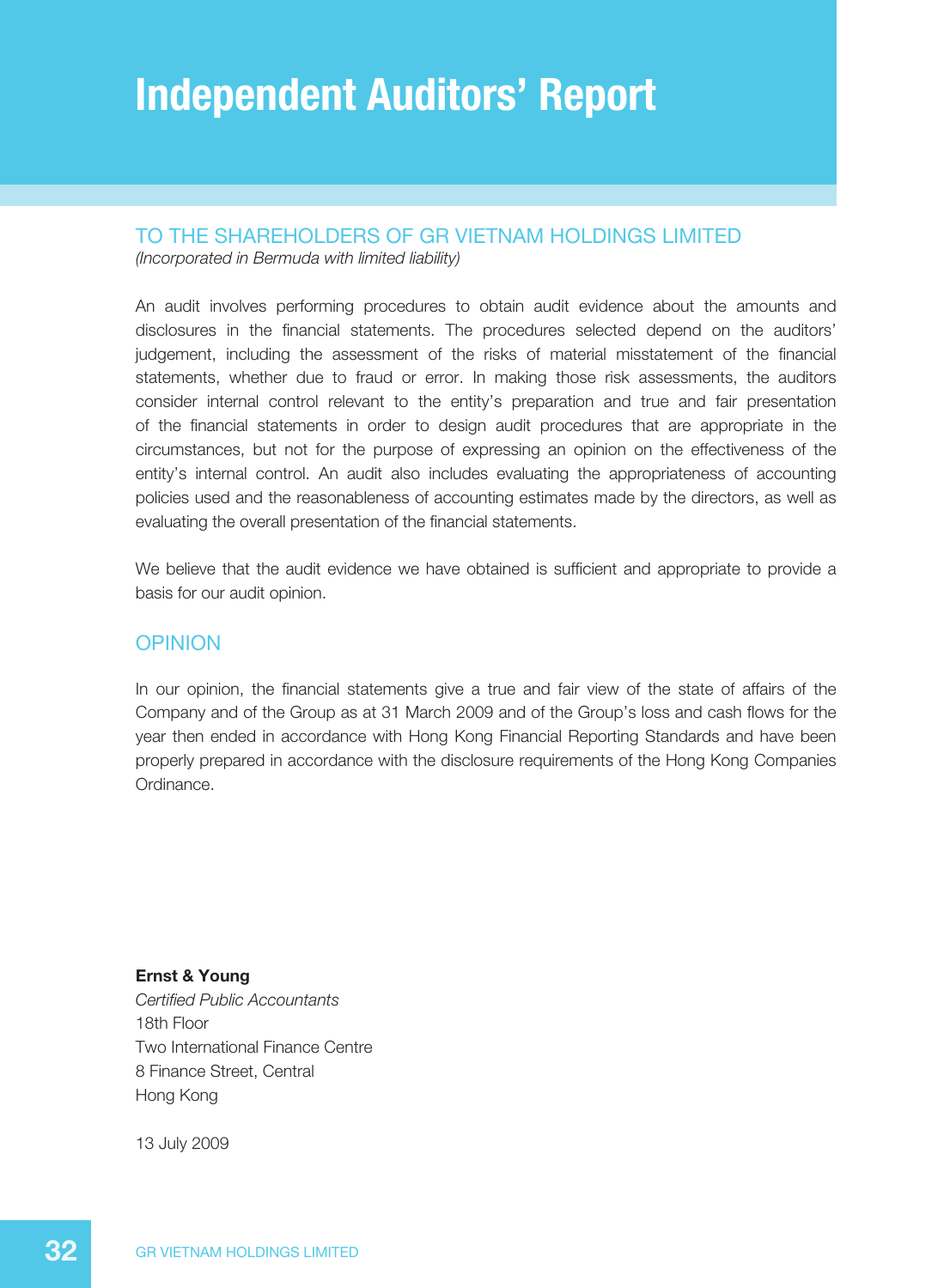# **Consolidated Income Statement**

|                                                                                        | <b>Notes</b>   | 2009<br><b>HK\$'000</b>               | 2008<br>HK\$'000 |
|----------------------------------------------------------------------------------------|----------------|---------------------------------------|------------------|
| <b>REVENUE</b>                                                                         |                |                                       |                  |
| Electronic products                                                                    |                | 7,118                                 | 114,758          |
| Treasury investment                                                                    |                | 20,056                                | (87, 495)        |
| <b>Others</b>                                                                          |                | 778                                   |                  |
|                                                                                        | $\sqrt{5}$     | 27,952                                | 27,263           |
| Cost of electronic products sold                                                       |                | (7,096)                               | (111,588)        |
| Brokerage and commission expenses                                                      |                | (888)                                 | (2, 256)         |
| <b>Others</b>                                                                          |                | (590)                                 |                  |
|                                                                                        |                | (8,574)                               | (113, 844)       |
|                                                                                        |                | 19,378                                | (86, 581)        |
| Other income and gains                                                                 | 5              | 2,549                                 | 6,800            |
| Selling and distribution costs                                                         |                | (123)                                 | (200)            |
| Administrative expenses                                                                |                | (30, 944)                             | (39, 227)        |
| Other operating expenses                                                               |                | (9,587)                               | (82)             |
| Gain on disposal of available-for-sale equity investments                              |                |                                       | 113,847          |
| Impairment of available-for-sale equity investments<br>Fair value gains/(losses), net: |                | (14, 272)                             | (3, 794)         |
| Equity investments at fair value through profit or loss                                |                | (230, 616)                            | (222, 592)       |
| Conversion option derivative                                                           |                | (1,097)                               | (932)            |
| Finance costs                                                                          | 6              | (16, 017)                             | (5, 579)         |
| <b>LOSS BEFORE TAX</b>                                                                 | $\overline{7}$ | (280, 729)                            | (238, 340)       |
| Tax                                                                                    | 10             | 22                                    | 15,428           |
| LOSS FOR THE YEAR ATTRIBUTABLE TO                                                      |                |                                       |                  |
| ORDINARY EQUITY HOLDERS OF THE COMPANY                                                 | 11             | (280, 707)                            | (222, 912)       |
| <b>LOSS PER SHARE ATTRIBUTABLE TO</b>                                                  |                |                                       |                  |
| ORDINARY EQUITY HOLDERS OF THE COMPANY                                                 | 12             |                                       |                  |
| <b>Basic</b>                                                                           |                | <b>HK(9.94 cents)</b> HK(11.02 cents) |                  |
| <b>Diluted</b>                                                                         |                | N/A                                   | N/A              |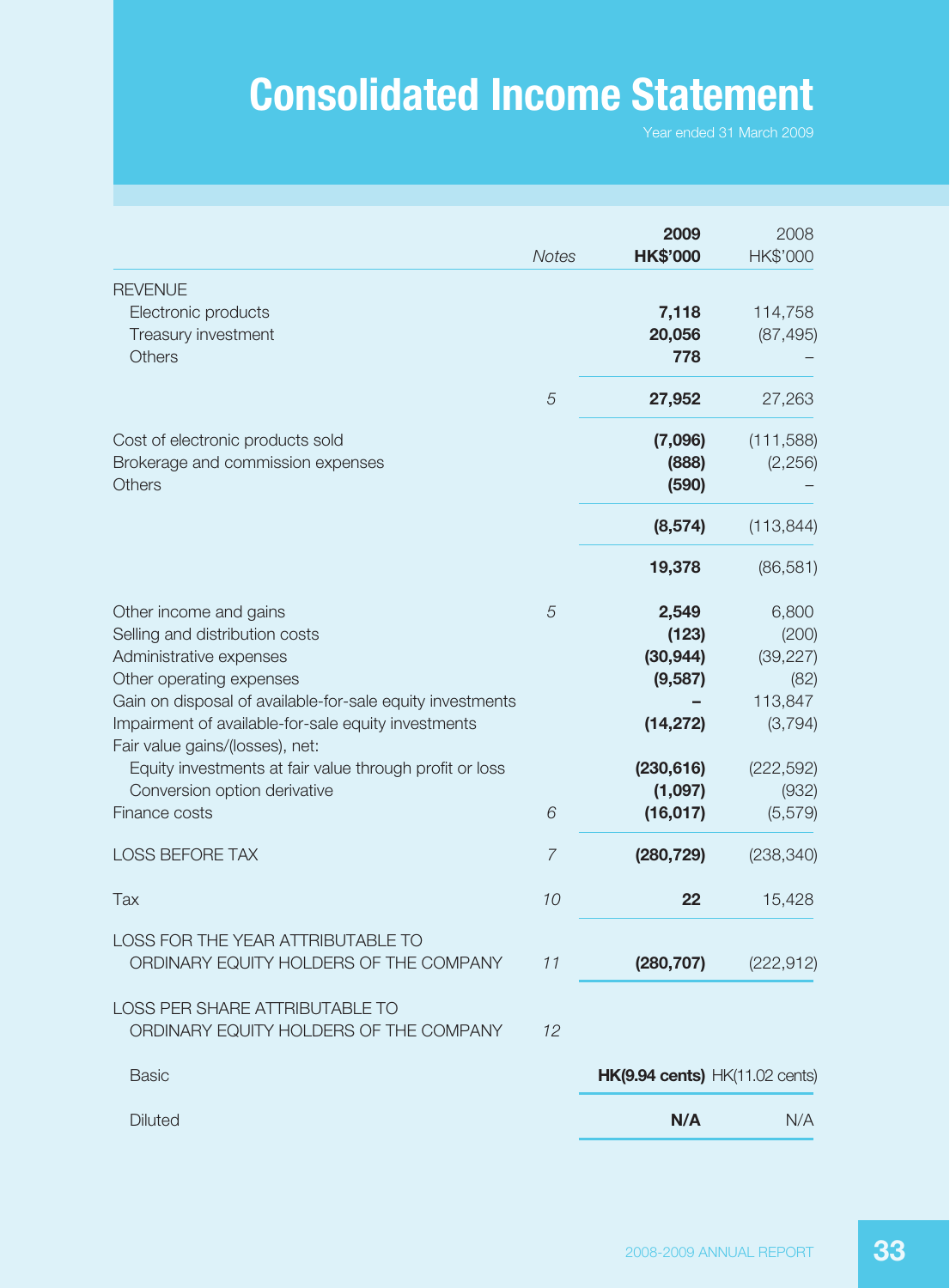# **Consolidated Balance Sheet**

|                                                                          | <b>Notes</b> | 2009<br><b>HK\$'000</b> | 2008<br>HK\$'000 |
|--------------------------------------------------------------------------|--------------|-------------------------|------------------|
| NON-CURRENT ASSETS                                                       |              |                         |                  |
| Property, plant and equipment                                            | 13           | 2,027                   | 361              |
| Prepaid land lease payment                                               | 14           |                         |                  |
| Convertible notes-loan portion                                           | 16           | 46,663                  | 43,285           |
| Available-for-sale equity investments                                    | 17           | 13,392                  | 27,768           |
| Total non-current assets                                                 |              | 62,082                  | 71,414           |
| <b>CURRENT ASSETS</b>                                                    |              |                         |                  |
| Convertible notes-conversion option derivative                           | 16           | 491                     | 1,588            |
| Equity investments at fair value through profit or loss                  | 18           | 163,369                 | 323,793          |
| Inventories                                                              |              | 437                     | 162              |
| Trade receivables                                                        | 19           | 688                     | 24,642           |
| Prepayments, deposits and other receivables                              | 20           | 6,123                   | 1,387            |
| Pledged time deposits                                                    | 21           | 7,323                   | 7,274            |
| Cash and cash equivalents                                                | 21           | 153,724                 | 244,012          |
| Total current assets                                                     |              | 332,155                 | 602,858          |
| <b>CURRENT LIABILITIES</b>                                               |              |                         |                  |
| Trade payables                                                           | 22           | 77                      | 16,413           |
| Tax payable                                                              |              | 11                      | 11               |
| Other payables and accruals                                              |              | 9,290                   | 7,689            |
| <b>Total current liabilities</b>                                         |              | 9,378                   | 24,113           |
| NET CURRENT ASSETS                                                       |              | 322,777                 | 578,745          |
| TOTAL ASSETS LESS CURRENT LIABILITIES                                    |              | 384,859                 | 650,159          |
| NON-CURRENT LIABILITIES<br>Convertible bonds<br>Deferred tax liabilities | 23<br>24     | 170,323                 | 154,315<br>22    |
| Total non-current liabilities                                            |              | 170,323                 | 154,337          |
| Net assets                                                               |              | 214,536                 | 495,822          |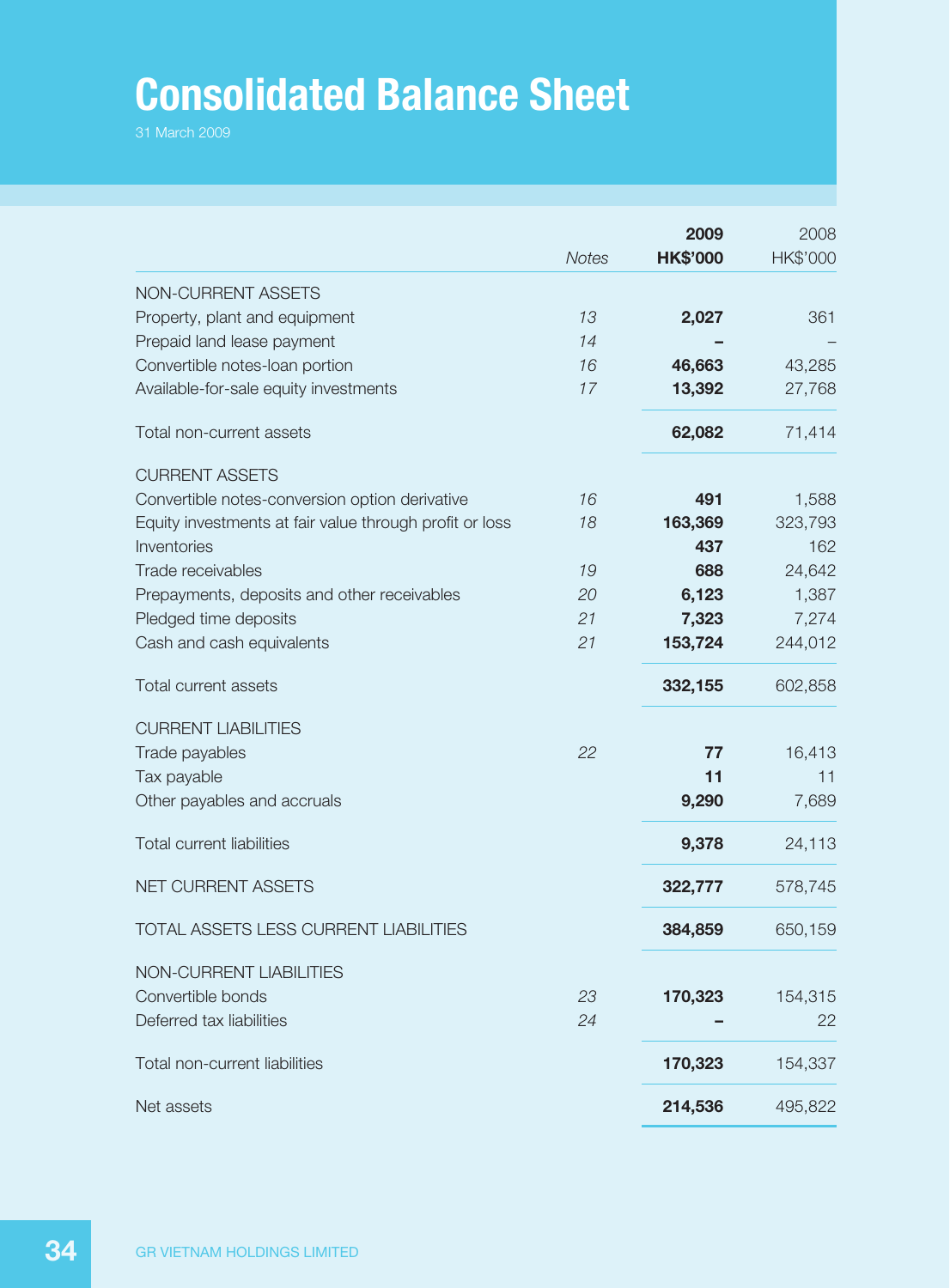# **Consolidated Balance Sheet**

31 March 2009

|                                                                  | <b>Notes</b> | 2009<br><b>HK\$'000</b> | 2008<br>HK\$'000 |
|------------------------------------------------------------------|--------------|-------------------------|------------------|
| <b>EQUITY</b>                                                    |              |                         |                  |
| Equity attributable to ordinary equity holders<br>of the Company |              |                         |                  |
| <b>Issued</b> capital                                            | 25           | 28,247                  | 28,247           |
| Equity component of convertible bonds                            | 23           | 47,257                  | 47,257           |
| Reserves                                                         | 26(a)        | 139,032                 | 420,318          |
| Total equity                                                     |              | 214,536                 | 495,822          |

| <b>Wong Howard</b> |
|--------------------|
| $\sum_{i=1}^{n}$   |

#### **Wong Yat Fai**  *Director Director*

2008-2009 ANNUAL REPORT **35**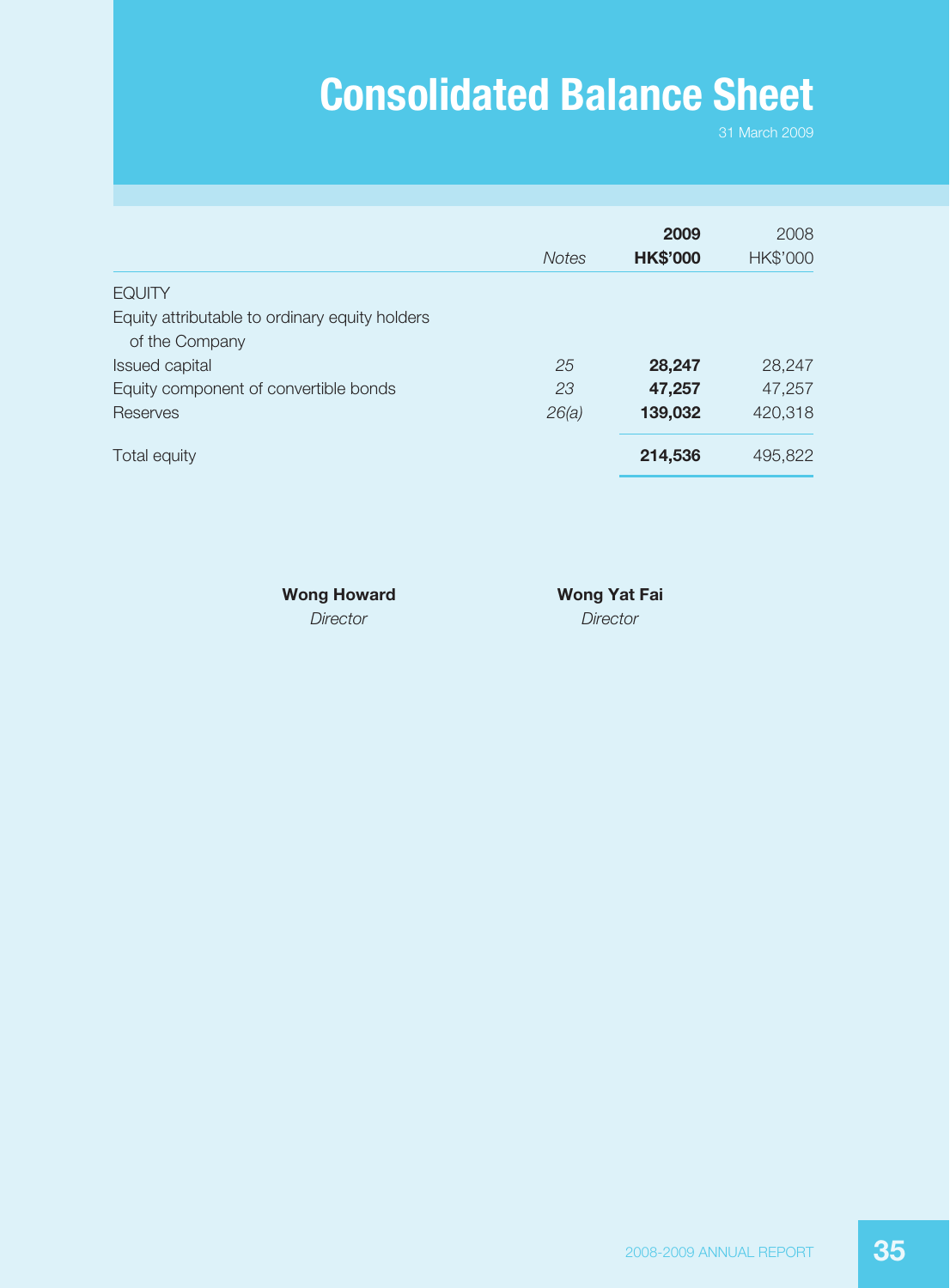## **Consolidated Statement of Changes in Equity**

|                                                                                       | Attributable to ordinary equity holders of the Company |                     |                        |                     |                                          |                     |                                                               |                                            |                          |                    |
|---------------------------------------------------------------------------------------|--------------------------------------------------------|---------------------|------------------------|---------------------|------------------------------------------|---------------------|---------------------------------------------------------------|--------------------------------------------|--------------------------|--------------------|
|                                                                                       | <b>Issued</b>                                          | Share<br>premium    | <b>Share</b><br>option | Capital             | Equity<br>component<br>of<br>convertible | Contributed         | Available-<br>for-sale<br>equity<br>investment<br>revaluation | <b>Exchange</b><br>fluctuation Accumulated |                          | Total              |
|                                                                                       | capital<br>HK\$'000                                    | account<br>HK\$'000 | reserve<br>HK\$'000    | reserve<br>HK\$'000 | bonds<br>HK\$'000                        | surplus<br>HK\$'000 | reserve<br>HK\$'000                                           | reserve<br>HK\$'000                        | losses<br>HK\$'000       | equity<br>HK\$'000 |
| At 1 April 2008<br>Change in fair values<br>of available-for-sale                     | 28,247                                                 | 701,055             | 12,960                 | 556                 | 47,257                                   | 551,174             | 104                                                           | (527)                                      | (845,004)                | 495,822            |
| equity investments                                                                    |                                                        |                     |                        |                     |                                          |                     | (14, 376)                                                     |                                            | $\overline{\phantom{a}}$ | (14, 376)          |
| Exchange realignment                                                                  |                                                        |                     |                        |                     |                                          |                     |                                                               | (475)                                      |                          | (475)              |
| Total income and expense<br>recognised directly in equity<br>Impairment of available- |                                                        |                     |                        |                     |                                          | $\qquad \qquad -$   | (14, 376)                                                     | (475)                                      | $\overline{a}$           | (14, 851)          |
| for-sale equity investments                                                           |                                                        |                     |                        |                     |                                          |                     | 14,272                                                        |                                            |                          | 14,272             |
| Loss for the year                                                                     |                                                        |                     |                        |                     |                                          |                     |                                                               |                                            | (280, 707)               | (280, 707)         |
| Total income and<br>expense for the year                                              |                                                        |                     |                        |                     |                                          |                     | (104)                                                         | (475)                                      | (280, 707)               | (281, 286)         |
| At 31 March 2009                                                                      | 28,247                                                 | 701,055*            | 12,960*                | $556*$              | 47,257                                   | 551,174*            | $\overrightarrow{a}$                                          | $(1,002)^{*}$                              | $(1, 125, 711)^{*}$      | 214,536            |

\* These reserve accounts comprise the consolidated reserves of HK\$139,032,000 (2008: HK\$420,318,000) in the consolidated balance sheet.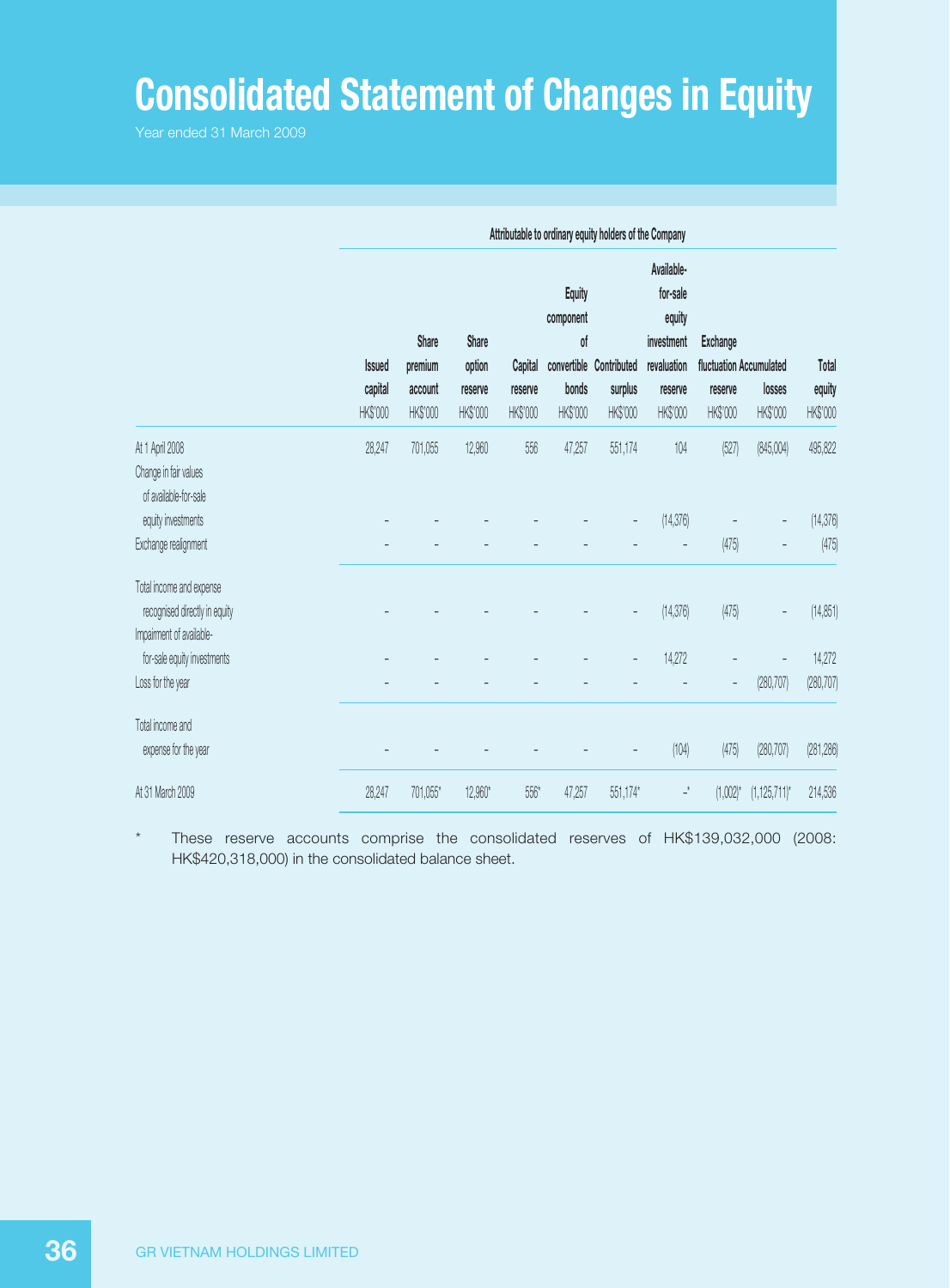# **Consolidated Statement of Changes in Equity**

Year ended 31 March 2009

|                                          |       | Attributable to ordinary equity holders of the Company |                                         |                                        |                                |                                                               |                                    |                                                                                      |                                                                   |                    |                             |
|------------------------------------------|-------|--------------------------------------------------------|-----------------------------------------|----------------------------------------|--------------------------------|---------------------------------------------------------------|------------------------------------|--------------------------------------------------------------------------------------|-------------------------------------------------------------------|--------------------|-----------------------------|
|                                          | Notes | <b>Issued</b><br>capital<br>HK\$'000                   | Share<br>premium<br>account<br>HK\$'000 | Share<br>option<br>reserve<br>HK\$'000 | Capital<br>reserve<br>HK\$'000 | Equity<br>component<br>of<br>convertible<br>bonds<br>HK\$'000 | Contributed<br>surplus<br>HK\$'000 | Available-<br>for-sale<br>equity<br>investment<br>revaluation<br>reserve<br>HK\$'000 | <b>Exchange</b><br>fluctuation Accumulated<br>reserve<br>HK\$'000 | losses<br>HK\$'000 | Total<br>equity<br>HK\$'000 |
| At 1 April 2007                          |       | 13,599                                                 | 380,286                                 |                                        | 556                            |                                                               | 551,174                            | 81,332                                                                               | (222)                                                             | (622,092)          | 404,633                     |
| Change in fair values                    |       |                                                        |                                         |                                        |                                |                                                               |                                    |                                                                                      |                                                                   |                    |                             |
| of available-for-sale                    |       |                                                        |                                         |                                        |                                |                                                               |                                    |                                                                                      |                                                                   |                    |                             |
| equity investments                       |       |                                                        |                                         |                                        |                                |                                                               |                                    | 34,940                                                                               |                                                                   |                    | 34,940                      |
| Deferred tax arising from                |       |                                                        |                                         |                                        |                                |                                                               |                                    |                                                                                      |                                                                   |                    |                             |
| changes in fair value                    |       |                                                        |                                         |                                        |                                |                                                               |                                    |                                                                                      |                                                                   |                    |                             |
| of available-for-sale                    |       |                                                        |                                         |                                        |                                |                                                               |                                    |                                                                                      |                                                                   |                    |                             |
| equity investments                       |       |                                                        |                                         |                                        |                                |                                                               |                                    | (6, 115)                                                                             |                                                                   |                    | (6, 115)                    |
| Release upon disposal                    |       |                                                        |                                         |                                        |                                |                                                               |                                    |                                                                                      |                                                                   |                    |                             |
| of available-for-sale                    |       |                                                        |                                         |                                        |                                |                                                               |                                    |                                                                                      |                                                                   |                    |                             |
| equity investments, net of deferred tax  |       |                                                        |                                         |                                        |                                |                                                               |                                    | (113, 847)                                                                           |                                                                   |                    | (113, 847)                  |
| Exchange realignment                     |       |                                                        |                                         |                                        |                                |                                                               |                                    |                                                                                      | (305)                                                             |                    | (305)                       |
| Total income and expense                 |       |                                                        |                                         |                                        |                                |                                                               |                                    |                                                                                      |                                                                   |                    |                             |
| recognised directly in equity            |       |                                                        |                                         |                                        |                                |                                                               |                                    | (85, 022)                                                                            | (305)                                                             |                    | (85, 327)                   |
| Impairment of an available-              |       |                                                        |                                         |                                        |                                |                                                               |                                    |                                                                                      |                                                                   |                    |                             |
| for-sale equity investment               |       |                                                        |                                         |                                        |                                |                                                               |                                    | 3,794                                                                                |                                                                   |                    | 3,794                       |
| Loss for the year                        |       |                                                        |                                         |                                        |                                |                                                               |                                    |                                                                                      |                                                                   | (222, 912)         | (222, 912)                  |
| Total income and expense for the year    |       |                                                        |                                         |                                        |                                |                                                               |                                    | (81, 228)                                                                            | (305)                                                             | (222, 912)         | (304, 445)                  |
| Issue of shares                          | 25    | 14,519                                                 | 317,580                                 |                                        |                                |                                                               |                                    |                                                                                      |                                                                   |                    | 332,099                     |
| Share issue expenses                     | 25    |                                                        | (3,545)                                 |                                        |                                |                                                               |                                    |                                                                                      |                                                                   |                    | (3,545)                     |
| Issue of convertible bonds               | 23    |                                                        |                                         |                                        |                                | 47,257                                                        |                                    |                                                                                      |                                                                   |                    | 47,257                      |
| Exercise of share options                | 25    | 129                                                    | 6,734                                   | (2,272)                                |                                |                                                               |                                    |                                                                                      |                                                                   |                    | 4,591                       |
| Equity-settled share option arrangements | 27    |                                                        |                                         | 15,232                                 |                                |                                                               |                                    |                                                                                      |                                                                   |                    | 15,232                      |
| At 31 March 2008                         |       | 28,247                                                 | 701,055*                                | 12,960*                                | $556^{\star}$                  | 47,257                                                        | $551,174*$                         | $104*$                                                                               | $(527)^{*}$                                                       | $(845,004)^*$      | 495,822                     |
|                                          |       |                                                        |                                         |                                        |                                |                                                               |                                    |                                                                                      |                                                                   |                    |                             |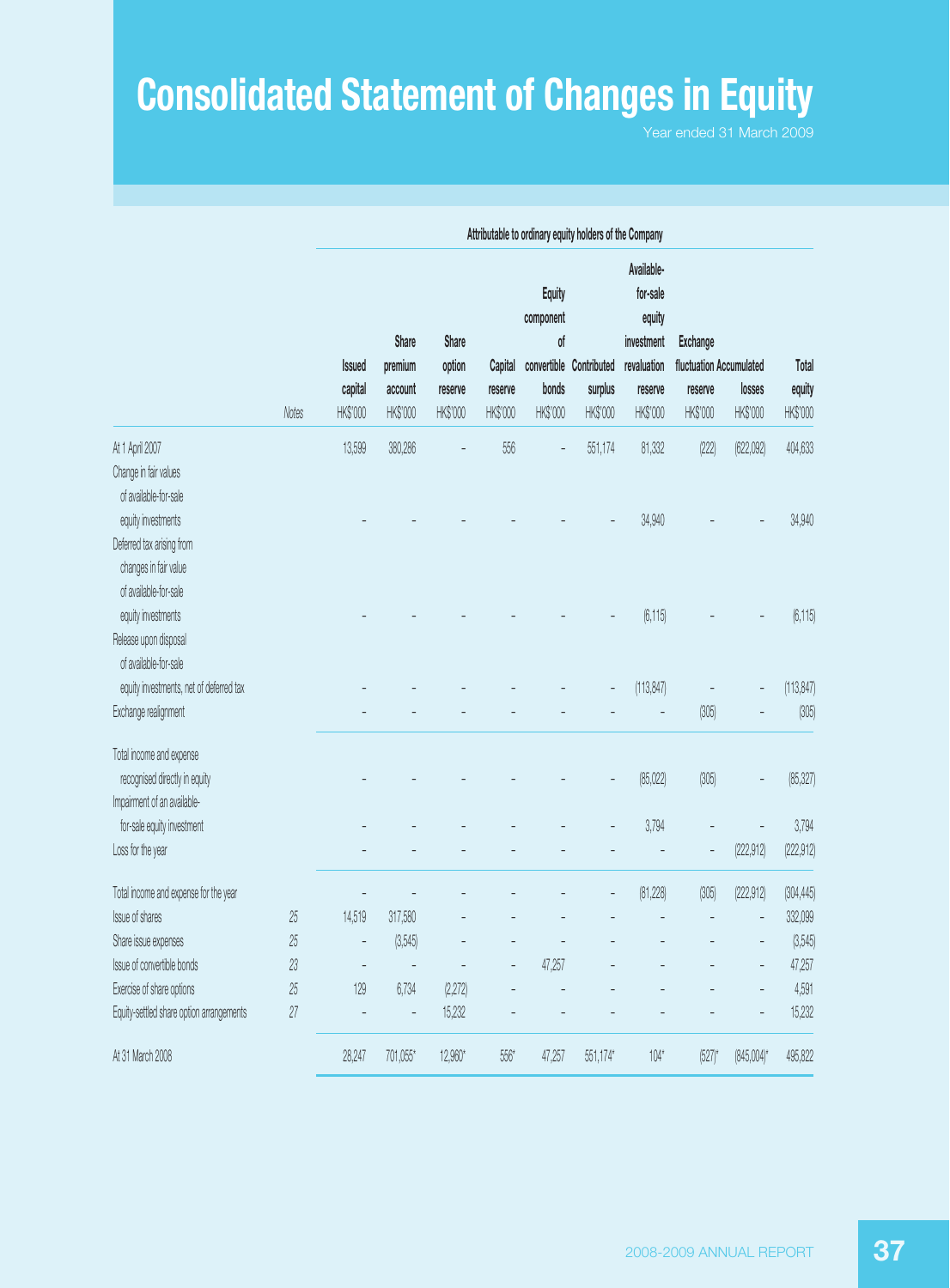# **Consolidated Cash Flow Statement**

|                                                         | <b>Notes</b> | 2009<br><b>HK\$'000</b> | 2008<br>HK\$'000 |
|---------------------------------------------------------|--------------|-------------------------|------------------|
| CASH FLOWS FROM OPERATING ACTIVITIES                    |              |                         |                  |
| Loss before tax                                         |              | (280, 729)              | (238, 340)       |
| Adjustments for:                                        |              |                         |                  |
| Bank interest income                                    | 5            | (2, 402)                | (6, 297)         |
| Finance costs                                           | 6            | 16,017                  | 5,579            |
| Depreciation                                            | 7            | 293                     | 224              |
| Gain on disposal of items of property,                  |              |                         |                  |
| plant and equipment                                     | 5            |                         | (3)              |
| Gain on disposal of available-for-                      |              |                         |                  |
| sale equity investments                                 |              |                         | (113, 847)       |
| Impairment of available-for-sale                        |              |                         |                  |
| equity investments                                      |              | 14,272                  | 3,794            |
| Impairment of other receivable                          |              | 6,258                   |                  |
| Fair value losses/(gains), net:                         |              |                         |                  |
| Equity investments at fair value through profit or loss |              | 230,616                 | 222,592          |
| Conversion option derivative                            |              | 1,097                   | 932              |
| Equity-settled share option arrangements                | 27           |                         | 15,232           |
|                                                         |              | (14, 578)               | (110, 134)       |
| Increase in convertible notes-loan portion              |              | (3, 378)                | (3, 443)         |
| Increase in equity investments at                       |              |                         |                  |
| fair value through profit or loss                       |              | (70, 192)               | (427, 512)       |
| Decrease/(increase) in inventories                      |              | (275)                   | 1,849            |
| Decrease/(increase) in trade receivables                |              | 23,954                  | (14, 180)        |
| Increase in prepayments, deposits and other receivables |              | (10, 994)               | (390)            |
| Increase/(decrease) in trade payables                   |              | (16, 336)               | 10,547           |
| Increase/(decrease) in other payables and accruals      |              | 1,601                   | (15,638)         |
| Exchange realignment                                    |              | (480)                   | (349)            |
| Cash used in operations                                 |              | (90, 678)               | (559, 250)       |
| Interest paid                                           |              | (9)                     | (7)              |
| Net cash outflow from operating activities              |              | (90, 687)               | (559, 257)       |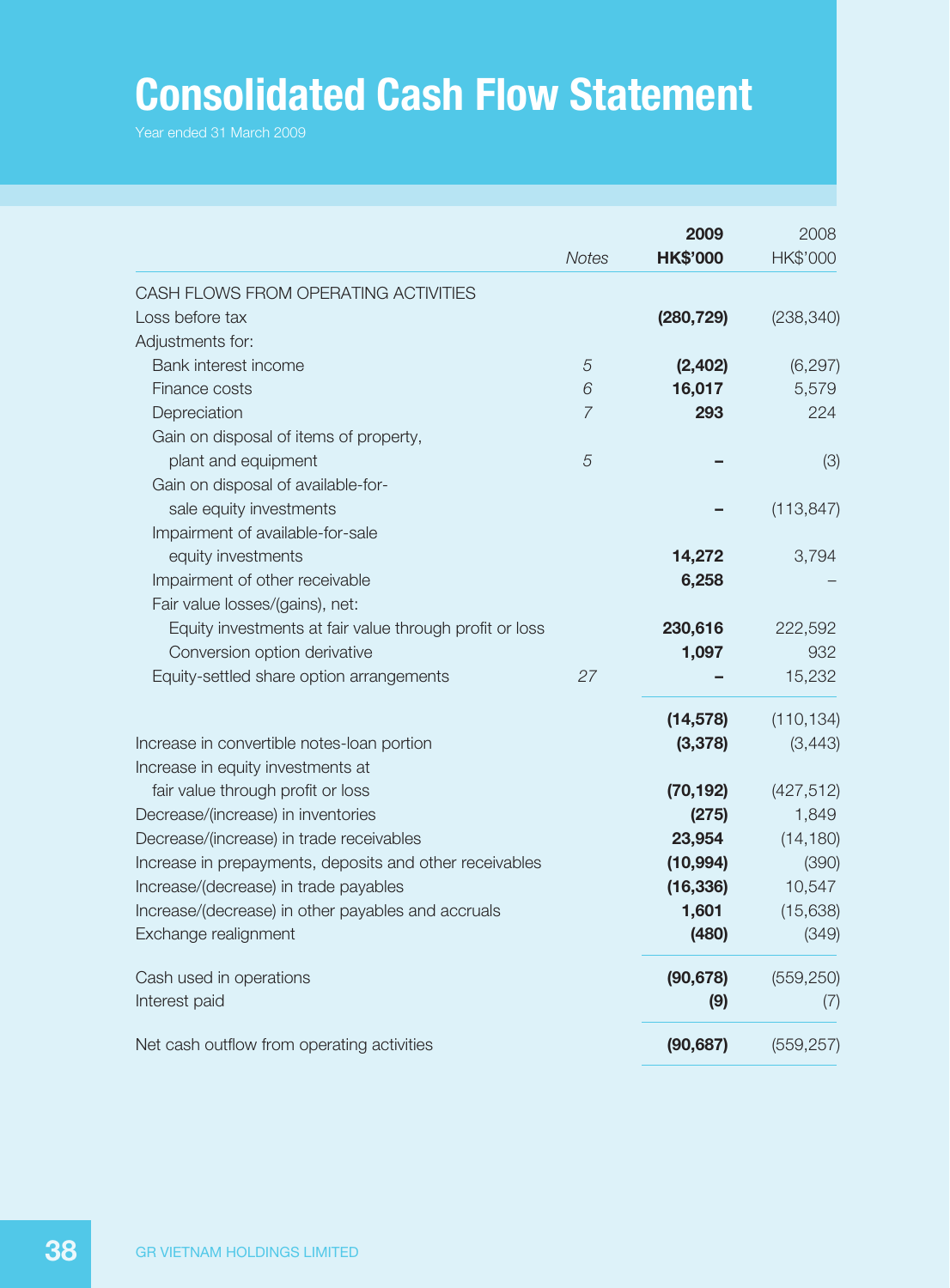## **Consolidated Cash Flow Statement**

Year ended 31 March 2009

|                                                                                                                                                                                                                                               | <b>Notes</b>         | 2009<br><b>HK\$'000</b>   | 2008<br>HK\$'000                                |
|-----------------------------------------------------------------------------------------------------------------------------------------------------------------------------------------------------------------------------------------------|----------------------|---------------------------|-------------------------------------------------|
| CASH FLOWS FROM INVESTING ACTIVITIES<br>Proceeds from disposal of available-for-sale<br>equity investments<br>Proceeds from disposal of items of property,                                                                                    |                      |                           | 252,479                                         |
| plant and equipment<br>Purchases of items of property, plant and equipment<br>Purchases of available-for-sale equity investments<br>Interest received                                                                                         |                      | (1, 959)<br>2,402         | 5<br>(142)<br>(32, 638)<br>6,297                |
| Net cash inflow from investing activities                                                                                                                                                                                                     |                      | 443                       | 226,001                                         |
| CASH FLOWS FROM FINANCING ACTIVITIES<br>Proceeds from issue of shares<br>Proceeds from exercise of share options<br>Proceeds from issue of convertible bonds, net<br>Share issue expenses<br>Capital element of finance lease rental payments | 25<br>25<br>23<br>25 |                           | 332,099<br>4,591<br>196,000<br>(3, 545)<br>(69) |
| Net cash inflow from financing activities                                                                                                                                                                                                     |                      |                           | 529,076                                         |
| NET INCREASE/(DECREASE) IN CASH AND<br><b>CASH EQUIVALENTS</b><br>Cash and cash equivalents at beginning of year<br>Effect of foreign exchange rate changes, net                                                                              |                      | (90, 244)<br>251,286<br>5 | 195,820<br>55,421<br>45                         |
| CASH AND CASH EQUIVALENTS AT END OF YEAR                                                                                                                                                                                                      |                      | 161,047                   | 251,286                                         |
| ANALYSIS OF BALANCES OF CASH AND<br><b>CASH EQUIVALENTS</b><br>Cash and bank balances                                                                                                                                                         | 21                   |                           |                                                 |
| Non-pledged time deposits with original maturity of                                                                                                                                                                                           |                      | 137,332                   | 11,438                                          |
| less than three months when acquired<br>Time deposits with original maturity of less than<br>three months when acquired, pledged as a security                                                                                                | 21                   | 16,392                    | 232,574                                         |
| for bank overdraft facilities                                                                                                                                                                                                                 | 21                   | 7,323                     | 7,274                                           |
|                                                                                                                                                                                                                                               |                      | 161,047                   | 251,286                                         |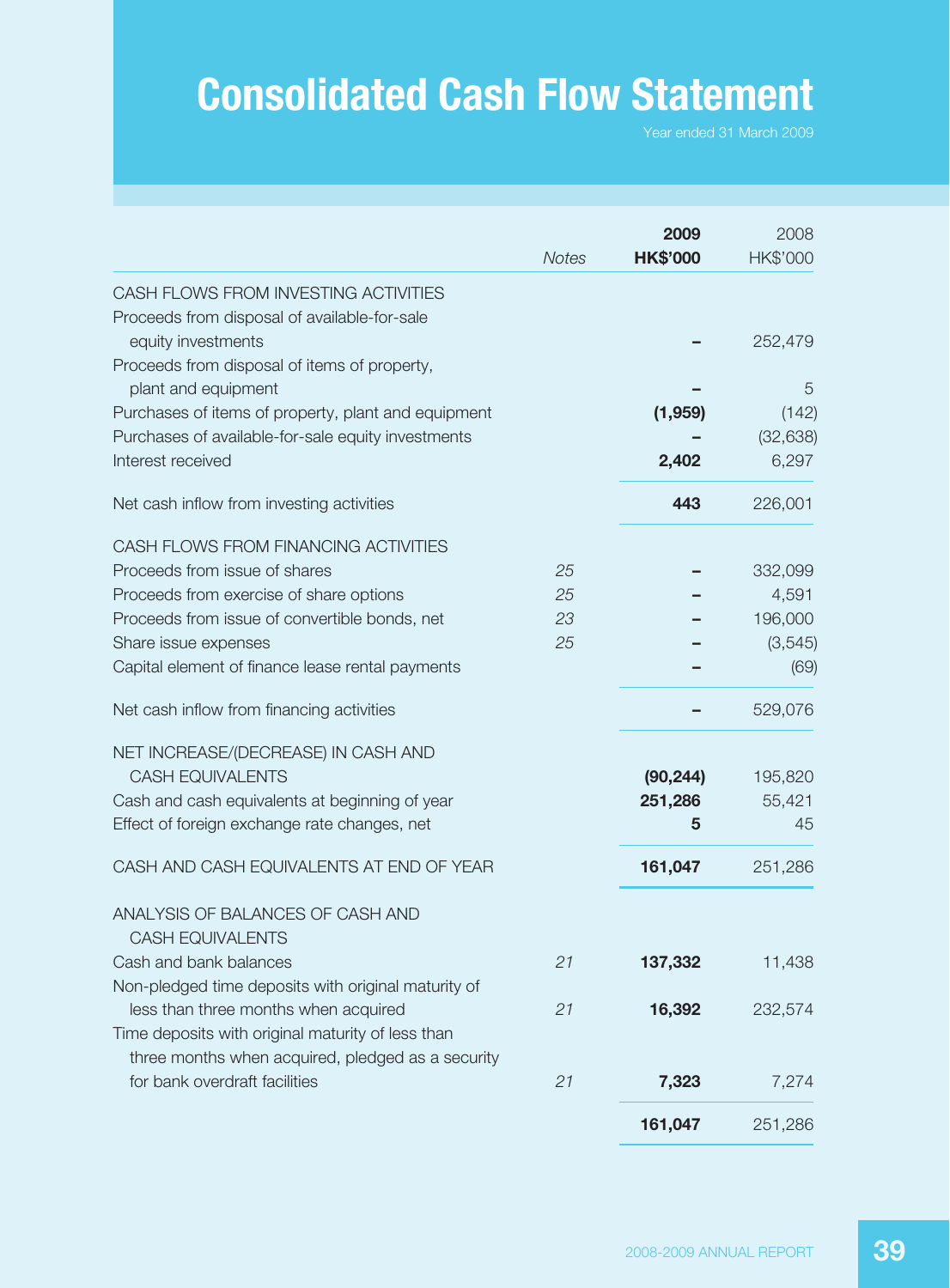# **Balance Sheet**

| NON-CURRENT ASSETS                                      |         |
|---------------------------------------------------------|---------|
| 13<br>113<br>Property, plant and equipment              |         |
| Investment in a subsidiary<br>15                        |         |
| 113<br>Total non-current assets                         |         |
| <b>CURRENT ASSETS</b>                                   |         |
| Due from subsidiaries<br>371,397<br>15                  | 565,546 |
| 140<br>Prepayments, deposits and other receivables      | 49      |
| Cash and cash equivalents<br>21<br>363                  | 41,544  |
| 371,900<br><b>Total current assets</b>                  | 607,139 |
| <b>CURRENT LIABILITIES</b>                              |         |
| <b>Accruals</b><br>984                                  | 1,180   |
| Due to subsidiaries<br>15<br>7,498                      | 7,498   |
| <b>Total current liabilities</b><br>8,482               | 8,678   |
| NET CURRENT ASSETS<br>363,418                           | 598,461 |
| <b>TOTAL ASSETS LESS CURRENT LIABILITIES</b><br>363,531 | 598,461 |
| NON-CURRENT LIABILITIES                                 |         |
| Convertible bonds<br>23<br>170,323                      | 154,315 |
| Total non-current liabilities<br>170,323                | 154,315 |
| Net assets<br>193,208                                   | 444,146 |
| <b>EQUITY</b>                                           |         |
| Issued capital<br>25<br>28,247                          | 28,247  |
| 23<br>Equity component of convertible bonds<br>47,257   | 47,257  |
| Reserves<br>26(b)<br>117,704                            | 368,642 |
| Total equity<br>193,208                                 | 444,146 |

Wong Howard Wong Yat Fai  *Director Director*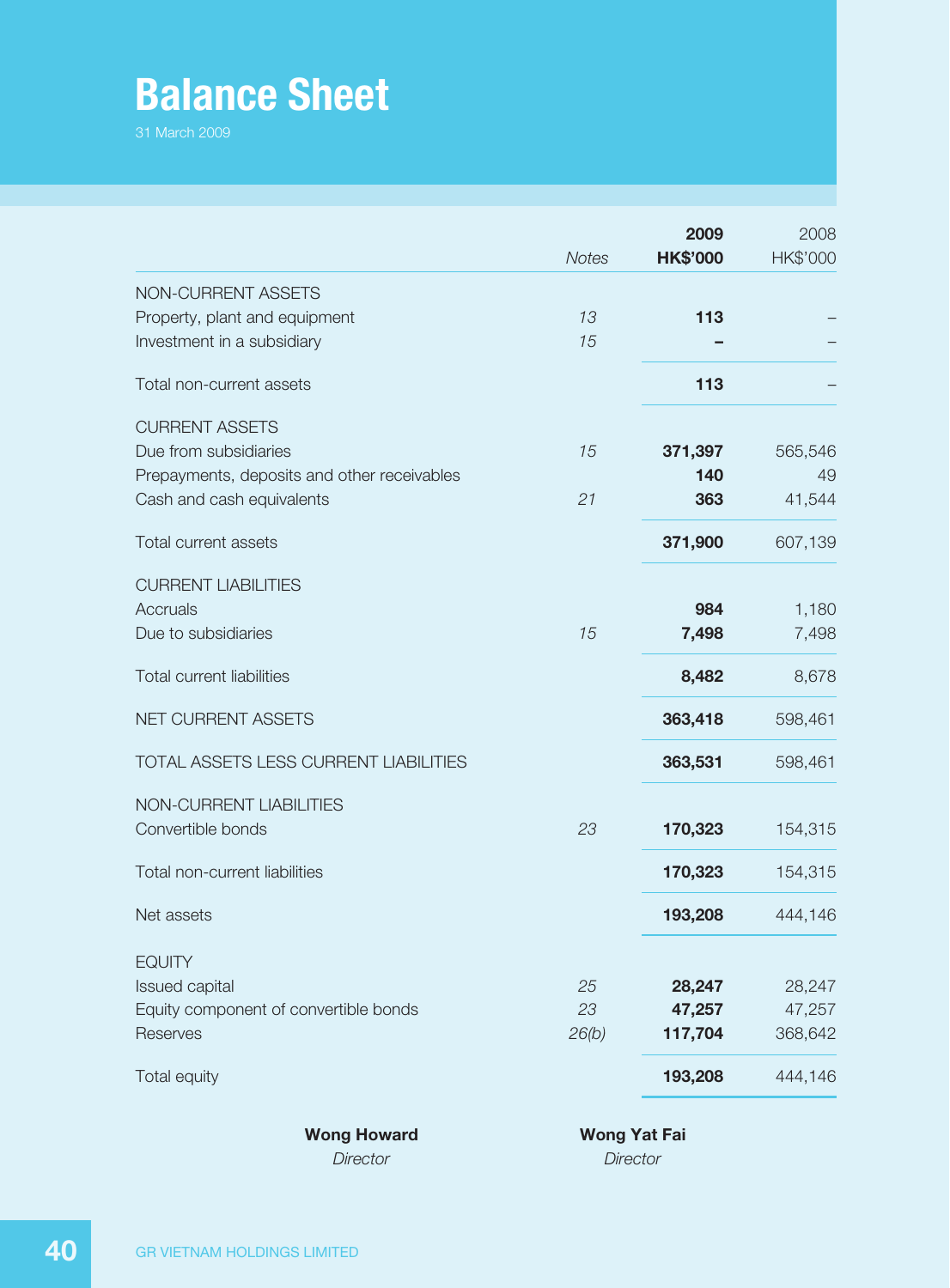## 1. CORPORATE INFORMATION

GR Vietnam Holdings Limited (the "Company") is a limited liability company incorporated in Bermuda. The principal place of business of the Company is located at Rooms 1603-5, 16/F., Harcourt House, 39 Gloucester Road, Wanchai, Hong Kong.

The principal activity of the Company is investment holding. The principal activities of the subsidiaries consisted of the trading and distribution of electronic products and other merchandise, and securities investment and trading. During the year ended 31 March 2009, the Group also involved in certain investment projects in Vietnam.

## 2.1. BASIS OF PREPARATION

These financial statements have been prepared in accordance with Hong Kong Financial Reporting Standards ("HKFRSs") (which include all Hong Kong Financial Reporting Standards, Hong Kong Accounting Standards ("HKASs") and Interpretations) issued by the Hong Kong Institute of Certified Public Accountants, accounting principles generally accepted in Hong Kong and the disclosure requirements of the Hong Kong Companies Ordinance. They have been prepared under the historical cost convention, except for equity investments and a conversion option derivative, which have been measured at fair value. These financial statements are presented in Hong Kong dollars ("HK\$") and all values are rounded to the nearest thousand except when otherwise indicated.

#### **Basis of consolidation**

The consolidated financial statements include the financial statements of the Company and its subsidiaries (collectively referred to as the "Group") for the year ended 31 March 2009. The results of subsidiaries are consolidated from the date of acquisition, being the date on which the Group obtains control, and continue to be consolidated until the date that such control ceases. All income and expenses resulting from intercompany transactions and intercompany balances within the Group are eliminated on consolidation in full.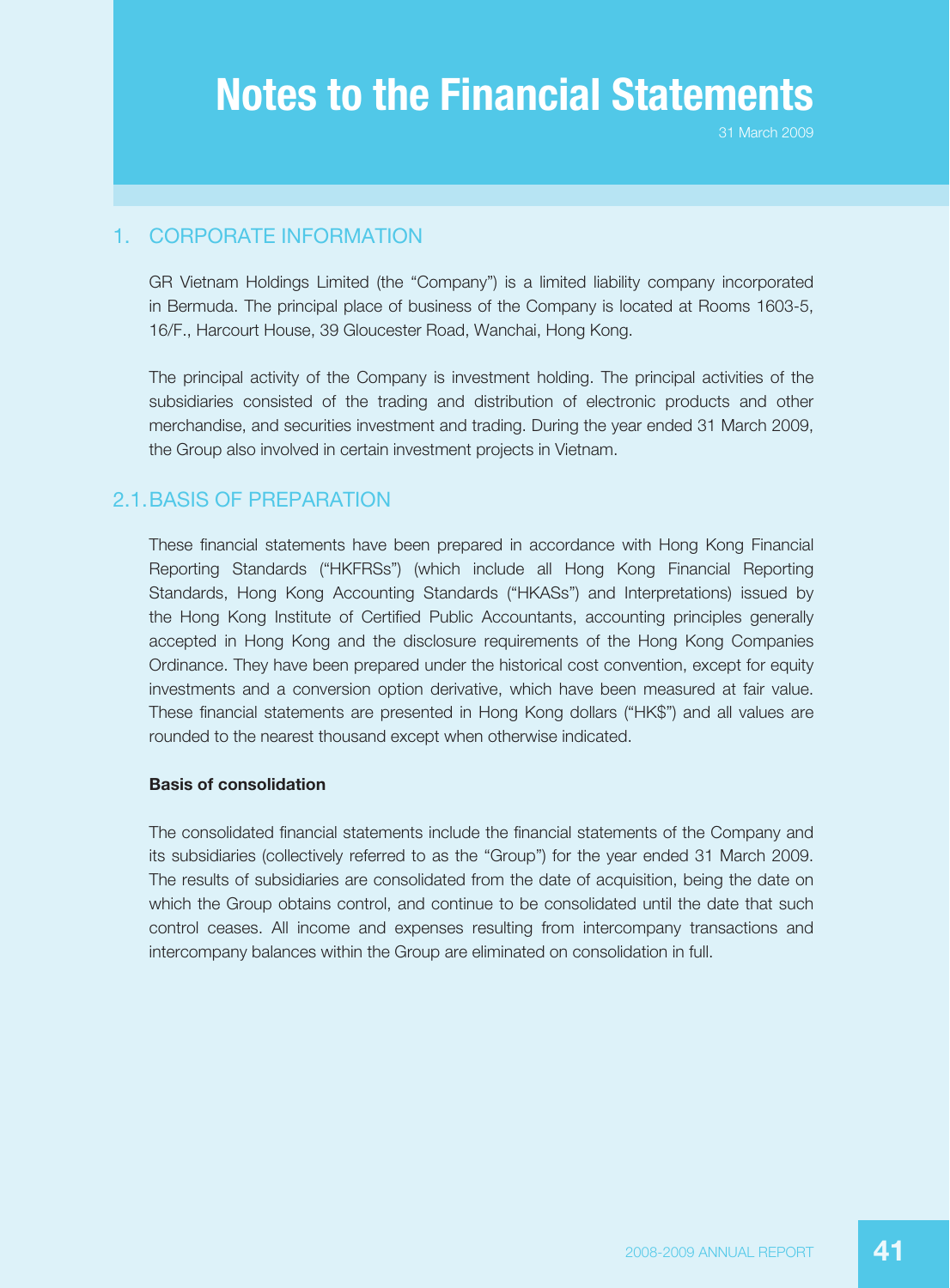31 March 2009

### 2.2. IMPACT OF NEW AND REVISED HONG KONG FINANCIAL REPORTING STANDARDS

The Group has adopted the following new interpretations and amendments to HKFRSs for the first time for the current year's financial statements. Except for in certain cases, giving rise to new and revised accounting policies and additional disclosures, the adoption of these new interpretations and amendments has had no significant effect on these financial statements.

| HKAS 39 and HKFRS 7 | Amendments to HKAS 39 Financial Instruments: Recognition and |
|---------------------|--------------------------------------------------------------|
| Amendments          | Measurement and HKFRS 7 Financial Instruments:               |
|                     | Disclosures – Reclassification of Financial Assets           |
| HK(IFRIC)-Int 12    | <b>Service Concession Arrangements</b>                       |
| HK(IFRIC)-Int 14    | HKAS 19 - The Limit on a Defined Benefit Asset, Minimum      |
|                     | Funding Requirements and their Interaction                   |

The principal effects of adopting these new interpretations and amendments to HKFRSs are as follows:

### **(a) Amendments to HKAS 39** *Financial Instruments: Recognition and Measurement and* **HKFRS 7** *Financial Instruments: Disclosures – Reclassifi cation of Financial Assets*

The amendments to HKAS 39 permit an entity to reclassify a non-derivative financial asset classified as held for trading, other than a financial asset designated by an entity as at fair value through profit or loss upon initial recognition, out of the fair value through profit or loss category if the financial asset is no longer held for the purpose of selling or repurchasing in the near term, if specified criteria are met.

A debt instrument that would have met the definition of loans and receivables (if it had not been required to be classified as held for trading at initial recognition) may be classified out of the fair value through profit or loss category or (if it had not been designated as available for sale) may be classified out of the available-for-sale category to the loans and receivables category if the entity has the intention and ability to hold it for the foreseeable future or until maturity.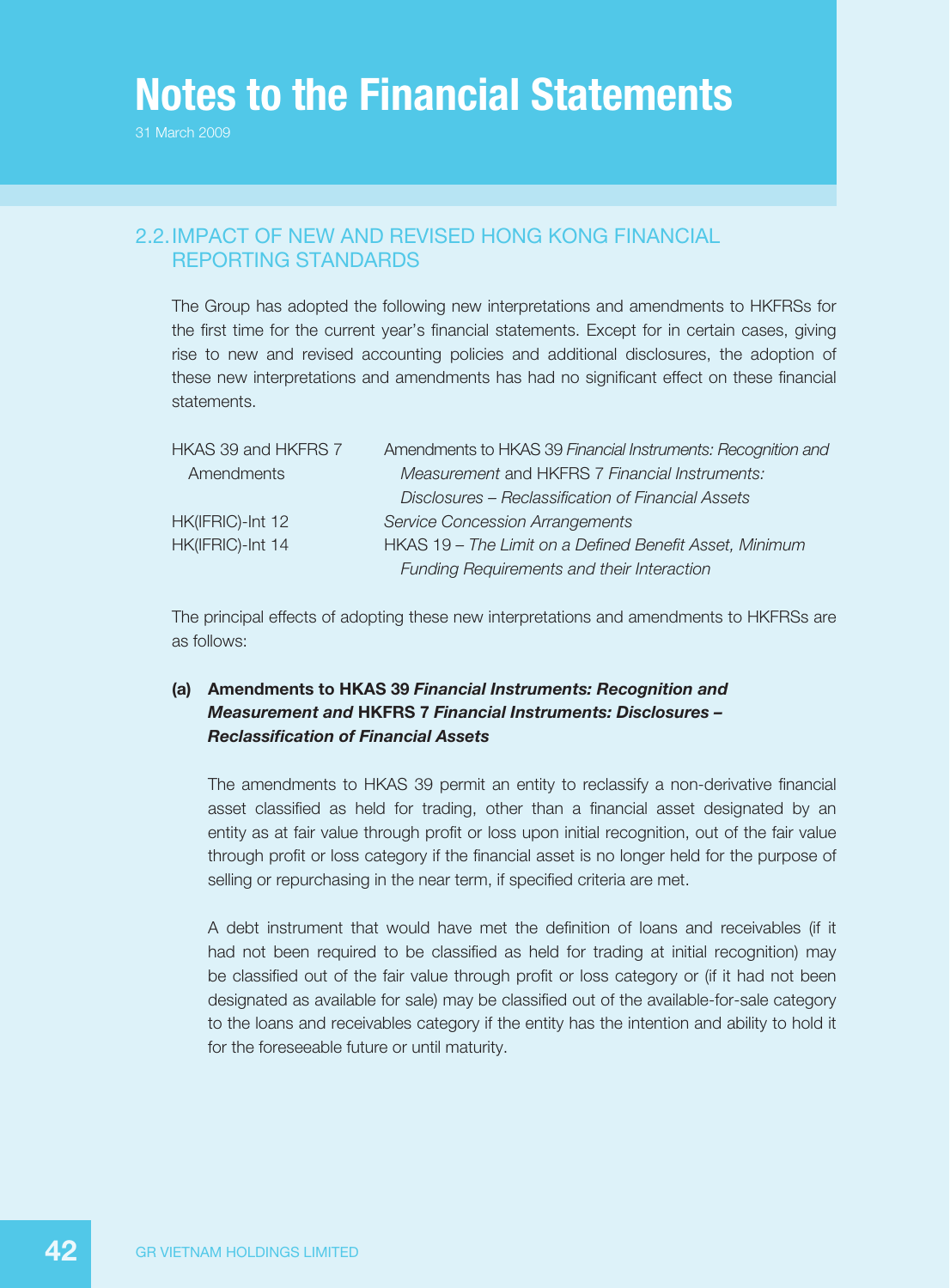31 March 2009

### 2.2. IMPACT OF NEW AND REVISED HONG KONG FINANCIAL REPORTING STANDARDS (continued)

### **(a) Amendments to HKAS 39** *Financial Instruments: Recognition and Measurement and HKFRS 7 Financial Instruments: Disclosures – Reclassifi cation of Financial Assets* **(continued)**

In rare circumstances, financial assets that are not eligible for classification as loans and receivables may be transferred from the held-for-trading category to the availablefor-sale category or to the held to maturity category (in the case of a debt instrument), if the financial asset is no longer held for the purpose of selling or repurchasing in the near term.

The financial asset shall be reclassified at its fair value on the date of reclassification and the fair value of the financial asset on the date of reclassification becomes its new cost or amortised cost, as applicable. The amendments to HKFRS 7 require extensive disclosures of any financial asset reclassified in the situations described above. The amendments are effective from 1 July 2008.

As the Group has not reclassified any of its financial instruments, the amendments have had no impact on the financial position or results of operations of the Group.

#### **(b) HK(IFRIC)-Int 12** *Service Concession Arrangements*

HK(IFRIC)-Int 12 applies to service concession operators and explains how to account for obligation undertaken and the rights received in service concession arrangements. No member of the Group is an operator and, therefore, this interpretation has had no impact on the financial position or results of operations of the Group.

#### (c) HK(IFRIC)-Int 14 *HKAS 19 - The Limit on a Defined Benefit Asset, Minimum Funding Requirements and their Interaction*

HK(IFRIC)-Int 14 addresses how to assess the limit under HKAS 19 Employee Benefits, on the amount of a refund or a reduction in future contributions in relation to a defined benefit scheme that can be recognised as an asset, including situations when a minimum funding requirement exists. As the Group has no defined benefit scheme, the interpretation has had no effect on these financial statements.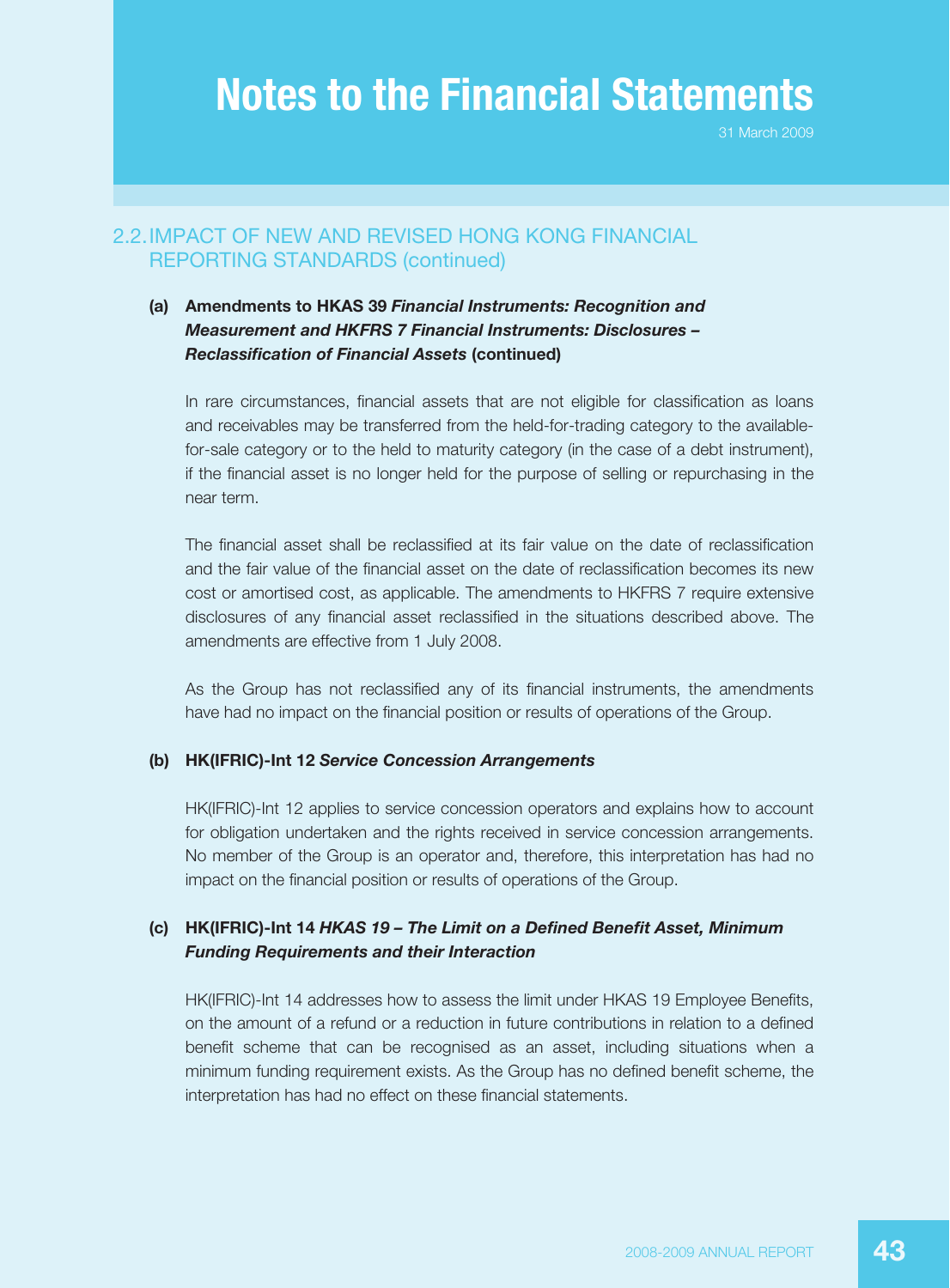31 March 2009

## 2.3. IMPACT OF ISSUED BUT NOT YET EFFECTIVE HONG KONG FINANCIAL REPORTING STANDARDS

The Group has not applied the following new and revised HKFRSs, that have been issued but are not yet effective, in these financial statements.

| HKFRS 1 and HKAS 27<br>Amendments | Amendments to HKFRS 1 First-time Adoption of HKFRSs and<br><b>HKAS 27 Consolidated and Separate Financial Statements</b><br>- Cost of an Investment in a Subsidiary, Jointly Controlled<br>Entity or Associate <sup>1</sup> |
|-----------------------------------|-----------------------------------------------------------------------------------------------------------------------------------------------------------------------------------------------------------------------------|
| <b>HKFRS 1 (Revised)</b>          | First-time Adoption of HKFRSs <sup>2</sup>                                                                                                                                                                                  |
| <b>HKFRS 2 Amendments</b>         | Amendments to HKFRS 2 Share-based Payment - Vesting<br>Conditions and Cancellations <sup>1</sup>                                                                                                                            |
| <b>HKFRS 3 (Revised)</b>          | <b>Business Combinations</b> <sup>2</sup>                                                                                                                                                                                   |
| <b>HKFRS 7 Amendments</b>         | Amendments to HKFRS 7 Financial Instruments: Disclosures<br>- Improving Disclosures about Financial Instruments <sup>1</sup>                                                                                                |
| <b>HKFRS 8</b>                    | Operating Segments <sup>1</sup>                                                                                                                                                                                             |
| <b>HKAS 1 (Revised)</b>           | Presentation of Financial Statements <sup>1</sup>                                                                                                                                                                           |
| HKAS 23 (Revised)                 | Borrowing Costs <sup>1</sup>                                                                                                                                                                                                |
| HKAS 27 (Revised)                 | Consolidated and Separate Financial Statements <sup>2</sup>                                                                                                                                                                 |
| HKAS 32 and HKAS 1<br>Amendments  | Amendments to HKAS 32 Financial Instruments: Presentation<br>and HKAS 1 Presentation of Financial Statements -<br>Puttable Financial Instruments and Obligations Arising on<br>Liquidation <sup>1</sup>                     |
| <b>HKAS 39 Amendment</b>          | Amendment to HKAS 39 Financial Instruments: Recognition<br>and Measurement - Eligible Hedged Items <sup>2</sup>                                                                                                             |
| HK(IFRIC)-Int 9 and               | Amendments to HK(IFRIC)-Int 9 Reassessment of Embedded                                                                                                                                                                      |
| <b>HKAS 39 Amendments</b>         | Derivatives and HKAS 39 Financial Instruments:<br>Recognition and Measurement - Embedded Derivatives <sup>5</sup>                                                                                                           |
| HK(IFRIC)-Int 13                  | Customer Loyalty Programmes <sup>3</sup>                                                                                                                                                                                    |
| HK(IFRIC)-Int 15                  | Agreements for the Construction of Real Estate <sup>1</sup>                                                                                                                                                                 |
| HK(IFRIC)-Int 16                  | Hedges of a Net Investment in a Foreign Operation <sup>4</sup>                                                                                                                                                              |
| HK(IFRIC)-Int 17                  | Distribution of Non-cash Assets to Owners <sup>2</sup>                                                                                                                                                                      |
| HK(IFRIC)-Int 18                  | Transfers of Assets from Customers <sup>2</sup>                                                                                                                                                                             |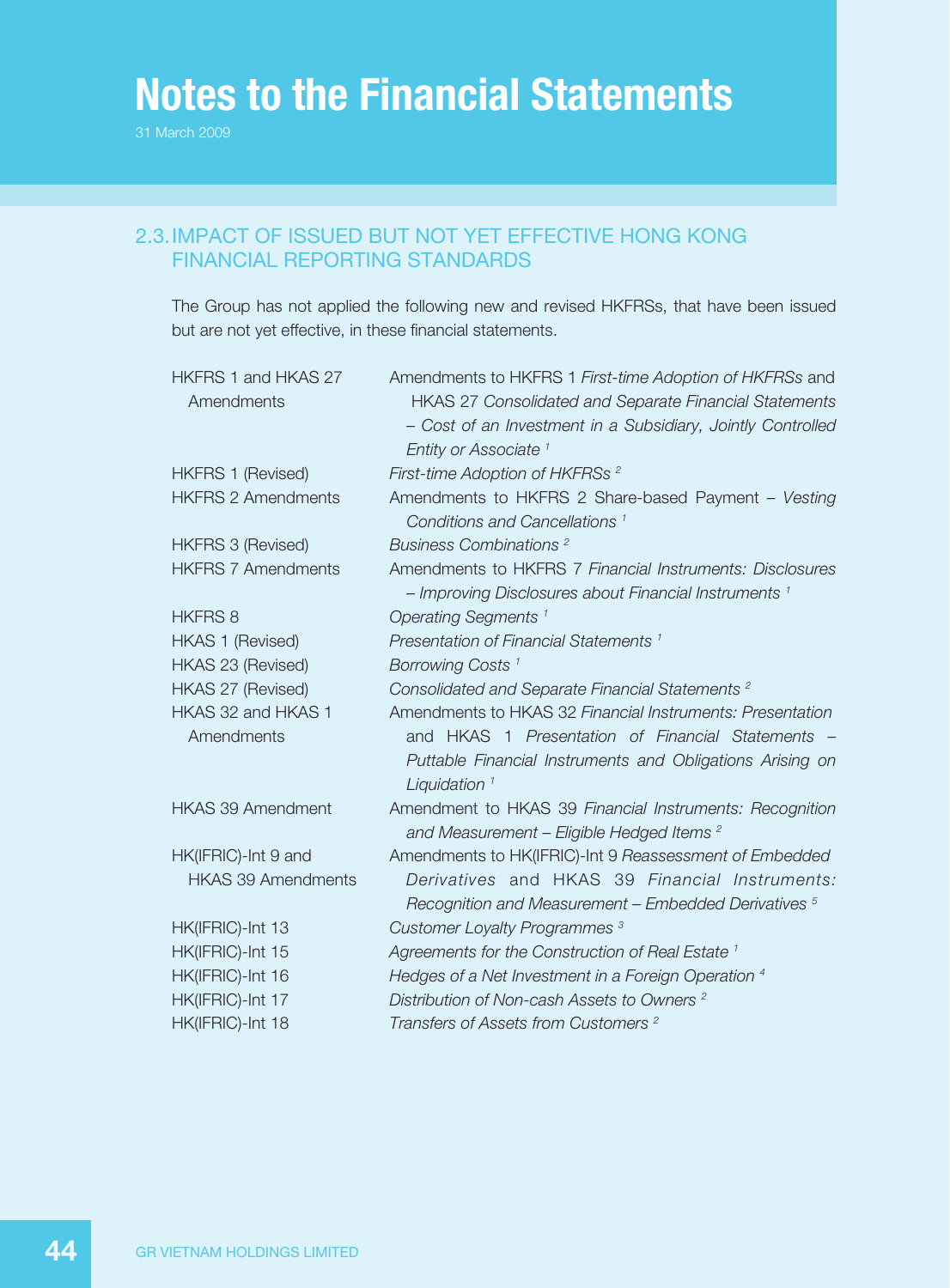31 March 2009

### 2.3. IMPACT OF ISSUED BUT NOT YET EFFECTIVE HONG KONG FINANCIAL REPORTING STANDARDS (continued)

Apart from the above, the HKICPA has also issued *Improvements to HKFRSs\** which sets out amendments to a number of HKFRSs primarily with a view to removing inconsistencies and clarifying wording. Except for the amendment to HKFRS 5 which is effective for the annual periods on or after 1 July 2009, other amendments are effective for annual periods beginning on or after 1 January 2009 although there are separate transitional provisions for each standard.

- 1 Effective for annual periods beginning on or after 1 January 2009
- $\overline{2}$ Effective for annual periods beginning on or after 1 July 2009
- 3 Effective for annual periods beginning on or after 1 July 2008
- 4 Effective for annual periods beginning on or after 1 October 2008
- 5 Effective for annual periods ending on or after 30 June 2009
- Improvements to HKFRSs contains amendments to HKFRS 5, HKFRS 7, HKAS 1, HKAS 8, HKAS 10, HKAS 16, HKAS 18, HKAS 19, HKAS 20, HKAS 23, HKAS 27, HKAS 28, HKAS 29, HKAS 31, HKAS 34, HKAS 36, HKAS 38, HKAS 39, HKAS 40 and HKAS 41.

The Group is in the process of making an assessment of the impact of these new and revised HKFRSs upon initial application. So far, it has concluded that while the adoption of HKFRS 8 and HKAS 1 (Revised) may result in new or amended disclosures and the adoption of HKFRS 3 (Revised), HKAS 27 (Revised) and HKAS 23 (Revised) may result in changes in accounting policies, these new and revised HKFRSs are unlikely to have a significant impact on the Group's results of operations and financial position.

## 2.4. SUMMARY OF SIGNIFICANT ACCOUNTING POLICIES

#### **Subsidiaries**

A subsidiary is an entity whose financial and operating policies the Company controls, directly or indirectly, so as to obtain benefits from its activities.

The results of subsidiaries are included in the Company's income statement to the extent of dividends received and receivable. The Company's investment in a subsidiary is stated at cost less any impairment losses.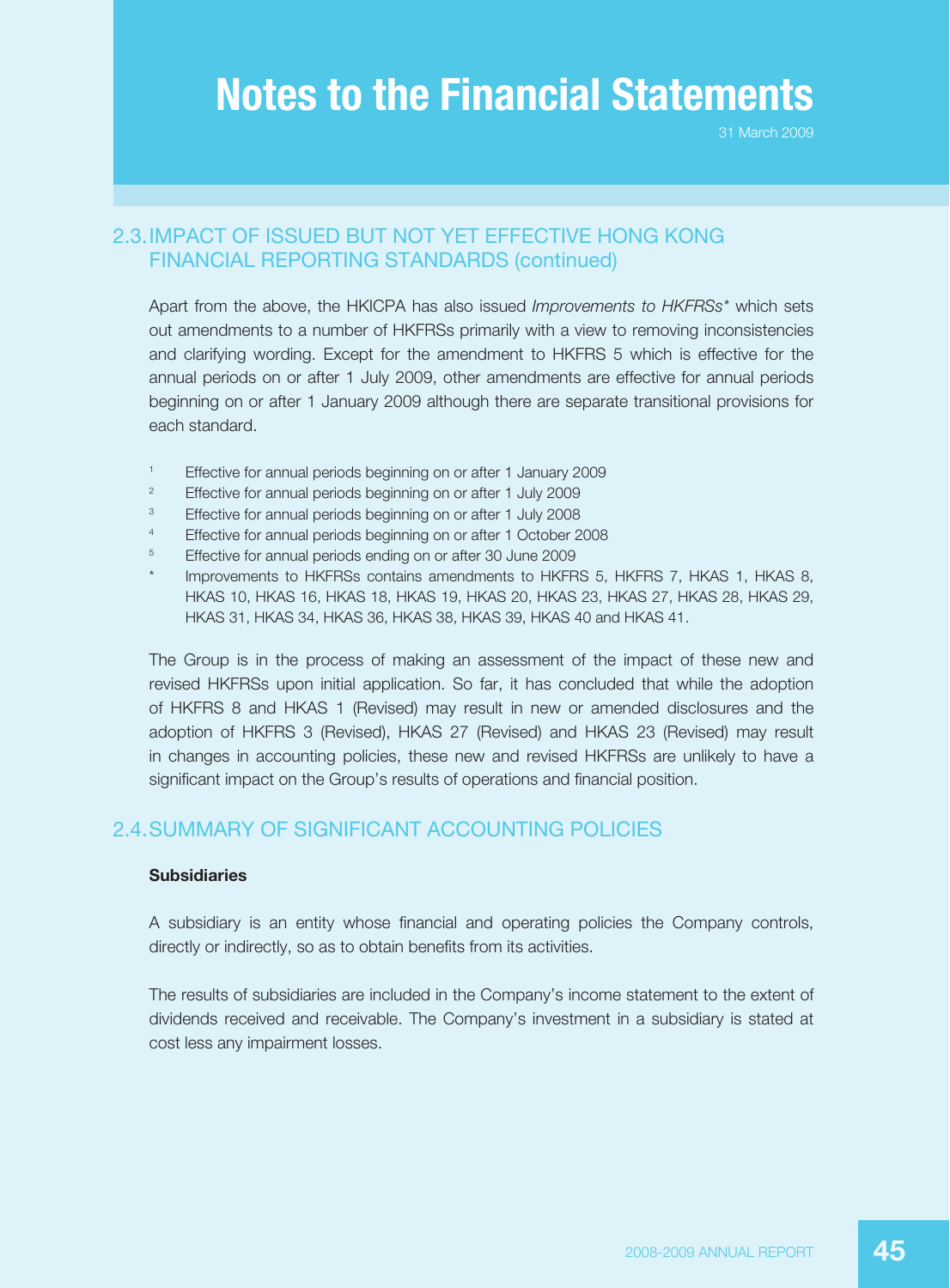## 2.4. SUMMARY OF SIGNIFICANT ACCOUNTING POLICIES (continued)

#### **Joint ventures**

A joint venture is an entity set up by contractual arrangement, whereby the Group and other parties undertake an economic activity. The joint venture operates as a separate entity in which the Group and the other parties have an interest.

The joint venture agreement between the venturers stipulates the capital contributions of the joint venture parties, the duration of the joint venture entity and the basis on which the assets are to be realised upon its dissolution. The profits and losses from the joint venture's operations and any distributions of surplus assets are shared by the venturers, either in proportion to their respective capital contributions, or in accordance with the terms of the joint venture agreement.

A joint venture is treated as:

- (a) a subsidiary, if the Group has unilateral control, directly or indirectly, over the joint venture;
- (b) a jointly-controlled entity, if the Group does not have unilateral control, but has joint control, directly or indirectly, over the joint venture;
- (c) an associate, if the Group does not have unilateral or joint control, but holds, directly or indirectly, generally not less than 20% of the joint venture's registered capital and is in a position to exercise significant influence over the joint venture; or
- (d) an equity investment accounted for in accordance with HKAS 39 *Financial Instruments: Recognition and Measurement*, if the Group holds, directly or indirectly, less than 20% of the joint venture's registered capital and has neither joint control of, nor is in a position to exercise significant influence over, the joint venture.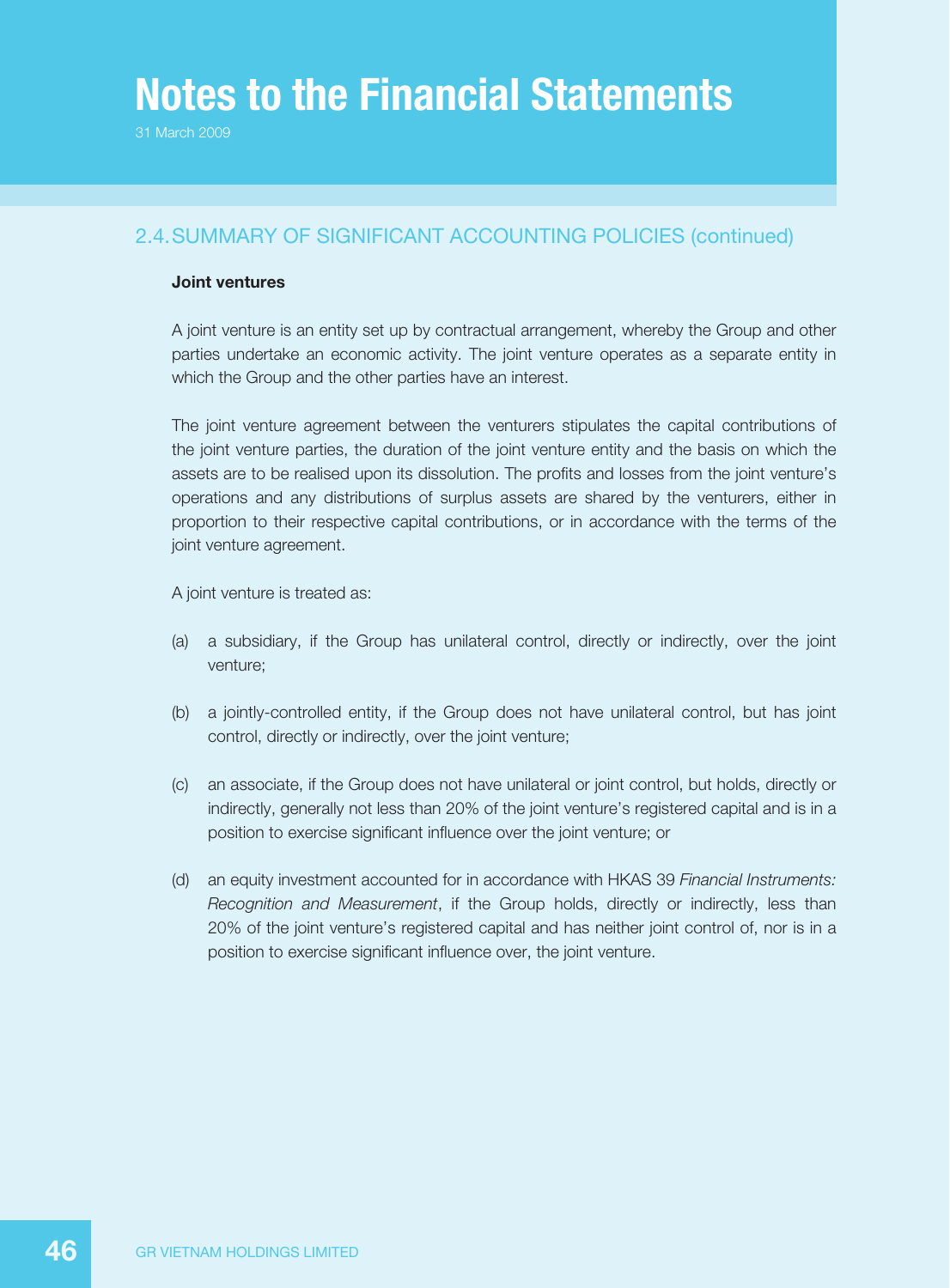31 March 2009

## 2.4. SUMMARY OF SIGNIFICANT ACCOUNTING POLICIES (continued)

#### **Impairment of non-financial assets**

Where an indication of impairment exists, or when annual impairment testing for an asset is required (other than inventories and financial assets), the asset's recoverable amount is estimated. An asset's recoverable amount is the higher of the asset's or cash-generating unit's value in use and its fair value less costs to sell, and is determined for an individual asset, unless the asset does not generate cash inflows that are largely independent of those from other assets or groups of assets, in which case the recoverable amount is determined for the cash-generating unit to which the asset belongs.

An impairment loss is recognised only if the carrying amount of an asset exceeds its recoverable amount. In assessing value in use, the estimated future cash flows are discounted to their present value using a pre-tax discount rate that reflects current market assessments of the time value of money and the risks specific to the asset. An impairment loss is charged to the income statement in the period in which it arises.

An assessment is made at each reporting date as to whether there is any indication that previously recognised impairment losses may no longer exist or may have decreased. If such an indication exists, the recoverable amount is estimated. A previously recognised impairment loss of an asset is reversed only if there has been a change in the estimates used to determine the recoverable amount of that asset, but not to an amount higher than the carrying amount that would have been determined (net of any depreciation/amortisation) had no impairment loss been recognised for the asset in prior years.

#### **Related parties**

A party is considered to be related to the Group if:

- (a) the party, directly or indirectly through one or more intermediaries, (i) controls, is controlled by, or is under common control with, the Group; (ii) has an interest in the Group that gives it significant influence over the Group; or (iii) has joint control over the Group;
- (b) the party is a member of the key management personnel of the Group;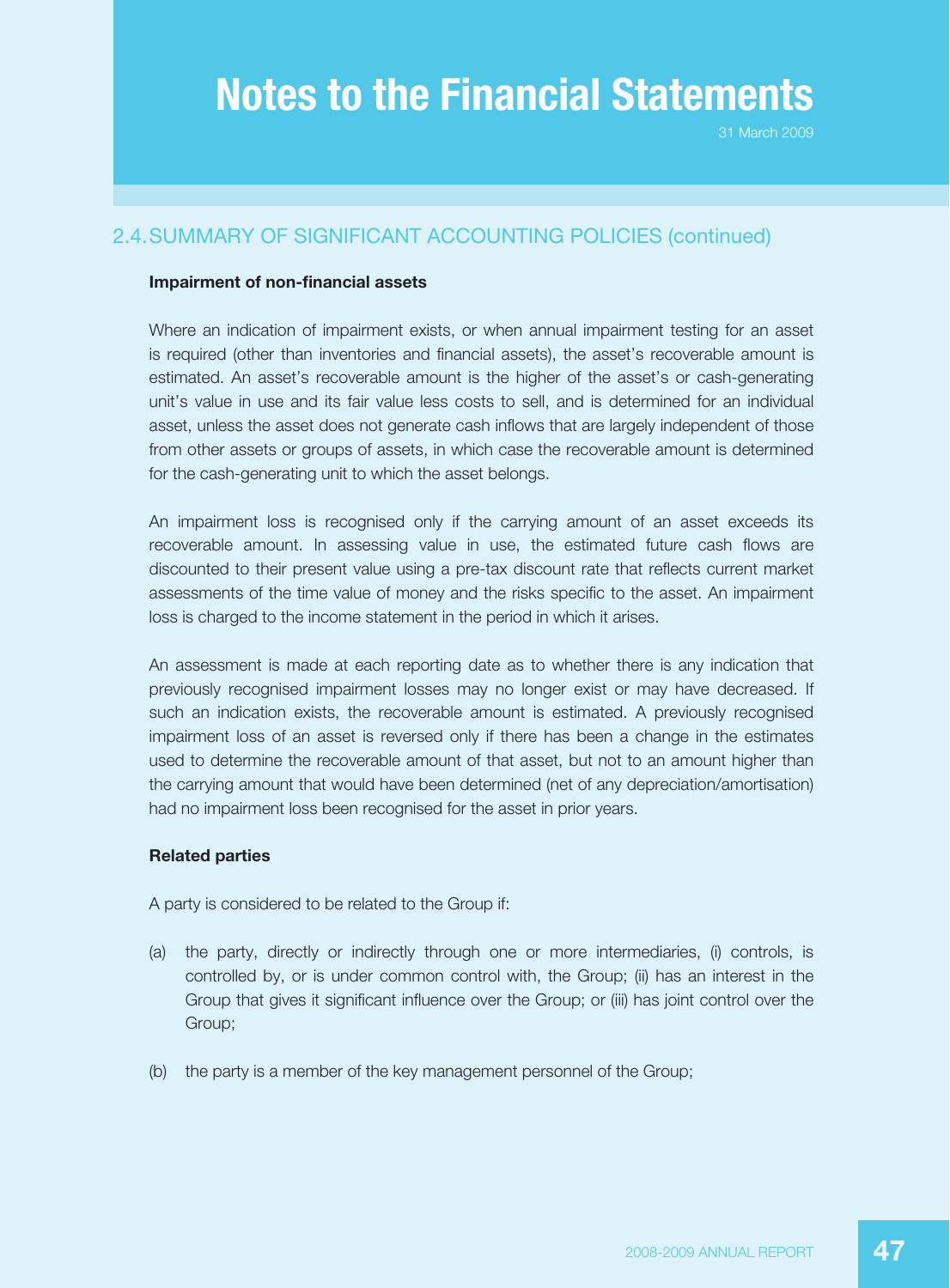### 2.4. SUMMARY OF SIGNIFICANT ACCOUNTING POLICIES (continued)

#### **Related parties (continued)**

- (c) the party is a close member of the family of any individual referred to in (a) or (b);
- (d) the party is an entity that is controlled, jointly controlled or significantly influenced by or for which significant voting power in such entity resides with, directly or indirectly, any individual referred to in (b) or (c); or
- (e) the party is a post-employment benefit plan for the benefit of the employees of the Group, or of any entity that is a related party of the Group.

#### **Property, plant and equipment and depreciation**

Property, plant and equipment are stated at cost less accumulated depreciation and any impairment losses. The cost of an item of property, plant and equipment comprises its purchase price and any directly attributable costs of bringing the asset to its working condition and location for its intended use. Expenditure incurred after items of property, plant and equipment have been put into operation, such as repairs and maintenance, is normally charged to the income statement in the period in which it is incurred. In situations where it can be clearly demonstrated that the expenditure has resulted in an increase in the future economic benefits expected to be obtained from the use of an item of property, plant and equipment, and where the cost of the item can be measured reliably, the expenditure is capitalised as an additional cost of that asset or as a replacement.

Depreciation is calculated on the straight-line basis to write off the cost of each item of property, plant and equipment to its residual value over the following estimated useful life.

| <b>Buildings</b>                    | 50 years or over the lease terms,          |
|-------------------------------------|--------------------------------------------|
|                                     | whichever is shorter                       |
| Leasehold improvements              | Over the remaining lease terms or 3 years, |
|                                     | whichever is shorter                       |
| Plant and machinery                 | 7 to 10 years                              |
| Motor vehicles, furniture, fixtures | 3 to 5 years                               |
| and equipment                       |                                            |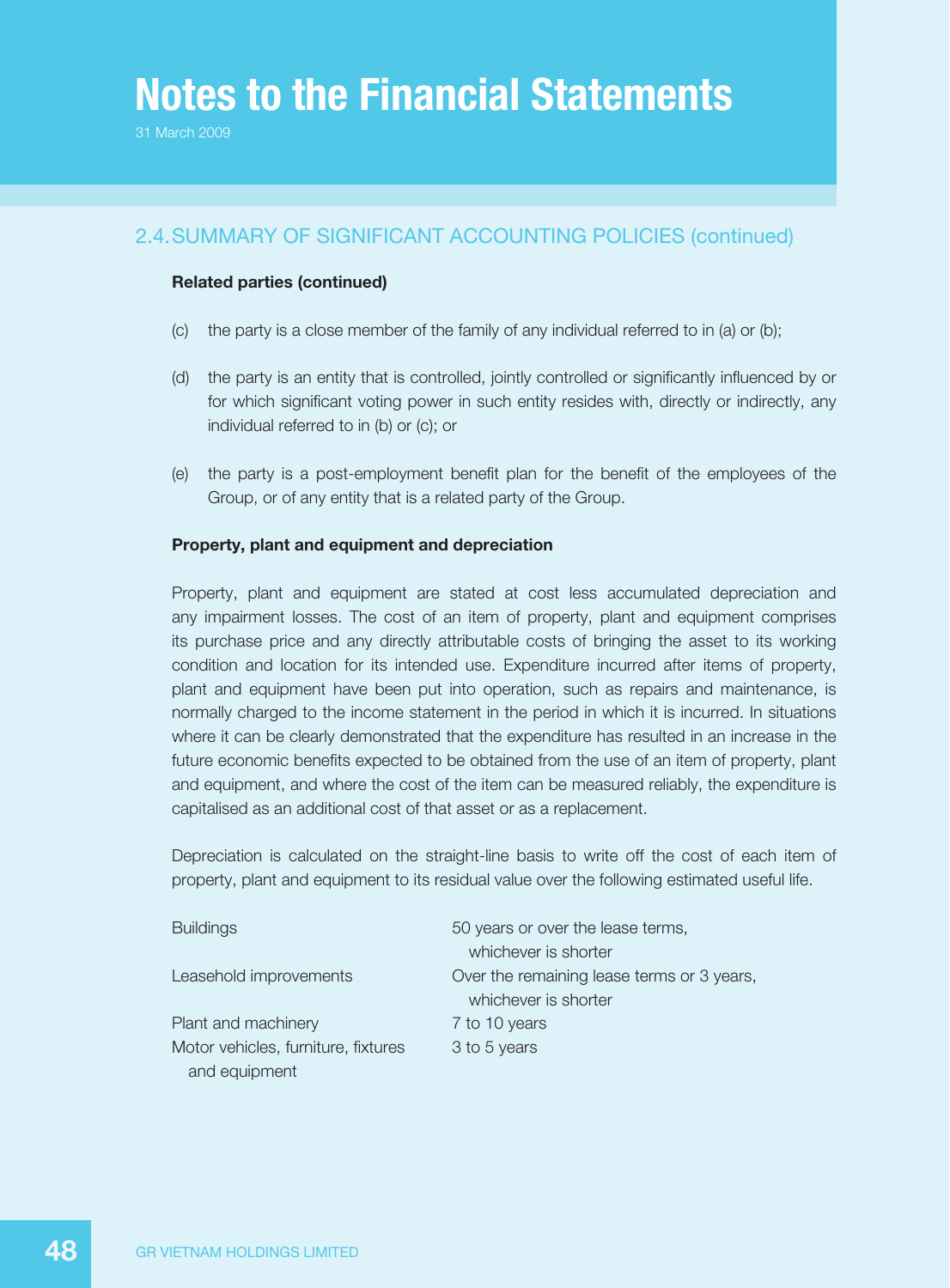31 March 2009

## 2.4. SUMMARY OF SIGNIFICANT ACCOUNTING POLICIES (continued)

#### **Property, plant and equipment and depreciation (continued)**

Where parts of an item of property, plant and equipment have different useful lives, the cost of that item is allocated on a reasonable basis among the parts and each part is depreciated separately.

Residual values, useful lives and the depreciation method are reviewed, and adjusted if appropriate, at least at each balance sheet date.

An item of property, plant and equipment is derecognised upon disposal or when no future economic benefits are expected from its use or disposal. Any gain or loss on disposal or retirement recognised in the income statement in the year the asset is derecognised is the difference between the net sales proceeds and the carrying amount of the relevant asset.

#### **Leases**

Leases that transfer substantially all the rewards and risks of ownership of assets to the Group, other than legal title, are accounted for as finance leases. At the inception of a finance lease, the cost of the leased asset is capitalised at the present value of the minimum lease payments and recorded together with the obligation, excluding the interest element, to reflect the purchase and financing. Assets held under capitalised finance leases are included in property, plant and equipment, and depreciated over the shorter of the lease terms and the estimated useful lives of the assets. The finance costs of such leases are charged to the income statement so as to provide a constant periodic rate of charge over the lease terms.

Leases where substantially all the rewards and risks of ownership of assets remain with the lessor are accounted for as operating leases. Where the Group is the lessee, rentals payable under the operating leases are charged to the income statement on the straight-line basis over the lease terms.

Prepaid land lease payments under operating leases are initially stated at cost and subsequently recognised on the straight-line basis over the lease terms.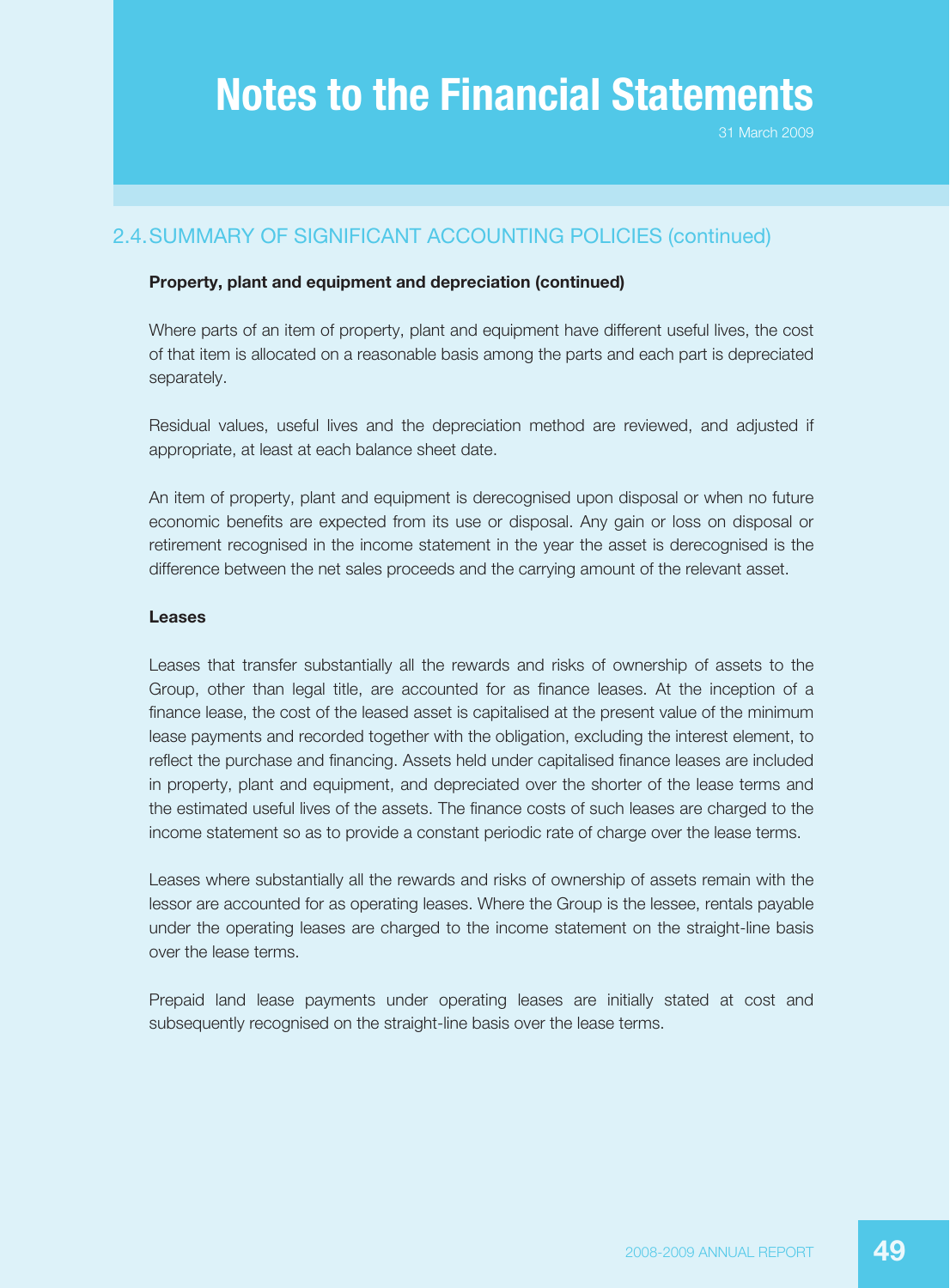### 2.4. SUMMARY OF SIGNIFICANT ACCOUNTING POLICIES (continued)

#### **Investments and other financial assets**

Financial assets in the scope of HKAS 39 *Financial Instruments: Recognition and Measurement* are classified as financial assets at fair value through profit or loss, loans and receivables, and available-for-sale financial assets, as appropriate. When financial assets are recognised initially, they are measured at fair value, plus, in the case of investments not at fair value through profit or loss, directly attributable transaction costs.

The Group assesses whether a contract contains an embedded derivative when the Group first becomes a party to it and assesses whether an embedded derivative is required to be separated from the host contract when the analysis shows that the economic characteristics and risks of the embedded derivative are not closely related to those of the host contract. Reassessment only occurs if there is a change in the terms of the contract that significantly modifies the cash flows that would otherwise be required under the contract.

The Group determines the classification of its financial assets after initial recognition and, where allowed and appropriate, re-evaluates this designation at the balance sheet date.

All regular way purchases and sales of financial assets are recognised on the trade date, that is, the date that the Group commits to purchase or sell the asset. Regular way purchases or sales are purchases or sales of financial assets that require delivery of assets within the period generally established by regulation or convention in the marketplace.

#### Financial assets at fair value through profit or loss

Financial assets at fair value through profit or loss include financial assets held for trading. Financial assets are classified as held for trading if they are acquired for the purpose of sale in the near term. Derivatives, including separated embedded derivatives, are also classified as held for trading unless they are designated as effective hedging instruments. Gains or losses on investments held for trading are recognised in the income statement. The net fair value gain or loss recognised in the income statement does not include any dividends on these financial assets, which are recognised in accordance with the policies set out for "Revenue recognition" below.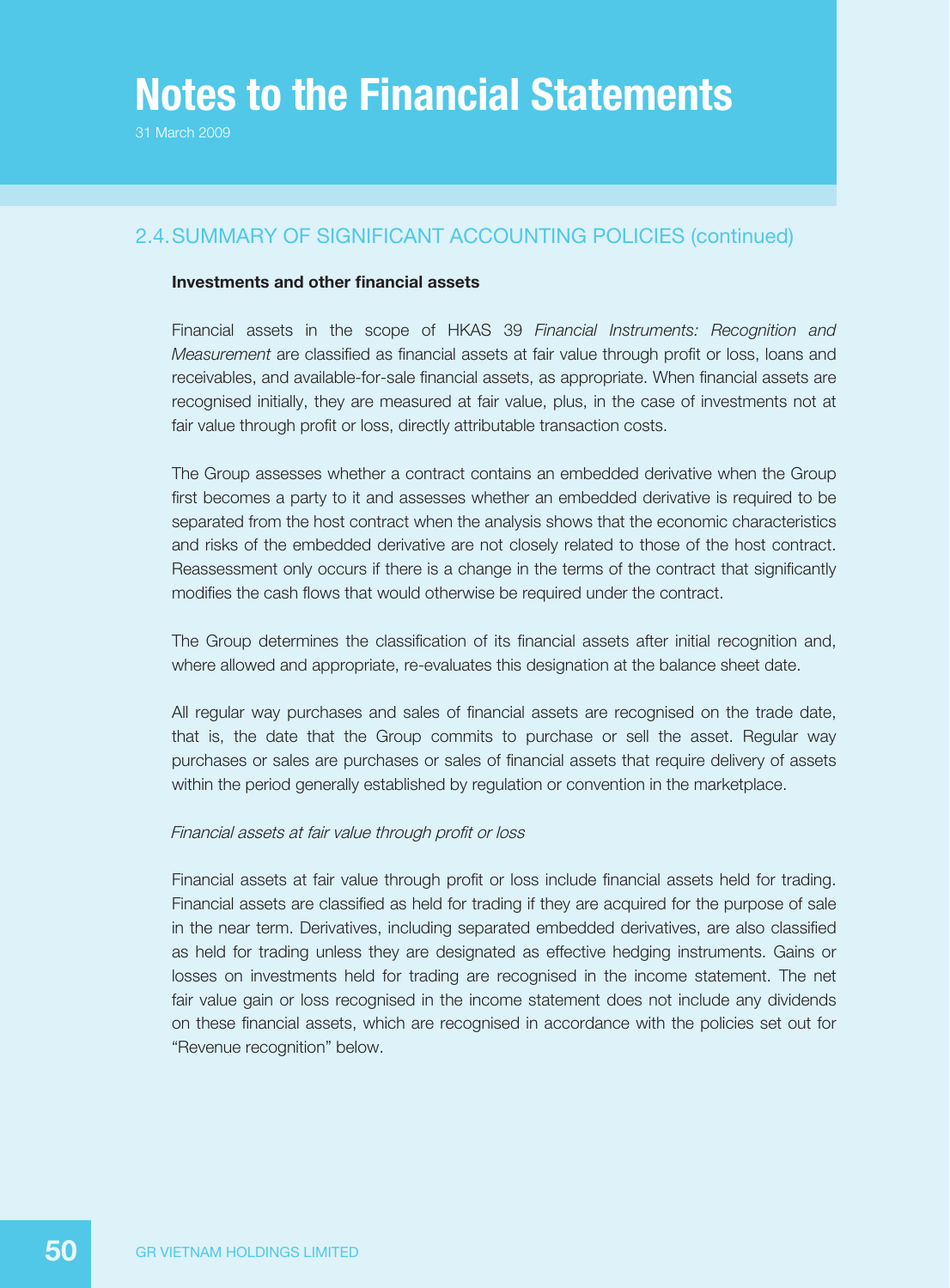31 March 2009

## 2.4. SUMMARY OF SIGNIFICANT ACCOUNTING POLICIES (continued)

#### **Investments and other financial assets (continued)**

#### Loans and receivables

Loans and receivables are non-derivative financial assets with fixed or determinable payments that are not quoted in an active market. Such assets are subsequently carried at amortised cost using the effective interest method less any allowance for impairment. Amortised cost is calculated taking into account any discount or premium on acquisition and includes fees that are an integral part of the effective interest rate and transaction costs. Gains and losses are recognised in the income statement when the loans and receivables are derecognised or impaired, as well as through the amortisation process.

#### Available-for-sale financial assets

Available-for-sale financial assets are non-derivative financial assets in listed equity securities that are designated as available for sale or are not classified in any of the other two categories. After initial recognition, available-for-sale financial assets are measured at fair value, with gains or losses recognised as a separate component of equity until the investment is derecognised or until the investment is determined to be impaired, at which time the cumulative gain or loss previously reported in equity is included in the income statement. Interest and dividends earned are reported as interest income and dividend income, respectively and are recognised in the income statement as "Revenue-Treasury investment" in accordance with the policies set out for "Revenue recognition" below. Losses arising from the impairment of such investments are recognised in the income statement as "Impairment of available-for-sale equity investments" and are transferred from the availablefor-sale equity investment revaluation reserve.

#### Fair value

The fair value of investments that are actively traded in organised financial markets is determined by reference to quoted market bid prices at the close of business at the balance sheet date. For investments where there is no active market, fair value is determined using valuation techniques. Such techniques include using recent arm's length market transactions; reference to the current market value of another instrument which is substantially the same; a discounted cash flow analysis; and option pricing models.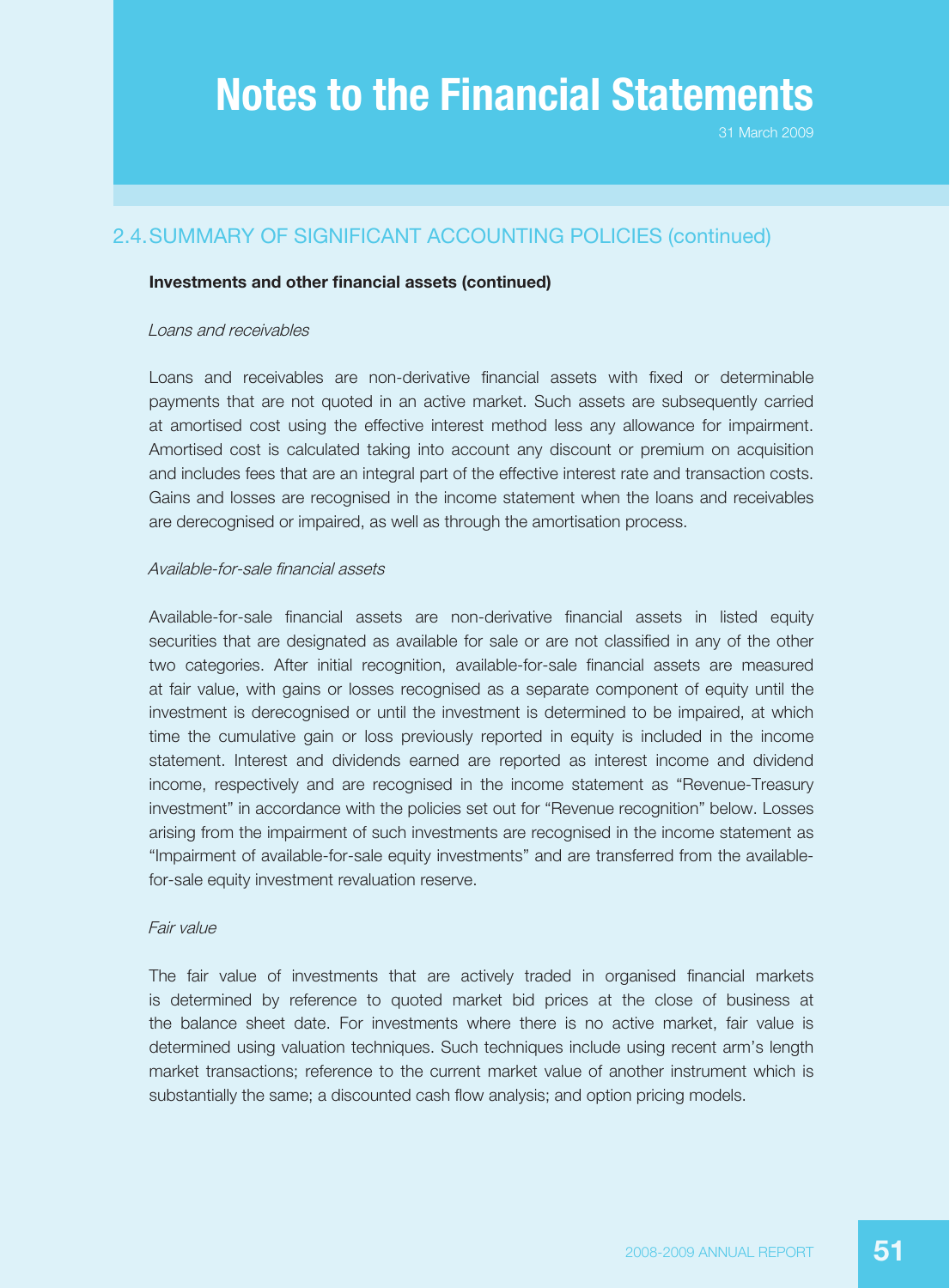## 2.4. SUMMARY OF SIGNIFICANT ACCOUNTING POLICIES (continued)

#### **Impairment of financial assets**

The Group assesses at each balance sheet date whether there is any objective evidence that a financial asset or a group of financial assets is impaired.

#### Assets carried at amortised cost

If there is objective evidence that an impairment loss on loans and receivables carried at amortised cost has been incurred, the amount of the loss is measured as the difference between the asset's carrying amount and the present value of estimated future cash flows (excluding future credit losses that have not been incurred) discounted at the financial asset's original effective interest rate (i.e., the effective interest rate computed at initial recognition). The carrying amount of the asset is reduced through the use of an allowance account. The amount of the impairment loss is recognised in the income statement. Loans and receivables together with any associated allowance are written off when the Group first assesses there is no realistic prospect of future recovery.

If, in a subsequent period, the amount of the impairment loss decreases and the decrease can be related objectively to an event occurring after the impairment was recognised, the previously recognised impairment loss is reversed by adjusting the allowance amount. Any subsequent reversal of an impairment loss is recognised in the income statement, to the extent that the carrying value of the asset does not exceed its amortised cost at the reversal date.

In relation to trade and other receivables, an impairment allowance is made when there is objective evidence (such as the probability of insolvency or significant financial difficulties of the debtor and significant changes in the technological, market, economic, or legal environment that have an adverse effect on the debtor) that the Group will not be able to collect all of the amounts due under the original terms of an invoice. The carrying amount of the receivables is reduced through the use of an allowance account. Impaired debts are derecognised when they are assessed as uncollectible.

#### Available-for-sale financial assets

If an available-for-sale asset is impaired, an amount comprising the difference between its cost (net of any principal payment and amortisation) and its current fair value, less any impairment loss previously recognised in the income statement, is transferred from equity to the income statement. An impairment allowance is made for available-for-sale equity investments when there has been a significant or prolonged decline in the fair value below its cost or where other objective evidence of impairment exists. The determination of what is "significant" or "prolonged" requires judgement. In addition, the Group evaluates other factors, such as the share price volatility. Impairment losses on equity instruments classified as available for sale are not reversed through the income statement.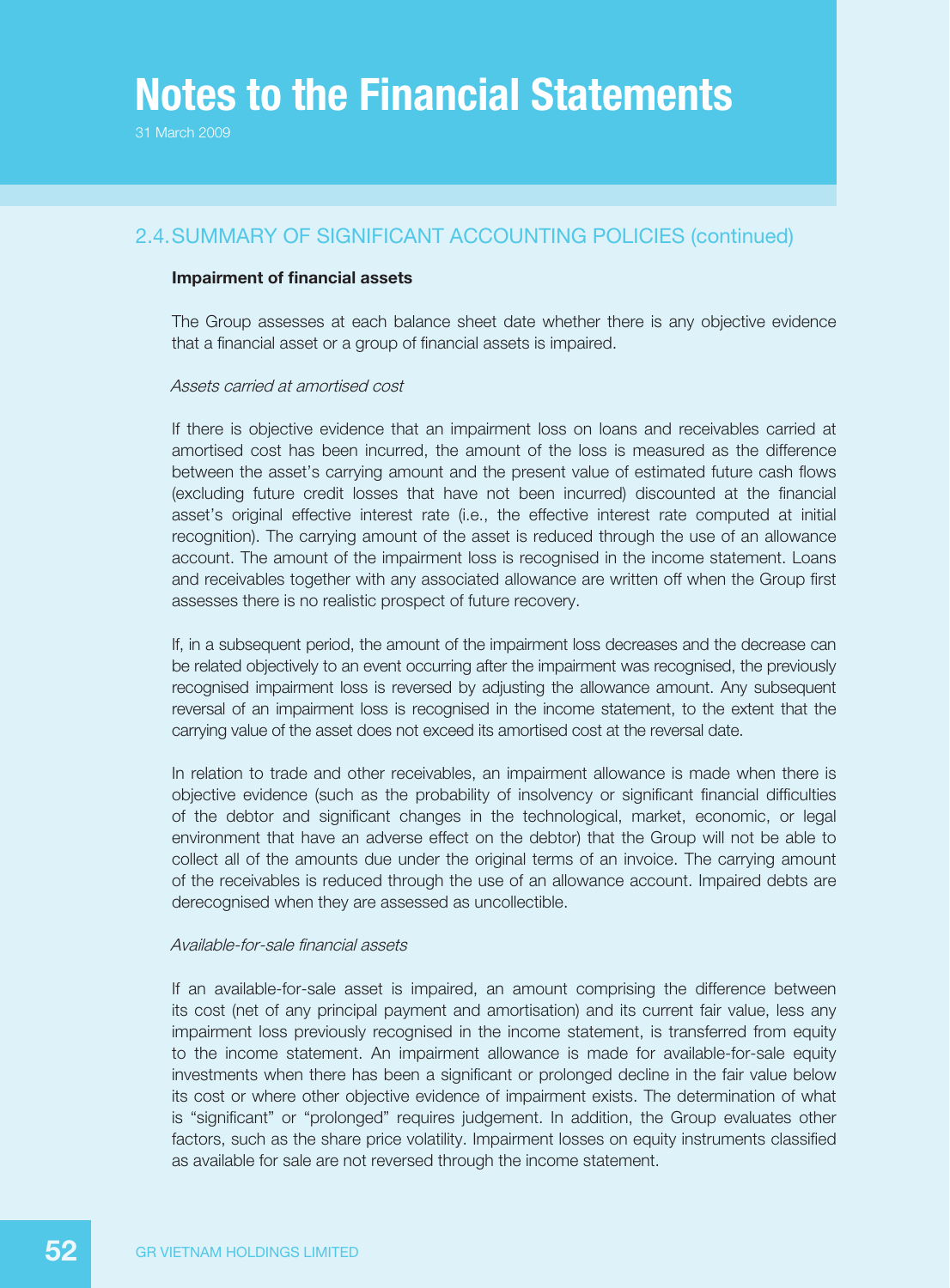31 March 2009

## 2.4. SUMMARY OF SIGNIFICANT ACCOUNTING POLICIES (continued)

#### **Derecognition of financial assets**

A financial asset (or, where applicable, a part of a financial asset or part of a group of similar financial assets) is derecognised where:

- the rights to receive cash flows from the asset have expired;
- the Group retains the rights to receive cash flows from the asset, but has assumed an obligation to pay them in full without material delay to a third party under a "passthrough" arrangement; or
- $\bullet$  the Group has transferred its rights to receive cash flows from the asset and either (a) has transferred substantially all the risks and rewards of the asset, or (b) has neither transferred nor retained substantially all the risks and rewards of the asset, but has transferred control of the asset.

Where the Group has transferred its rights to receive cash flows from an asset and has neither transferred nor retained substantially all the risks and rewards of the asset nor transferred control of the asset, the asset is recognised to the extent of the Group's continuing involvement in the asset. Continuing involvement that takes the form of a guarantee over the transferred asset is measured at the lower of the original carrying amount of the asset and the maximum amount of consideration that the Group could be required to repay.

Where continuing involvement takes the form of a written and/or purchased option (including a cash-settled option or similar provision) on the transferred asset, the extent of the Group's continuing involvement is the amount of the transferred asset that the Group may repurchase, except in the case of a written put option (including a cash-settled option or similar provision) on an asset measured at fair value, where the extent of the Group's continuing involvement is limited to the lower of the fair value of the transferred asset and the option exercise price.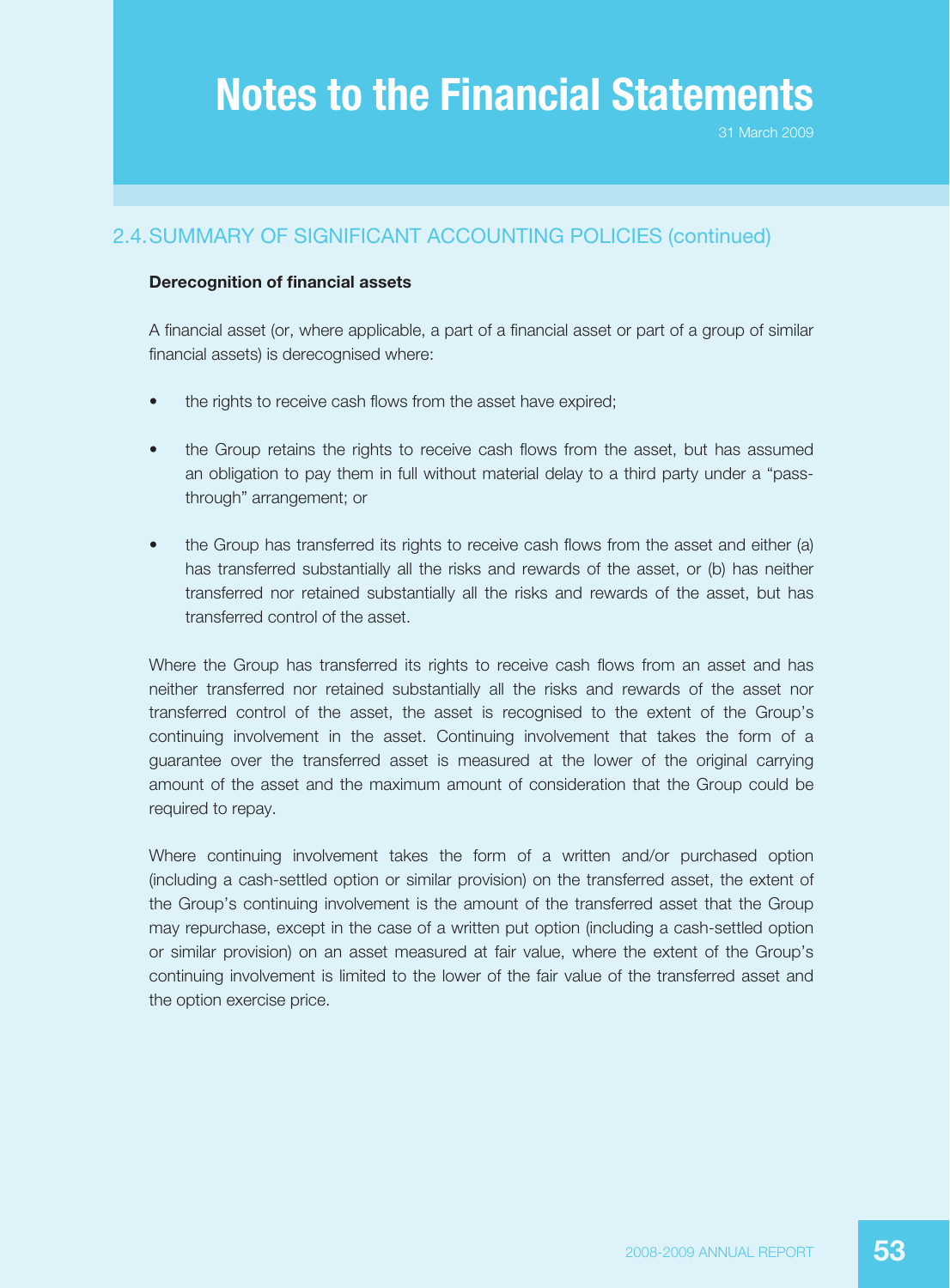## 2.4. SUMMARY OF SIGNIFICANT ACCOUNTING POLICIES (continued)

#### **Financial liabilities at amortised cost**

Financial liabilities including trade payables, other payables and finance lease payables are initially stated at fair value less directly attributable transaction costs and are subsequently measured at amortised cost, using the effective interest method unless the effect of discounting would be immaterial, in which case they are stated at cost. The related interest expense is recognised within "Finance costs" in the income statement.

Gains and losses are recognised in the income statement when the liabilities are derecognised as well as through the amortisation process.

#### **Convertible bonds**

The component of convertible bonds that exhibits characteristics of a liability is recognised as a liability in the balance sheet, net of transaction costs. On issuance of convertible bonds, the fair value of the liability component is determined using a market rate for an equivalent non-convertible bond and this amount is carried as a long term liability on the amortised cost basis until extinguished on conversion or redemption. The remainder of the proceeds is allocated to the conversion option that is recognised and included in shareholders' equity, net of transaction costs. The carrying amount of the conversion option is not remeasured in subsequent years. Transaction costs are apportioned between the liability and equity components of the convertible bonds based on the allocation of proceeds to the liability and equity components when the instruments are first recognised.

#### **Derecognition of financial liabilities**

A financial liability is derecognised when the obligation under the liability is discharged or cancelled or expires.

When an existing financial liability is replaced by another from the same lender on substantially different terms, or the terms of an existing liability are substantially modified, such an exchange or modification is treated as a derecognition of the original liability and a recognition of a new liability, and the difference between the respective carrying amounts is recognised in the income statement.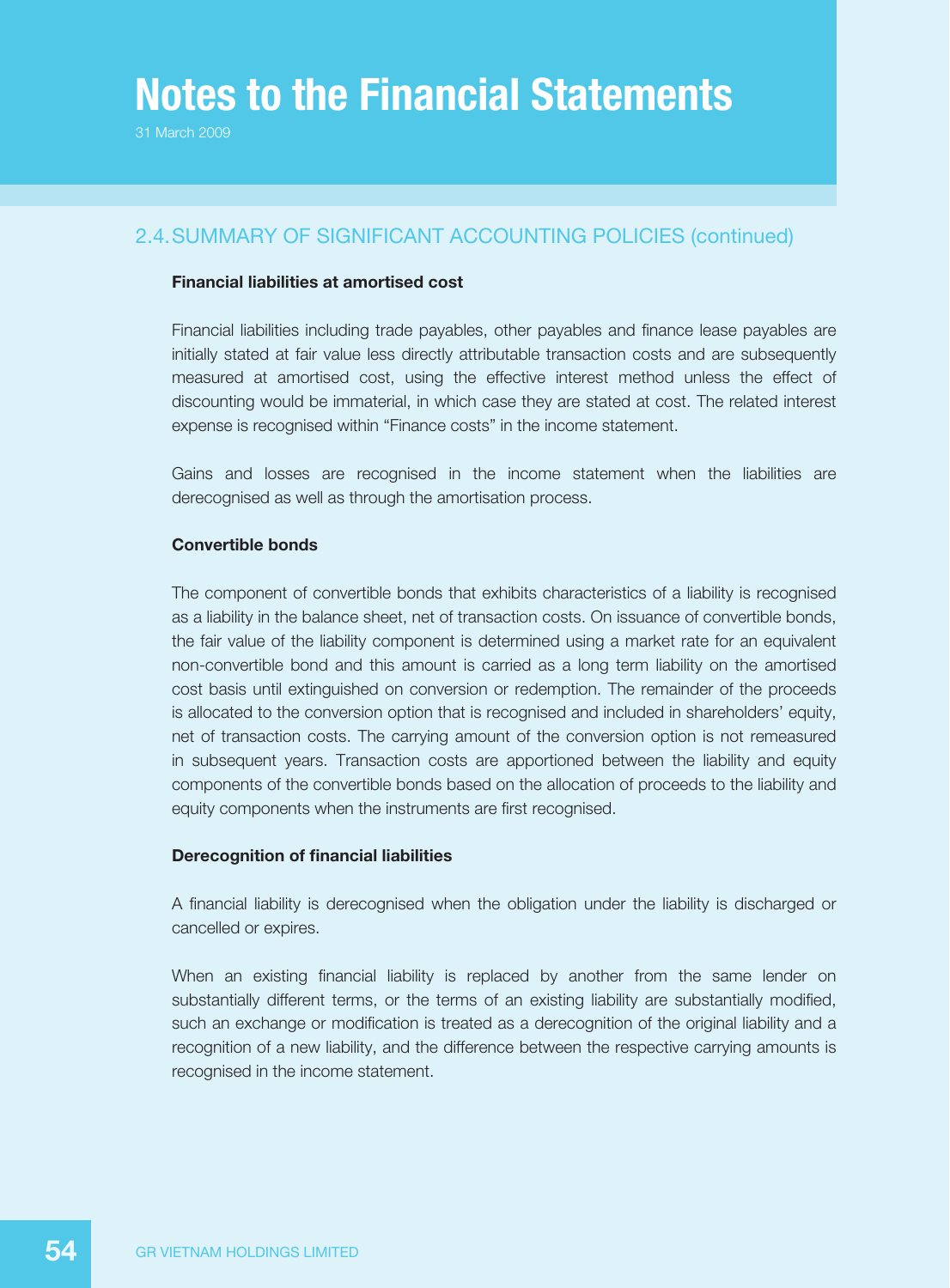31 March 2009

## 2.4. SUMMARY OF SIGNIFICANT ACCOUNTING POLICIES (continued)

#### **Inventories**

Inventories represented finished goods for trading and are stated at the lower of cost and net realisable value. Cost is determined on the first-in, first-out basis. Net realisable value is based on estimated selling prices less any estimated costs to be incurred to completion and disposal.

#### **Cash and cash equivalents**

For the purpose of the consolidated cash flow statement, cash and cash equivalents comprise cash on hand and demand deposits, and short term highly liquid investments that are readily convertible into known amounts of cash, are subject to an insignificant risk of changes in value, and have a short maturity of generally within three months when acquired, less bank overdrafts which are repayable on demand and form an integral part of the Group's cash management.

For the purpose of the balance sheets, cash and cash equivalents comprise cash on hand and at banks, including term deposits, which are not restricted as to use.

#### **Income tax**

Income tax comprises current and deferred tax. Income tax is recognised in the income statement, or in equity if it relates to items that are recognised in the same or a different period directly in equity.

Current tax assets and liabilities for the current and prior periods are measured at the amount expected to be recovered from or paid to the tax authorities.

Deferred tax is provided, using the liability method, on all temporary differences at the balance sheet date between the tax bases of assets and liabilities and their carrying amounts for financial reporting purposes.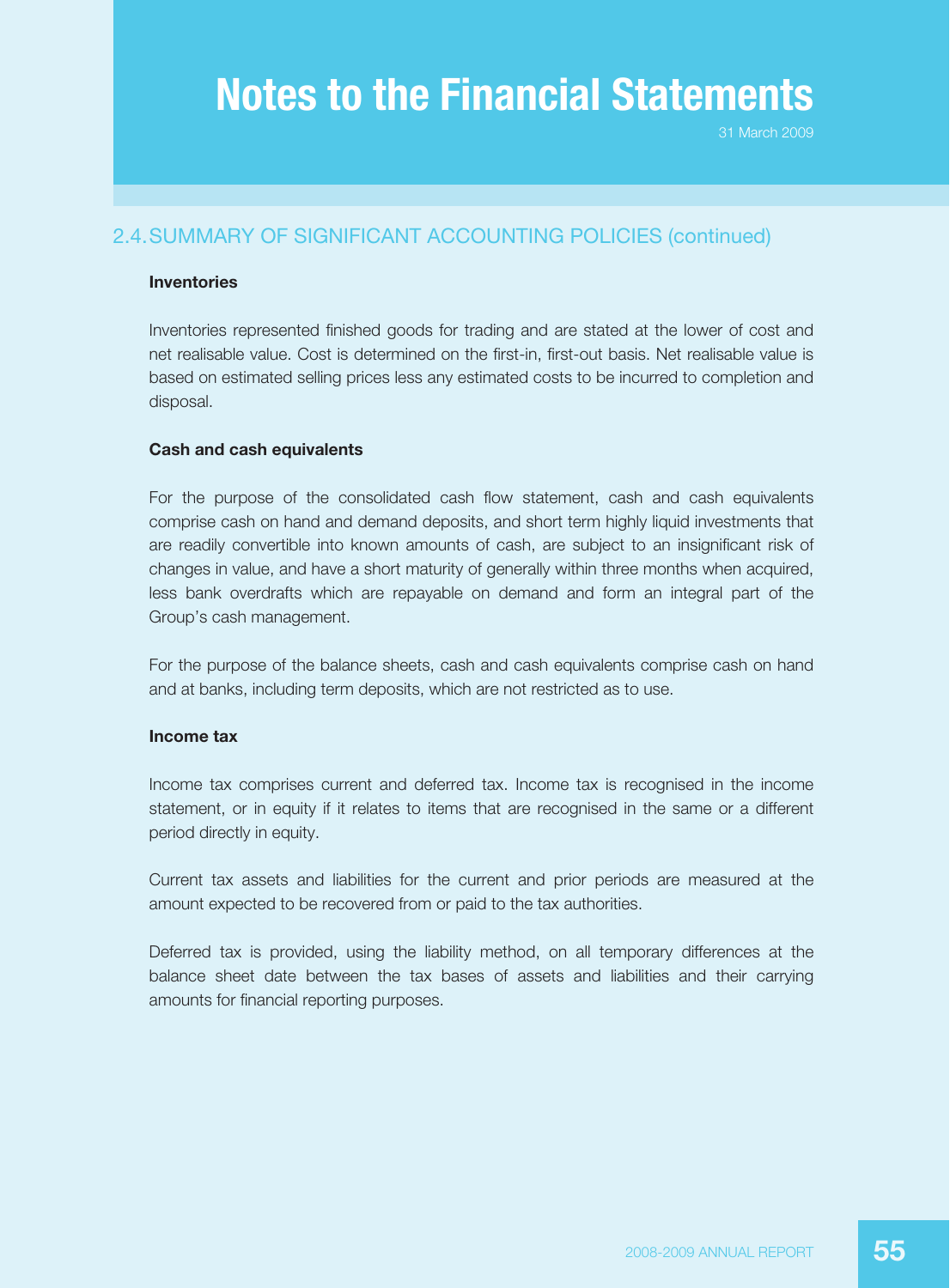## 2.4. SUMMARY OF SIGNIFICANT ACCOUNTING POLICIES (continued)

#### **Income tax (continued)**

Deferred tax liabilities are recognised for all taxable temporary differences, except:

- where the deferred tax liability arises from goodwill or the initial recognition of an asset or liability in a transaction that is not a business combination and, at the time of the transaction, affects neither the accounting profit nor taxable profit or loss; and
- in respect of taxable temporary differences associated with investments in subsidiaries, where the timing of the reversal of the temporary differences can be controlled and it is probable that the temporary differences will not reverse in the foreseeable future.

Deferred tax assets are recognised for all deductible temporary differences, carryforward of unused tax credits and unused tax losses, to the extent that it is probable that taxable profit will be available against which the deductible temporary differences, and the carryforward of unused tax credits and unused tax losses can be utilised, except:

- where the deferred tax asset relating to the deductible temporary differences arises from the initial recognition of an asset or liability in a transaction that is not a business combination and, at the time of the transaction, affects neither the accounting profit nor taxable profit or loss; and
- in respect of deductible temporary differences associated with investments in subsidiaries, deferred tax assets are only recognised to the extent that it is probable that the temporary differences will reverse in the foreseeable future and taxable profit will be available against which the temporary differences can be utilised.

The carrying amount of deferred tax assets is reviewed at each balance sheet date and reduced to the extent that it is no longer probable that sufficient taxable profit will be available to allow all or part of the deferred tax asset to be utilised. Conversely, previously unrecognised deferred tax assets are reassessed at each balance sheet date and are recognised to the extent that it is probable that sufficient taxable profit will be available to allow all or part of the deferred tax asset to be utilised.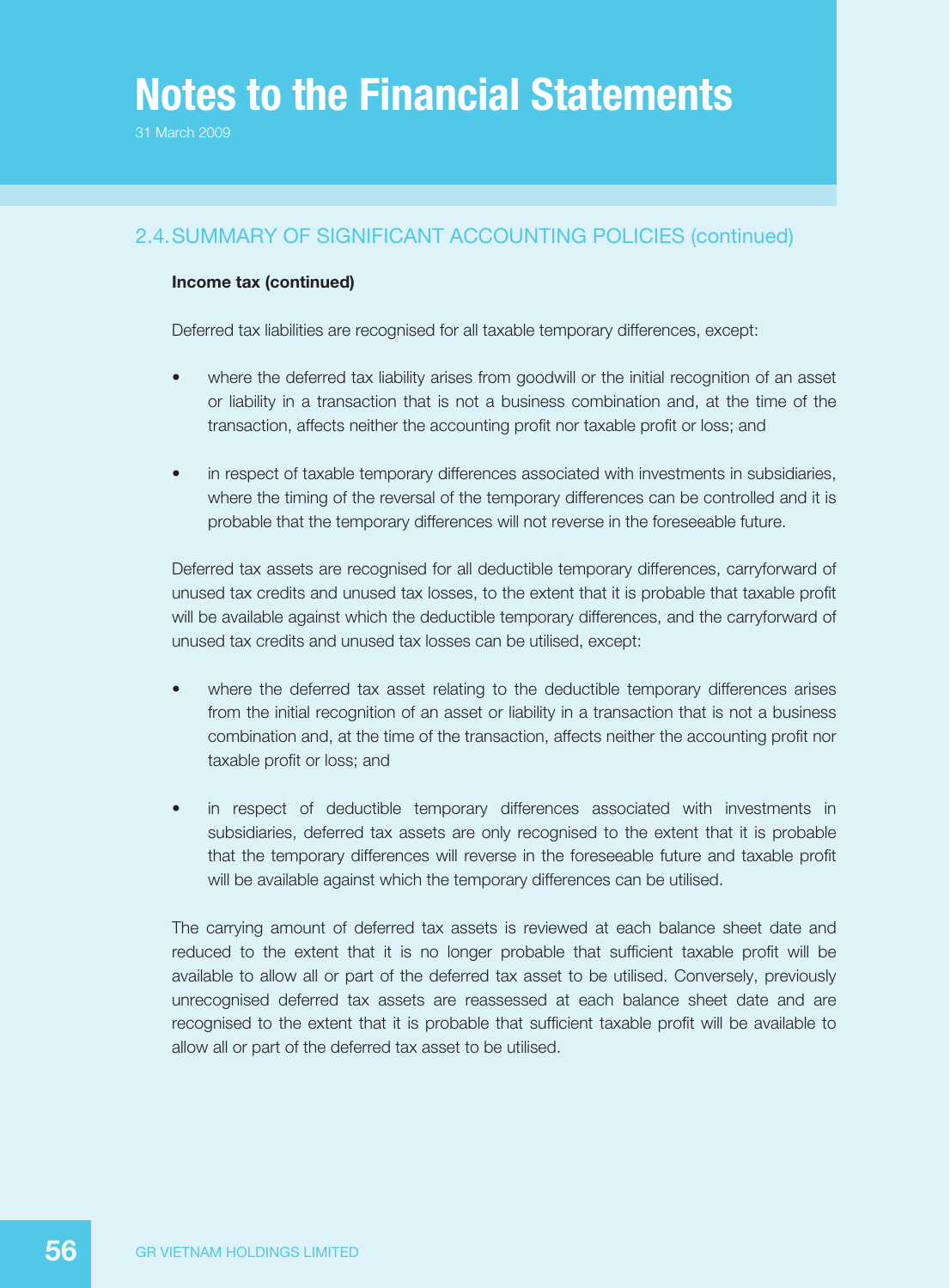31 March 2009

## 2.4. SUMMARY OF SIGNIFICANT ACCOUNTING POLICIES (continued)

#### **Income tax (continued)**

Deferred tax assets and liabilities are measured at the tax rates that are expected to apply to the period when the asset is realised or the liability is settled, based on tax rates (and tax laws) that have been enacted or substantively enacted at the balance sheet date.

Deferred tax assets and deferred tax liabilities are offset if a legally enforceable right exists to set off current tax assets against current tax liabilities and the deferred taxes relate to the same taxable entity and the same tax authority.

#### **Revenue recognition**

Revenue is recognised when it is probable that the economic benefits will flow to the Group and when the revenue can be measured reliably, on the following bases:

- (a) from the sale of goods, when the significant risks and rewards of ownership have been transferred to the buyer, provided that the Group maintains neither managerial involvement to the degree usually associated with ownership, nor effective control over the goods sold;
- (b) the profit or loss on the trading of equity investments at fair value through profit or loss on the transaction dates when the relevant contract notes are executed;
- (c) interest income, on an accrual basis using the effective interest method by applying the rate that discounts the estimated future cash receipts through the expected life of the financial instrument to the net carrying amount of the financial asset; and
- (d) dividend income, when the shareholder's right to receive payment has been established.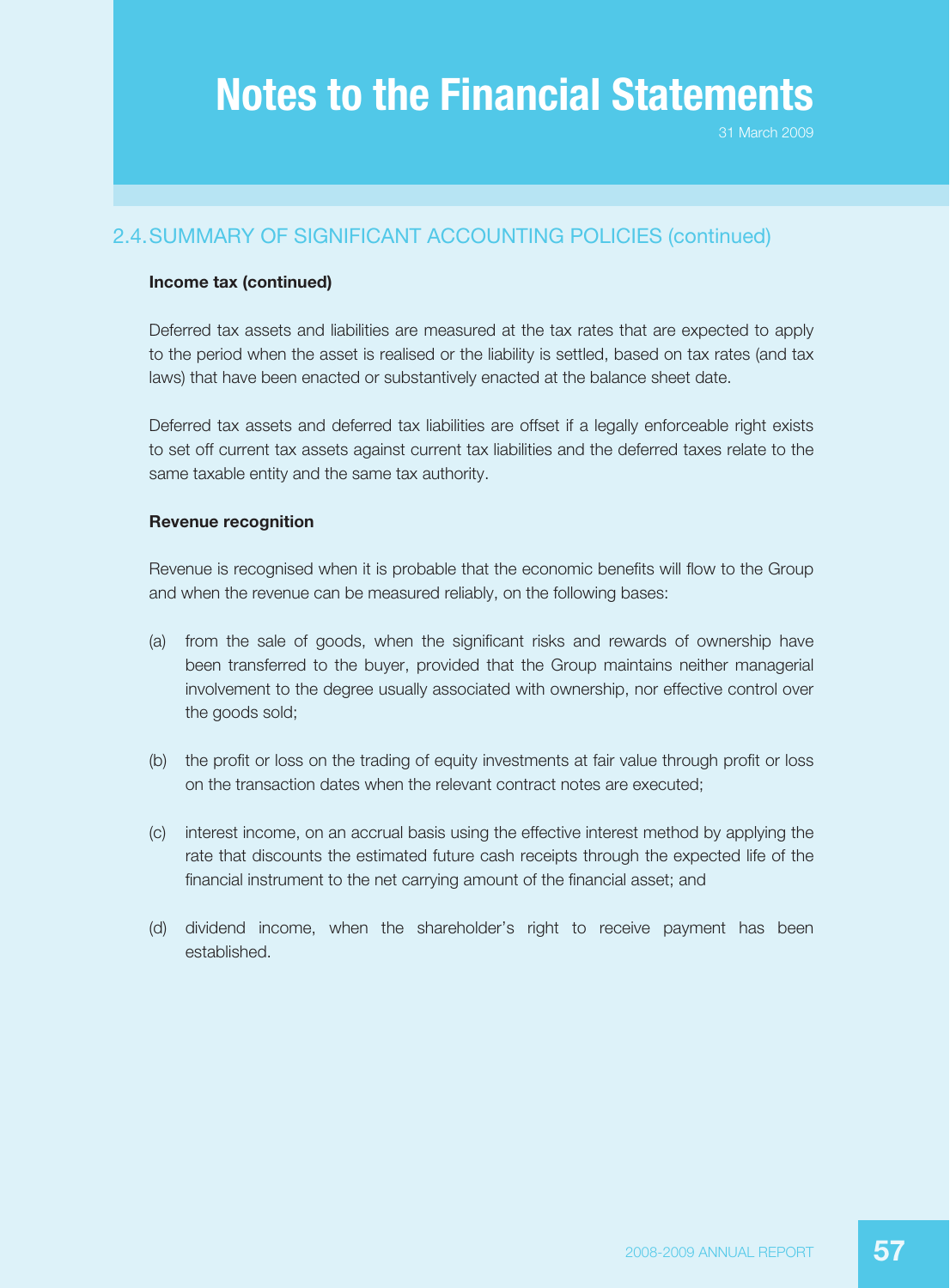### 2.4. SUMMARY OF SIGNIFICANT ACCOUNTING POLICIES (continued)

#### **Share-based payment transactions**

The Company operates a share option scheme for the purpose of providing incentives and rewards to eligible participants who contribute to the success of the Group's operations. Employees (including directors) of the Group receive remuneration in the form of sharebased payment transactions, whereby employees render services as consideration for equity instruments ("equity-settled transactions").

The cost of equity-settled transactions with employees is measured by reference to the fair value at the date at which they are granted. The fair value is determined by an external valuer using a binomial model. In valuing equity-settled transactions, no account is taken of any performance conditions, other than conditions linked to the price of the shares of the Company ("market conditions"), if applicable.

The cost of equity-settled transactions is recognised, together with a corresponding increase in equity, over the period in which the performance and/or service conditions are fulfilled, ending on the date on which the relevant employees become fully entitled to the award (the "vesting date"). The cumulative expense recognised for equity-settled transactions at each balance sheet date until the vesting date reflects the extent to which the vesting period has expired and the Group's best estimate of the number of equity instruments that will ultimately vest. The charge or credit to the income statement for a period represents the movement in the cumulative expense recognised as at the beginning and end of that period.

No expense is recognised for awards that do not ultimately vest, except for awards where vesting is conditional upon a market condition, which are treated as vesting irrespective of whether or not the market condition is satisfied, provided that all other performance conditions are satisfied.

Where the terms of an equity-settled award are modified, as a minimum an expense is recognised as if the terms had not been modified. In addition, an expense is recognised for any modification, which increases the total fair value of the share-based payment arrangement, or is otherwise beneficial to the employee as measured at the date of modification.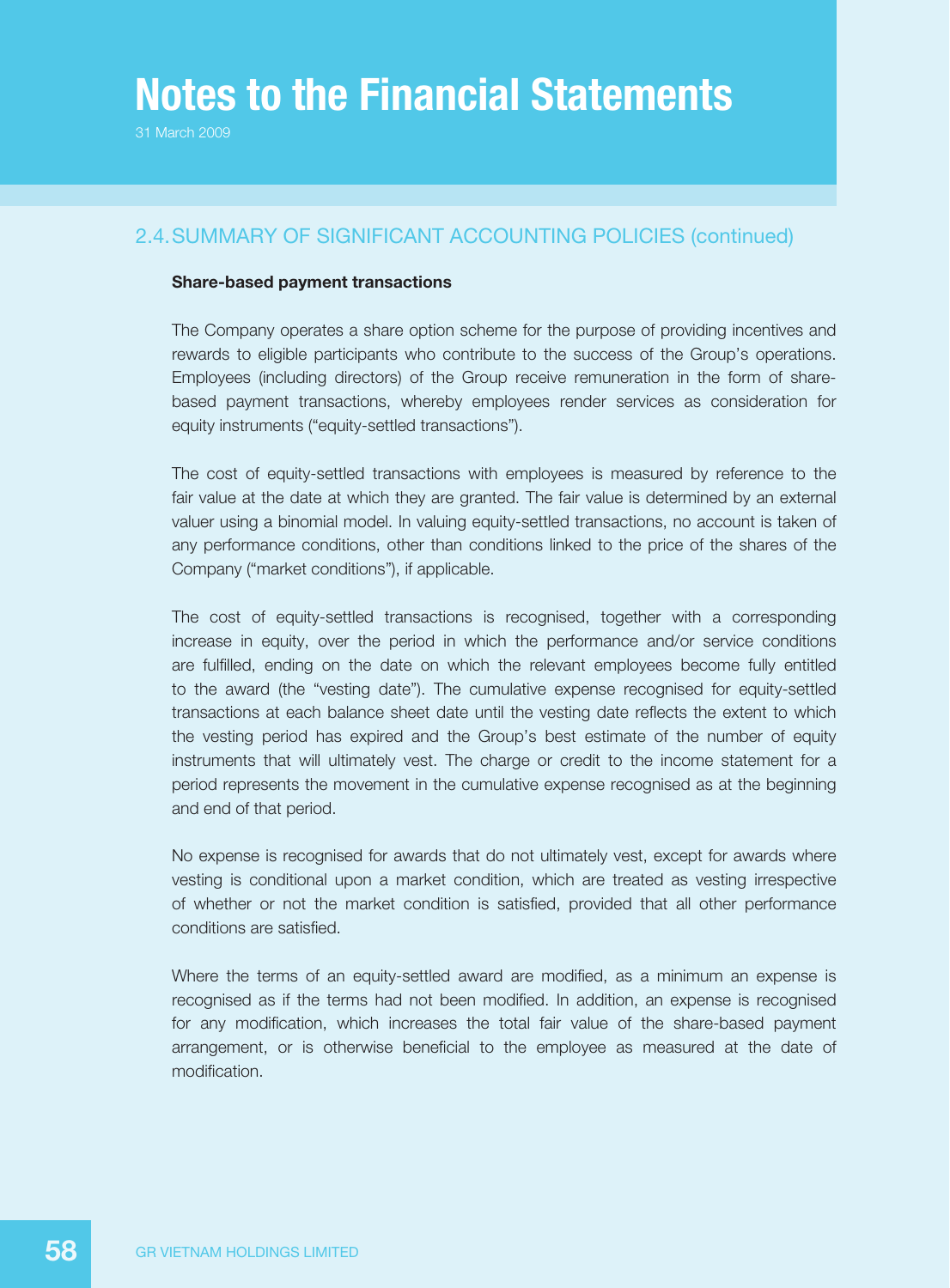31 March 2009

## 2.4. SUMMARY OF SIGNIFICANT ACCOUNTING POLICIES (continued)

#### **Share-based payment transactions (continued)**

Where an equity-settled award is cancelled, it is treated as if it had vested on the date of cancellation, and any expense not yet recognised for the award is recognised immediately. However, if a new award is substituted for the cancelled award, and is designated as a replacement award on the date that it is granted, the cancelled and new awards are treated as if they were a modification of the original award, as described in the previous paragraph.

The dilutive effect of outstanding options is reflected as additional share dilution in the computation of loss per share.

#### **Other employee benefits**

#### Retirement benefits schemes

The Group operates a defined contribution Mandatory Provident Fund retirement benefits scheme (the "MPF Scheme") under the Mandatory Provident Fund Schemes Ordinance for all of its employees. Contributions are made based on a percentage of the employees' basic salaries and are charged to the income statement as they become payable in accordance with the rules of the MPF Scheme. The assets of the MPF Scheme are held separately from those of the Group in an independently administered fund. The Group's employer contributions vest fully with the employees when contributed into the MPF Scheme, except for the Group's employer voluntary contributions, which are refunded to the Group when the employee leaves employment prior to the contributions vesting fully, in accordance with the rules of the MPF Scheme.

Pursuant to the relevant regulations of Mainland China, subsidiaries of the Company operating in Mainland China participate in a local municipal government retirement benefits scheme (the "Mainland Scheme") whereby the subsidiaries are required to contribute a percentage of the basic salaries of their employees to the Mainland Scheme to fund their retirement benefits obligations of all existing and future retired employees of the subsidiaries. The only obligation of the Group with respect to the Mainland Scheme is to pay the ongoing required contributions under the Mainland Scheme mentioned above. Contributions under the Mainland Scheme are charged to the income statement as incurred. There are no provisions under the Mainland Scheme whereby forfeited contributions may be used to reduce future contributions.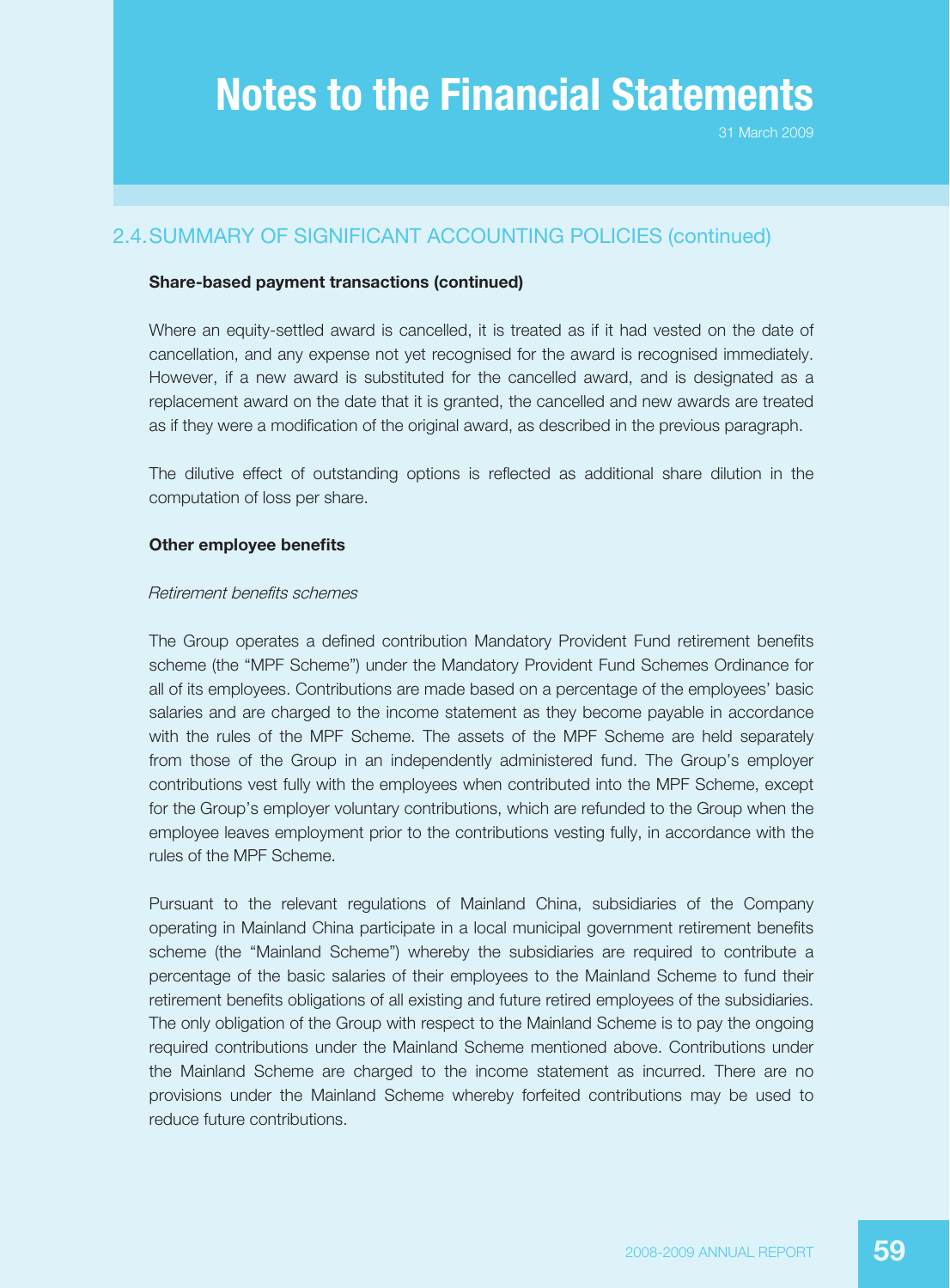## 2.4. SUMMARY OF SIGNIFICANT ACCOUNTING POLICIES (continued)

#### **Foreign currencies**

These financial statements are presented in Hong Kong dollars, which is the Company's functional and presentation currency. Each entity in the Group determines its own functional currency and items included in the financial statements of each entity are measured using that functional currency. Foreign currency transactions are initially recorded using the functional currency rates of exchange ruling at the dates of the transactions. Monetary assets and liabilities denominated in foreign currencies are retranslated at the functional currency rates of exchange ruling at the balance sheet date. All differences are taken to the income statement. Non-monetary items that are measured in terms of historical cost in a foreign currency are translated using the exchange rates at the dates of the initial transactions. Non-monetary items measured at fair value in a foreign currency are translated using the exchange rates at the date when the fair value was determined.

The functional currencies of certain overseas subsidiaries are currencies other than the Hong Kong dollar. As at the balance sheet date, the assets and liabilities of these entities are translated into the presentation currency of the Company at the exchange rates ruling at the balance sheet date and, their income statements are translated into Hong Kong dollars at the weighted average exchange rates for the year. The resulting exchange differences are included in the exchange fluctuation reserve. On disposal of an overseas subsidiary, the deferred cumulative amount recognised in equity relating to that particular foreign operation is recognised in the income statement.

For the purpose of the consolidated cash flow statement, cash flows of overseas subsidiaries are translated into Hong Kong dollars at the exchange rates ruling at the dates of the cash flows. Frequently recurring cash flows of overseas subsidiaries which arise throughout the year are translated into Hong Kong dollars at the weighted average exchange rates for the year.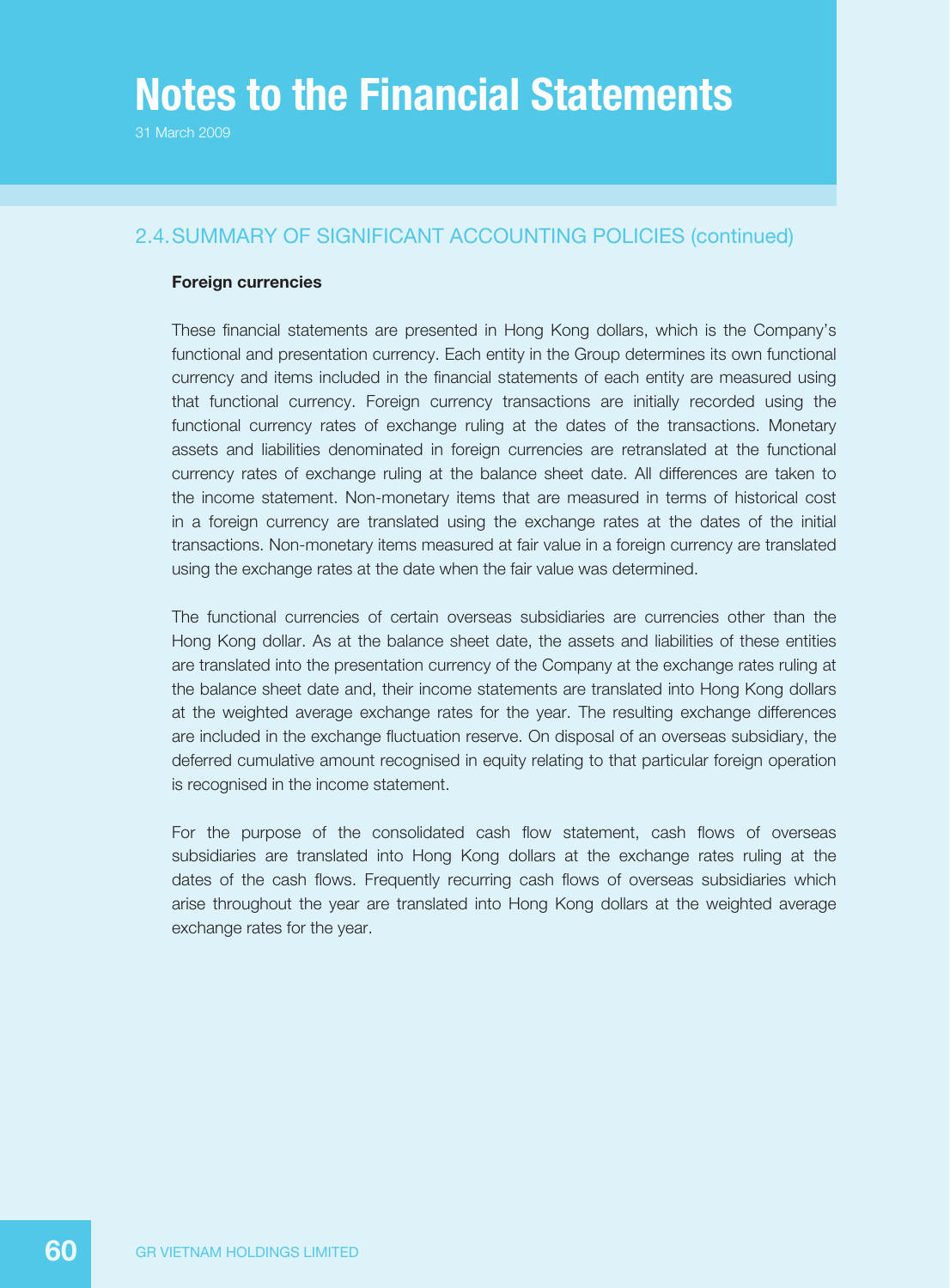## 3. SIGNIFICANT ACCOUNTING JUDGEMENT AND ESTIMATES

The preparation of the Group's financial statements requires management to make judgements, estimates and assumptions that affect the reported amounts of revenues, expenses, assets and liabilities, and the disclosure of contingent liabilities, at the reporting date. However, uncertainty about these assumptions and estimates could result in outcomes that could require a material adjustment to the carrying amounts of the assets or liabilities affected in the future.

#### **Judgement**

In the process of applying the Group's accounting policies, management has made the following judgement, which has the most significant effect on the amounts recognised in the financial statements:

#### Income tax

Deferred tax is provided using the liability method, on all temporary differences at the balance sheet date between the tax bases of assets and liabilities and their carrying amounts for financial reporting purposes.

Deferred tax assets are recognised for unused tax losses carried forward to the extent that it is probable (i.e., more likely than not) that future taxable profits will be available against which the unused tax losses can be utilised, based on all available evidence. Recognition primarily involves judgement regarding the future performance of the particular legal entity or tax group in which the deferred tax asset has been recognised. A variety of other factors are also evaluated in considering whether there is convincing evidence that it is probable that some portion or all of the deferred tax assets will ultimately be realised, such as the existence of taxable temporary differences, tax planning strategies and the periods in which estimated tax losses can be utilised. The carrying amount of deferred tax assets and related financial models and budgets are reviewed at each balance sheet date and to the extent that there is insufficient convincing evidence that sufficient taxable profits will be available within the utilisation periods to allow utilisation of the carried forward tax losses, the asset balance will be reduced and charged to the income statement.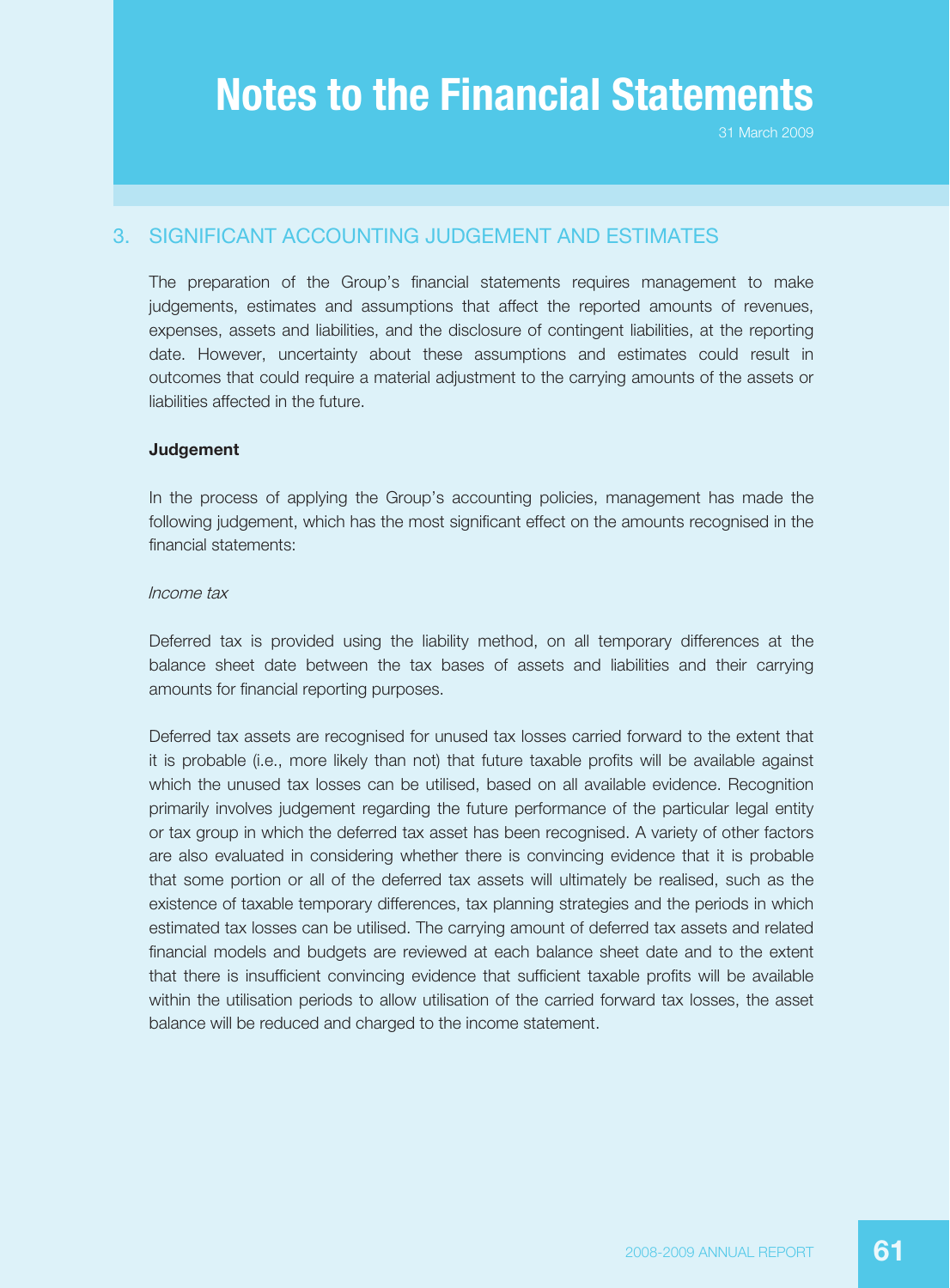31 March 2009

### 3. SIGNIFICANT ACCOUNTING JUDGEMENT AND ESTIMATES (continued)

#### **Judgement (continued)**

#### Impairment of available-for-sale financial assets

The Group classifies certain assets as available-for-sale and recognises movements of their fair values in equity. An impairment allowance is made for available-for-sale equity investments when there has been a significant or prolonged decline in the fair value below its cost or where other objective evidence of impairment exists. The determination of what is "significant" or "prolonged" requires judgement by management who also evaluates other relevant factors, such as the share price volatility of the underlying equity investments. At 31 March 2009, an impairment loss of HK\$14,272,000 has been recognised as a charge to the income statement for the Group's available-for-sale equity investments (2008: HK\$3,794,000). The carrying amount of the Group's available-for-sale equity investments was HK\$13,392,000 (2008: HK\$27,768,000) as at 31 March 2009.

#### **Estimation uncertainty**

The key assumptions concerning the future and other key sources of estimation uncertainty at the balance sheet date, that have a significant risk of causing a material adjustment to the carrying amounts of assets and liabilities within the next financial year, are discussed below.

As described in note 16 to the financial statements, the convertible notes include an embedded derivative that is measured at fair value through profit or loss. The fair value of the embedded derivative of the convertible notes is determined by the directors using the binomial option pricing model. The significant inputs into the model were share price at year end date, risk-free interest rate, exercise price, expected volatility of the underlying shares and term of maturity. When the actual results of the inputs differ from management's estimate, it will have an impact on the fair value gain or loss and the fair value of the derivative component of the convertible notes.

As at 31 March 2009, the fair value of the embedded financial derivative was approximately HK\$491,000 (2008: HK\$1,588,000).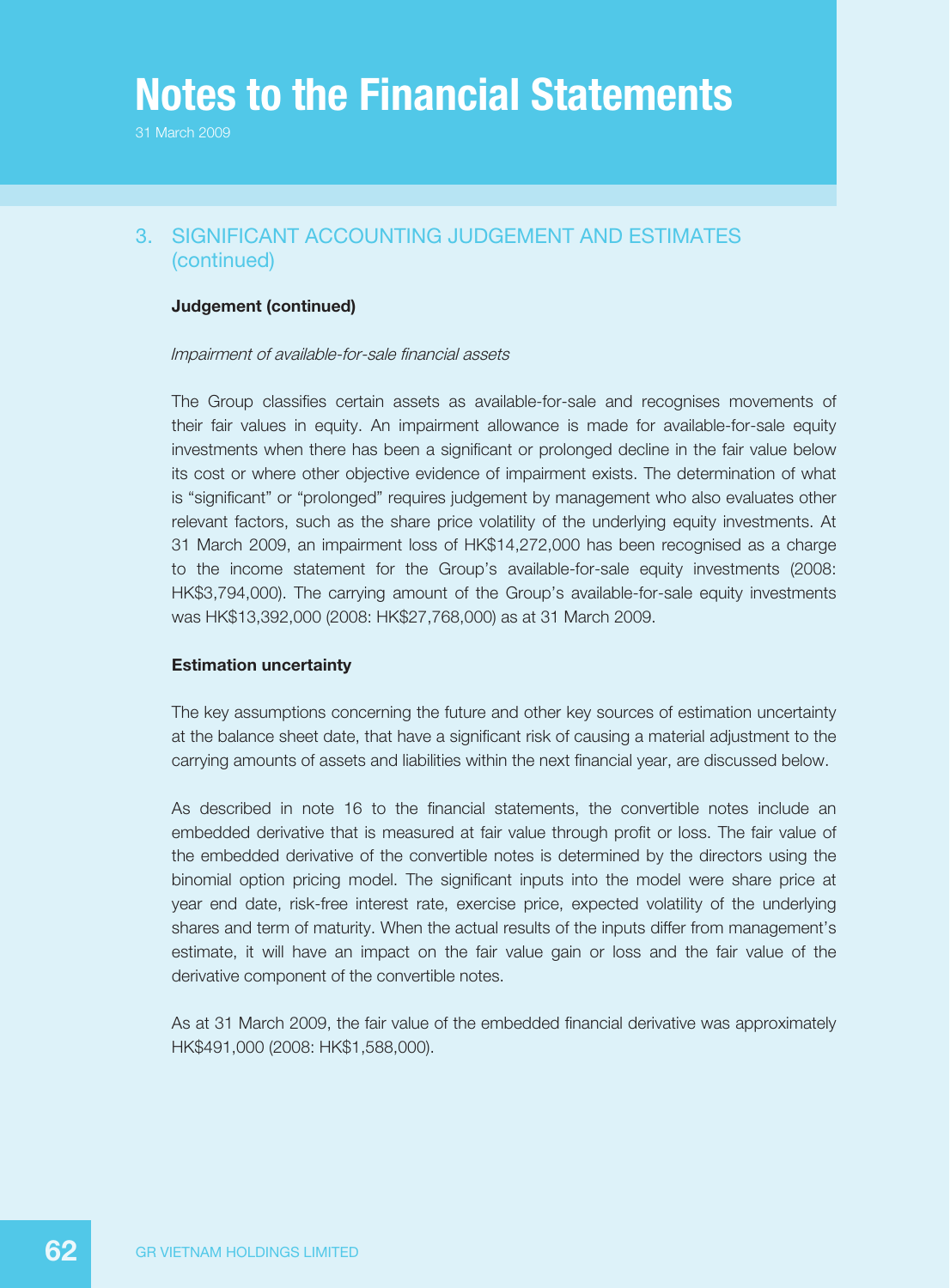31 March 2009

## 3. SIGNIFICANT ACCOUNTING JUDGEMENT AND ESTIMATES (continued)

#### **Estimation uncertainty (continued)**

#### Valuation of share options

As described in note 27 to the financial statements, the Company engaged an independent firm of professionally qualified valuers to assist in the valuation of the share options granted during the year ended 31 March 2008. The fair value of options granted under the share option scheme was determined using the binomial option pricing model. The significant inputs into the model were share price at year end date, risk-free interest rate, exercise price and expected volatility of the underlying shares. When the actual result of the inputs differ from management's estimate, it will have an impact on share option expenses and the related share option reserve of the Company. As at 31 March 2008, the fair value of the share options granted by the Company was HK\$15,232,000, of which a share option expense of HK\$15,232,000 was recognised during the year ended 31 March 2008.

### 4. SEGMENT INFORMATION

Segment information is presented by way of two segment formats: (i) on a primary segment reporting basis, by business segment; and (ii) on a secondary segment reporting basis, by geographical segment.

The Group's operating businesses are structured and managed separately according to the nature of their operations and the products and services they provide. Each of the Group's business segments represents a strategic business unit that offers products and services which are subject to risks and returns that are different from those of the other business segments. Summary details of the business segments are as follows:

- (a) the electronic products segment trades electronic products;
- (b) the treasury investment segment comprises securities investment and trading; and
- (c) the corporate and others segment comprises corporate income and expenses items and operation of convenience stores in Vietnam.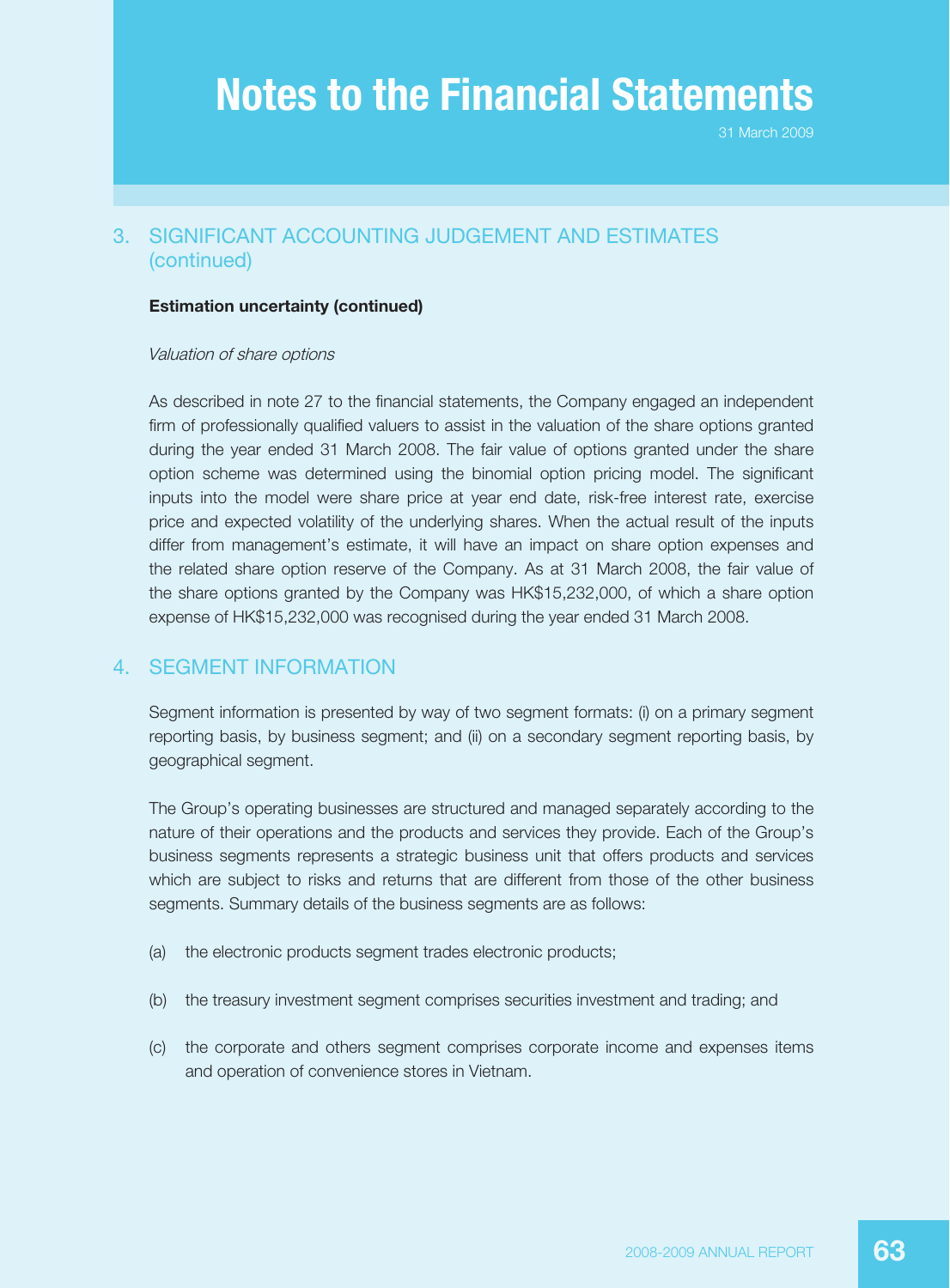## 4. SEGMENT INFORMATION (continued)

In determining the Group's geographical segments, revenues are attributed to the segments based on the location of the customers, and assets are attributed to the segments based on the location of the assets.

There are no intersegment sales and transfers between the business segments.

#### **(a) Business segments**

The following tables present revenue, loss and certain asset, liability and capital expenditure information for the Group's business segments for the years ended 31 March 2009 and 2008.

| Group                                   |                 | <b>Electronic products</b> |                 | <b>Treasury investment</b> |                 | Corporate and others     | Consolidated    |            |
|-----------------------------------------|-----------------|----------------------------|-----------------|----------------------------|-----------------|--------------------------|-----------------|------------|
|                                         | 2009            | 2008                       | 2009            | 2008                       | 2009            | 2008                     | 2009            | 2008       |
|                                         | <b>HK\$'000</b> | HK\$'000                   | <b>HK\$'000</b> | HK\$'000                   | <b>HK\$'000</b> | HK\$'000                 | <b>HK\$'000</b> | HK\$'000   |
| Segment revenue:                        |                 |                            |                 |                            |                 |                          |                 |            |
| Sales to external customers             | 7,118           | 114,758                    |                 |                            | 778             | $\overline{\phantom{0}}$ | 7,896           | 114,758    |
| Gains/(losses) from treasury investment | ۰               | $\qquad \qquad -$          | 20,056          | (87, 495)                  | ٠               | $\overline{\phantom{0}}$ | 20,056          | (87, 495)  |
| Total                                   | 7,118           | 114,758                    | 20,056          | (87, 495)                  | 778             | -                        | 27,952          | 27,263     |
| Segment results                         | (9, 320)        | (423)                      | (239, 752)      | (213, 787)                 | (17, 503)       | (22, 390)                | (266, 575)      | (236, 600) |
| Interest income and unallocated gains   |                 |                            |                 |                            |                 |                          | 2,414           | 6,315      |
| Unallocated expenses                    |                 |                            |                 |                            |                 |                          | (551)           | (2,476)    |
| Finance costs                           |                 |                            |                 |                            |                 |                          | (16, 017)       | (5,579)    |
| Loss before tax                         |                 |                            |                 |                            |                 |                          | (280, 729)      | (238, 340) |
| Tax                                     |                 |                            |                 |                            |                 |                          | 22              | 15,428     |
| Loss for the year                       |                 |                            |                 |                            |                 |                          | (280, 707)      | (222, 912) |
| <b>Assets and liabilities</b>           |                 |                            |                 |                            |                 |                          |                 |            |
| Segment assets                          | 1,158           | 34,243                     | 224,362         | 396,843                    | 6,831           | 65,128                   | 232,351         | 496,214    |
| Unallocated assets                      |                 |                            |                 |                            |                 |                          | 161,886         | 178,058    |
| Total assets                            |                 |                            |                 |                            |                 |                          | 394,237         | 674,272    |
| Segment liabilities                     | 5,596           | 22,027                     | 120             | 120                        | 3,577           | 1,636                    | 9,293           | 23,783     |
| Unallocated liabilities                 |                 |                            |                 |                            |                 |                          | 170,408         | 154,667    |
| <b>Total liabilities</b>                |                 |                            |                 |                            |                 |                          | 179,701         | 178,450    |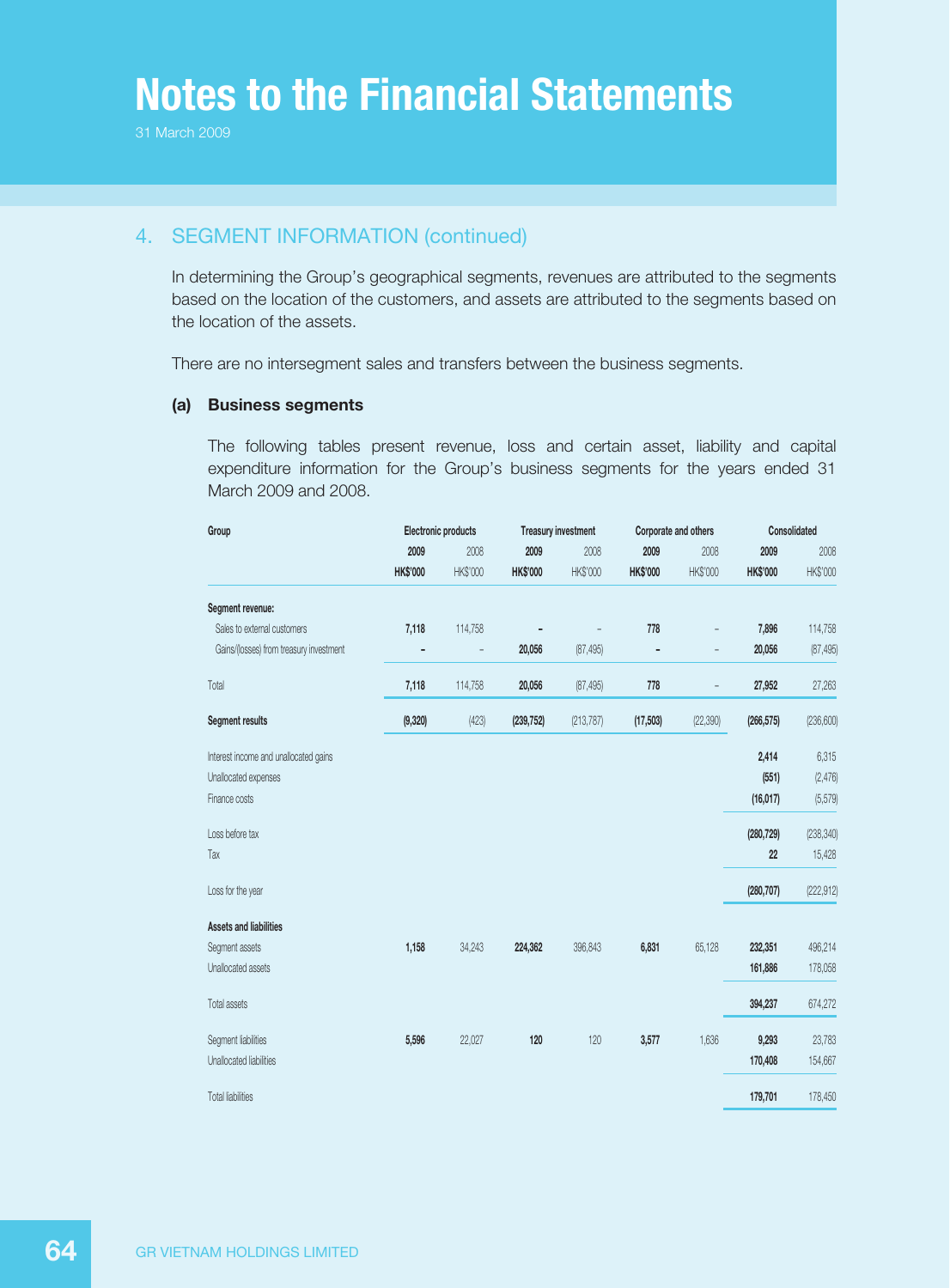31 March 2009

## 4. SEGMENT INFORMATION (continued)

#### **(a) Business segments (continued)**

| Group                                    |                 | Electronic products      |                 | <b>Treasury investment</b> |                              | Corporate and others | <b>Consolidated</b> |          |  |
|------------------------------------------|-----------------|--------------------------|-----------------|----------------------------|------------------------------|----------------------|---------------------|----------|--|
|                                          | 2009            | 2008                     | 2009            | 2008                       | 2009                         | 2008                 | 2009                | 2008     |  |
|                                          | <b>HK\$'000</b> | HK\$'000                 | <b>HK\$'000</b> | HK\$'000                   | <b>HK\$'000</b>              | HK\$'000             | <b>HK\$'000</b>     | HK\$'000 |  |
| Other segment information:               |                 |                          |                 |                            |                              |                      |                     |          |  |
| Depreciation                             | $\overline{7}$  | 6                        |                 |                            | 286                          | 218                  | 293                 | 224      |  |
| Capital expenditure                      |                 | 12                       |                 | -                          | 1,959                        | 130                  | 1,959               | 142      |  |
| Impairment of available-for-             |                 |                          |                 |                            |                              |                      |                     |          |  |
| sale equity investments                  |                 | $\overline{\phantom{0}}$ | 14,272          | 3,794                      |                              |                      | 14,272              | 3,794    |  |
| Equity-settled share option arrangements |                 | 88                       |                 |                            | $\qquad \qquad \blacksquare$ | 15,144               |                     | 15,232   |  |
| Fair value losses on equity investments  |                 |                          |                 |                            |                              |                      |                     |          |  |
| at fair value through profit or loss     |                 | $\qquad \qquad -$        | 230,616         | 222,592                    |                              |                      | 230,616             | 222,592  |  |
| Impairment of other receivable           | 6,258           |                          |                 |                            |                              |                      | 6,258               |          |  |

#### **(b) Geographical segments**

The following table presents revenue and certain asset and capital expenditure information for the Group's geographical segments for the years ended 31 March 2009 and 2008.

|                            |                 | People's<br><b>Republic of China</b> |                          | Europe and<br><b>Southeast</b> |                 |                          |                 |              |
|----------------------------|-----------------|--------------------------------------|--------------------------|--------------------------------|-----------------|--------------------------|-----------------|--------------|
|                            |                 | (including Hong Kong)                | Asia                     |                                |                 | Vietnam                  |                 | Consolidated |
|                            | 2009            | 2008                                 | 2009                     | 2008                           | 2009            | 2008                     | 2009            | 2008         |
|                            | <b>HK\$'000</b> | HK\$'000                             | <b>HK\$'000</b>          | HK\$'000                       | <b>HK\$'000</b> | HK\$'000                 | <b>HK\$'000</b> | HK\$'000     |
| Segment revenue:           |                 |                                      |                          |                                |                 |                          |                 |              |
| Electronic products        | 6,474           | 72,312                               | 644                      | 42,446                         | -               | $\overline{\phantom{0}}$ | 7,118           | 114,758      |
| Treasury investment        | 20,056          | (87, 495)                            | $\overline{\phantom{a}}$ | $\overline{\phantom{0}}$       | $\blacksquare$  | $\overline{\phantom{0}}$ | 20,056          | (87, 495)    |
| Others                     |                 |                                      | $\overline{\phantom{a}}$ | $\qquad \qquad -$              | 778             | $\qquad \qquad -$        | 778             |              |
|                            | 26,530          | (15, 183)                            | 644                      | 42,446                         | 778             | $\overline{\phantom{0}}$ | 27,952          | 27,263       |
| Other segment information: |                 |                                      |                          |                                |                 |                          |                 |              |
| Segment assets             | 383,202         | 674,272                              |                          | $\qquad \qquad -$              | 11,035          | $\qquad \qquad -$        | 394,237         | 674,272      |
| Capital expenditure        |                 | 142                                  |                          | $\overline{\phantom{0}}$       | 1,959           |                          | 1,959           | 142          |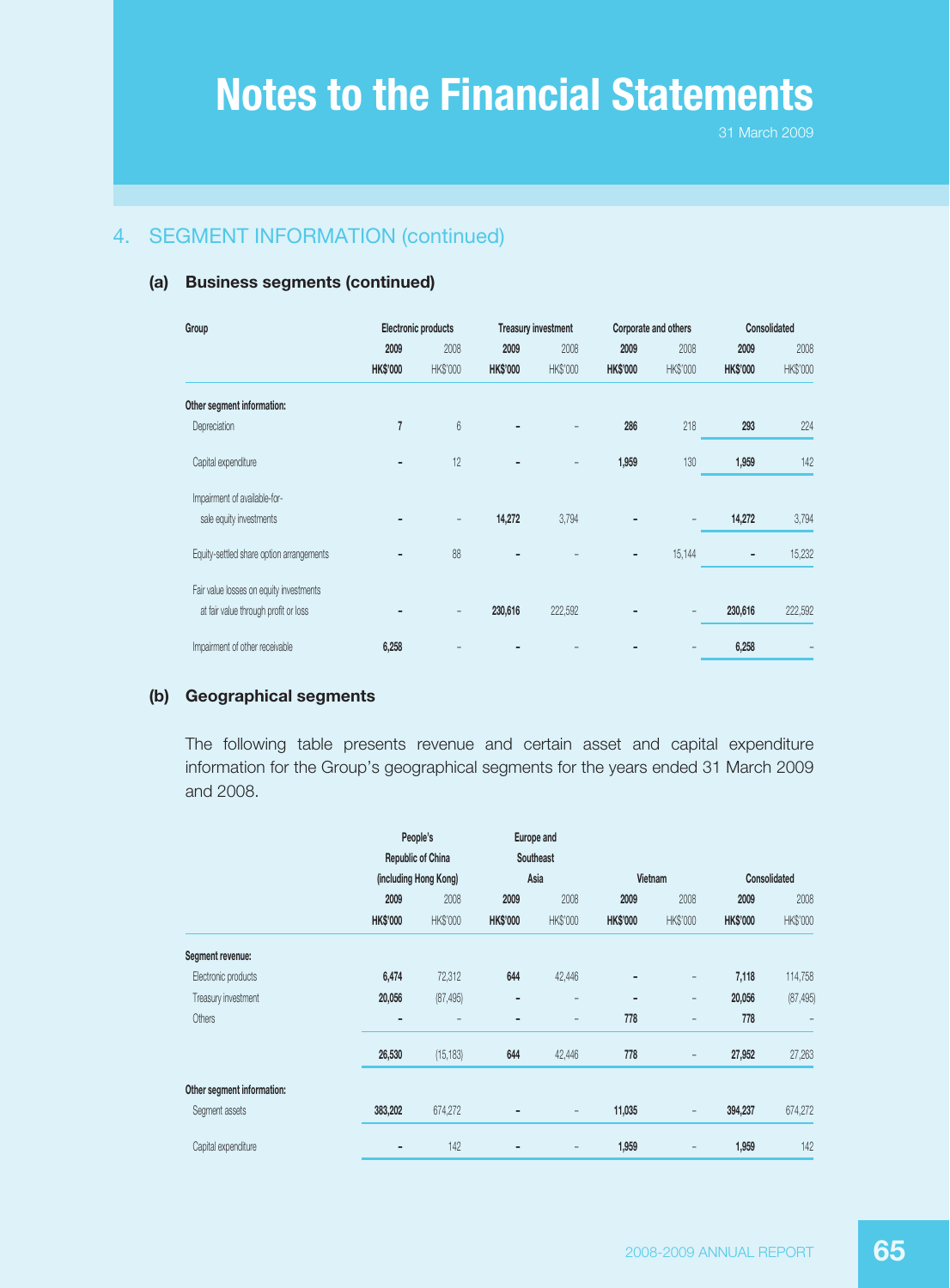## 5. REVENUE, OTHER INCOME AND GAINS

Revenue, which is also the Group's turnover, represents the aggregate of the net invoiced value of goods sold, after allowances for returns and trade discounts, and gains/(losses) on disposal of equity investments at fair value through profit or loss, dividend income arising from equity investments and interest income from convertible notes during the year.

An analysis of revenue, other income and gains is as follows:

|                                                            | 2009            | 2008      |
|------------------------------------------------------------|-----------------|-----------|
|                                                            | <b>HK\$'000</b> | HK\$'000  |
| <b>Revenue</b>                                             |                 |           |
| Sale of goods                                              | 7,118           | 114,758   |
| Gains/(losses) on disposal of equity investments at        |                 |           |
| fair value through profit or loss                          | 12,542          | (96, 685) |
| Dividend income from listed equity investments             | 2,894           | 4,501     |
| Interest income from convertible notes                     | 4,620           | 4,689     |
| <b>Others</b>                                              | 778             |           |
|                                                            | 27,952          | 27,263    |
| Other income and gains                                     |                 |           |
| Bank interest income                                       | 2,402           | 6,297     |
| Gain on disposal of items of property, plant and equipment |                 | 3         |
| <b>Others</b>                                              | 147             | 500       |
|                                                            | 2,549           | 6,800     |

## 6. FINANCE COSTS

|                                                                | Group           |               |
|----------------------------------------------------------------|-----------------|---------------|
|                                                                | 2008<br>2009    |               |
|                                                                | <b>HK\$'000</b> | HK\$'000      |
| Interest on bank overdrafts wholly repayable within five years | 9               | 5             |
| Interest on finance lease                                      |                 | $\mathcal{P}$ |
| Imputed interest on convertible bonds (note 23)                | 16,008          | 5,572         |
|                                                                | 16,017          | 5.579         |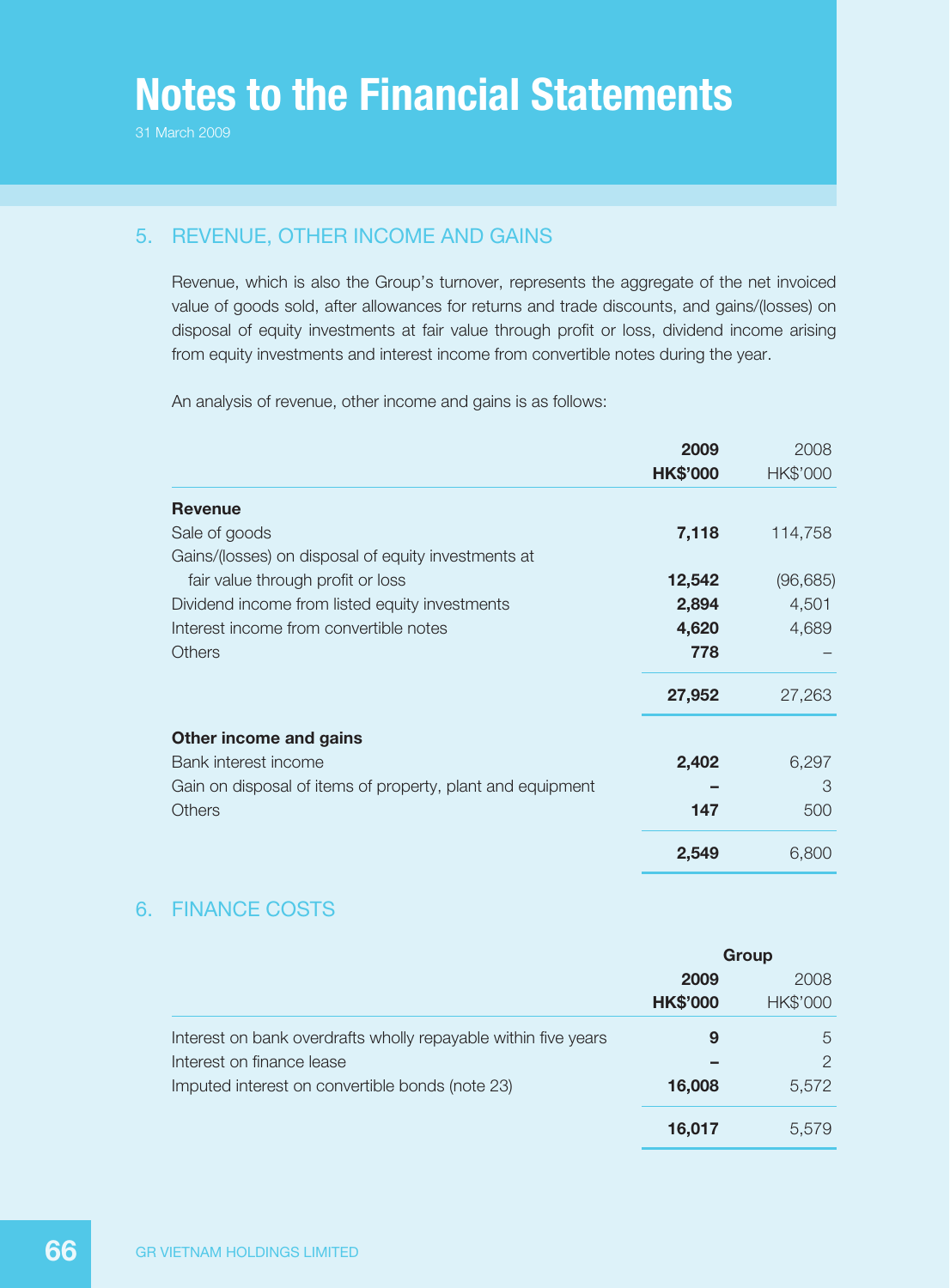31 March 2009

## 7. LOSS BEFORE TAX

The Group's loss before tax is arrived at after charging:

|                                                 | 2009<br><b>HK\$'000</b> | 2008<br>HK\$'000 |
|-------------------------------------------------|-------------------------|------------------|
| Cost of inventories sold                        | 7,686                   | 111,588          |
| Depreciation (note 13)                          | 293                     | 224              |
| Employee benefit expenses (including directors' |                         |                  |
| remuneration (note 8):                          |                         |                  |
| Wages and salaries                              | 14,718                  | 9,801            |
| Equity-settled share option arrangements        |                         | 15,232           |
| Retirement benefits scheme contributions*       | 554                     | 382              |
|                                                 | 15,272                  | 25,415           |
| Minimum lease payments under operating leases   |                         |                  |
| in respect of land and buildings                | 2,635                   | 1,766            |
| Auditors' remuneration                          |                         |                  |
| Current year                                    | 1,050                   | 1,000            |
| Underprovision in prior year                    |                         | 115              |
|                                                 | 1,050                   | 1,115            |
| Impairment of other receivable                  | 6,258                   |                  |
| Foreign exchange differences, net               | 6                       | 50               |

At 31 March 2009, the Group had no forfeited contributions available to reduce its contributions to the retirement benefits scheme in future years (2008: Nil).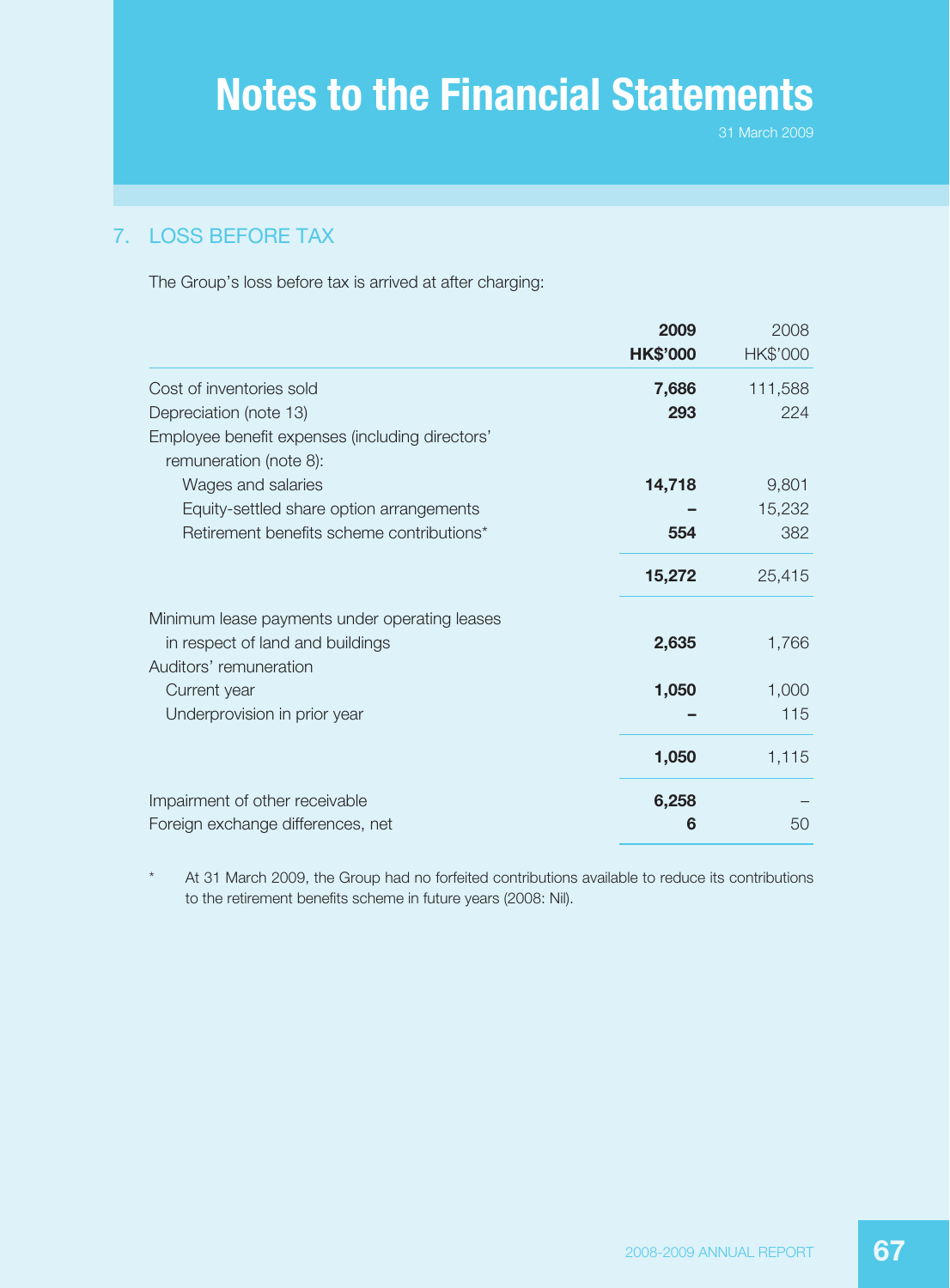## 8. DIRECTORS' REMUNERATION

Directors' remuneration for the year, disclosed pursuant to the Rules Governing the Listing of Securities (the "Listing Rules") on The Stock Exchange of Hong Kong Limited (the "Stock Exchange") and Section 161 of the Hong Kong Companies Ordinance, is as follows:

|                                           | Group           |          |
|-------------------------------------------|-----------------|----------|
|                                           | 2009            | 2008     |
|                                           | <b>HK\$'000</b> | HK\$'000 |
| Fees                                      | 400             | 400      |
| Other emoluments of executive directors:  |                 |          |
| Salaries, allowances and benefits in kind | 4,927           | 3,653    |
| Equity-settled share option arrangements  |                 | 8,643    |
| Pension scheme contributions              | 208             | 154      |
|                                           | 5,135           | 12,450   |
|                                           | 5,535           | 12,850   |

During the year ended 31 March 2008, certain directors were granted share options, in respect of their services to the Group, under the share option scheme of the Company, further details of which are set out in note 27 to the financial statements. The fair value of such options was determined as at the date of grant and the amount recognised in the income statement for the year ended 31 March 2008 was included in the above directors' remuneration disclosures.

#### **(a) Independent non-executive directors**

The fees paid to independent non-executive directors during the year were as follows:

|                            | 2009            | 2008     |
|----------------------------|-----------------|----------|
|                            | <b>HK\$'000</b> | HK\$'000 |
| Mr. Li Chi Ming            | 150             | 150      |
| Mr. Tung Tat Chiu, Michael | 150             | 150      |
| Mr. Wan Ngar Yin, David    | 100             | 100      |
|                            | 400             | 400      |

There were no other emoluments payable to the independent non-executive directors during the year (2008: Nil).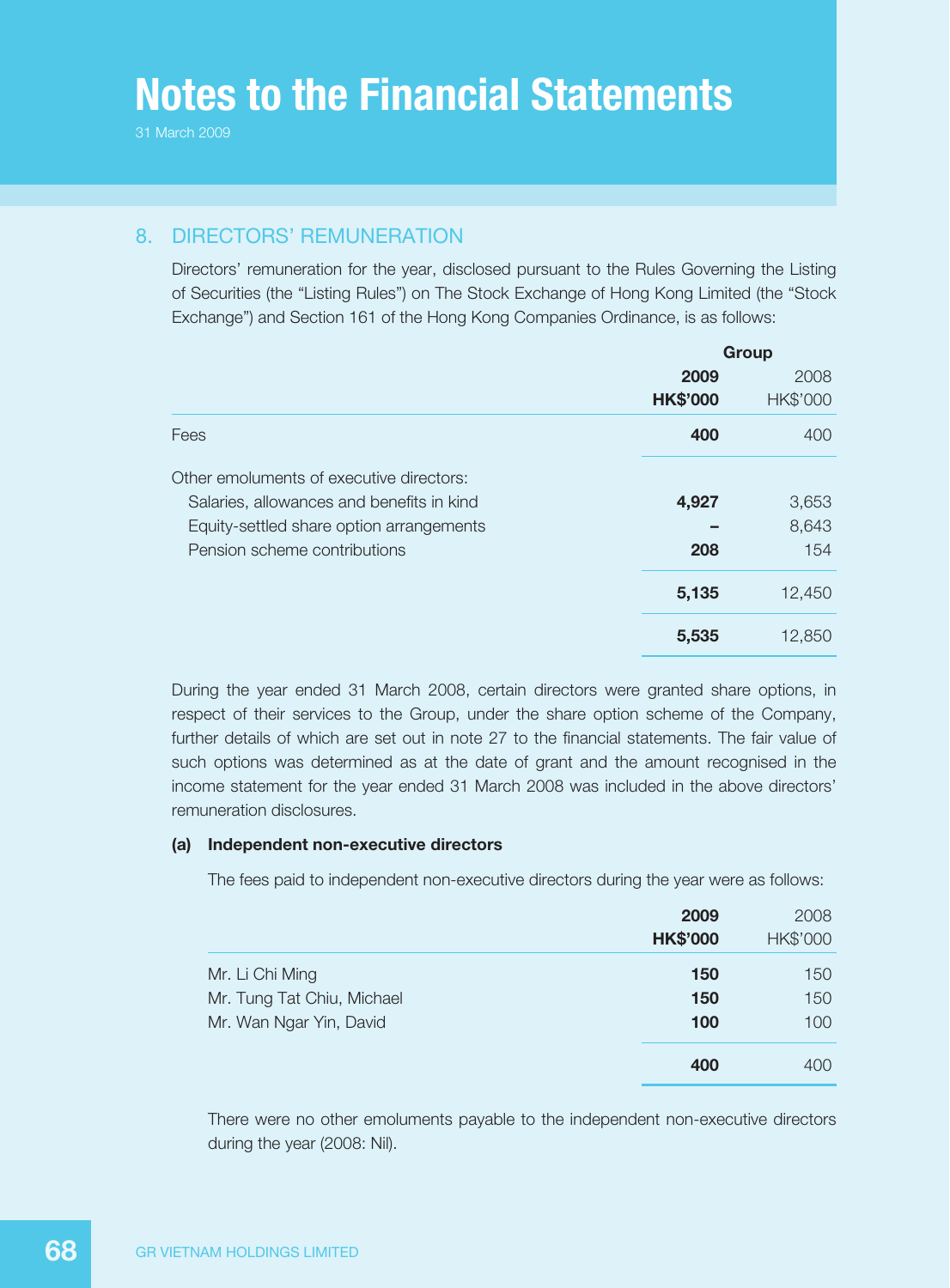31 March 2009

## 8. DIRECTORS' REMUNERATION (continued)

#### **(b) Executive directors**

|                         |             | Salaries,    | Equity-                                         |                |              |
|-------------------------|-------------|--------------|-------------------------------------------------|----------------|--------------|
|                         |             | allowances   | settled share                                   | <b>Pension</b> |              |
|                         |             | and benefits | option                                          | scheme         | <b>Total</b> |
|                         | <b>Fees</b> |              | in kind arrangements contributions remuneration |                |              |
|                         | HK\$'000    | HK\$'000     | HK\$'000                                        | HK\$'000       | HK\$'000     |
| 2009                    |             |              |                                                 |                |              |
| Mr. Wong Howard         |             | 2,631        |                                                 | 98             | 2,729        |
| Mr. Wong Yat Fai        |             | 1,560        |                                                 | 78             | 1,638        |
| Mr. Lam Sai Ho, Anthony |             | 736          |                                                 | 32             | 768          |
|                         |             | 4,927        |                                                 | 208            | 5,135        |
| 2008                    |             |              |                                                 |                |              |
| Mr. Wong Howard         |             | 1,826        | 2,881                                           | 63             | 4,770        |
| Mr. Wong Yat Fai        |             | 1,110        | 2,881                                           | 55             | 4,046        |
| Mr. Wu Qing             |             | 500          | 2,881                                           | 25             | 3,406        |
| Mr. Lam Sai Ho, Anthony |             | 217          |                                                 | 11             | 228          |
|                         |             | 3,653        | 8,643                                           | 154            | 12,450       |

There was no arrangement under which a director waived or agreed to waive any remuneration during the year (2008: Nil).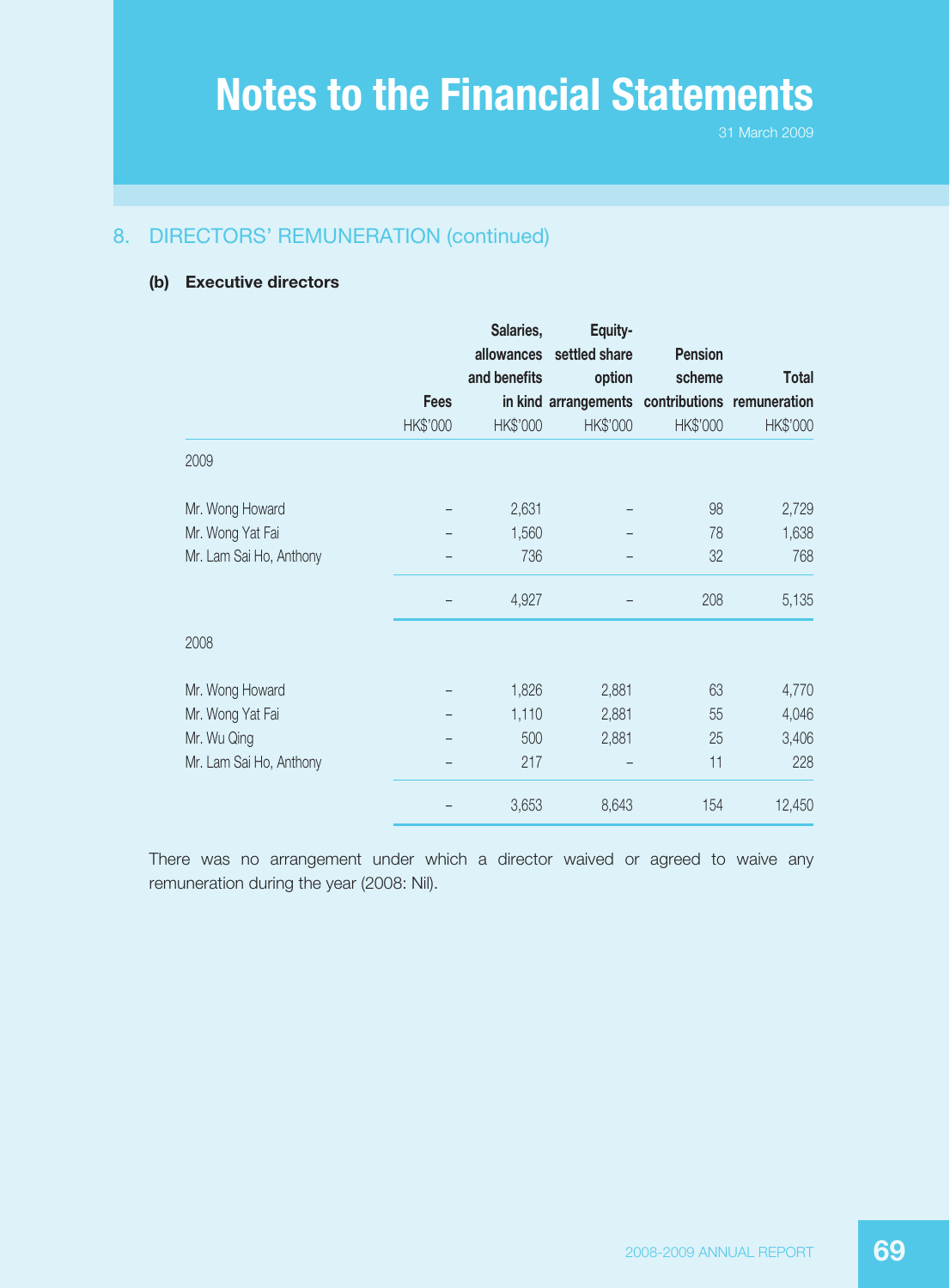## 9. FIVE HIGHEST PAID FMPI OYFES

The five highest paid employees during the year included three (2008: three) directors, details of whose remuneration are set out in note 8 above. Details of the remuneration of the remaining two (2008: two) non-director, highest paid employees for the year are as follows:

|                                           | Group           |          |
|-------------------------------------------|-----------------|----------|
|                                           | 2009            | 2008     |
|                                           | <b>HK\$'000</b> | HK\$'000 |
| Salaries, allowances and benefits in kind | 2,475           | 1,160    |
| Equity-settled share option arrangements  |                 | 2,845    |
| Pension scheme contributions              | 124             | 58       |
|                                           | 2,599           | 4,063    |

During the year ended 31 March 2008, share options were granted to two non-director, highest paid employees in respect of their services to the Group, under the share option scheme of the Company, further details of which are set out in note 27 to the financial statements. The fair value of such options was determined as at the date of grant and the amount recognised in the income statement for the year ended 31 March 2008 was included in the above non-director, five highest paid employees' remuneration disclosures.

The number of non-director, highest paid employees whose remuneration fell within the following bands is as follows:

|                                |      | <b>Number of employees</b> |  |
|--------------------------------|------|----------------------------|--|
|                                | 2009 | 2008                       |  |
| Nil to HK\$1,000,000           |      |                            |  |
| HK\$1,000,001 to HK\$2,000,000 |      |                            |  |
| HK\$2,000,001 to HK\$3,000,000 |      |                            |  |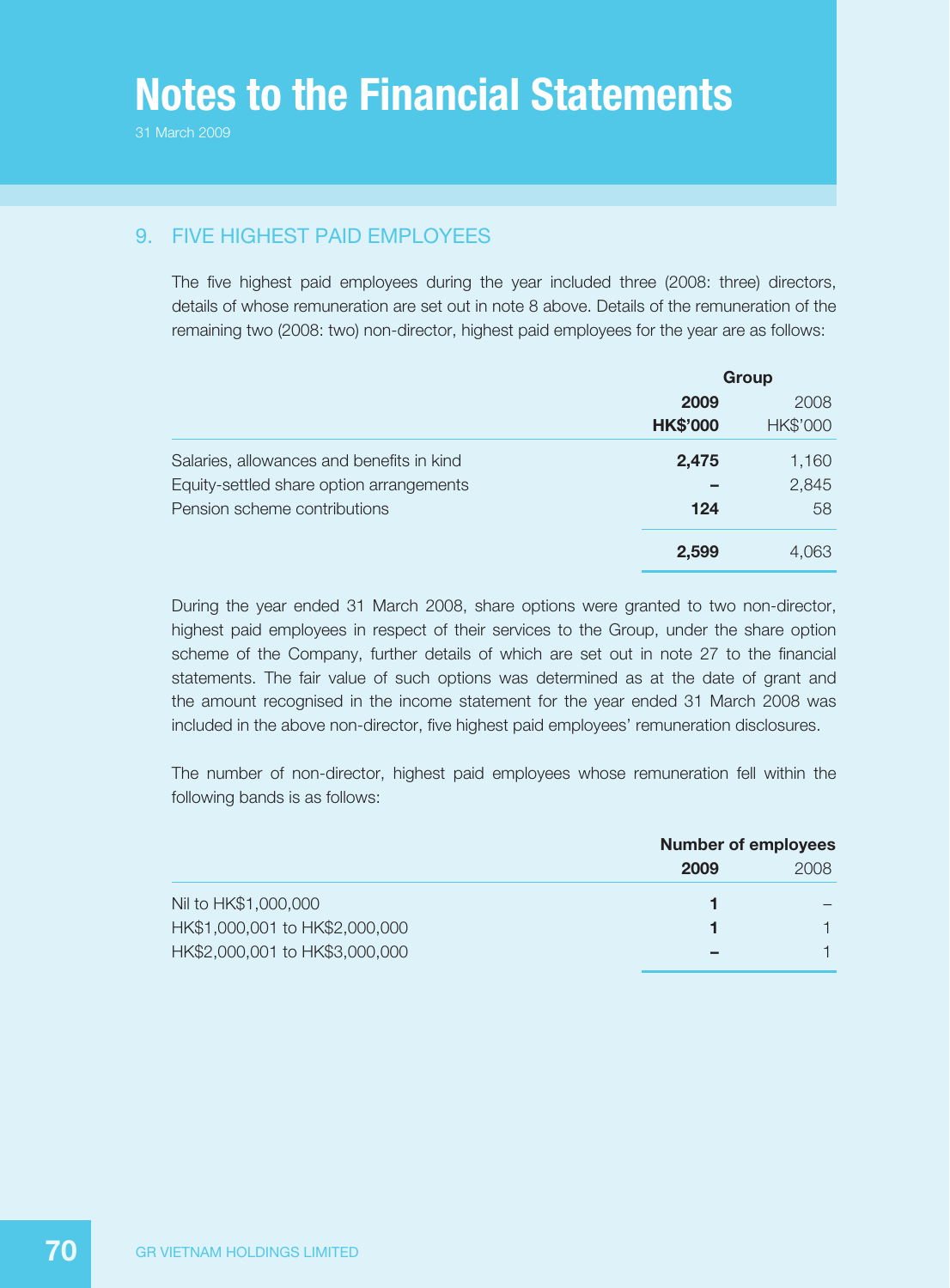31 March 2009

### 10. TAX

No provision for Hong Kong profits tax has been made as the Group had no assessable profits arising in Hong Kong during the year (2008: Nil). The lower Hong Kong profits tax is effective from the year of assessment 2008/09, and so is applicable to the assessable profits arising in Hong Kong for the whole year ended 31 March 2009. No provision for Mainland China and Vietnam corporate income tax have been made as the Group did not generate any assessable profits in Mainland China or Vietnam during the year (2008: Nil).

A reconciliation of the tax applicable to loss before tax using the statutory rates for the jurisdictions in which the Company and its subsidiaries are domiciled to the tax at the effective tax rates, are as follows:

#### **Group – 2009**

|                                           | <b>Hong Kong</b> | <b>Mainland</b><br><b>China</b> | Vietnam         | Total           |
|-------------------------------------------|------------------|---------------------------------|-----------------|-----------------|
|                                           | <b>HK\$'000</b>  | <b>HK\$'000</b>                 | <b>HK\$'000</b> | <b>HK\$'000</b> |
| Loss before tax                           | (272, 248)       | (1,637)                         | (6, 844)        | (280, 729)      |
| Tax at the applicable tax rates           | (44, 921)        | (270)                           | (1, 129)        | (46, 320)       |
| Higher tax rate for other countries       |                  | (139)                           | (240)           | (379)           |
| Income not subject to tax                 | (1,032)          |                                 |                 | (1,032)         |
| Expenses not deductible for tax           | 6,249            |                                 |                 | 6,249           |
| Tax losses for the year not recognised    | 39,704           | 409                             | 1,369           | 41,482          |
| Reversal of taxable temporary differences | (22)             |                                 |                 | (22)            |
| Tax credit                                | (22)             |                                 |                 | (22)            |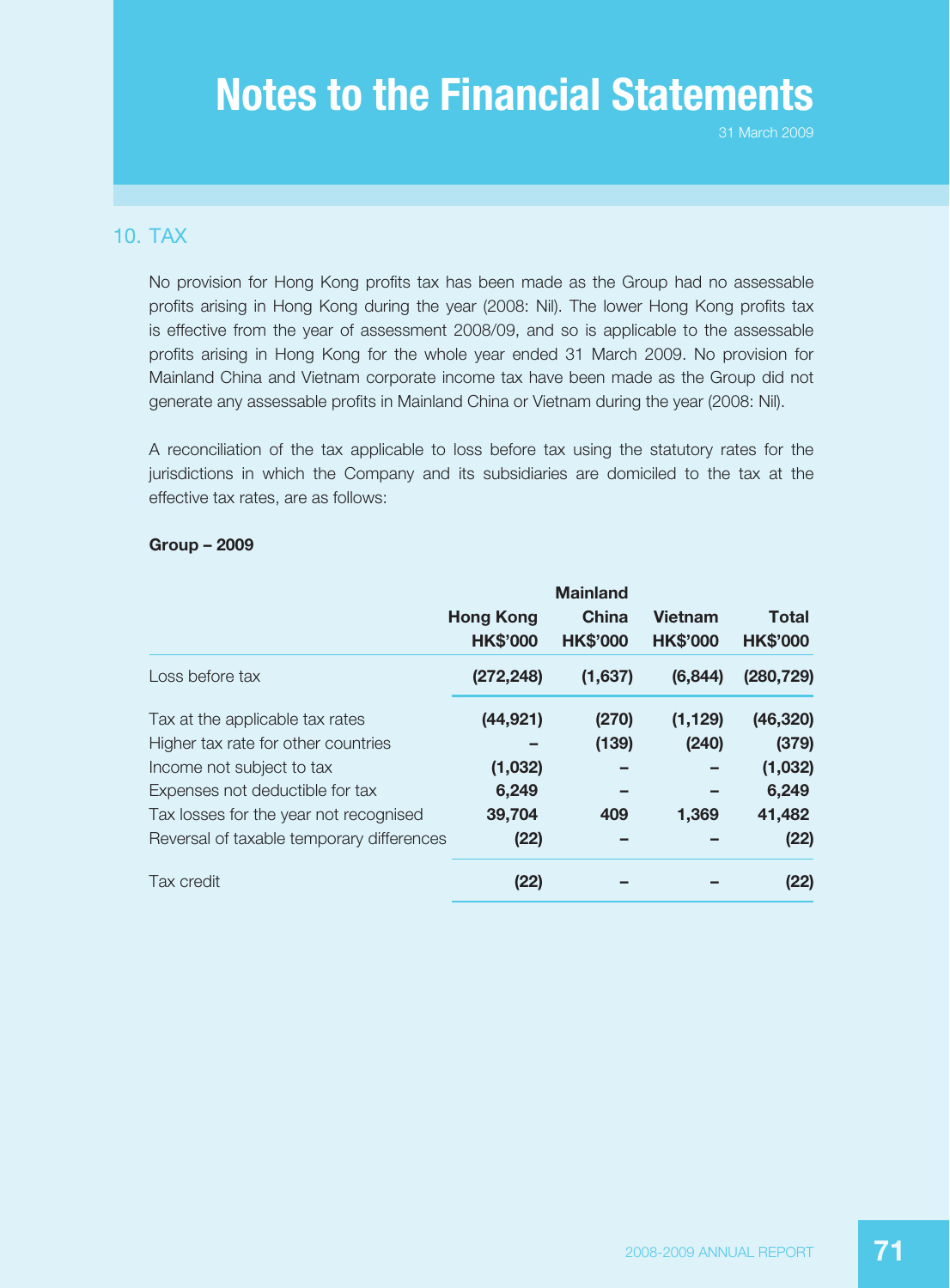## 10. TAX (continued)

Group – 2008

|                                           |            | Mainland |                 |
|-------------------------------------------|------------|----------|-----------------|
|                                           | Hong Kong  | China    | Total           |
|                                           | HK\$'000   | HK\$'000 | <b>HK\$'000</b> |
| Loss before tax                           | (236, 947) | (1, 393) | (238, 340)      |
| Tax at the applicable tax rates           | (41, 466)  | (460)    | (41, 926)       |
| Lower tax rate for specific               |            |          |                 |
| provinces or local authority              |            | 112      | 112             |
| Income not subject to tax                 | (1, 842)   |          | (1, 842)        |
| Expenses not deductible for tax           | 5,307      |          | 5,307           |
| Tax losses for the year not recognised    | 41,855     | 348      | 42,203          |
| Reversal of taxable temporary differences | (21, 982)  |          | (21, 982)       |
| <b>Others</b>                             | 2,700      |          | 2,700           |
| Tax credit                                | (15, 428)  |          | (15, 428)       |

## 11. LOSS FOR THE YEAR ATTRIBUTABLE TO ORDINARY EQUITY HOLDERS OF THE COMPANY

The consolidated loss attributable to ordinary equity holders of the Company for the year ended 31 March 2009 includes a loss of HK\$250,938,000 (2008: HK\$223,938,000) which has been dealt with in the financial statements of the Company (note 26(b)).

## 12. LOSS PER SHARE ATTRIBUTABLE TO ORDINARY EQUITY HOLDERS OF THE COMPANY

The calculation of basic loss per share amounts is based on the loss for the year attributable to ordinary equity holders of the Company of HK\$280,707,000 (2008: HK\$222,912,000), and the weighted average number of 2,824,643,047 (2008: 2,022,585,853) ordinary shares in issue during the year.

A diluted loss per share amount for the years ended 31 March 2009 and 2008 have not been disclosed, as the share options and the convertible bonds outstanding during the years had an anti-dilutive effect on the basic loss per share for these years.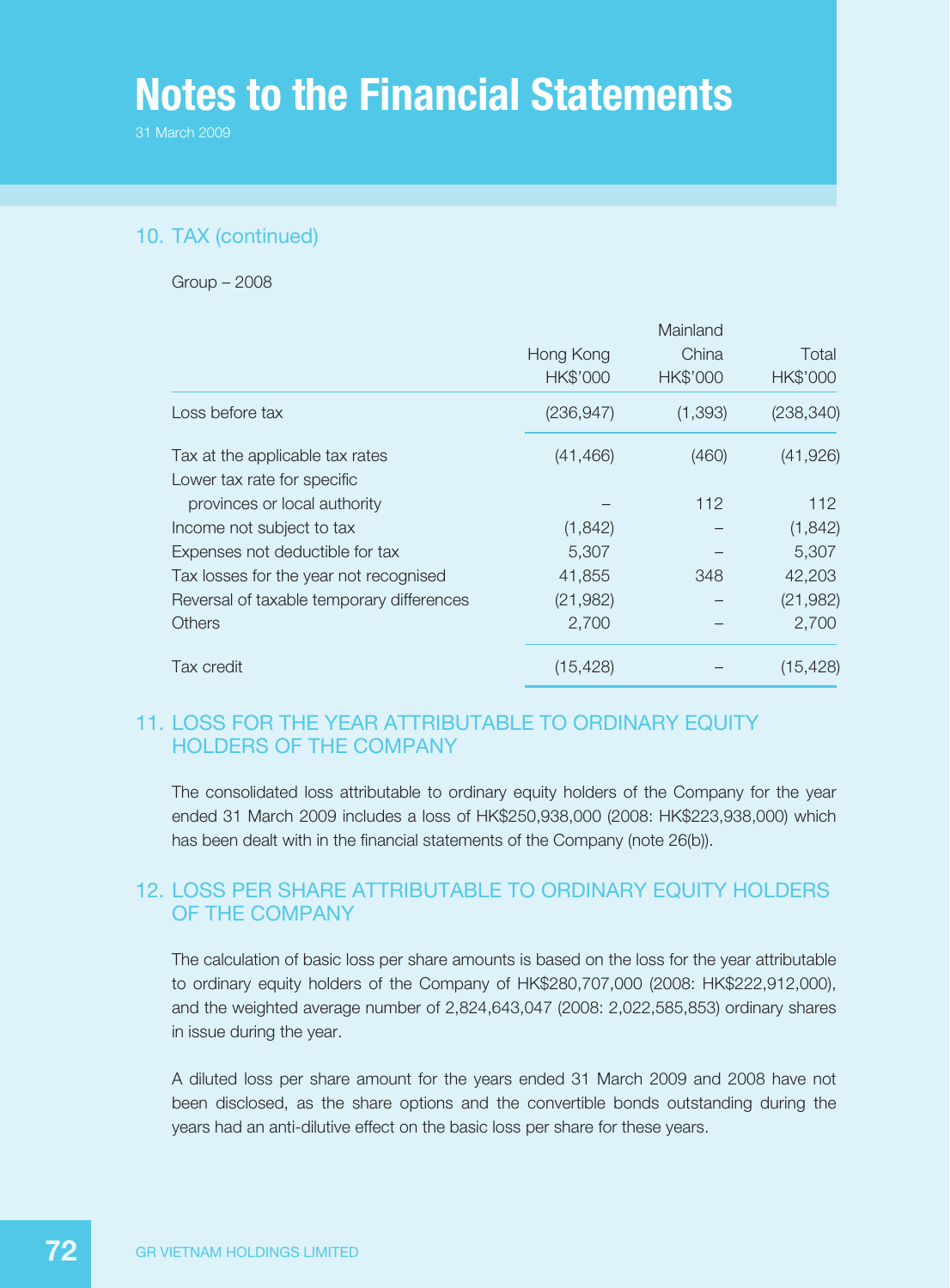31 March 2009

## 13. PROPERTY, PLANT AND EQUIPMENT

#### **Group**

|                          |                  | Leasehold |                  | <b>Motor</b><br>vehicles,<br>furniture, |              |
|--------------------------|------------------|-----------|------------------|-----------------------------------------|--------------|
|                          |                  | improve-  | <b>Plant and</b> | fixtures and                            |              |
|                          | <b>Buildings</b> | ments     | machinery        | equipment                               | <b>Total</b> |
|                          | HK\$'000         | HK\$'000  | HK\$'000         | HK\$'000                                | HK\$'000     |
| Cost:                    |                  |           |                  |                                         |              |
| At 1 April 2007          | 13,238           | 612       | 13,826           | 5,305                                   | 32,981       |
| <b>Additions</b>         |                  |           |                  | 142                                     | 142          |
| Disposal                 |                  |           |                  | (37)                                    | (37)         |
| At 31 March 2008 and     |                  |           |                  |                                         |              |
| 1 April 2008             | 13,238           | 612       | 13,826           | 5,410                                   | 33,086       |
| <b>Additions</b>         |                  | 462       |                  | 1,497                                   | 1,959        |
| Disposal                 |                  |           |                  | (17)                                    | (17)         |
| At 31 March 2009         | 13,238           | 1,074     | 13,826           | 6,890                                   | 35,028       |
| Accumulated depreciation |                  |           |                  |                                         |              |
| and impairment:          |                  |           |                  |                                         |              |
| At 1 April 2007          | 13,238           | 504       | 13,826           | 4,968                                   | 32,536       |
| Provided during the year |                  | 92        |                  | 132                                     | 224          |
| Disposal                 |                  |           |                  | (35)                                    | (35)         |
| At 31 March 2008 and     |                  |           |                  |                                         |              |
| 1 April 2008             | 13,238           | 596       | 13,826           | 5,065                                   | 32,725       |
| Provided during the year |                  | 48        |                  | 245                                     | 293          |
| Disposal                 |                  |           |                  | (17)                                    | (17)         |
| At 31 March 2009         | 13,238           | 644       | 13,826           | 5,293                                   | 33,001       |
| Net carrying amount:     |                  |           |                  |                                         |              |
| At 31 March 2009         |                  | 430       |                  | 1,597                                   | 2,027        |
| At 31 March 2008         |                  | 16        |                  | 345                                     | 361          |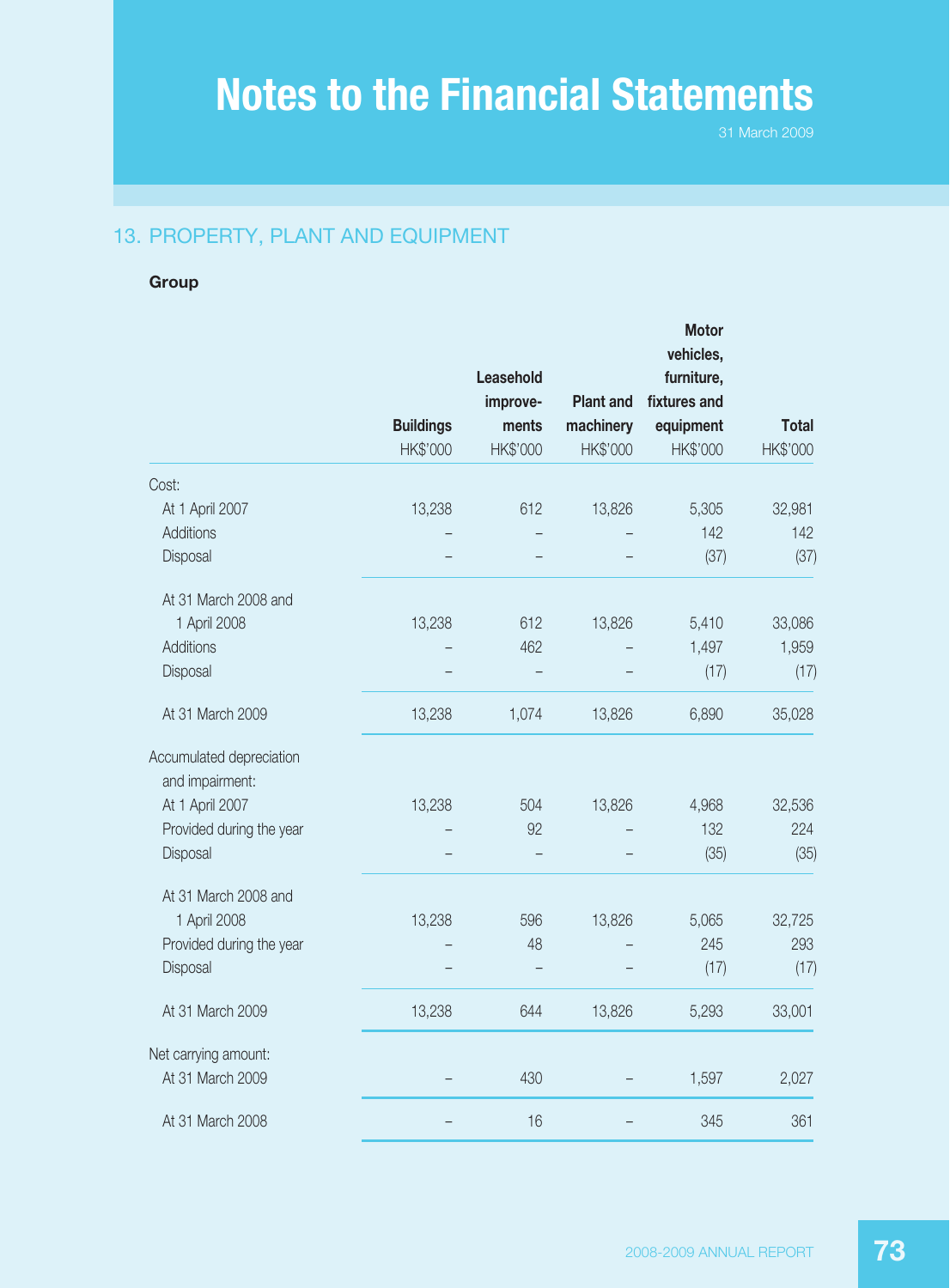## 13. PROPERTY, PLANT AND EQUIPMENT (continued)

All the Group's buildings included above are stated at cost and are held under medium term leases outside Hong Kong.

The net carrying amount of the Group's property, plant and equipment held under finance leases included in the total amount of motor vehicles, furniture, fixtures and equipment at 31 March 2009 was HK\$Nil (2008: HK\$138,000).

#### **Company**

|                                |                 | Furniture,   |              |
|--------------------------------|-----------------|--------------|--------------|
|                                | Leasehold       | fixtures and |              |
|                                | improvements    | equipment    | <b>Total</b> |
|                                | <b>HK\$'000</b> | HK\$'000     | HK\$'000     |
| Cost:                          |                 |              |              |
| At 1 April 2007, 31 March 2008 |                 |              |              |
| and 1 April 2008               | 299             | 415          | 714          |
| Additions                      |                 | 137          | 137          |
| At 31 March 2009               | 299             | 552          | 851          |
| Accumulated depreciation:      |                 |              |              |
| At 1 April 2007, 31 March 2008 |                 |              |              |
| and 1 April 2008               | 299             | 415          | 714          |
| Provided during the year       |                 | 24           | 24           |
| At 31 March 2009               | 299             | 439          | 738          |
| Net carrying amount:           |                 |              |              |
| At 31 March 2009               |                 | 113          | 113          |
| At 31 March 2008               |                 |              |              |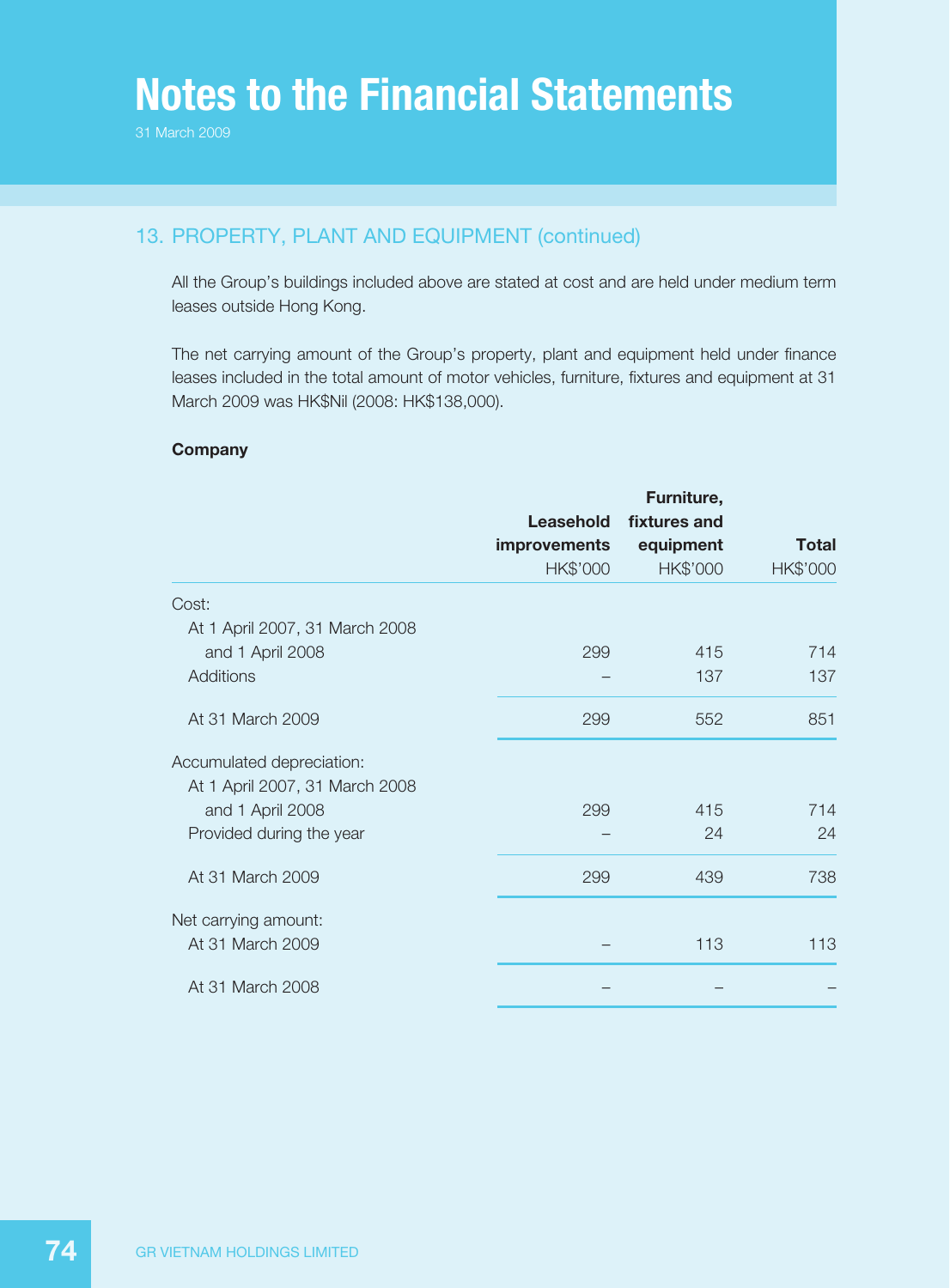31 March 2009

## 14. PREPAID LAND LEASE PAYMENT

|                                                                                         | Group<br>HK\$'000 |
|-----------------------------------------------------------------------------------------|-------------------|
| Cost:                                                                                   |                   |
| At 1 April 2007, 31 March 2008, 1 April 2008                                            |                   |
| and 31 March 2009                                                                       | 821               |
| Accumulated amortisation:                                                               |                   |
| At 1 April 2007, 31 March 2008, 1 April 2008                                            |                   |
| and 31 March 2009                                                                       | 821               |
| Net carrying amount:                                                                    |                   |
| At 31 March 2009                                                                        |                   |
| At 31 March 2008                                                                        |                   |
| The Group is required to pay an annual fee with an increment of 15% for every ten years |                   |

in respect of certain land in Mainland China used by the Group for its electronic products business up to 2011 commencing from 1993. The annual fee paid by the Group during the year which had been charged to the income statement for the year, was HK\$83,000 (2008: HK\$83,000). The Group's legal counsel confirmed that the Group properly owns the legal right to use the land for the period granted.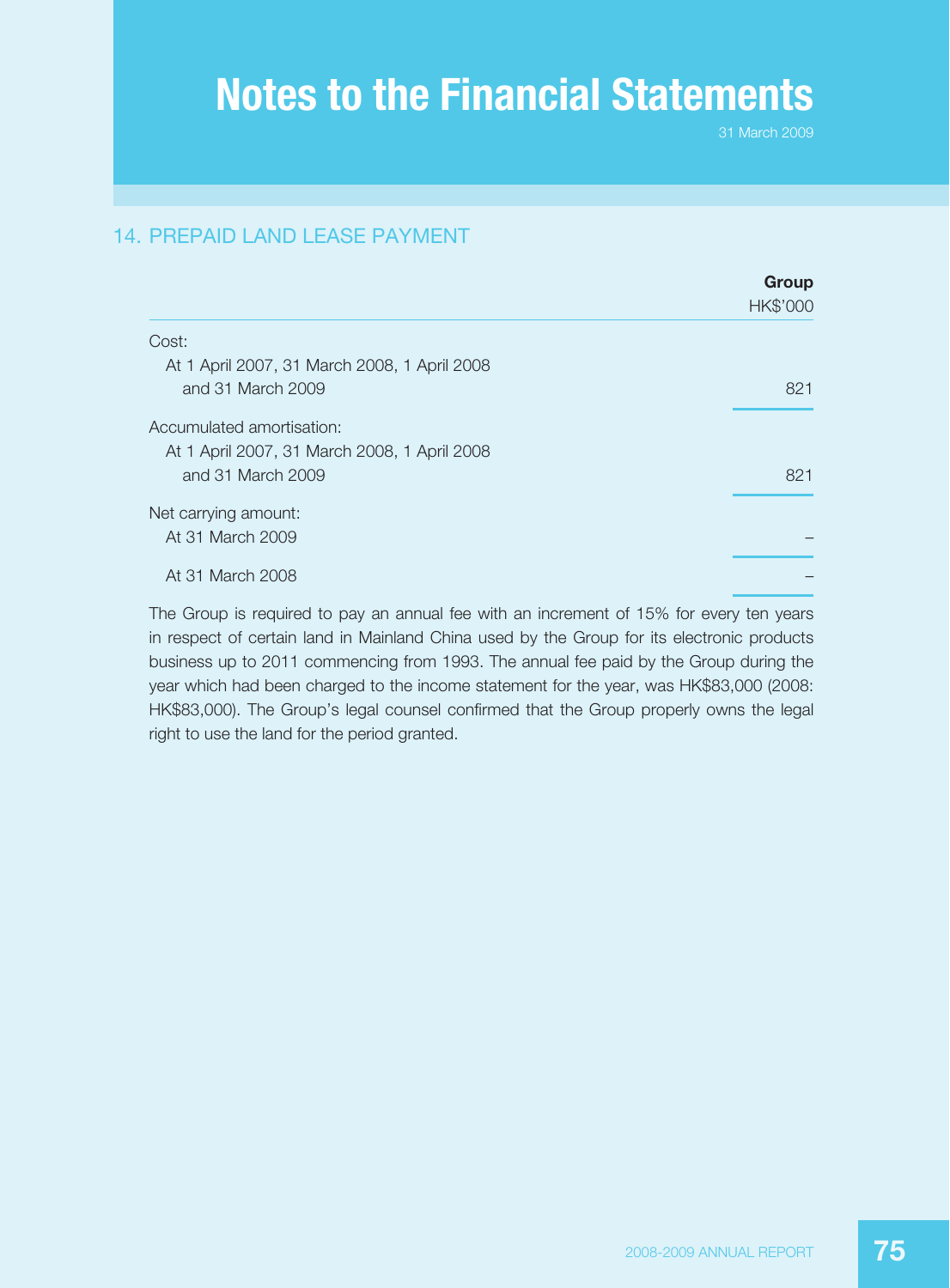## 15. INTERESTS IN SUBSIDIARIES

|                          |                 | <b>Company</b> |  |
|--------------------------|-----------------|----------------|--|
|                          | 2009            | 2008           |  |
|                          | <b>HK\$'000</b> | HK\$'000       |  |
| Unlisted shares, at cost |                 |                |  |
| Due from subsidiaries    | 1,147,920       | 1,110,885      |  |
| Less: Impairment #       | (776, 523)      | (545, 339)     |  |
|                          | 371,397         | 565,546        |  |

The amounts due from and to subsidiaries are unsecured, interest-free and have no fixed terms of repayment. The carrying amounts of the amounts due from/to subsidiaries approximate to their fair values.

# Impairment losses were recognised during the years ended 31 March 2009 and 2008 due to sustained loss making conditions of these subsidiaries.

Movements in the impairment allowance of amounts due from subsidiaries are as follows:

|                            | <b>Company</b>  |          |
|----------------------------|-----------------|----------|
|                            | 2009            | 2008     |
|                            | <b>HK\$'000</b> | HK\$'000 |
| At 1 April                 | 545,339         | 345,344  |
| Impairment loss recognised | 231,184         | 199,995  |
| At 31 March                | 776,523         | 545,339  |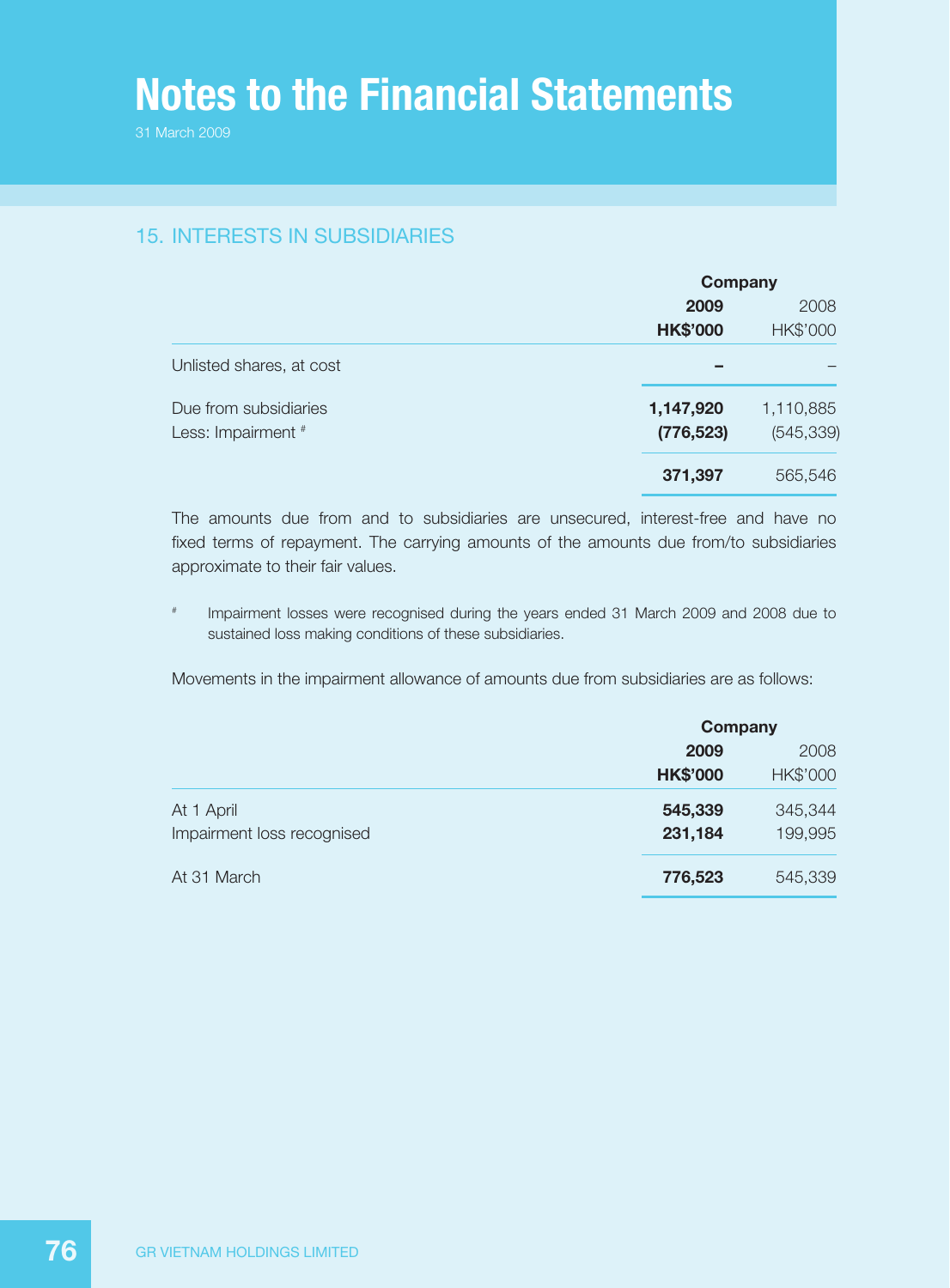## 15. INTERESTS IN SUBSIDIARIES (continued)

Particulars of the principal subsidiaries during the year are as follows:

| <b>Name</b>                                                         | <b>Place of</b><br>incorporation<br>and operations | <b>Nominal</b><br>value of<br>issued<br>ordinary<br>share capital | Percentage of<br>equity/beneficial<br>attributable<br>to the Company<br>Direct Indirect |     | <b>Principal</b><br><b>activities</b>         |
|---------------------------------------------------------------------|----------------------------------------------------|-------------------------------------------------------------------|-----------------------------------------------------------------------------------------|-----|-----------------------------------------------|
| Hoshing Limited*                                                    | <b>British Virgin</b><br>Islands                   | <b>US\$1</b>                                                      | 100                                                                                     |     | Investment<br>holding                         |
| Sino Electronics Limited*                                           | <b>British Virgin</b><br>Islands/<br>Hong Kong     | <b>US\$2</b>                                                      |                                                                                         | 100 | Investment<br>holding                         |
| <b>Chongqing Electronics</b><br>Limited                             | Hong Kong                                          | <b>HK\$2</b>                                                      |                                                                                         | 100 | Trading of<br>electronic<br>products          |
| 139 Enterprises<br>Limited                                          | Hong Kong                                          | <b>US\$2</b>                                                      |                                                                                         | 100 | Provision of<br>administrative<br>services    |
| Chaifa Finance Limited                                              | Hong Kong                                          | <b>HK\$2</b>                                                      |                                                                                         | 100 | Provision of<br>finance<br>services           |
| Main Purpose<br><b>Investments Limited</b>                          | <b>British Virgin</b><br>Islands/<br>Hong Kong     | <b>US\$1</b>                                                      |                                                                                         | 100 | Investment in<br>and trading of<br>securities |
| <b>GR Vietnam</b><br>International Limited<br>("GRV International") | <b>British Virgin</b><br>Islands/<br>Hong Kong     | <b>US\$1</b>                                                      |                                                                                         | 100 | Investment<br>holding                         |
| Red Circle Company<br>Limited ("Red Circle")*#                      | Vietnam                                            | <b>VND</b><br>500,000,000                                         |                                                                                         | 100 | Operation of<br>convenience<br>stores         |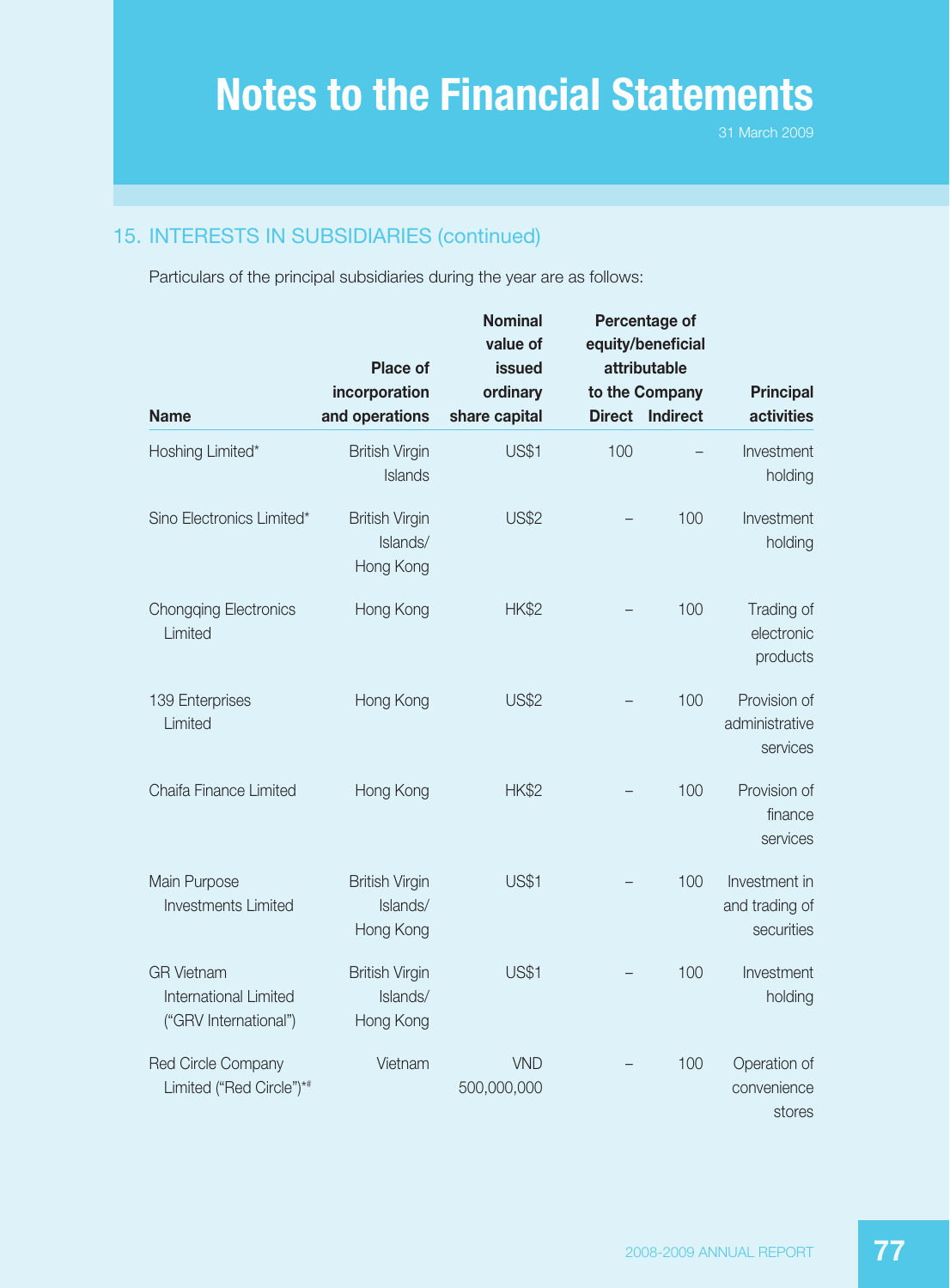### 15. INTERESTS IN SUBSIDIARIES (continued)

The above table lists the subsidiaries of the Company which, in the opinion of the directors, principally affected the results for the year or formed a substantial portion of the net assets of the Group. To give details of other subsidiaries would, in the opinion of the directors, result in particulars of excessive length.

- Not audited by Ernst & Young Hong Kong or other member firm of Ernst & Young global network.
- # Red Circle is a limited liability company established in Vietnam. On 10 November 2008, GRV International, a wholly owned subsidiary of the Group, entered into capital financing agreements ("Capital Financing Agreements") with Mr. Nguyen Duy Ngoc and Mr. Le Thanh Hung (collectively referred to as the "Vietnam Representatives"), pursuant to which, the Group agreed to grant a loan (the "Loan") to the Vietnam Representatives for their capital contribution in Red Circle, representing a 100% equity interest in Red Circle.

In connection with the Capital Financing Agreements, GRV International also entered into certain agreements with the Vietnam Representatives, whereby GRV International has the power to control Red Circle by way of controlling more than half of the voting rights and governing its financial and operating policies, and GRV International is entitled to exercise an option to convert the Loan into 100% equity interest in Red Circle from the Vietnam Representatives. In view of the above, Red Circle was accounted for as a subsidiary of GRV International and its result of operation and financial position were consolidated into the Group's financial statements.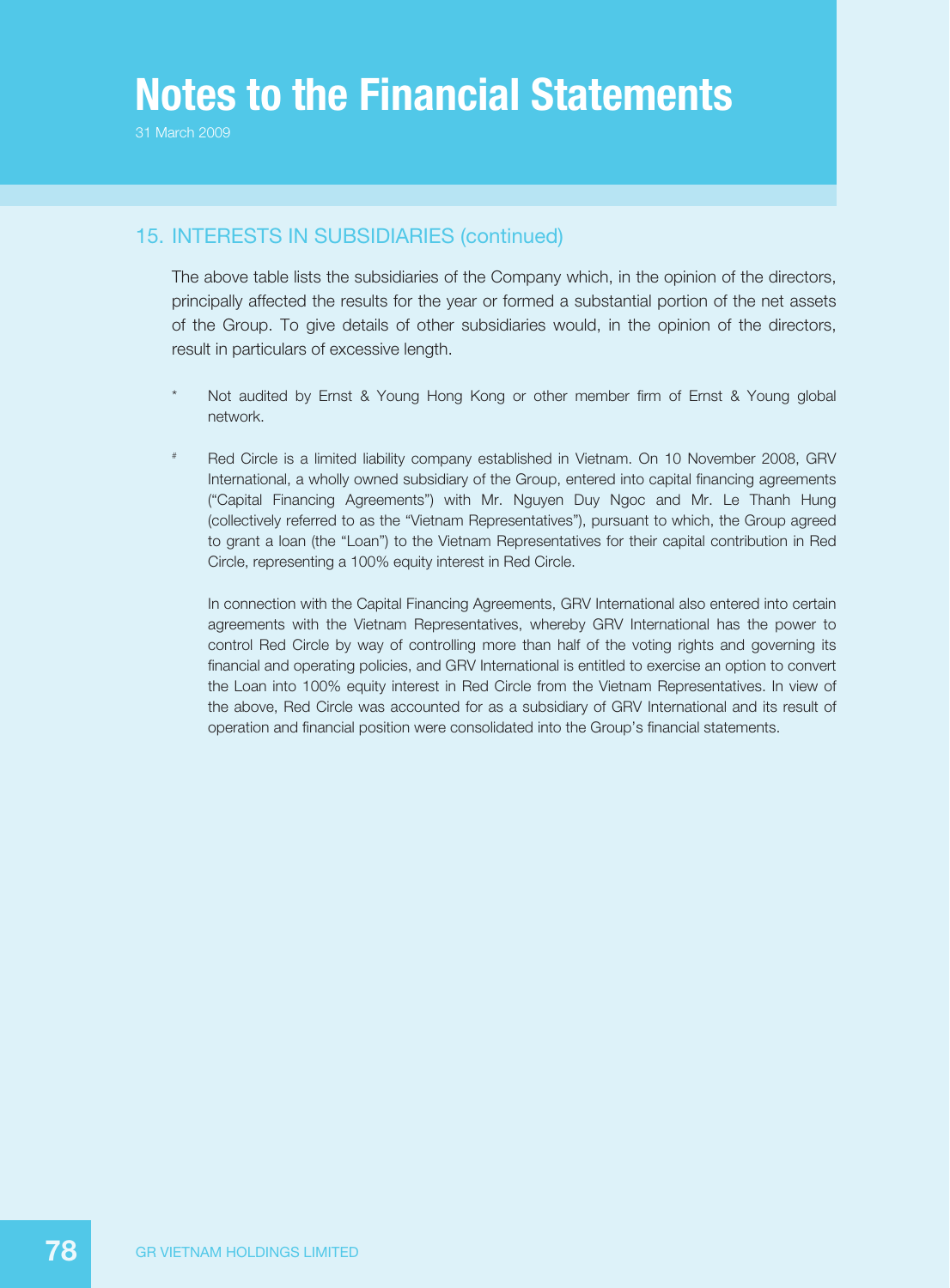31 March 2009

## 16. CONVERTIBLE NOTES

|                              |                 | Group    |  |
|------------------------------|-----------------|----------|--|
|                              | 2009            | 2008     |  |
|                              | <b>HK\$'000</b> | HK\$'000 |  |
| Unlisted convertible notes:  |                 |          |  |
| Loan portion                 | 46,663          | 43,285   |  |
| Conversion option derivative | 491             | 1,588    |  |
|                              | 47,154          | 44,873   |  |

The balance represents convertible notes with a face value of HK\$62,100,000 issued by Hanny Holdings Limited (the "Hanny Convertible Notes"), a company listed on the Stock Exchange and an independent party of the Group issued on 15 June 2006. The Hanny Convertible Notes bear interest at a rate of 2% per annum, payable on maturity, are unsecured and mature on 15 June 2011. The conversion price of the Hanny Convertible Notes was HK\$0.67 per share as at 31 March 2008, adjusted to HK\$15.83 per share as at 31 March 2009 as a result of the completion of capital reorganisation and rights issue exercise during the year. On maturity, the Group is entitled to full repayment of the outstanding principal amount of the Hanny Convertible Notes at face value of HK\$62,100,000, together with accrued interest.

As at 31 March 2009, the Hanny Convertible Notes is neither past due nor impaired. The directors of the Company are of the opinion that no impairment allowance is necessary in respect of the balance as there has not been a significant change in its credit quality, and the balance is considered fully recoverable. The Group does not hold any collateral or other credit enhancements over the Hanny Convertible Notes.

The fair value of the conversion option derivative related to the Hanny Convertible Notes is determined by the directors using the binomial option pricing model.

The fair value of the loan portion of the Hanny Convertible Notes at 31 March 2009 approximated to the corresponding carrying amount, and its effective interest rate was 11.21%.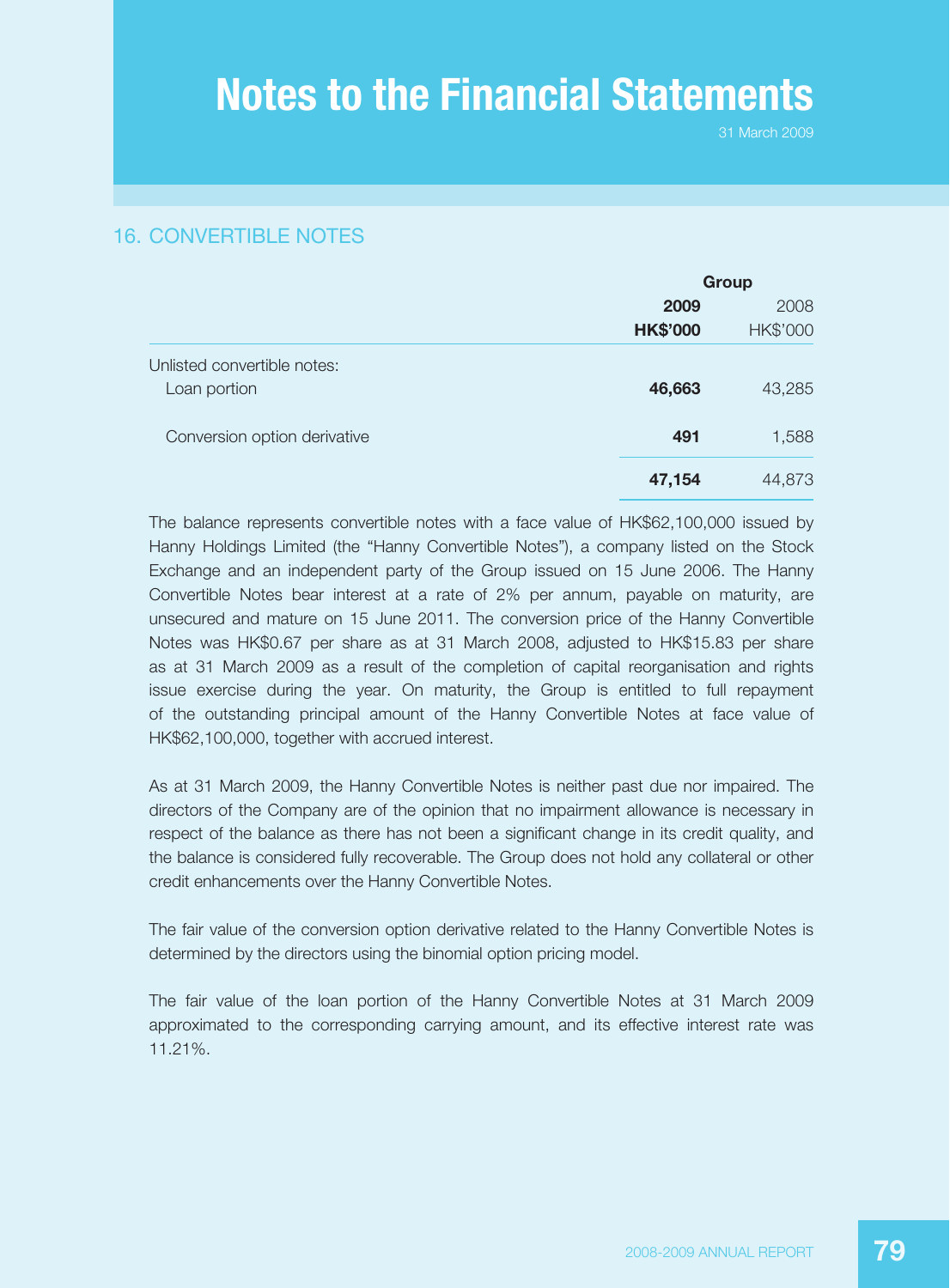## 17. AVAILABLE-FOR-SALE EQUITY INVESTMENTS

|                                           |                 | Group    |  |
|-------------------------------------------|-----------------|----------|--|
|                                           | 2009            | 2008     |  |
|                                           | <b>HK\$'000</b> | HK\$'000 |  |
| Listed equity investments, at fair value: |                 |          |  |
| Hong Kong                                 | 254             | 396      |  |
| Elsewhere                                 | 13,138          | 27,372   |  |
|                                           | 13,392          | 27,768   |  |

The above investments consist of investments in equity securities which were designated as available-for-sale financial assets and have no fixed maturity date or coupon rate. The fair values of listed equity investments are based on quoted market prices.

The market value of the Group's available-for-sale equity investments at the date of approval of these financial statements was approximately HK\$15,360,000.

At 31 March 2009 and 2008, the Group did not hold any available-for-sale equity investments with carrying amounts exceeded 10% of the total assets of the Group.

## 18. EQUITY INVESTMENTS AT FAIR VALUE THROUGH PROFIT OR LOSS

|                                                       | Group           |          |
|-------------------------------------------------------|-----------------|----------|
|                                                       | 2009            | 2008     |
|                                                       | <b>HK\$'000</b> | HK\$'000 |
| Listed equity investments in Hong Kong, at fair value | 163,369         | 323,793  |

The above equity investments at 31 March 2009 and 2008 were classified as held for trading. The fair values of listed equity investments are based on quoted market prices.

The market value of the Group's equity investments at fair value through profit or loss at the date of approval of these financial statements was approximately HK\$240,793,000.

At 31 March 2009 and 2008, the Group did not hold any equity investments at fair value through profit or loss with carrying amounts exceeded 10% of the total assets of the Group.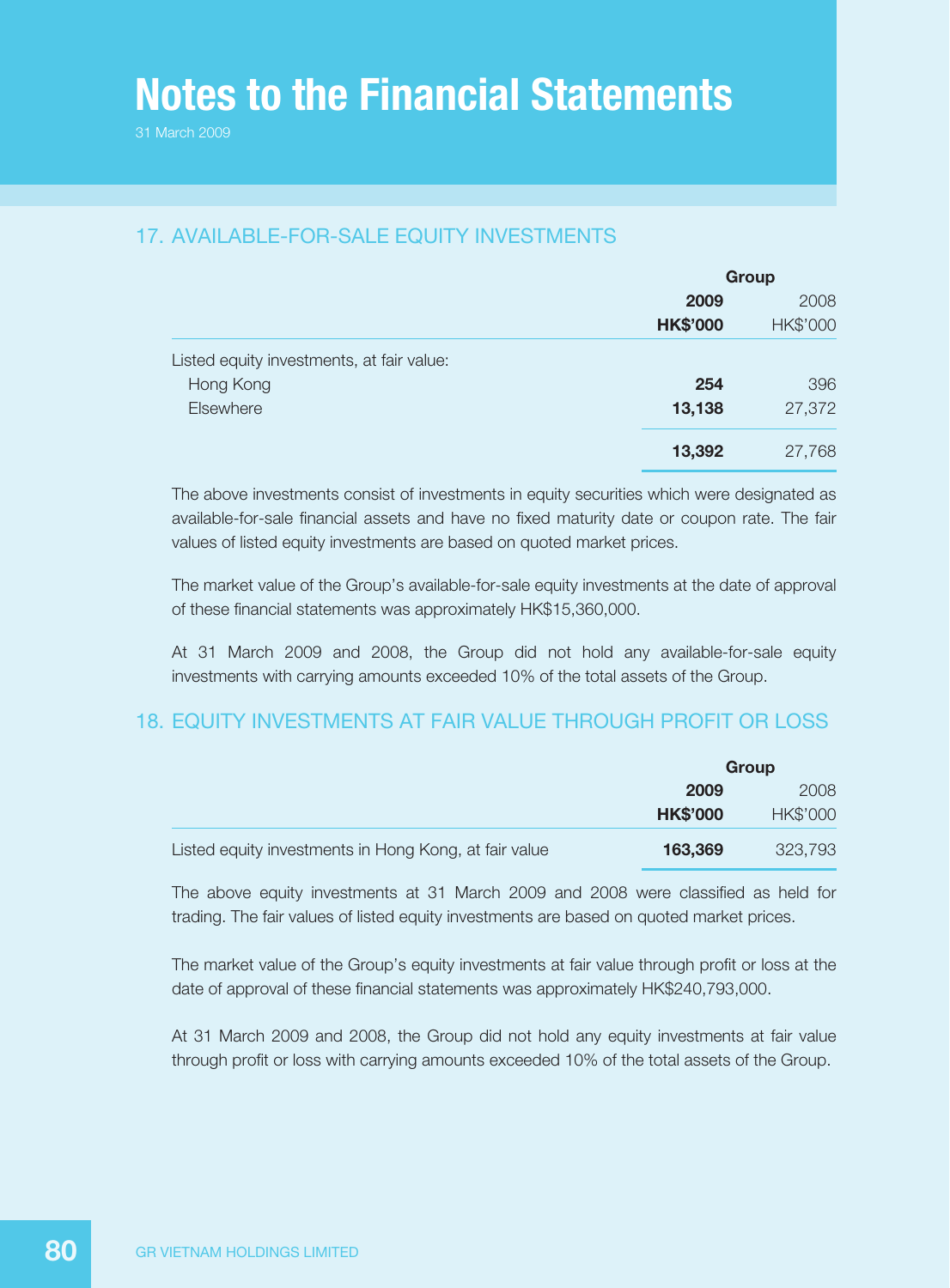31 March 2009

#### 19. TRADE RECEIVABLES

The Group's trading terms with its customers are mainly on credit, except for new customers, where payment in advance is normally required. The credit period is generally for a period of one month, extending up to two months for major customers. Each customer has a maximum credit limit. The Group seeks to maintain strict control over its outstanding receivables. Overdue balances are regularly reviewed by senior management. There is a significant concentration of credit risk as over 99% (2008: 97%) of the balances represented receivables from two major customers within the electronic products segment. Trade receivables are non-interest-bearing. The carrying amounts of trade receivables approximate to their fair values.

An aged analysis of the Group's trade receivables as at the balance sheet date, based on the invoice date, is as follows:

|                |                 | <b>Group</b> |  |
|----------------|-----------------|--------------|--|
|                | 2009            | 2008         |  |
|                | <b>HK\$'000</b> | HK\$'000     |  |
| Within 1 month | 686             | 24,642       |  |
| 1 to 2 months  | $\mathbf{2}$    |              |  |
|                | 688             | 24,642       |  |

The aged analysis of the Group's trade receivables, that are not considered to be impaired is as follows:

|                               | Group           |          |
|-------------------------------|-----------------|----------|
|                               | 2009            | 2008     |
|                               | <b>HK\$'000</b> | HK\$'000 |
| Neither past due nor impaired | 686             | 24,642   |
| Less than 1 month past due    | 2               |          |
|                               | 688             | 24,642   |

Receivables that were neither past due nor impaired relate to customers for whom there was no recent history of default. The Group does not hold any collateral or other credit enhancements over these balances.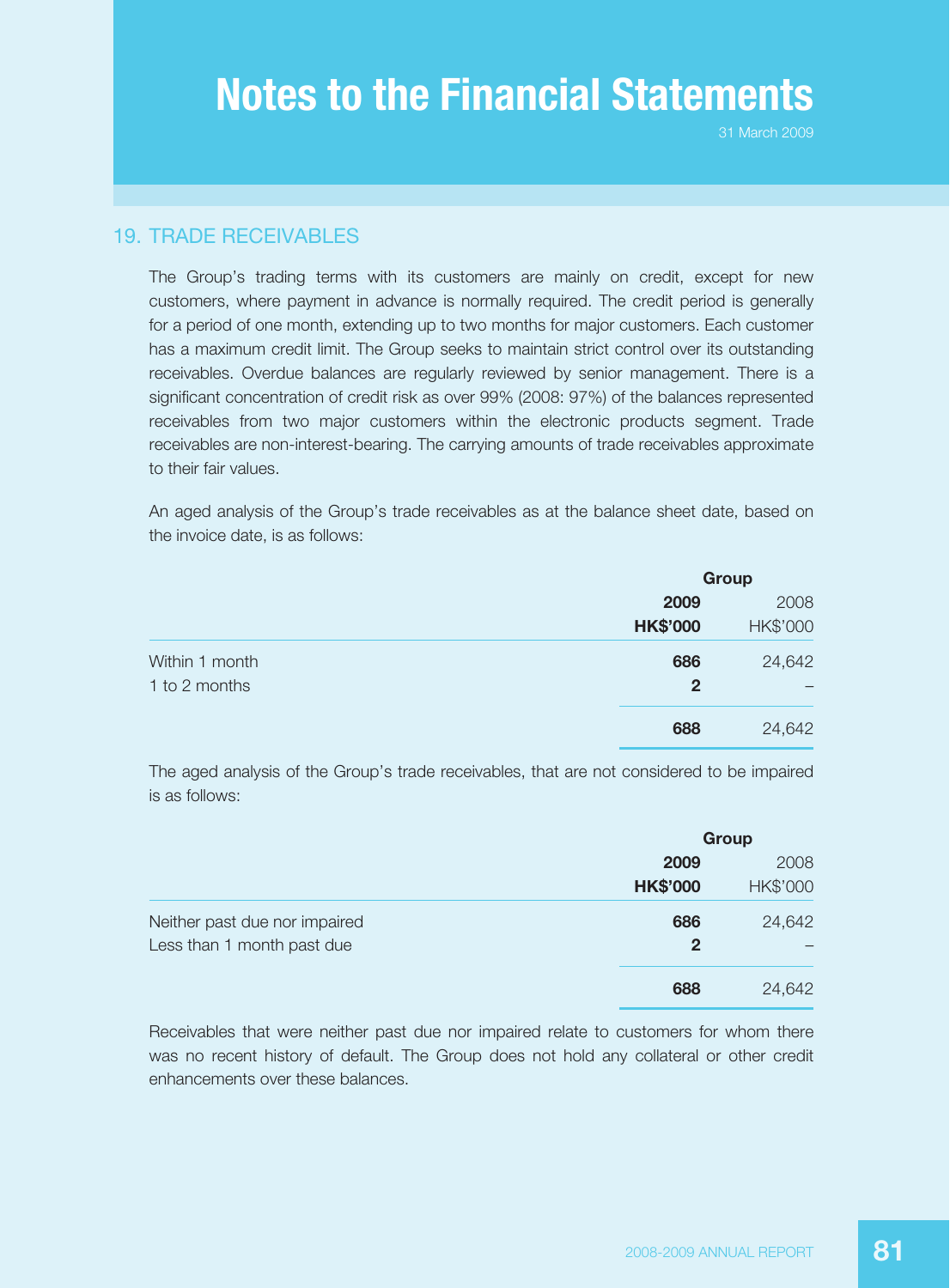### 20. PREPAYMENTS, DEPOSITS AND OTHER RECEIVABLES

Included in the balance was a deposit of HK\$2,680,000 (2008: Nil) in relation to an acquisition of a 5% equity interest in Saigon Port-Hiep Phuoc Joint Stock Company (the "Saigon Port Company").

On 14 April 2008, the Group entered into an agreement with Vietnam Southern Food Corporation (a Vietnam stated-owned enterprise) ("VSFC"), pursuant to which, the Group agreed to acquire a 5% shareholding interest in the Saigon Port Company from VSFC at a consideration of VND3,155,000,000 (approximately of HK\$1,513,000), and was granted the right to contribute an additional capital to attain the 5% share in the capital of the Saigon Port Company every time the company increases its capital. The Saigon Port Company was established in Vietnam and is principally engaged in the construction and operation of the Saigon – Hiep Phuoc Port (the "Saigon Port Project") located in Vietnam. The total investment capital of the Saigon Port Project is estimated at VND2,735,000,000,000 (approximately HK\$1.3 billion).

On 23 July 2008, the Group entered into a second agreement with VSFC, whereby additional capital of VND2,500,000,000 (approximately of HK\$1,167,000) was made by the Group, to attain its 5% shareholding in the Saigon Port Company.

Subsequent to the balance sheet date, on 7 April 2009, the Group entered into a third agreement with VSFC, whereby additional capital of VND2,500,000,000 (approximately of HK\$1,095,000) was made by the Group, to attain its 5% shareholding in the Saigon Port Company. On 29 May 2009, an agreement was entered into between the Group and VSFC for the termination of all the above agreements in relation to the transfer of shares of Saigon Port Company to the Group. The Group's aggregate capital payment of HK\$3,775,000 was subsequently refunded to the Group by VSFC.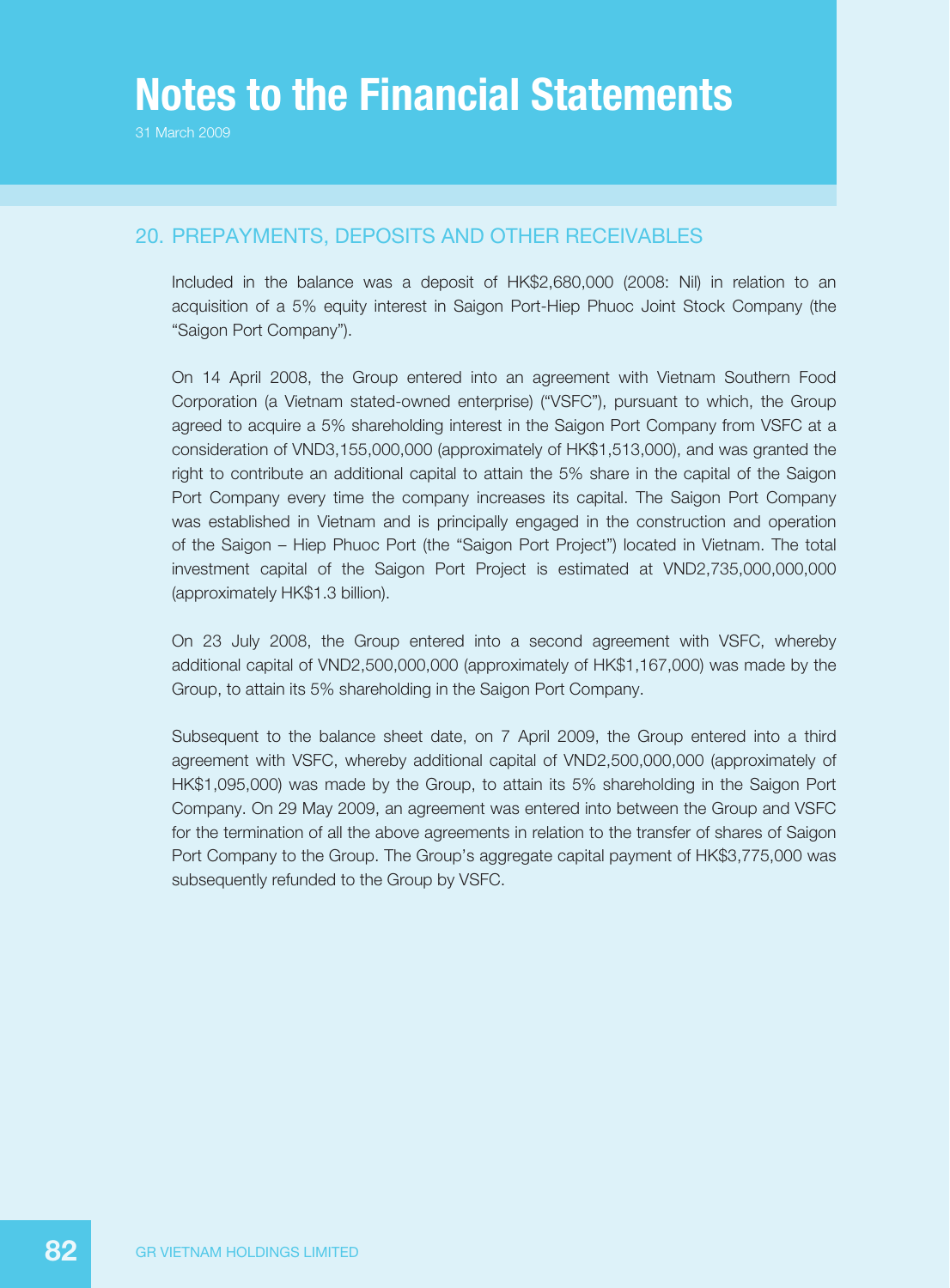31 March 2009

## 21. CASH AND CASH EQUIVALENTS AND PLEDGED DEPOSITS

|                                                   | Group           |          | <b>Company</b>  |          |
|---------------------------------------------------|-----------------|----------|-----------------|----------|
|                                                   | 2009            | 2008     | 2009            | 2008     |
|                                                   | <b>HK\$'000</b> | HK\$'000 | <b>HK\$'000</b> | HK\$'000 |
| Cash and bank balances                            | 137,332         | 11,438   | 363             | 592      |
| Time deposits                                     | 23,715          | 239,848  |                 | 40,952   |
|                                                   | 161,047         | 251,286  | 363             | 41,544   |
| Less: Pledged time deposits<br>for bank overdraft |                 |          |                 |          |
| facilities (note 28)                              | (7, 323)        | (7, 274) |                 |          |
| Cash and cash equivalents                         | 153,724         | 244,012  | 363             | 41,544   |

At the balance sheet date, cash and bank balances of the Group denominated in Renminbi ("RMB") and Vietnamese Dong ("VND") amounted to approximately HK\$312,000 (2008: HK\$242,000) and HK\$80,000 (2008: HK\$Nil), respectively. The RMB and VND are not freely convertible into other currencies. However, under Mainland China's Foreign Exchange Control Regulations and Administration of Settlement, Sale and Payment of Foreign Exchange Regulations, and the Law on Foreign Investment in Vietnam, the Group is permitted to exchange RMB and VND for other currencies through banks authorised to conduct foreign exchange business.

Cash at banks earns interest at floating rates based on daily bank deposit rates. Shortterm time deposits are made for varying periods from one day to one month depending on the immediate cash requirements of the Group, and earn interest at the respective shortterm time deposit rates. The bank balances and pledged deposits are deposited with creditworthy banks with no recent history of default. The carrying amounts of the cash and cash equivalents and the pledged deposits approximate to their fair values.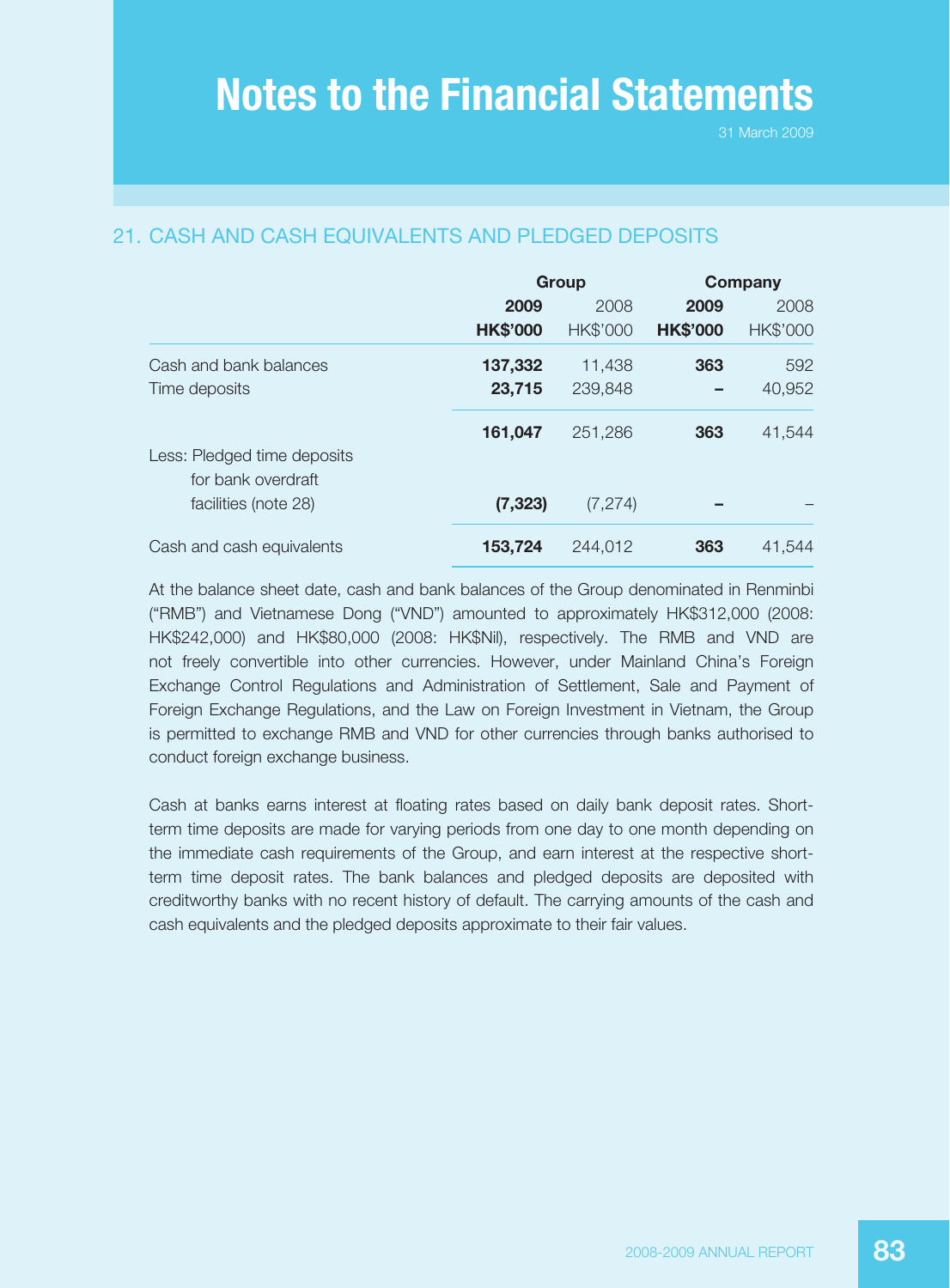## 22. TRADE PAYABLES

An aged analysis of the Group's trade payables as at the balance sheet date, based on the invoice date, is as follows:

|                                       |                         | Group            |  |
|---------------------------------------|-------------------------|------------------|--|
|                                       | 2009<br><b>HK\$'000</b> | 2008<br>HK\$'000 |  |
| Within 1 to 2 months<br>Over 3 months | 29<br>48                | 16,366<br>47     |  |
|                                       | 77                      | 16,413           |  |

Trade payables are non-interest-bearing and have a credit period of an average of two months. The carrying amounts of trade payables approximate to their fair values.

### 23. CONVERTIBLE BONDS

On 6 July 2007, the Company entered into a placing agreement (the "Placing Agreement") with Taifook Securities Company Limited, the placing agent, in relation to the issue of threeyear zero-coupon convertible bonds (the "Convertible Bonds") with a principal amount of HK\$200,000,000. The Placing Agreement was completed on 16 November 2007 and the Convertible Bonds were issued by the Company to the bondholders on the same date. There was no movement in the number of Convertible Bonds during the year. The Convertible Bonds are convertible at the option of the bondholders into ordinary shares of the Company at any time following the date of issue of the Convertible Bonds up to the maturity date on 15 November 2010, at a price of HK\$0.25 per share, subject to adjustments.

The Company may redeem in whole or in part of the outstanding Convertible Bonds at the redemption amount equal to 100% of the principal amount of the outstanding Convertible Bonds to be redeemed and the redemption shall be made in amounts of not less than a whole multiple of HK\$200,000 by giving to the bondholders not less than seven business days' prior notice. On the maturity date, any Convertible Bonds not converted or redeemed during the tenure will be redeemed by the Company at 100% of the principal amount.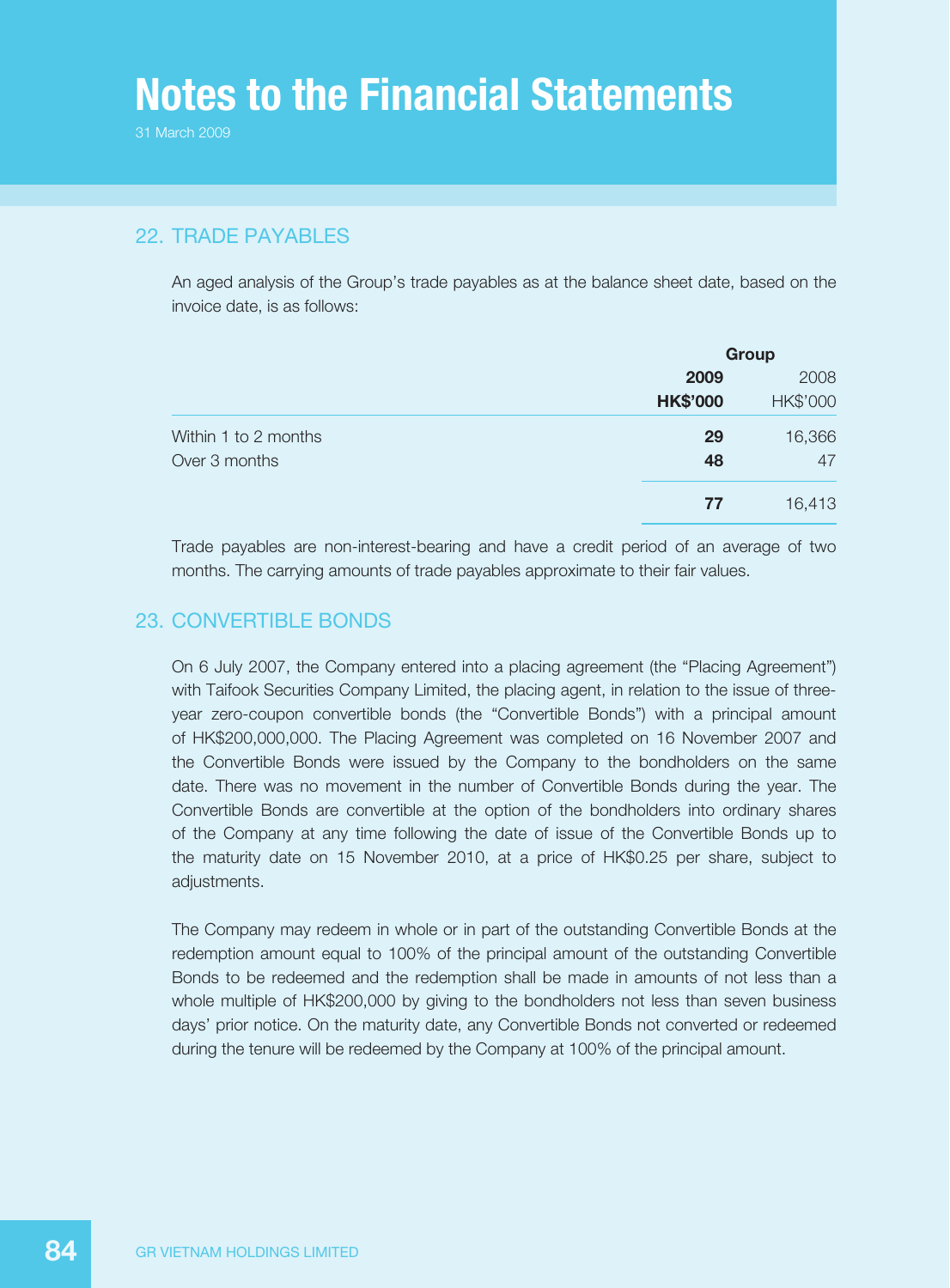31 March 2009

### 23. CONVERTIBLE BONDS (continued)

The fair value of the liability component of the Convertible Bonds was estimated at the issuance date using an equivalent market interest rate for a similar bond without a conversion option. The residual amount is assigned as the equity component and is included in shareholders' equity. The fair value of the liability component was estimated at the issuance date and at 31 March 2008 by RHL Appraisal Limited ("RHL"), an independent firm of professionally qualified valuers.

The Convertible Bonds have been separated into the liability and equity components on the date of issuance and the movements of their carrying amounts during the year are as follows:

|                                    | <b>Group and Company</b> |                 |              |  |
|------------------------------------|--------------------------|-----------------|--------------|--|
|                                    | <b>Liability</b>         | <b>Equity</b>   |              |  |
|                                    | component                | component       | <b>Total</b> |  |
|                                    | <b>HK\$'000</b>          | <b>HK\$'000</b> | HK\$'000     |  |
| Carrying amount at 31 March 2008   | 154,315                  | 47,257          | 201,572      |  |
| Imputed interest expenses (note 6) | 16,008                   |                 | 16,008       |  |
| Carrying amount at 31 March 2009   | 170,323                  | 47,257          | 217,580      |  |

The fair value of the liabilities component of the Convertible Bonds at 31 March 2009 approximated to the corresponding carrying amount.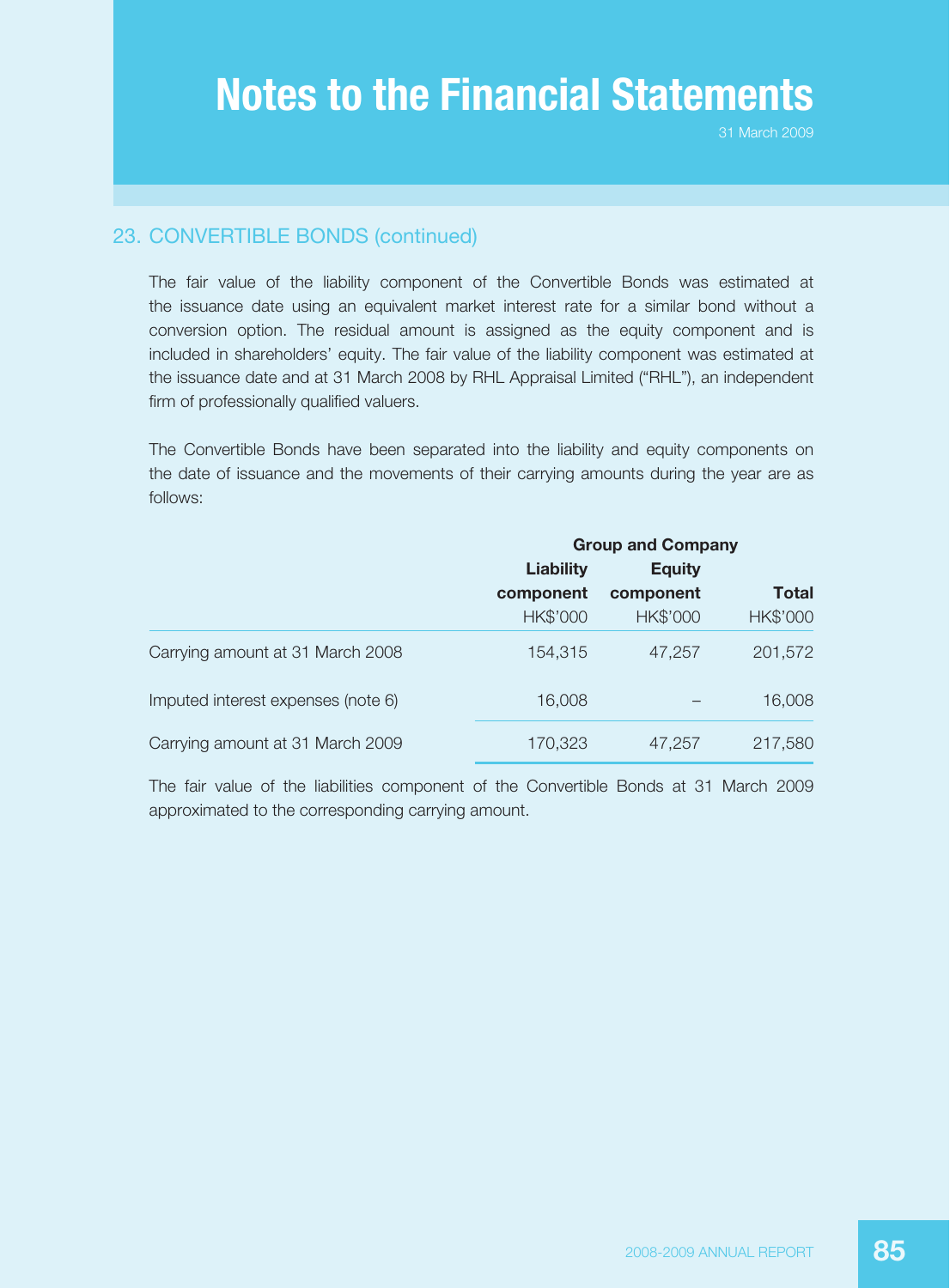### 24. DEFERRED TAX LIABILITIES

Deferred tax liabilities as at 31 March 2008 comprise fair value gain on available-for-sale equity investments amounted to HK\$22,000. During the year ended 31 March 2009, deferred tax liabilities of HK\$22,000 was credited to the income statement as the related available-for-sale equity investments were impaired.

At 31 March 2009, there was no significant unrecognised deferred tax liability (2008: Nil) for taxes that would be payable on the unremitted earnings of certain of the Group's subsidiaries as the Group has no liability to additional tax should such amounts be remitted.

The Group has tax losses arising in Hong Kong of HK\$623,326,000 (2008: HK\$382,348,000), in Mainland China of HK\$9,302,000 (2008: HK\$7,665,000) and in Vietnam of HK\$6,844,000 (2008: Nil) that are available for offsetting against future taxable profits of the companies in which the losses arose. Deferred tax assets have not been recognised in respect of these losses as they have arisen in subsidiaries that have been loss-making for some time and it is not considered probable that taxable profits will be available against which the tax losses can be utilised.

## 25. SHARE CAPITAL

#### **Shares**

|                                                 | 2009            | 2008     |
|-------------------------------------------------|-----------------|----------|
|                                                 | <b>HK\$'000</b> | HK\$'000 |
| Authorised:                                     |                 |          |
| 60,000,000,000 ordinary shares of HK\$0.01 each | 600,000         | 600,000  |
| Issued and fully paid:                          |                 |          |
| 2,824,643,047 ordinary shares of HK\$0.01 each  | 28.247          | 28,247   |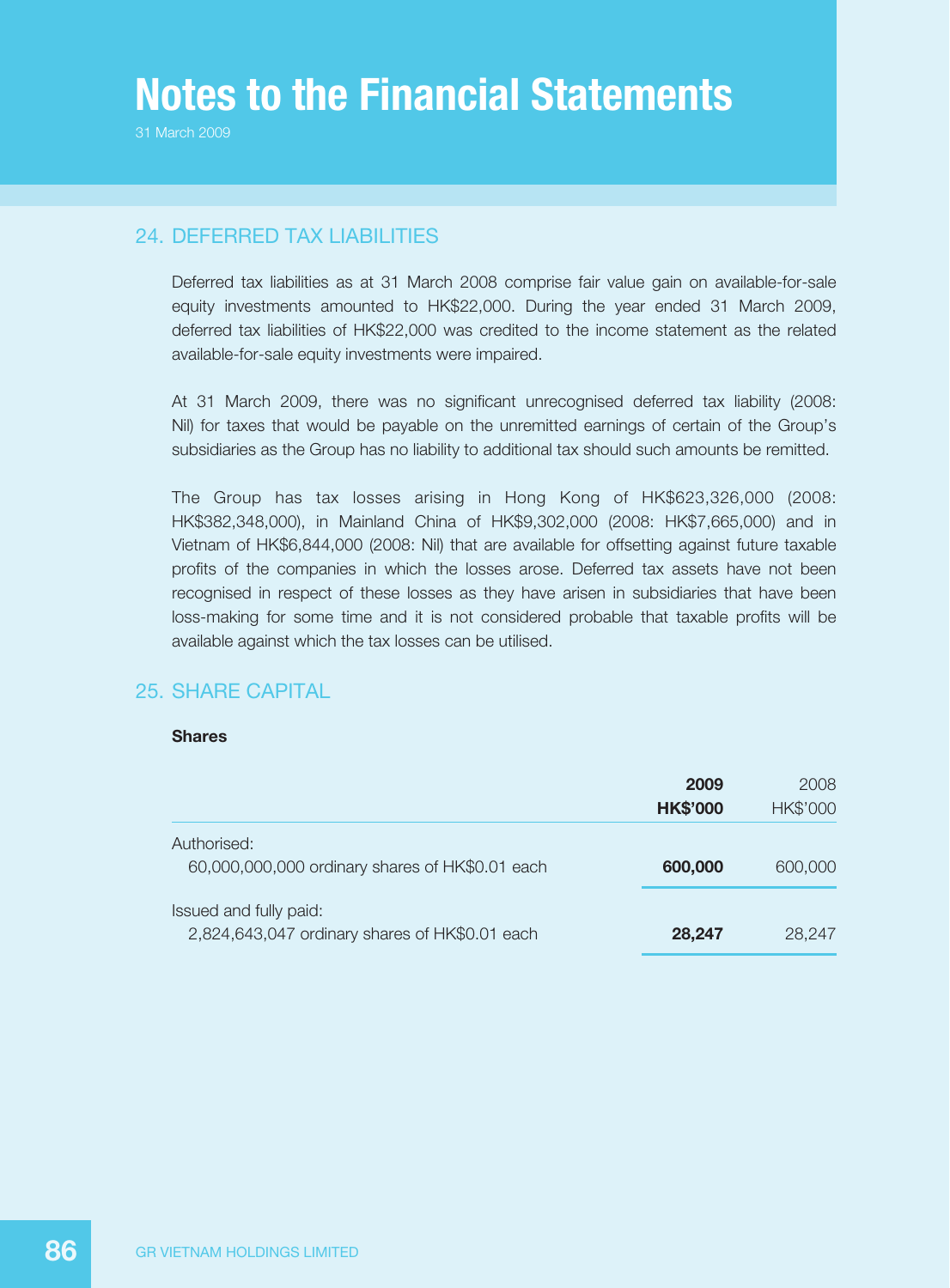## 25. SHARE CAPITAL (continued)

A summary of the transactions during the year in the Company's issued share capital is as follows:

|                                            |              | Number of<br>shares in issue | <b>Issued</b><br>share<br>capital | <b>Share</b><br>premium<br>account | Total    |
|--------------------------------------------|--------------|------------------------------|-----------------------------------|------------------------------------|----------|
|                                            | <b>Notes</b> |                              | <b>HK\$'000</b>                   | HK\$'000                           | HK\$'000 |
| At 1 April 2007<br><b>Issue of shares:</b> |              | 1,359,883,047                | 13,599                            | 380,286                            | 393,885  |
| Placements of shares                       | (i)          | 771,900,000                  | 7,719                             | 154,380                            | 162,099  |
| Subscription of shares                     | (ii)         | 680,000,000                  | 6,800                             | 163,200                            | 170,000  |
|                                            |              | 1,451,900,000                | 14,519                            | 317,580                            | 332,099  |
| Share issue expenses                       | (i)          |                              |                                   | (3,545)                            | (3, 545) |
| Exercise of share options                  | (iii)        | 12,860,000                   | 129                               | 6,734                              | 6,863    |
| At 31 March 2008,<br>1 April 2008          |              |                              |                                   |                                    |          |
| and 31 March 2009                          |              | 2,824,643,047                | 28,247                            | 701,055                            | 729,302  |

Notes:

- (i) The Company entered into placing agreements with Taifook Securities Company Limited, the placing agent, on 6 July 2007 and 12 October 2007, for the placing of 271,900,000 and 500,000,000 new ordinary shares of the Company, respectively, of HK\$0.01 each at a price of HK\$0.21 per share. 771,900,000 shares of HK\$0.01 each of the Company were issued and cash proceeds of HK\$162,099,000, net of share issue expenses of HK\$3,545,000, were received by the Company.
- (ii) The Company entered into a subscription agreement (the "Subscription Agreement") with High Super Enterprises Limited (the "Subscriber"), a wholly-owned subsidiary of Golden Resources Development International Limited, on 2 October 2007, which the Subscriber agreed to subscribe for 680,000,000 new ordinary shares of the Company (the "Share Subscription") at a price of HK\$0.25 per share. The Share Subscription was completed on 21 November 2007. 680,000,000 shares of HK\$0.01 each of the Company were allotted and cash proceeds of HK\$170,000,000 were received by the Company.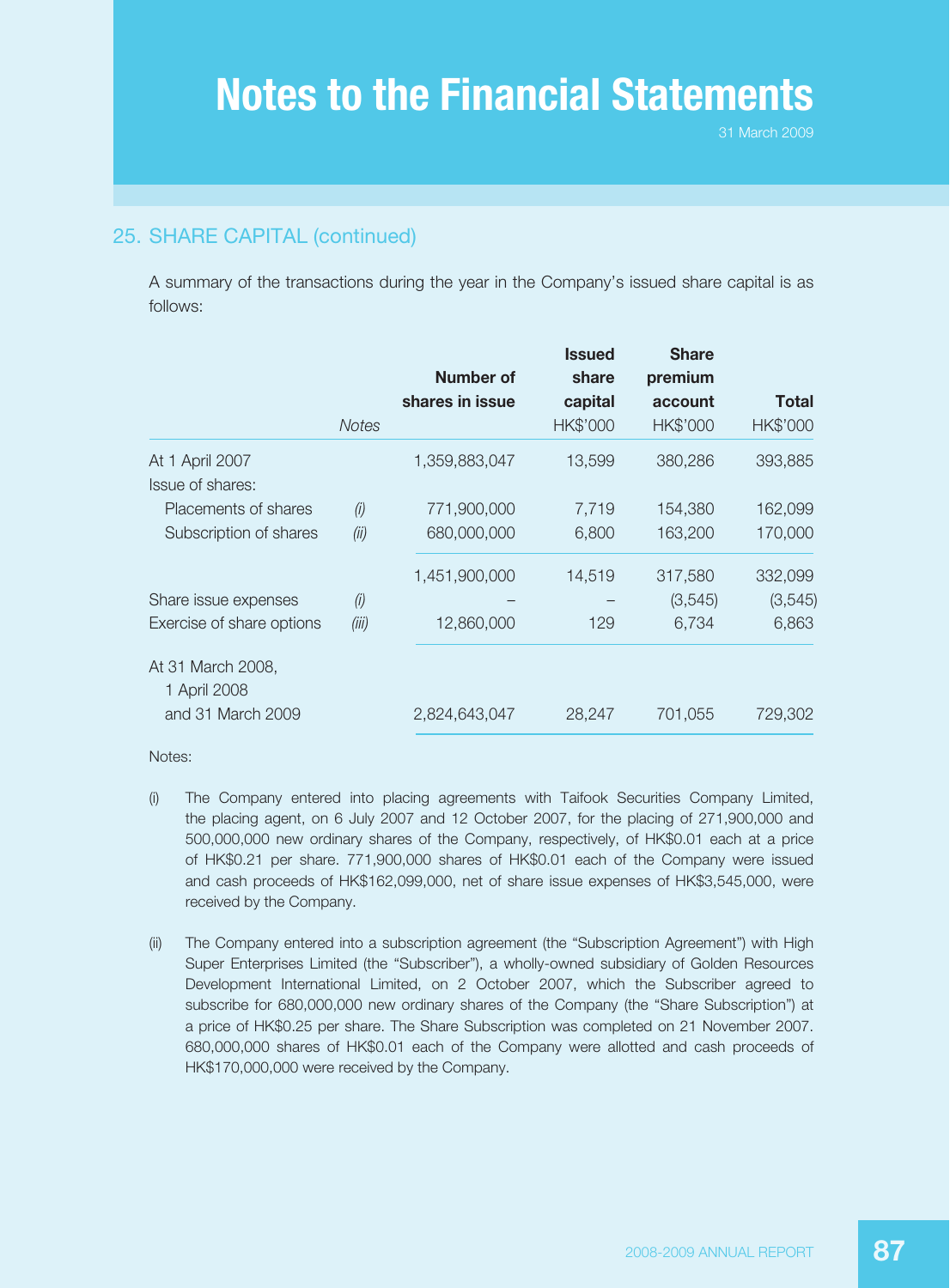### 25. SHARE CAPITAL (continued)

#### *Notes: (continued)*

(iii) During the year ended 31 March 2008, the subscription rights attaching to 12,860,000 share options were exercised at a subscription price of HK\$0.357 per share, resulting in the issuance of 12,860,000 ordinary shares of HK\$0.01 each in the Company for a total cash consideration of HK\$4,591,000. Upon the exercise of these share options, the balance of the share option reserve of HK\$2,272,000 relating to these share options was transferred to the share premium account.

#### **Share options**

Details of the Company's share option scheme and the share options issued under the scheme are included in note 27 to the financial statements.

#### 26. RESERVES

#### **(a) Group**

The amounts of the Group's reserves and the movements therein for the current and prior years are presented in the consolidated statement of changes in equity.

The contributed surplus of the Group arose as a result of the Group reorganisation upon listing of the Company's shares in 1994, and represented the difference between the nominal value of the shares of the former holding company of the Group prior to the Group reorganisation, over the nominal value of the Company's shares issued in exchange thereof.

In addition, pursuant to special and ordinary resolutions passed at the special general meeting held on 22 September 2000, the issued and fully paid share capital of the Company was reduced by HK\$448,992,000 through a reduction in the nominal value of the share capital of the Company. The credit arising as a result of the reduction of the share capital of approximately HK\$448,992,000 was transferred to the contributed surplus.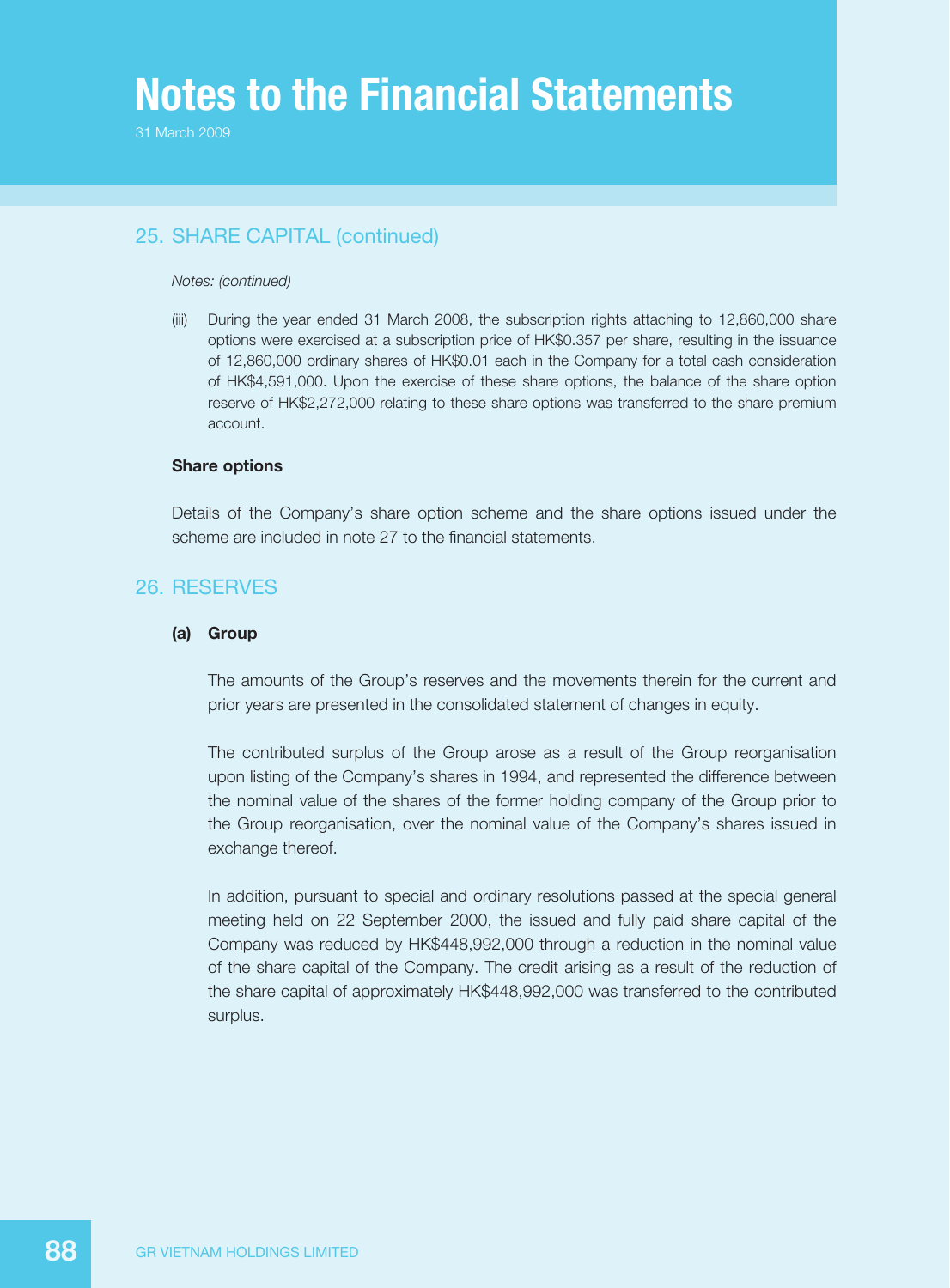31 March 2009

### 26. RESERVES (continued)

#### **(a) Group (continued)**

On 28 July 2005, a capital reorganisation scheme was approved by the shareholders under a special resolution, pursuant to which, every ten shares of HK\$0.01 each in the issued share capital of the Company were consolidated into one consolidated share of HK\$0.10 and every issued consolidated share was reduced in nominal amount by cancelling HK\$0.09 of the capital paid up for each issued consolidated share so as to form (after the share consolidation) one reorganised share of HK\$0.01. The credit arising from the capital reorganisation of HK\$101,992,000 was transferred to the contributed surplus.

#### **(b) Company**

|                                        | <b>Share</b><br>premium | <b>Share</b><br>option | <b>Capital</b><br>redemption | <b>Contributed Accumulated</b> |                    |                   |
|----------------------------------------|-------------------------|------------------------|------------------------------|--------------------------------|--------------------|-------------------|
|                                        | account<br>HK\$'000     | reserve<br>HK\$'000    | reserve<br>HK\$'000          | surplus<br>HK\$'000            | losses<br>HK\$'000 | Total<br>HK\$'000 |
| At 1 April 2007                        | 380,286                 |                        | 556                          | 594,673                        | (716, 664)         | 258,851           |
| Premium upon issue of shares (note 25) | 317,580                 |                        |                              |                                |                    | 317,580           |
| Share issue expenses (note 25)         | (3, 545)                |                        |                              |                                |                    | (3,545)           |
| Exercise of share options (note 25)    | 6,734                   | (2,272)                |                              |                                |                    | 4,462             |
| Equity-settled share option            |                         |                        |                              |                                |                    |                   |
| arrangement (note 27)                  |                         | 15,232                 |                              |                                |                    | 15,232            |
| Loss for the year                      |                         |                        |                              |                                | (223, 938)         | (223, 938)        |
| At 31 March 2008 and 1 April 2008      | 701,055                 | 12,960                 | 556                          | 594.673                        | (940, 602)         | 368,642           |
| Loss for the year                      |                         |                        |                              |                                | (250, 938)         | (250, 938)        |
| At 31 March 2009                       | 701,055                 | 12,960                 | 556                          | 594,673                        | (1, 191, 540)      | 117,704           |
|                                        |                         |                        |                              |                                |                    |                   |

Note:

The contributed surplus of the Company arose as a result of the Group reorganisation referred to in (a) above and represents the excess of the then combined net assets of the subsidiaries acquired over the nominal value of the Company's shares issued in exchange therefor.

In addition, the capital reorganisation described in (a) above also resulted in an aggregate credit balance of approximately HK\$550,984,000 being transferred to the Company's contributed surplus.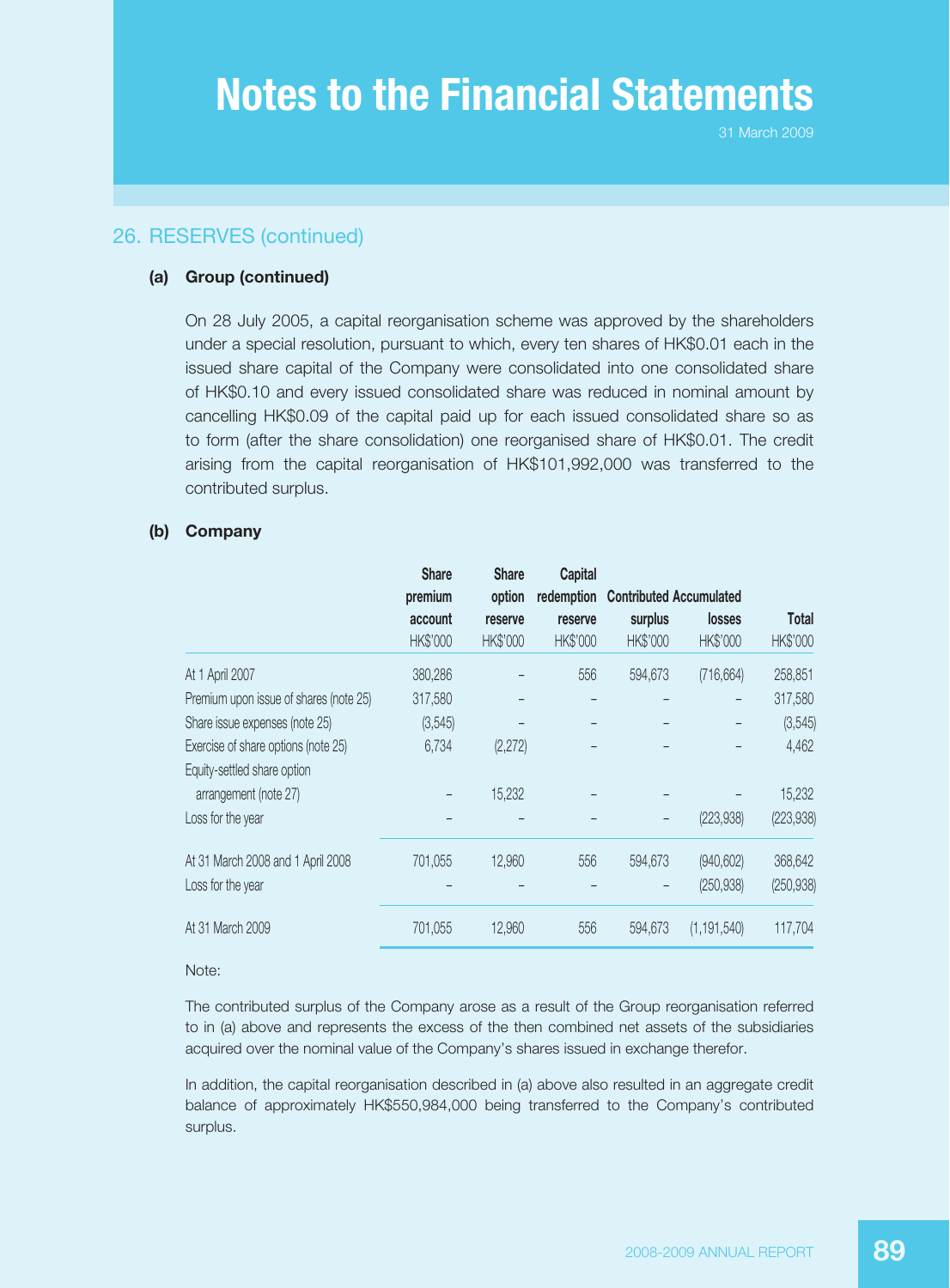31 March 2009

#### 27. SHARE OPTION SCHEME

The Company operates a share option scheme (the "Scheme") for the purpose of providing incentives and rewards to eligible participants who contribute to the success of the Group's operations. Eligible participants include the Company's directors, including independent non-executive directors, other employees of the Group or any invested entity, suppliers of goods or services to the Group or any invested entity, customers of the Group or any invested entity, shareholders of the Group or any invested entity, holders of securities of the Group or any invested entity and persons or entities that provide research, development or other technological support to the Group or any invested entity. The Scheme became effective on 27 August 2003 and, unless otherwise cancelled or amended, will remain in force for 10 years from that date.

The maximum number of shares which may be issued upon exercise of all options granted and to be granted under the Scheme is an amount equivalent to 10% of the shares of the Company in issue as at the date of approval of the Scheme unless approval for refreshing the 10% limit from the Company's shareholders has been obtained. The total number of shares of the Company available for issue under the Scheme is 163,178,304 shares, which represented approximately 5.8% of the issued share capital of the Company as at the date of the annual report. The maximum number of shares issued and to be issued upon exercise of the share options granted to each eligible participant in the Scheme (including exercised, cancelled and outstanding options) within any 12-month period, is limited to 1% of the shares of the Company in issue. Any further grant of share options in excess of this limit is subject to shareholders' approval in a general meeting.

Under the Scheme, share options granted to a director, chief executive or substantial shareholder of the Company, or to any of their associates are subject to approval in advance by the independent non-executive directors. In addition, any grant of share options to a substantial shareholder or an independent non-executive director of the Company, or to any of their associates, which would result in the shares issued and to be issued upon exercise of all options already granted and to be granted (including options exercised, cancelled and outstanding) to such person in the 12-month period up to and including the date of such grant in excess of 0.1% of the shares of the Company in issue and with an aggregate value (based on the closing price of the Company's shares at the date of grant) in excess of HK\$5,000,000 is subject to shareholders' approval in advance in a general meeting.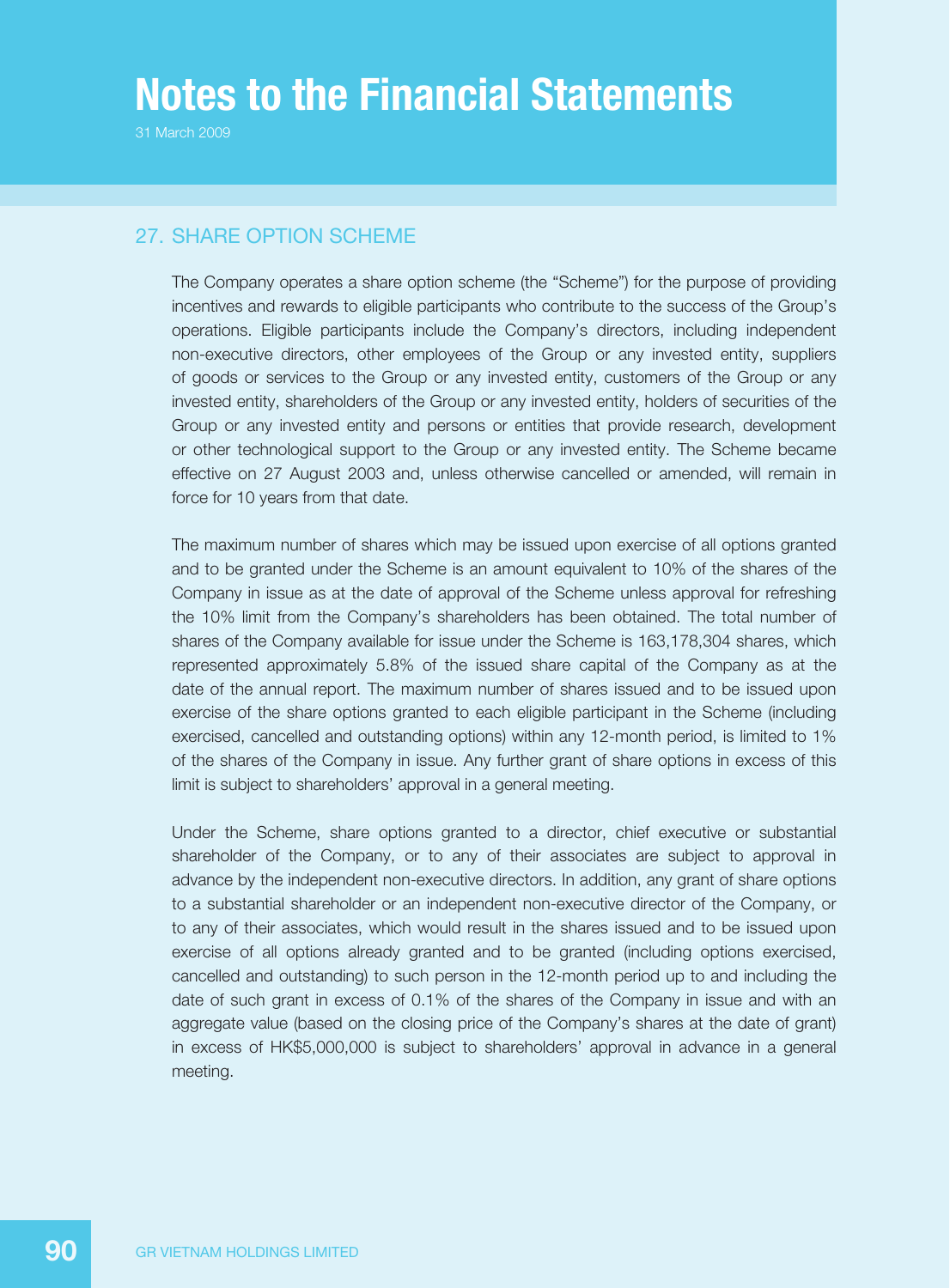31 March 2009

#### 27. SHARE OPTION SCHEME (continued)

The offer of a grant of share options under the Scheme may be accepted within 28 days from the date of offer, upon payment of a nominal consideration of HK\$1 in total by the grantee. The exercise period of the share options granted is determined by the directors, save that such period shall not be more than 10 years from the date of adoption of the Scheme subject to the provisions for early termination set out in the Scheme. Unless otherwise determined by the directors at their sole discretion, there is no requirement of a minimum period for which an option must be held before it can be exercised.

The exercise price of share options granted under the Scheme is determined by the directors, but shall not be less than the highest of (i) the Stock Exchange closing price of the Company's shares on the date of offer of the share options; (ii) the average Stock Exchange closing price of the Company's shares for the five trading days immediately preceding the date of offer; and (iii) the nominal value of a share of the Company on the date of offer.

Share options do not confer rights on the holders to dividends or to vote at shareholders' meetings.

The fair value of the equity-settled share options granted during the year ended 31 March 2008 was estimated by RHL Appraisal Limited, an independent firm of professionally qualified valuers, using the binomial option pricing model, taking into account the terms and conditions upon which the options were granted. The fair value of the equity-settled share options granted was HK\$15,232,000 of which the Group recognised a share option expense of HK\$15,232,000 during the year ended 31 March 2008. The following table lists the inputs to the model used:

|                                  | 2008     |
|----------------------------------|----------|
| Dividend yield (%)               | N/A      |
| Expected volatility (%)          | 98.09    |
| Historical volatility (%)        | 98.09    |
| Risk-free interest rate (%)      | 3.99     |
| Share price at grant date (HK\$) | HK\$0.34 |

The expected volatility reflects the assumption that the historical volatility is indicative of future trends, which may also not necessarily be the actual outcome.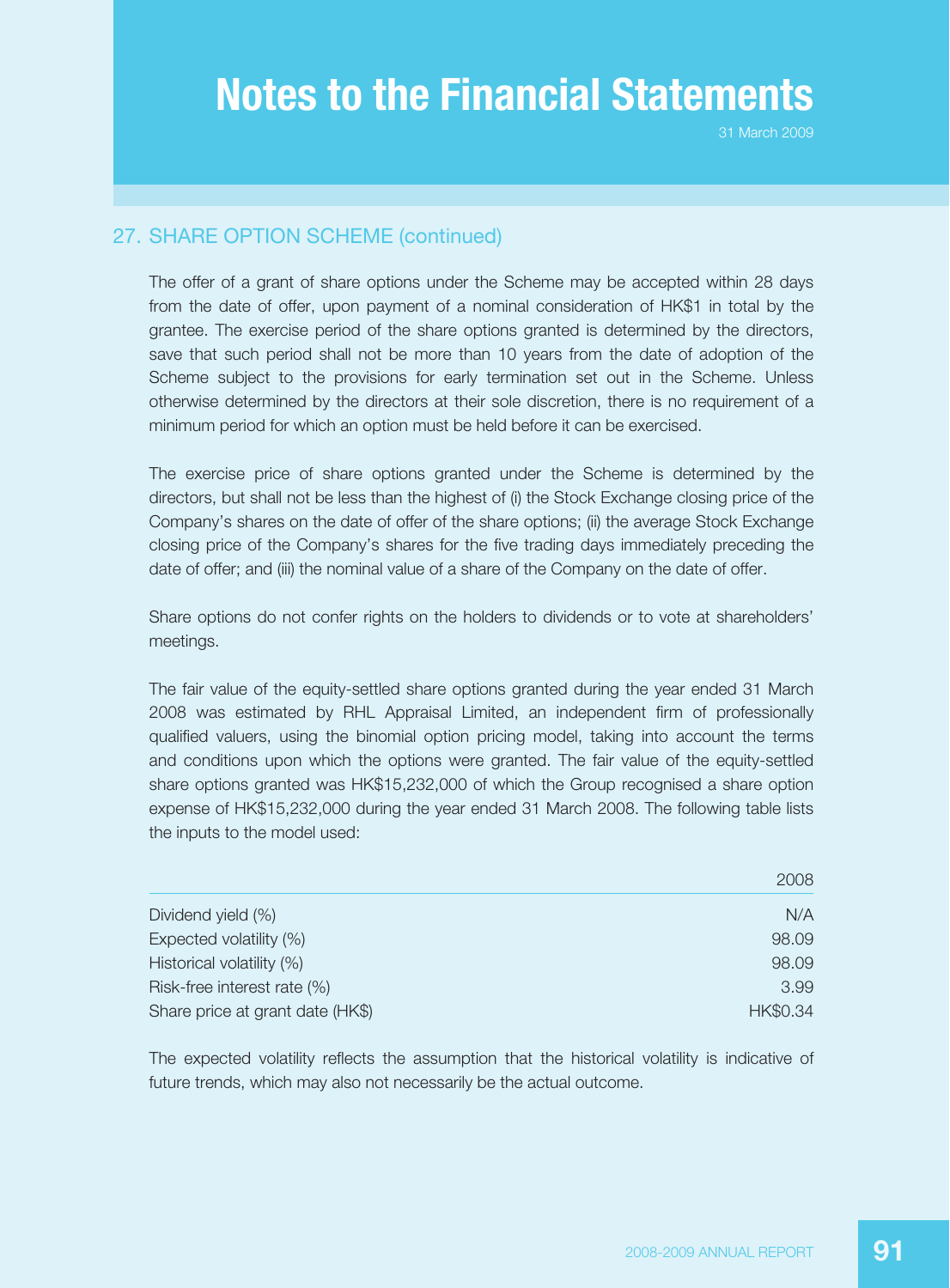## 27. SHARE OPTION SCHEME (continued)

No other feature of the options granted was incorporated into the measurement of fair value.

The 12,860,000 share options exercised during the year ended 31 March 2008 resulted in the issue of 12,860,000 ordinary shares of the Company and new share capital of HK\$129,000 and share premium of HK\$4,462,000 (before issue expenses), as further detailed in note 25 to the financial statements.

At the balance sheet date, the Company had 73,330,000 share options outstanding under the Scheme. The exercise in full of the remaining share options would, under the present capital structure of the Company, result in the issue of 73,330,000 additional ordinary shares of the Company and additional share capital of HK\$733,000 and share premium of HK\$25,446,000 (before issue expenses).

At the date of approval of these financial statements, the Company had 73,330,000 share options outstanding under the Scheme, which represented approximately 2.6% of the Company's shares in issue as at that date.

## 28. PLEDGE OF ASSETS

At 31 March 2009, the Group's banking facilities were secured by the Group's fixed deposits of HK\$7,323,000 (2008: HK\$7,274,000) (note 21).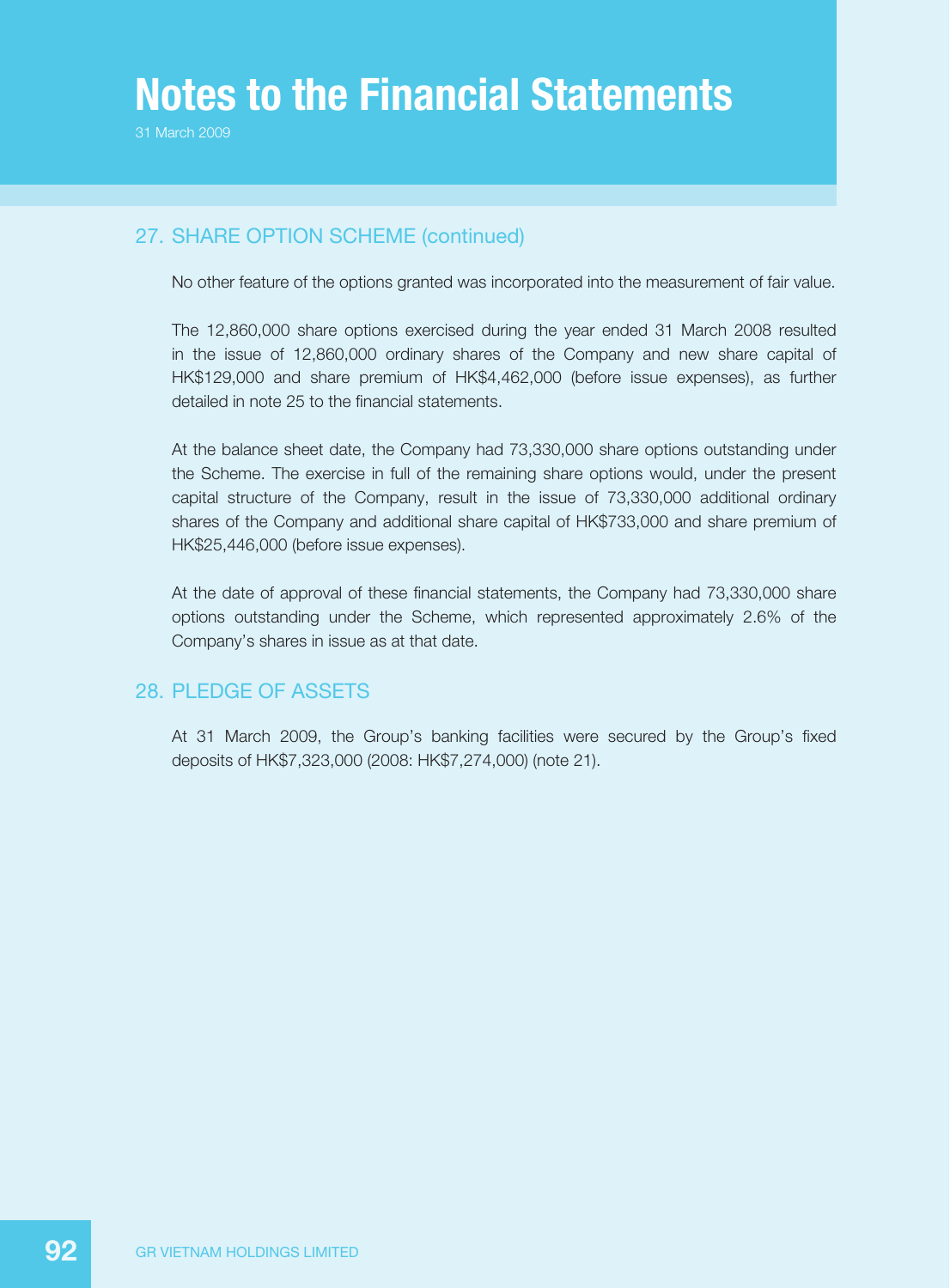31 March 2009

### 29. OPERATING LEASE ARRANGEMENTS

The Group leases certain of its office properties and convenience stores under operating lease arrangements. Leases for properties are negotiated for terms ranging from one to five years.

At 31 March 2009, the Group had total future minimum lease payments under noncancellable operating leases falling due as follows:

|                                                            |                         | <b>Group</b>     |
|------------------------------------------------------------|-------------------------|------------------|
|                                                            | 2009<br><b>HK\$'000</b> | 2008<br>HK\$'000 |
| Within one year<br>In the second to fifth years, inclusive | 3,808<br>4,301          | 1,632<br>15      |
|                                                            | 8,109                   | 1,647            |

In addition, the Group is required to pay an annual fee in respect of the use of certain land in Mainland China for its electronic products business up to 2011 with an increment of 15% for every ten years commencing from 1993. The total future annual fee payables under such non-cancellable operating lease falling due as follows:

|                                         | Group           |          |
|-----------------------------------------|-----------------|----------|
|                                         | 2009            | 2008     |
|                                         | <b>HK\$'000</b> | HK\$'000 |
| Within one year                         | 106             | 96       |
| In the second to fifth years, inclusive | 168             | 248      |
|                                         | 274             | 344      |

At the balance sheet date, the Company had no significant operating lease commitments (2008: Nil).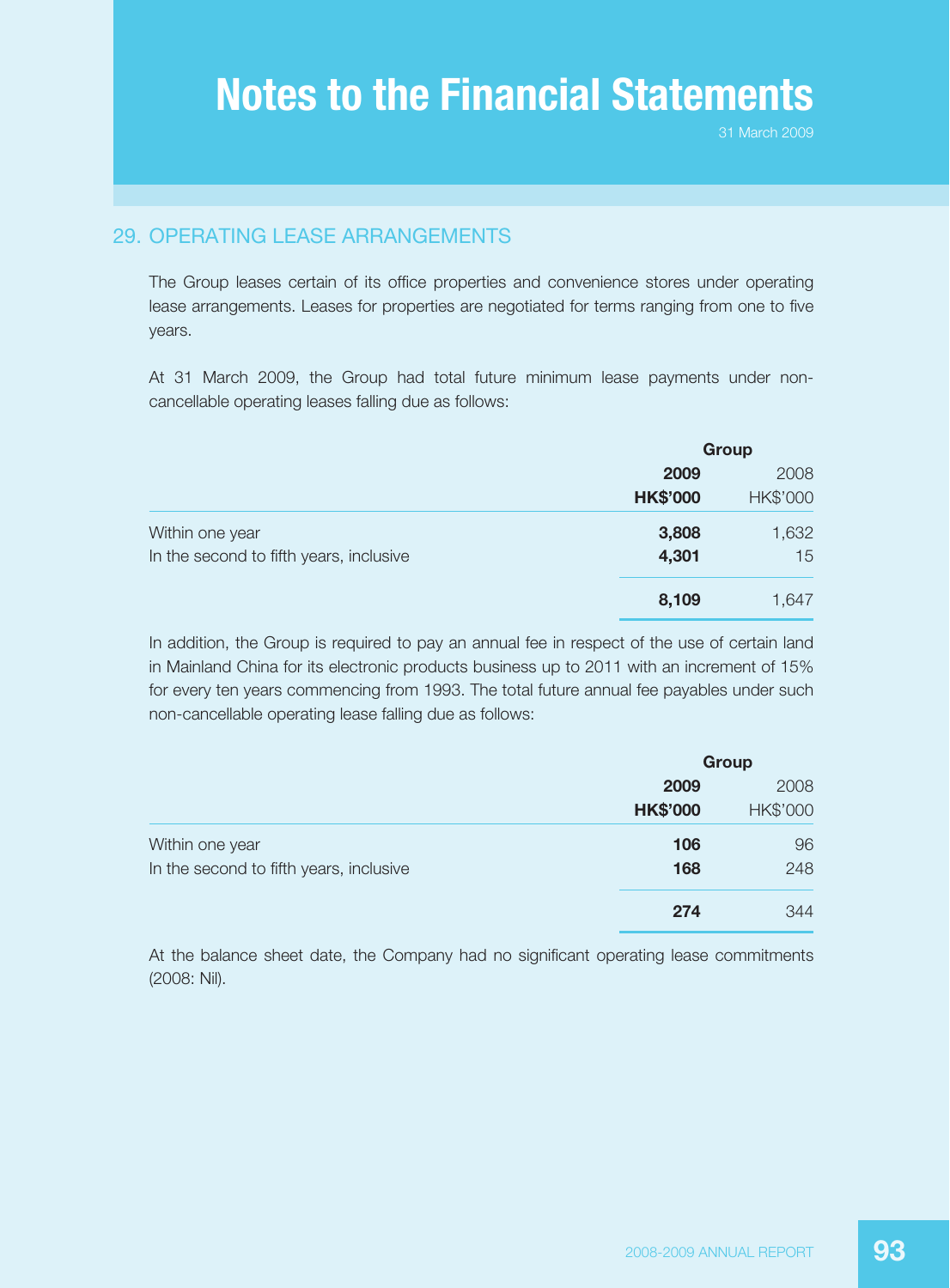#### 30. COMMITMENTS

In addition to the operating lease commitments detailed in note 29 above, the Group had the following capital commitments at the balance sheet date:

|                                                  | Group           |          |
|--------------------------------------------------|-----------------|----------|
|                                                  | 2009            | 2008     |
|                                                  | <b>HK\$'000</b> | HK\$'000 |
| Contracted, but not provided for:                |                 |          |
| Capital contributions to a joint venture company | 15,288          | 66,885   |

On 13 November 2007, the Group entered into a joint venture agreement (the "JV Agreement") with Food Company of Ho Chi Minh City (the "Food Company"), a whollyowned subsidiary of VSFC, pursuant to which, both parties agreed to establish a joint venture company (the "JV Company") on or before 12 May 2008 for the future operation of convenience retail stores in Vietnam. During the year ended 31 March 2009, the Group entered into certain agreements with Food Company for the revision and amendment on certain terms stated in the JV Agreement (collectively referred to as the "Revised JV Agreements"). In accordance with the Revised JV Agreements, the total equity interest in the JV Company will be held as to 49% by the Group and 51% by the Food Company, respectively, and the total invested capital of the JV Company would amount to US\$4,000,000 (equivalent to HK\$31,200,000). The Group is required to contribute US\$1,960,000 (equivalent to HK\$15,288,000) in form of legal capital and shareholders' loans to the JV Company upon the formation of the JV Company, based on its 49% interest therein. Furthermore, the date for the formation of the JV Company was extended to 30 June 2009. Subsequent to the balance sheet date on 30 June 2009, the Group entered into another supplement agreement with the Food Company to extend the formation date of the JV Company to 31 December 2009. As at the date these financial statements, the set up of the JV Company is still in progress, and is pending the approval by the relevant Vietnam authorities.

At the balance sheet date, the Company did not have any significant commitment (2008: Nil).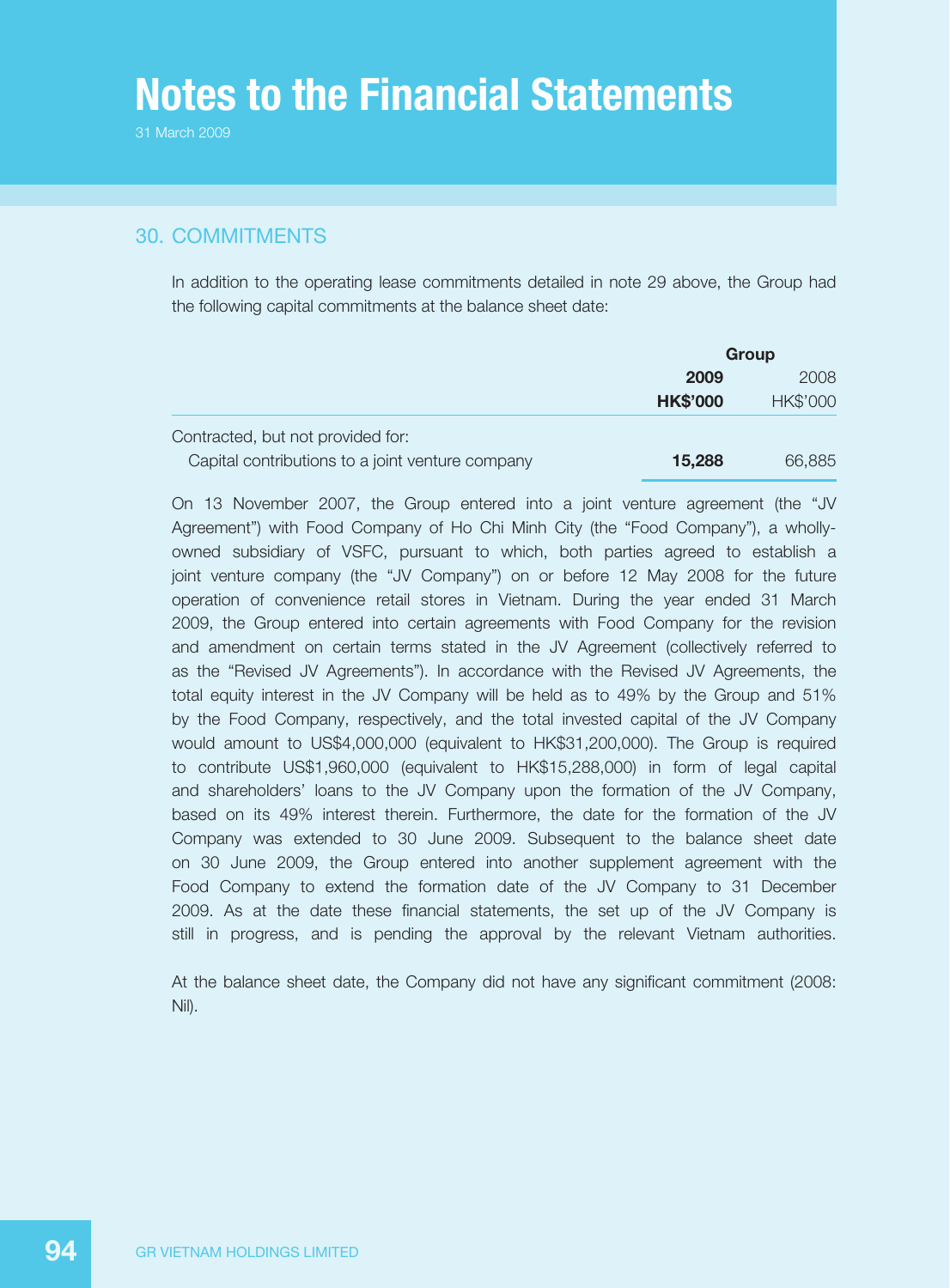31 March 2009

### 31. RELATED PARTY TRANSACTIONS

The Group considers the directors of the Company to be the key management personnel, whose compensation has been disclosed in note 8 to the financial statements.

### 32. FINANCIAL INSTRUMENTS BY CATEGORY

The carrying amounts of each of the categories of financial instruments as at the balance sheet date are as follows:

#### **Group – 2009**

#### **Financial assets**

|                                       | <b>Financial</b><br>assets at fair<br>value through<br>profit or loss -<br>held for trading<br><b>HK\$'000</b> | <b>Loans and</b><br>receivables<br><b>HK\$'000</b> | <b>Available-</b><br>for-sale<br>financial<br>assets<br><b>HK\$'000</b> | <b>Total</b><br><b>HK\$'000</b> |
|---------------------------------------|----------------------------------------------------------------------------------------------------------------|----------------------------------------------------|-------------------------------------------------------------------------|---------------------------------|
| Convertible notes-loan portion        |                                                                                                                | 46,663                                             |                                                                         | 46,663                          |
| Available-for-sale equity investments |                                                                                                                |                                                    | 13,392                                                                  | 13,392                          |
| Convertible notes-conversion          |                                                                                                                |                                                    |                                                                         |                                 |
| option derivative                     | 491                                                                                                            |                                                    |                                                                         | 491                             |
| Equity investments at fair value      |                                                                                                                |                                                    |                                                                         |                                 |
| through profit or loss                | 163,369                                                                                                        |                                                    |                                                                         | 163,369                         |
| Trade receivables                     |                                                                                                                | 688                                                |                                                                         | 688                             |
| Financial assets included in          |                                                                                                                |                                                    |                                                                         |                                 |
| prepayments, deposits and             |                                                                                                                |                                                    |                                                                         |                                 |
| other receivables                     |                                                                                                                | 1,745                                              |                                                                         | 1,745                           |
| Pledged time deposits                 |                                                                                                                | 7,323                                              |                                                                         | 7,323                           |
| Cash and cash equivalents             |                                                                                                                | 153,724                                            |                                                                         | 153,724                         |
|                                       | 163,860                                                                                                        | 210,143                                            | 13,392                                                                  | 387,395                         |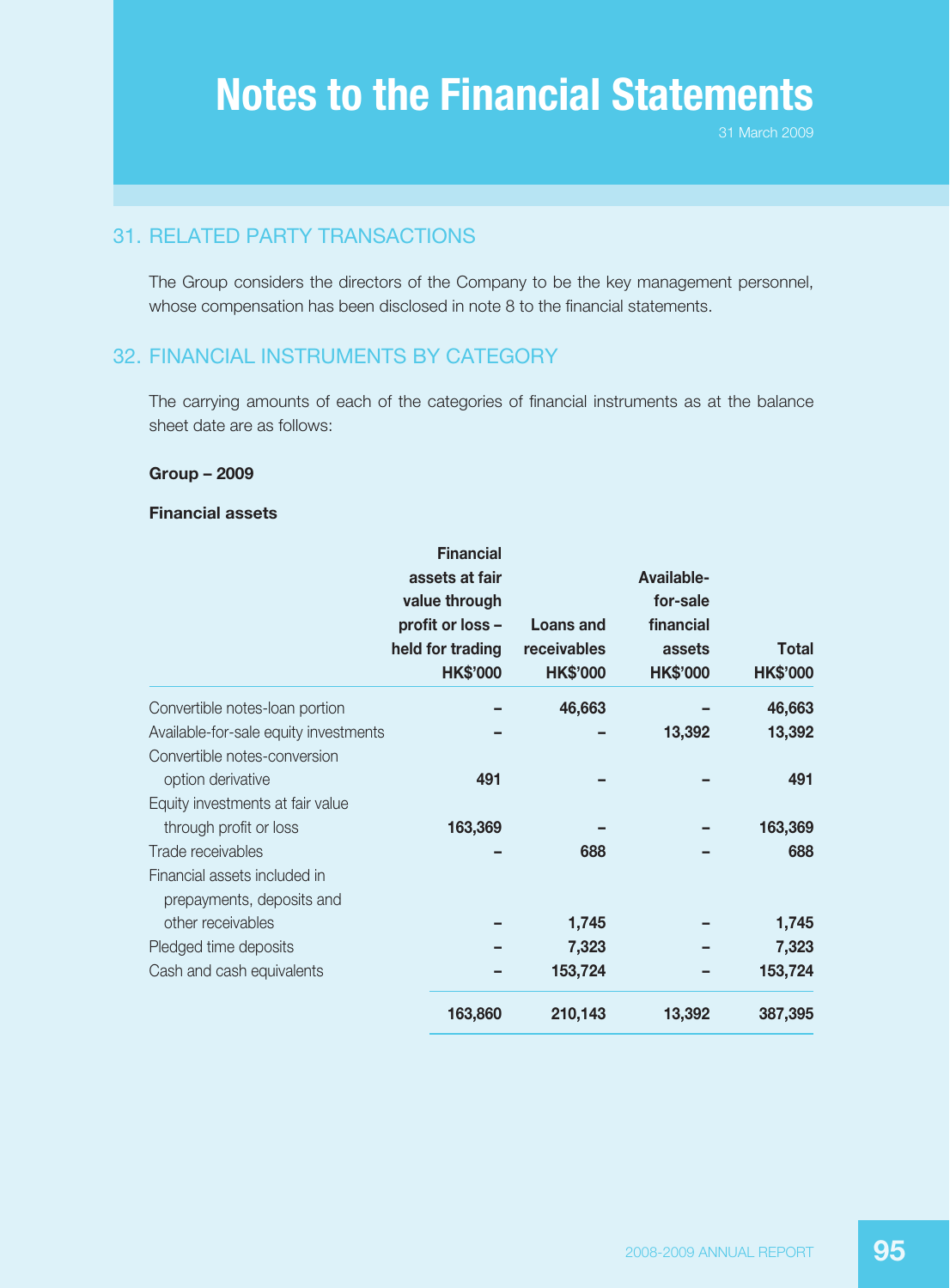## 32. FINANCIAL INSTRUMENTS BY CATEGORY (continued)

The carrying amounts of each of the categories of financial instruments as at the balance sheet date are as follows: (continued)

#### **Group – 2009**

#### **Financial liabilities**

|                   | <b>Financial</b> |
|-------------------|------------------|
|                   | liabilities at   |
|                   | amortised        |
|                   | cost             |
|                   | <b>HK\$'000</b>  |
| Trade payables    | 77               |
| Convertible bonds | 170,323          |
|                   | 170,400          |

Group – 2008

Financial assets

|                                       | Financial        |             |            |          |
|---------------------------------------|------------------|-------------|------------|----------|
|                                       | assets at fair   |             | Available- |          |
|                                       | value through    |             | for-sale   |          |
|                                       | profit or loss - | Loans and   | financial  |          |
|                                       | held for trading | receivables | assets     | Total    |
|                                       | HK\$'000         | HK\$'000    | HK\$'000   | HK\$'000 |
| Convertible notes-loan portion        |                  | 43,285      |            | 43,285   |
| Available-for-sale equity investments |                  |             | 27,768     | 27,768   |
| Convertible notes-conversion          |                  |             |            |          |
| option derivative                     | 1,588            |             |            | 1,588    |
| Equity investments at fair value      |                  |             |            |          |
| through profit or loss                | 323,793          |             |            | 323,793  |
| Trade receivables                     |                  | 24,642      |            | 24,642   |
| Financial assets included in          |                  |             |            |          |
| prepayments, deposits and             |                  |             |            |          |
| other receivables                     |                  | 1,031       |            | 1,031    |
| Pledged time deposits                 |                  | 7,274       |            | 7,274    |
| Cash and cash equivalents             |                  | 244,012     |            | 244,012  |
|                                       | 325,381          | 320,244     | 27,768     | 673,393  |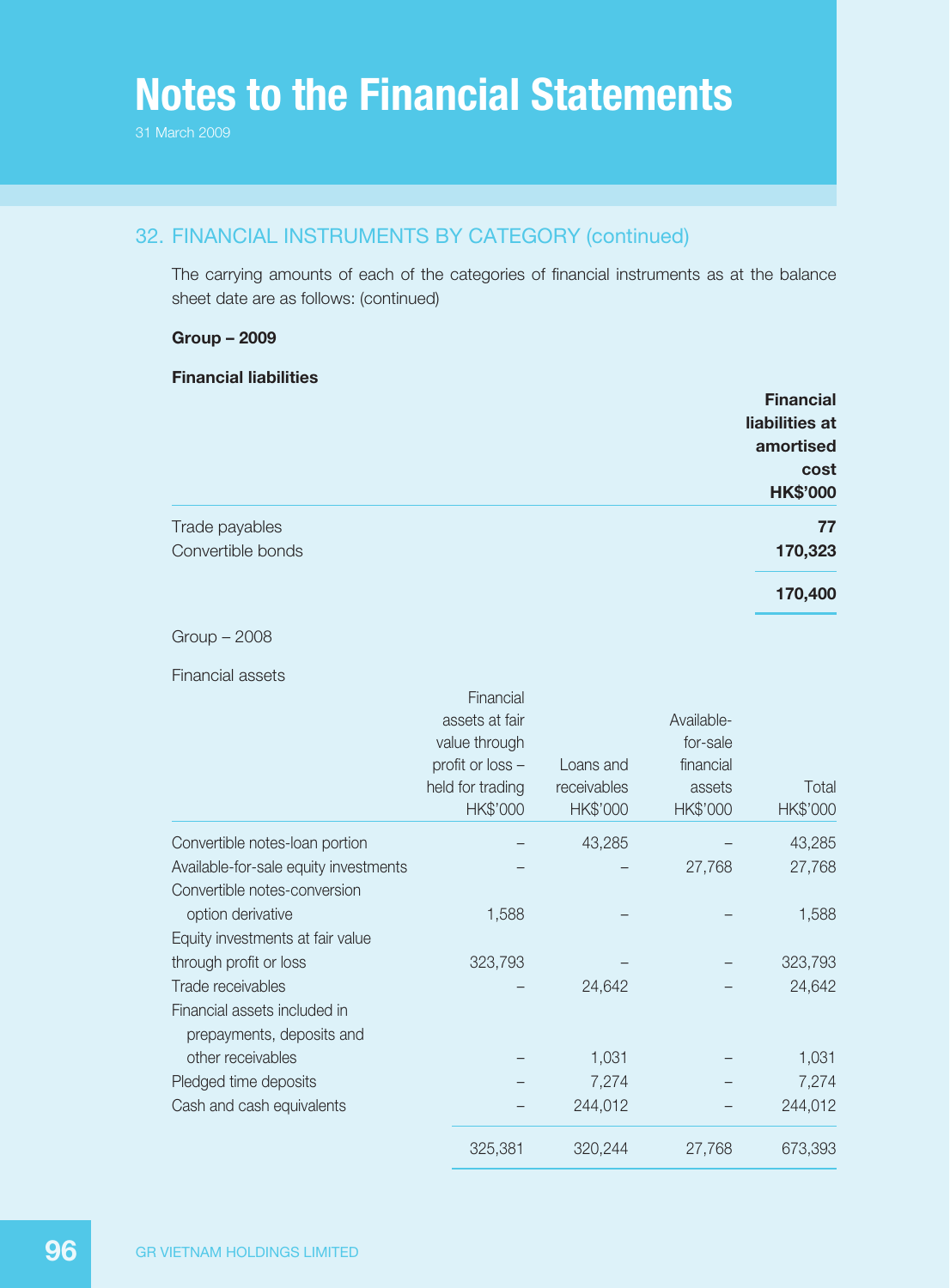31 March 2009

## 31. RELATED PARTY TRANSACTIONS

The carrying amounts of each of the categories of financial instruments as at the balance sheet date are as follows: (continued)

Group – 2008

Financial liabilities

|                   | Financial      |
|-------------------|----------------|
|                   | liabilities at |
|                   | amortised      |
|                   | cost           |
|                   | HK\$'000       |
| Trade payables    | 16,413         |
| Convertible bonds | 154,315        |
|                   | 170,728        |

#### **Company**

All the Company's financial assets as at 31 March 2009 and 2008, including amounts due from subsidiaries, deposits and other receivables, and cash and cash equivalents are categorised as loans and receivables.

All the Company's financial liabilities as at 31 March 2009 and 2008, including amounts due to subsidiaries and convertible bonds, are categorised as financial liabilities at amortised cost.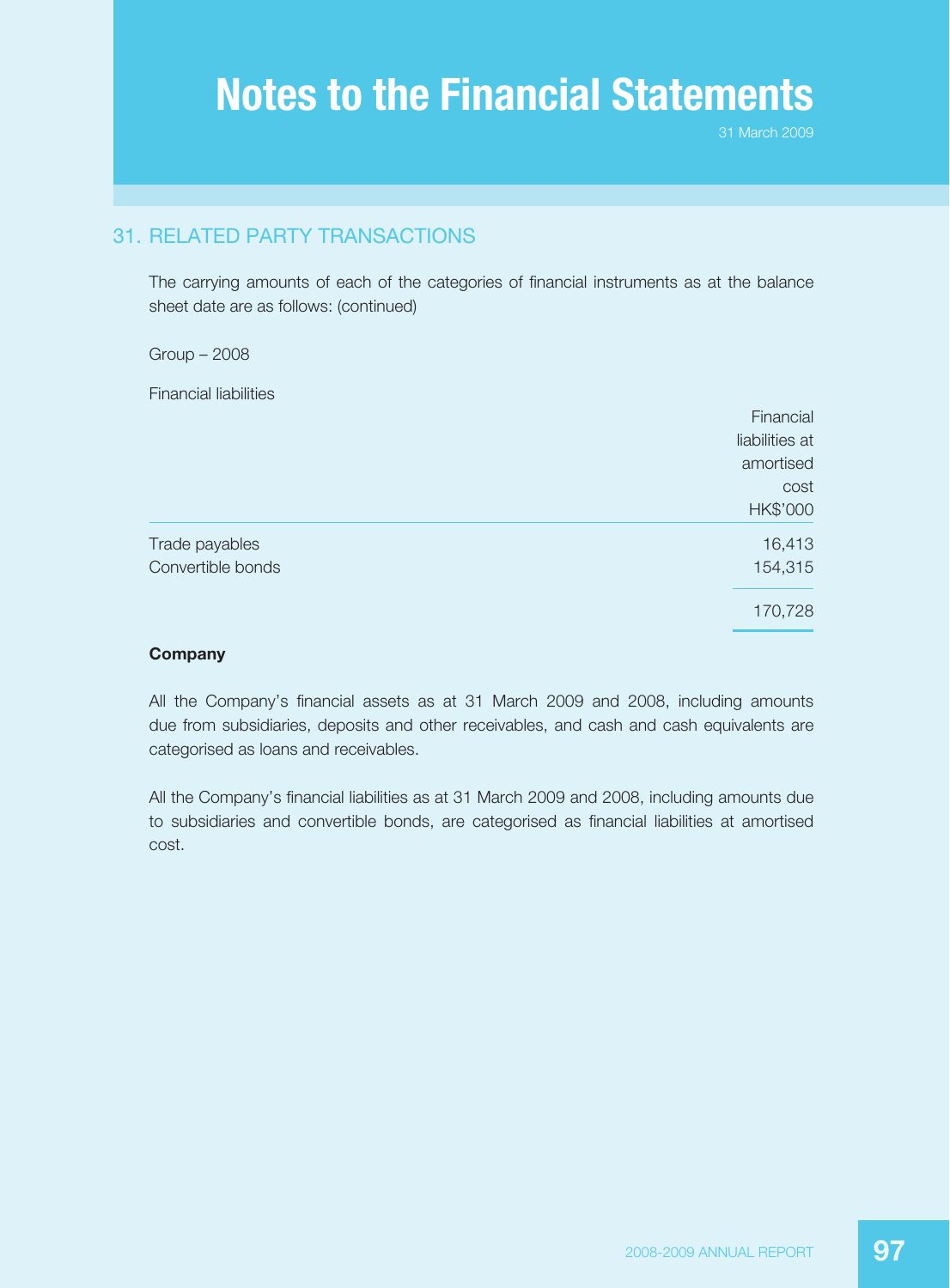### 33. FINANCIAL RISK MANAGEMENT OBJECTIVES AND POLICIES

The Group's principal financial instruments comprise equity investments, convertible bonds, cash and short term deposits. The main purpose of these financial instruments is to raise finance for the Group's operations. The Group has various other financial assets and liabilities such as trade receivables and trade payables. Details of the major financial instruments and the Group's accounting policies in relation to them are disclosed in note 2.4 to the financial statements.

The main risks arising from the Group's financial instruments are interest rate risk, credit risk, liquidity risk and equity price risk. The board of directors reviews and agrees policies for managing each of these risks and they are summarised below.

#### **Interest rate risk**

The Group does not have any significant exposure to risk of changes in market interest rates, and therefore it does not use derivative financial instruments to hedge its debt obligations.

#### **Credit risk**

The Group trades only with recognised and creditworthy third parties. It is the Group's policy that all customers who wish to trade on credit terms are subject to credit verification procedures. In addition, receivable balances are monitored on an ongoing basis and the Group's exposure to bad debts is not significant. The Group reviews the recoverable amount of each individual trade debtor at each balance sheet date to ensure that adequate impairment losses are made for irrecoverable amounts.

The credit risk of the Group's other financial assets, which comprise cash and cash equivalents, pledged time deposits, available-for-sale equity investments and equity investments at fair value through profit or loss, arises from default of the counterparty, with a maximum exposure equal to the carrying amounts of these instruments.

Since the Group trades only with recognised and creditworthy third parties, there is no requirement for collateral.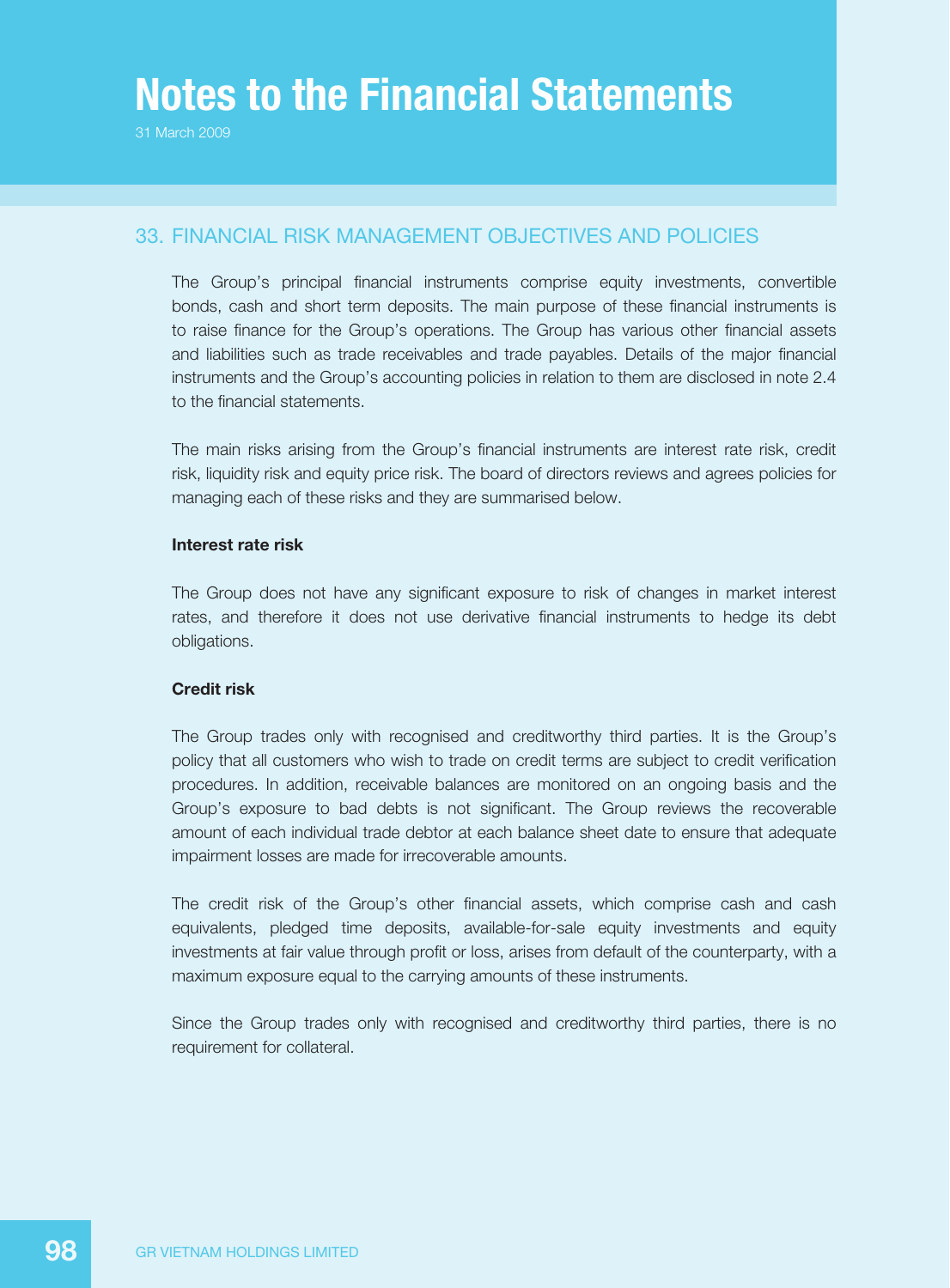31 March 2009

## 33. FINANCIAL RISK MANAGEMENT OBJECTIVES AND POLICIES (continued)

#### **Liquidity risk**

The Group monitors its risk to a shortage of funds using a recurring liquidity planning tool. This tool considers the maturity of both its financial instruments and financial assets (e.g., trade receivables) and projected cash flows from operations.

The Group's objective is to maintain a balance between continuity of funding and flexibility through the use of the Group's available cash and its available banking facilities.

The maturity profile of the Group's financial liabilities as at the balance sheet date, based on the contracted undiscounted payments, was as follows:

#### **Group – 2009**

|                   | On demand<br><b>HK\$'000</b> | Less than<br>3 months<br><b>HK\$'000</b> | 3 to<br>less than<br>12 months<br><b>HK\$'000</b> | 1 to $5$<br><b>vears</b><br><b>HK\$'000</b> | Total<br><b>HK\$'000</b> |
|-------------------|------------------------------|------------------------------------------|---------------------------------------------------|---------------------------------------------|--------------------------|
| Trade payables    | $\equiv$                     | 77                                       | $\overline{\phantom{a}}$                          | $\overline{\phantom{a}}$                    | 77                       |
| Convertible bonds | $\equiv$                     |                                          | $\overline{\phantom{a}}$                          | 200,000                                     | 200,000                  |
|                   |                              | 77                                       | $\overline{\phantom{a}}$                          | 200,000                                     | 200,077                  |

Group – 2008

|                   |           |           | 3 to      |          |          |
|-------------------|-----------|-----------|-----------|----------|----------|
|                   |           | Less than | less than | 1 to $5$ |          |
|                   | On demand | 3 months  | 12 months | years    | Total    |
|                   | HK\$'000  | HK\$'000  | HK\$'000  | HK\$'000 | HK\$'000 |
| Trade payables    |           | 16,413    |           |          | 16,413   |
| Convertible bonds |           |           |           | 200,000  | 200,000  |
|                   |           | 16,413    |           | 200,000  | 216,413  |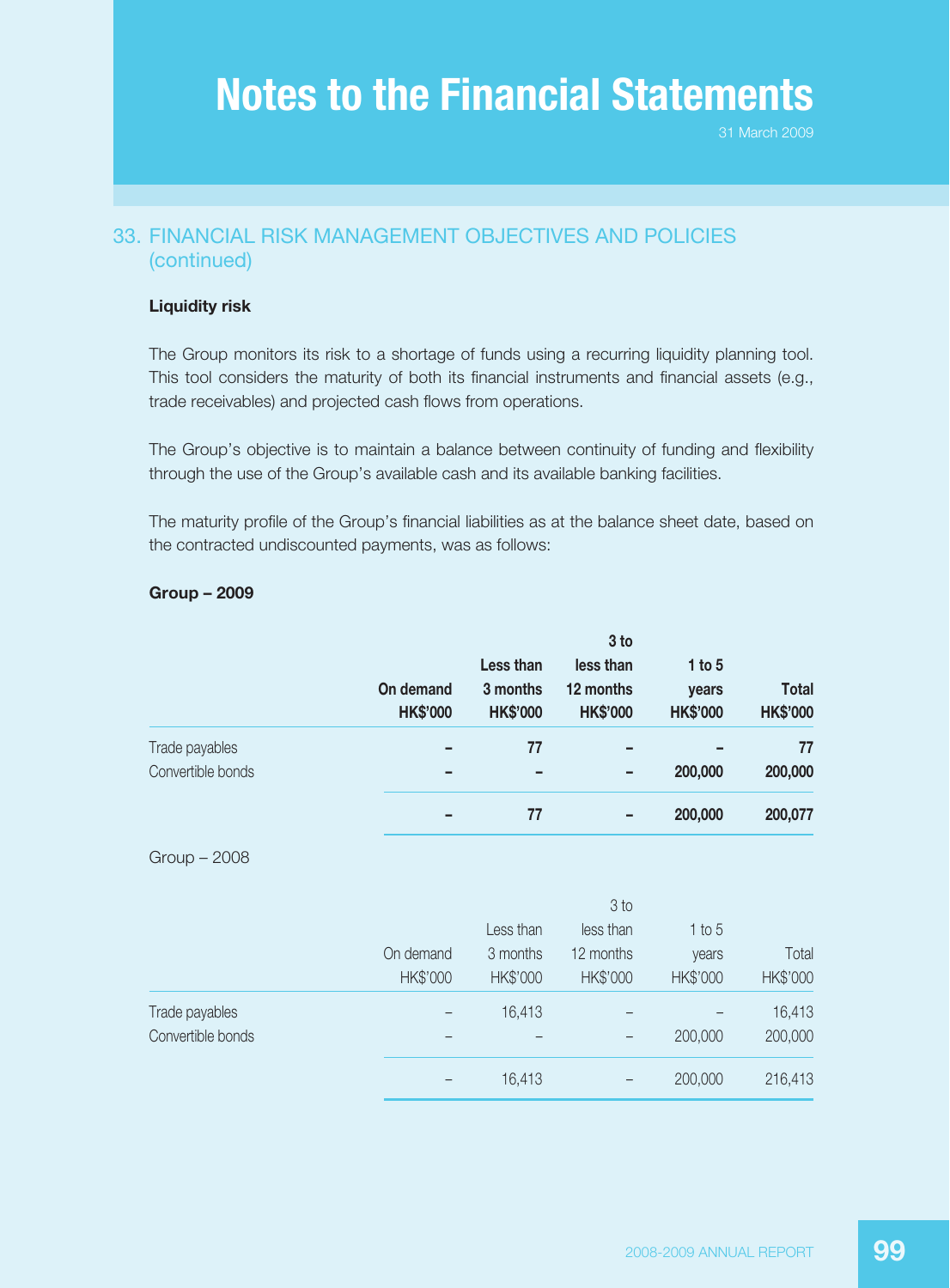## 33. FINANCIAL RISK MANAGEMENT OBJECTIVES AND POLICIES (continued)

#### **Company – 2009**

|                     |                              |                             | 3 <sub>to</sub>              |                          |                                 |
|---------------------|------------------------------|-----------------------------|------------------------------|--------------------------|---------------------------------|
|                     |                              | Less than                   | less than                    | 1 to $5$                 |                                 |
|                     | On demand<br><b>HK\$'000</b> | 3 months<br><b>HK\$'000</b> | 12 months<br><b>HK\$'000</b> | years<br><b>HK\$'000</b> | <b>Total</b><br><b>HK\$'000</b> |
| Convertible bonds   | -                            | $\overline{\phantom{a}}$    | $\overline{\phantom{0}}$     | 200,000                  | 200,000                         |
| Due to subsidiaries | 7,498                        | $\overline{\phantom{a}}$    | $\overline{\phantom{a}}$     | -                        | 7,498                           |
|                     | 7,498                        | -                           | $\overline{\phantom{0}}$     | 200,000                  | 207,498                         |
| Company $-2008$     |                              |                             |                              |                          |                                 |

|                     |           |                 | 3 <sub>to</sub> |          |                 |
|---------------------|-----------|-----------------|-----------------|----------|-----------------|
|                     |           | Less than       | less than       | 1 to 5   |                 |
|                     | On demand | 3 months        | 12 months       | years    | Total           |
|                     | HK\$'000  | <b>HK\$'000</b> | <b>HK\$'000</b> | HK\$'000 | <b>HK\$'000</b> |
| Convertible bonds   |           |                 |                 | 200,000  | 200,000         |
| Due to subsidiaries | 7,498     |                 |                 |          | 7,498           |
|                     | 7,498     |                 |                 | 200,000  | 207,498         |

#### **Equity price risk**

Equity price risk is the risk that the fair values of equity securities decrease as a result of changes in the value of individual securities. The Group is exposed to equity price risk arising from individual equity investments classified as trading equity investments (note 18) and available-for-sale investments (note 17) as at 31 March 2009. The Group's listed investments are listed on the Hong Kong and Singapore stock exchanges and are valued at quoted market prices at the balance sheet date.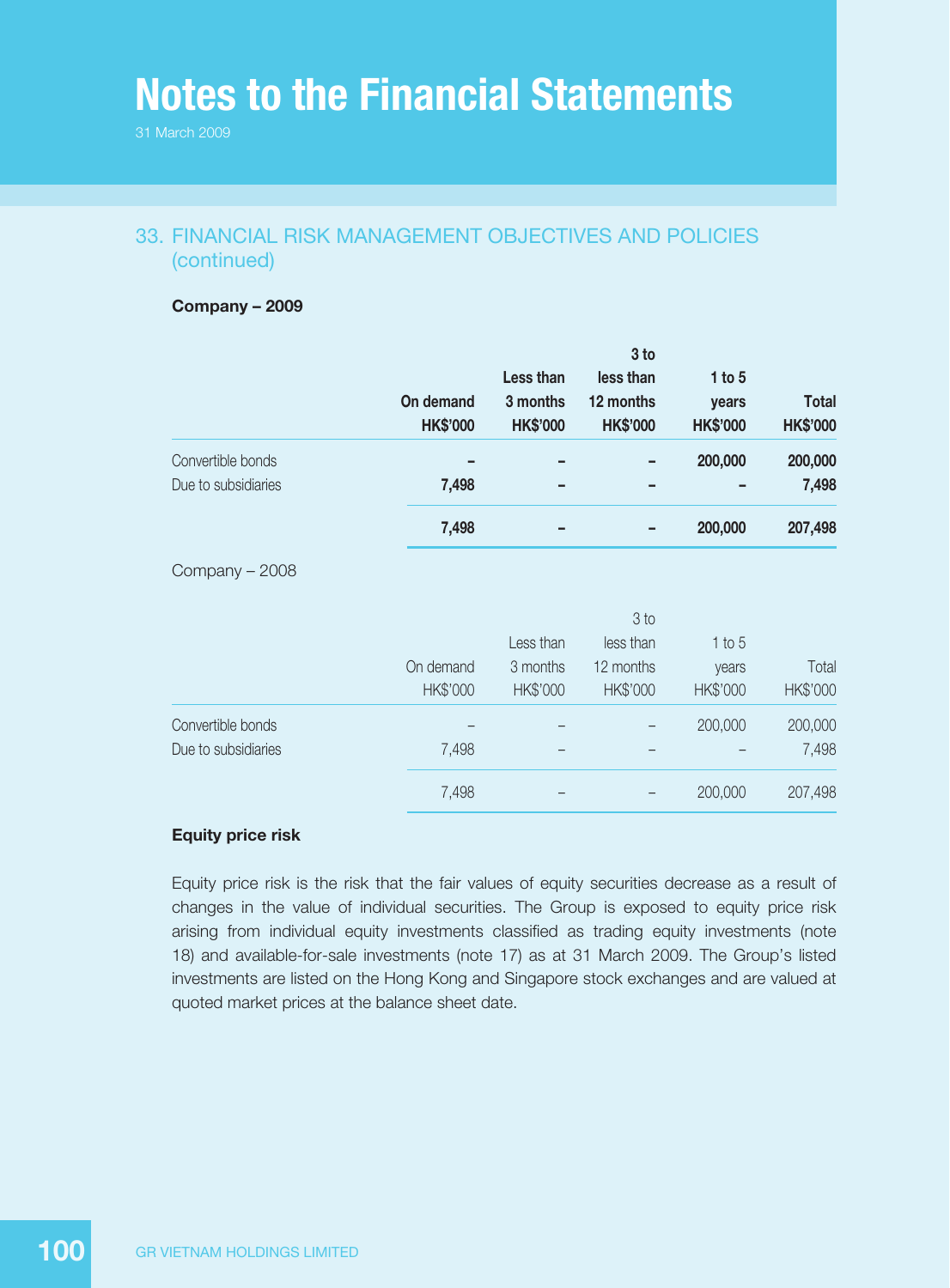31 March 2009

## 33. FINANCIAL RISK MANAGEMENT OBJECTIVES AND POLICIES (continued)

#### **Equity price risk (continued)**

The following table demonstrates the sensitivity to every 5% change in the fair values of the equity investments, with all other variables held constant and before any impact on tax, based on their carrying amounts at the balance sheet date. For the purpose of this analysis, for the available-for-sale equity investments the impact is deemed to be on the availablefor-sale equity investment revaluation reserve and no account is given for factors such as impairment which might impact on the income statement.

|                                | <b>Carrying</b><br>amount of equity<br>investments | Change<br>in the<br><b>Group's loss</b><br>before tax | <b>Change</b><br>in the<br>Group's<br>equity* |
|--------------------------------|----------------------------------------------------|-------------------------------------------------------|-----------------------------------------------|
|                                | <b>HK\$'000</b>                                    | <b>HK\$'000</b>                                       | <b>HK\$'000</b>                               |
| 2009                           |                                                    |                                                       |                                               |
| Investments listed in:         |                                                    |                                                       |                                               |
| Hong Kong - Available-for-sale | 254                                                |                                                       | 13                                            |
| - Held-for-trading             | 163,369                                            | 8,168                                                 |                                               |
| Singapore - Available-for-sale | 13,138                                             |                                                       | 657                                           |
|                                |                                                    | Change                                                | Change                                        |
|                                | Carrying                                           | in the                                                | in the                                        |
|                                | amount of equity                                   | Group's loss                                          | Group's                                       |
|                                | investments                                        | before tax                                            | equity <sup>*</sup>                           |
|                                | HK\$'000                                           | HK\$'000                                              | <b>HK\$'000</b>                               |
| 2008                           |                                                    |                                                       |                                               |
| Investments listed in:         |                                                    |                                                       |                                               |
| Hong Kong - Available-for-sale | 396                                                |                                                       | 20                                            |
| - Held-for-trading             | 323,793                                            | 16,188                                                |                                               |
| Singapore - Available-for-sale | 27,372                                             |                                                       | 1,368                                         |
|                                |                                                    |                                                       |                                               |

**Excluding accumulated losses**